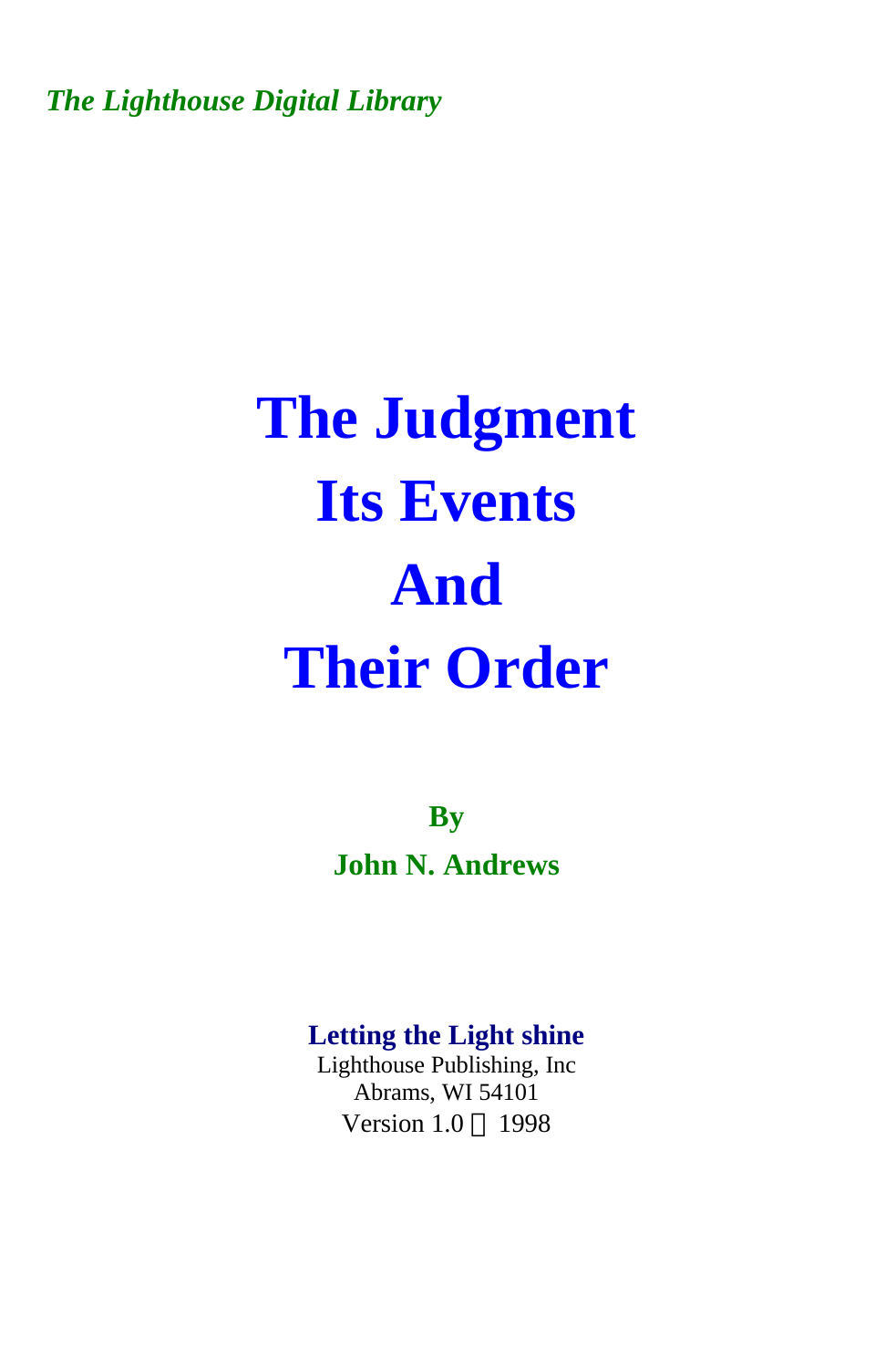# **CONTENTS**

| <b>CHAPTER 1.</b>                                                                                                                                                                             |
|-----------------------------------------------------------------------------------------------------------------------------------------------------------------------------------------------|
|                                                                                                                                                                                               |
| The Question Stated - The Magnitude of the Work - Judged as Individuals -<br>Time for this Work - The Righteous Judge the Wicked - A Judgment<br>Message - Accounting Worthy - Record of Sins |
| <b>CHAPTER II.</b>                                                                                                                                                                            |
|                                                                                                                                                                                               |
| The Book of Life - The Book of Remembrance - Blotting out of Sins -<br>Blotting out of Names - Judgment Precedes Resurrection - A Solemn<br>Decree - Closing Work of Our High Priest          |
| <b>CHAPTER III.</b>                                                                                                                                                                           |
|                                                                                                                                                                                               |
| The Ancient of Days - Judgment in Heaven - Destruction of the Papacy -<br><b>Christ's Coronation</b>                                                                                          |
| <b>CHAPTER IV.</b>                                                                                                                                                                            |
|                                                                                                                                                                                               |
| Christ as the Prophet - Christ as Great High Priest - Christ as King                                                                                                                          |
| <b>CHAPTER V.</b>                                                                                                                                                                             |
|                                                                                                                                                                                               |
| Beginning of Christ's Priesthood - The Mystery of God - The Seventh<br>Trumpet - The Closing Work                                                                                             |
| <b>CHAPTER VI.</b>                                                                                                                                                                            |
|                                                                                                                                                                                               |
| A Heavenly Temple - The Earthly Type - The Law of God - The Day of<br>Atonement - The Antitypical Scapegoat - The Cleansing of the Sanctuary                                                  |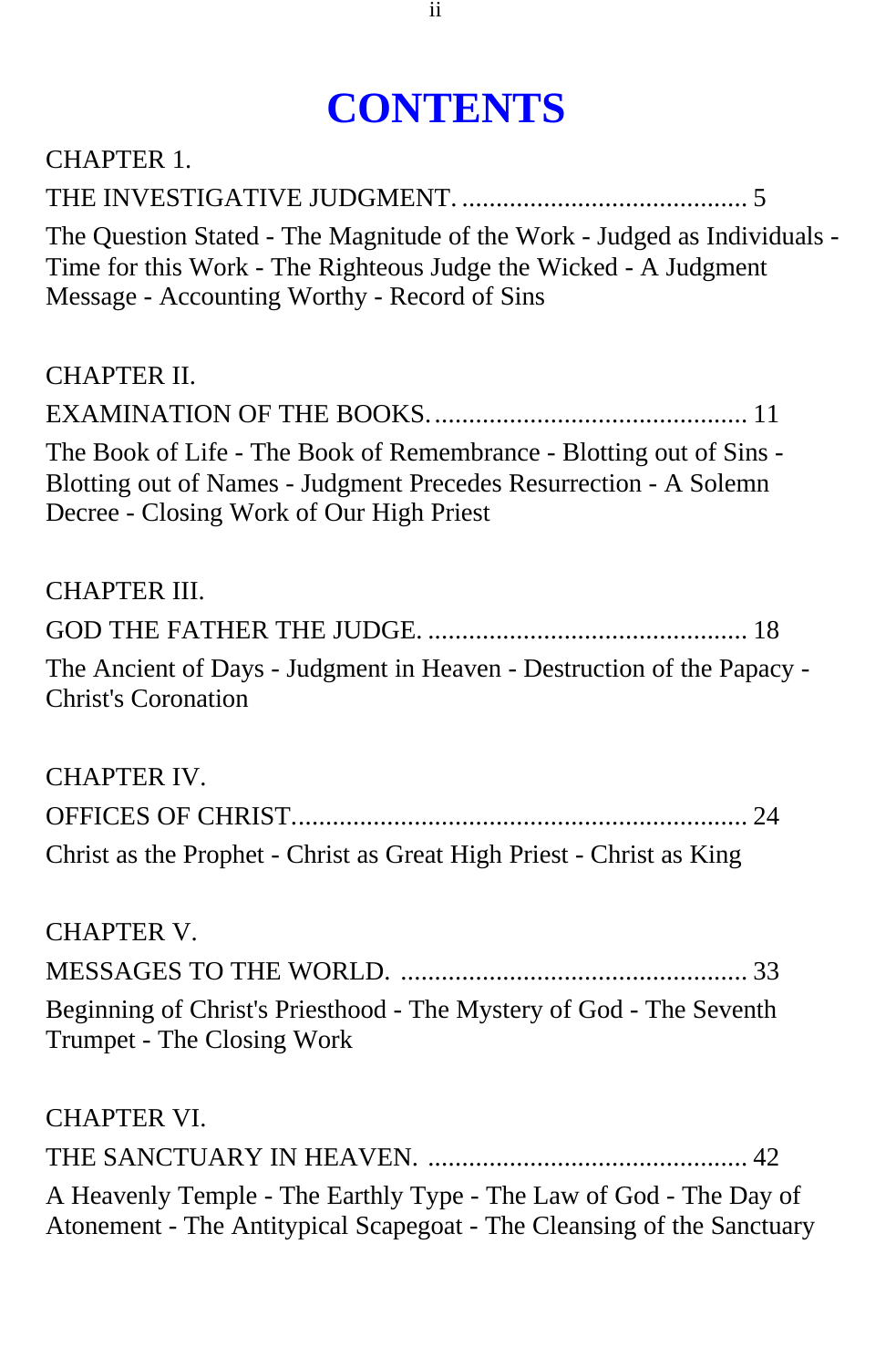| CHAPTER VII.                                                           |  |
|------------------------------------------------------------------------|--|
|                                                                        |  |
| The Seven Last Plagues - Opinions of Bliss and Litch - Christ Occupies |  |
| Two Thrones - A Kingly Priest                                          |  |

#### CHAPTER VIII.

|--|--|

[Christ Executes Judgment - Gathering of the Nations - Working of Satan -](#page-68-0) Separation of the Righteous and Wicked - The Saints Gathered Home

CHAPTER IX.

THE SAINTS SITTING IN JUDGMENT. .................................... 78

The Saints Do Not Determine Character - They Determine the Measure of [Guilt - The "Bottomless Pit" - Resurrection of Wicked - Satan's Final Work](#page-77-0) - The Judgment Executed - A Clean Universe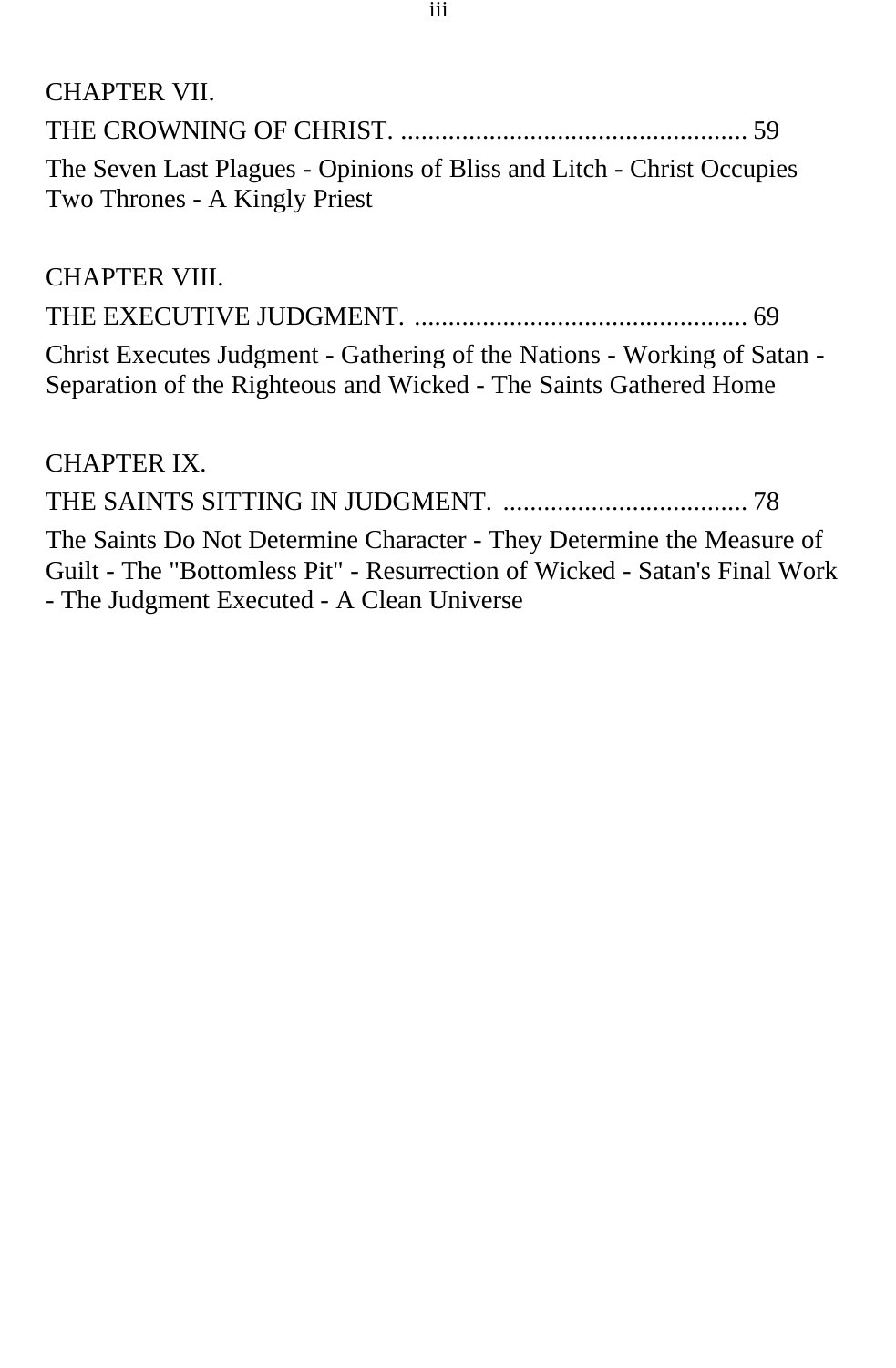### **The Author**

John Nevins Andrews (1829-1883) became a minister at the age of 21. He claimed the ability to reproduce the entire New Testament from memory. He could read the Bible in seven different languages. He was the third president of the General Conference of Seventh-day Adventists, taking office in 1867. He was editor of the Review & Herald for a year. In 1874 he took his family to Switzerland as the first SDA overseas missionary. After consolidating the believers there, he started Les Signes des Temps. He died in Europe nine years after his arrival there.

He was an excellent theologian and wrote an article proving that Sabbath was from sunset to sunset, which became the doctrine of SDA's. He was first to write that the U.S. was the two-horned beast of Rev. 13. He was instrumental in establishing "systematic benevolence."

Elder Andrews wrote many articles and books during his career.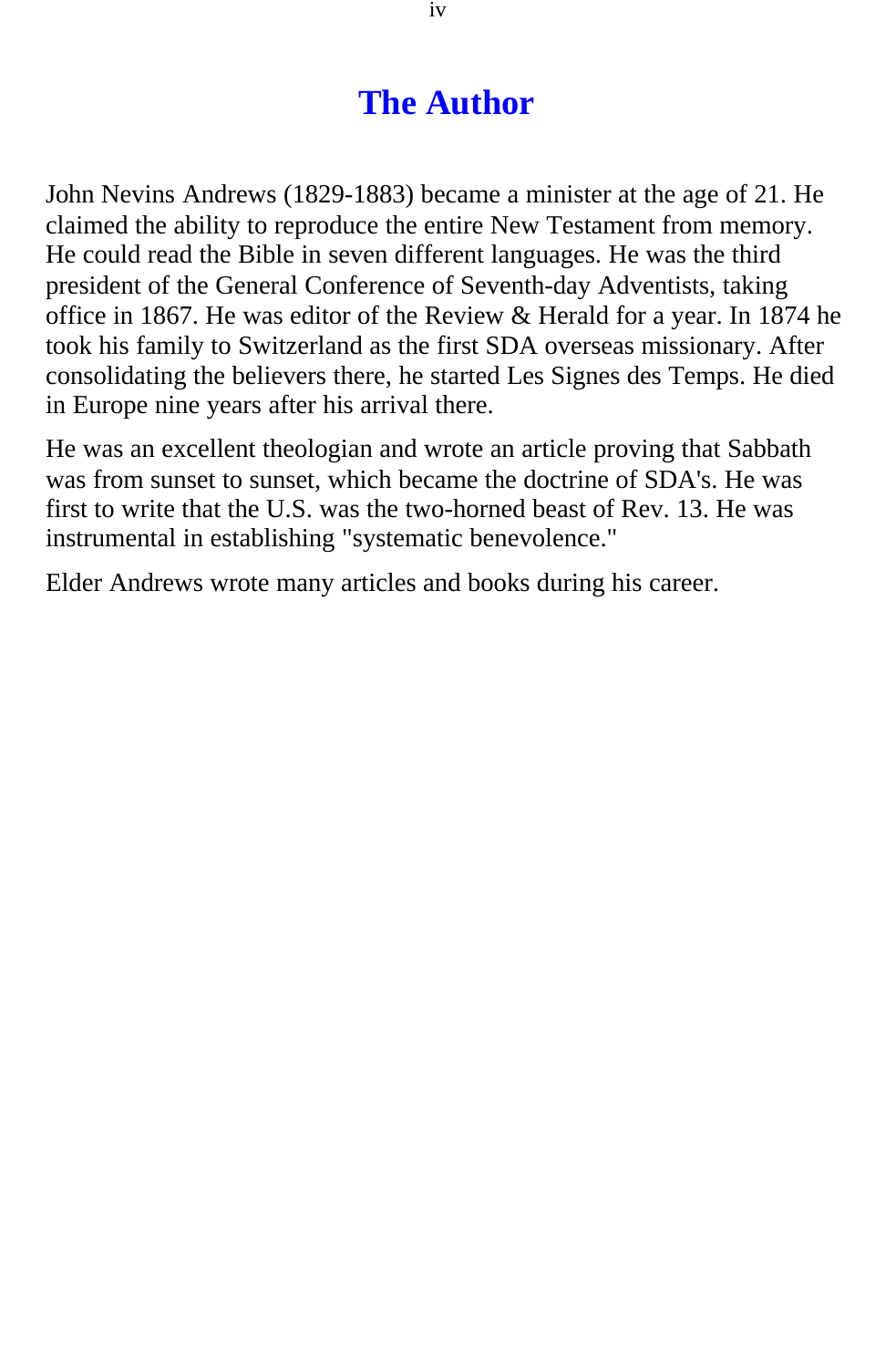# <span id="page-4-0"></span>**ORDER OF EVENTS IN THE JUDGMENT CHAPTER 1 The Investigative Judgment**

"I said in mine heart, God shall judge the righteous and the wicked; for there is a time there for every purpose and for every work." Eccl.3:17

THE judgment of the great day is an event certain to take place. "He hath appointed a day, in the which he will judge the world in righteousness by that man whom he hath ordained." Acts 17:31. What God hath appointed is sure to come in due time. The resurrection of Christ is an assurance to all men of the final judgment. It is not the fact of the judgment, however, but the order of its work, that at this time engages our attention. The work to be accomplished is of immense magnitude. The judgment relates (1) to all the righteous; (2) to all the wicked; (3) to all the evil angels. The number of cases, therefore, to be acted upon at this grand tribunal exceeds our powers of conception. We must not, however, suppose that there will be any difficulty on the part of the Judge in acting upon every case individually. Far from this, "there is a time there for every purpose and for every work." The judgment, indeed, pertains to an immense number of beings; yet every one of them shall give account of himself to God. Rom.14:12. It will not relate to so vast a number as to make it otherwise than a strictly personal matter. Nor will there be aught of confusion or disorder in that final reckoning. God has plenty of time for the work, and he has no lack of agents to do his bidding. That he has order in this work, the Scriptures clearly teach.

1. The righteous are to judge the wicked; yet the righteous are themselves to pass the test of the judgment. Whence it follows that the judgment must pass upon the righteous before they can sit in judgment upon the wicked.

This is a very important proposition. That it is truthful we know from the express testimony of the Scriptures.

"Do ye not know that the saints shall judge the world? and if the world shall be judged by you, are ye unworthy to judge the smallest matters? Know ye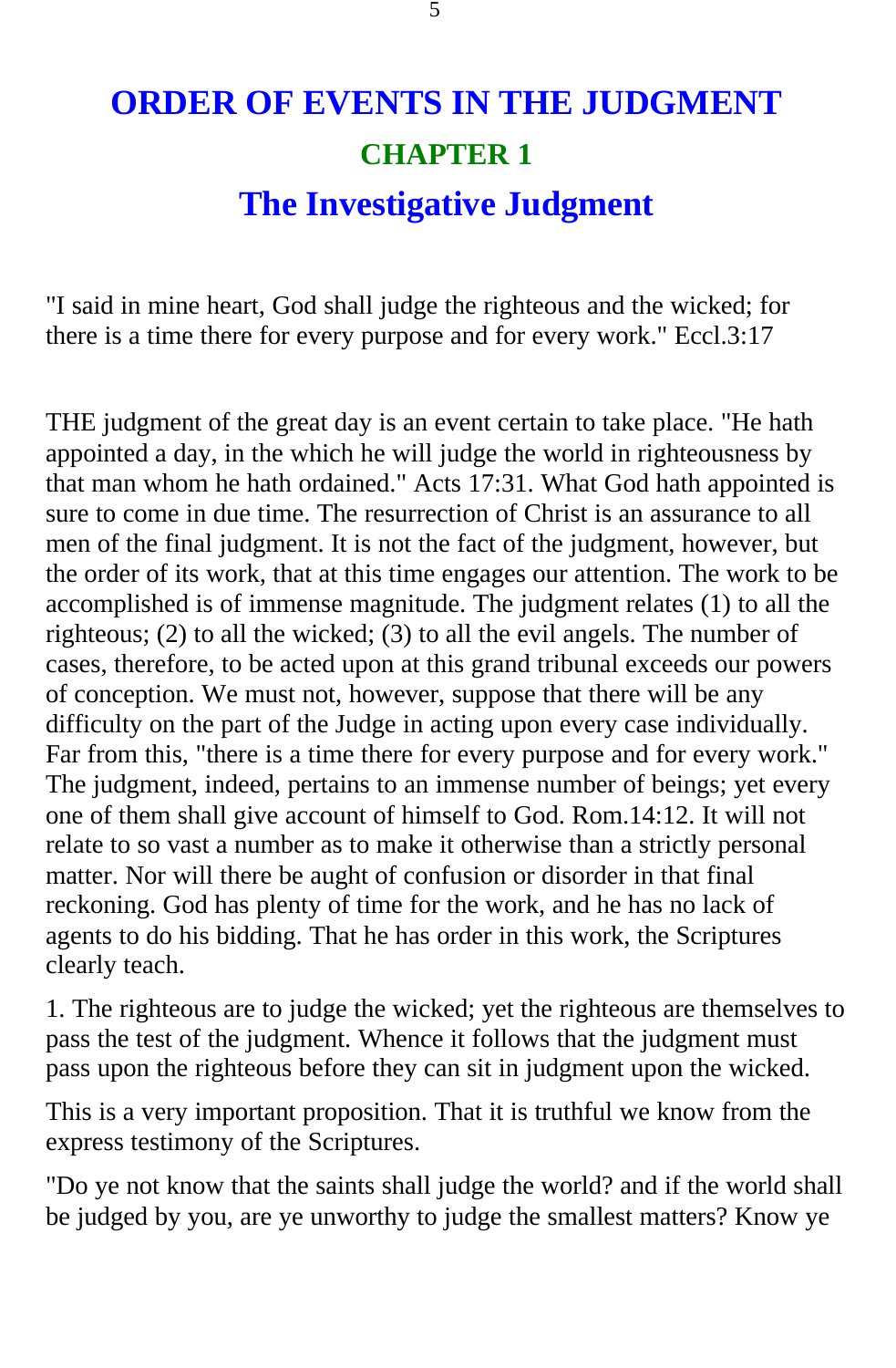not that we shall judge angels? how much more things that pertain to this life?" 1Cor.6:2, 3.

"And I saw thrones, and they sat upon them, and judgment was given unto them; and I saw the souls of them that were beheaded for the witness of Jesus, and for the word of God, and which had not worshiped the beast, neither his image, neither had received his mark upon their foreheads, or in their hands; and they lived and reigned with Christ a thousand years."  $Rev.20:4$ .

"I beheld, and the same horn made war with the saints, and prevailed against them; until the Ancient of Days came, and judgment was given to the saints of the Most High; and the time came that the saints possessed the kingdom." Dan.7:21. 22.

Here is the exalted work of the saints in the judgment. They are to take part in the examination of the cases of all wicked men and fallen angels. But this is not to be till they have been changed to immortality, and exalted to thrones of glory. They do not, therefore, have their cases decided at the same time with the wicked. We believe the reader will acknowledge the justice of this reasoning. Let us state another proposition:-

2. The trump of God sounds as the Saviour descends from heaven. When that trump is heard, all the righteous are, in the twinkling of an eye, changed to immortality. There can be no examination after this to determine whether they shall be counted worthy of eternal life, for they will then have already laid hold upon it. From this it follows that the examination and decision of the cases of the righteous takes place before the advent of Christ. The resurrection of the righteous to immortality is decisive proof that they have then already passed the test of the judgment, and have been accepted of the Judge. That they are thus raised to immortality the following texts plainly teach:-

"So also is the resurrection of the dead. It is sown in corruption; it is raised in incorruption; it is sown in dishonor; it is raised in glory; it is sown in weakness; it is raised in power; it is sown a natural body; it is raised a spiritual body. There is a natural body, and there is a spiritual body." "Behold, I show you a mystery: We shall not all sleep, but we shall all be changed in a moment, in the twinkling of an eye, at the last trump; for the trumpet shall sound, and the dead shall be raised incorruptible, and we shall be changed." 1Cor.14:42-44. 51, 52.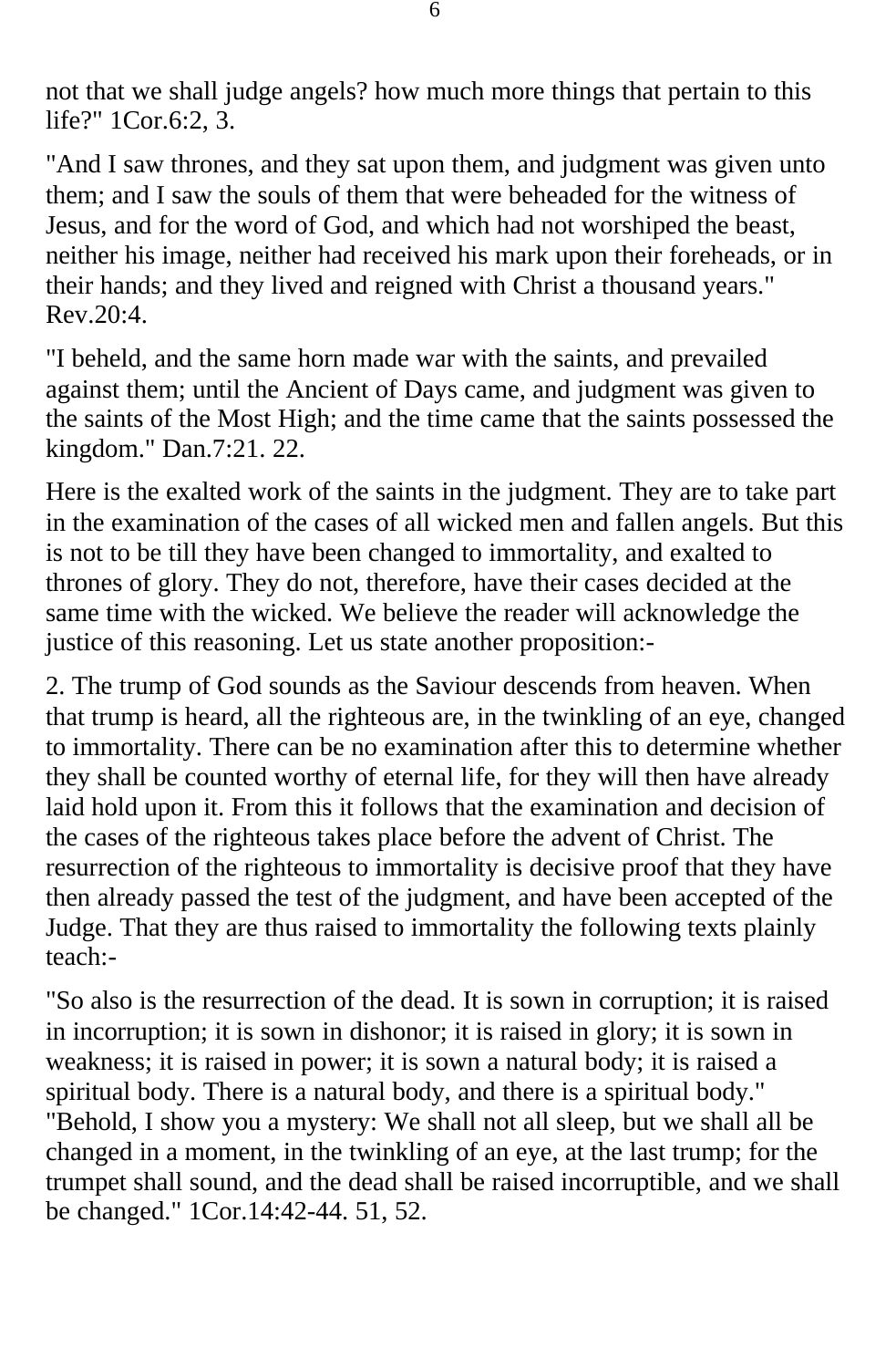These passages are certainly convincing. The resurrection of the saints is to immortal life, and they are made immortal in the very act of the resurrection. The decision of their cases is, therefore, passed before their resurrection, for the nature of their resurrection is declarative or eternal salvation. But the fact that the decision of the judgment in the case of the righteous precedes the advent is proved by another proposition, as follows:-

3. The righteous are to be raised before the wicked have their resurrection. This shows that the examination of their cases takes place before they are raised, for the final discrimination is made in the very act of raising the just and leaving the unjust to the resurrection of damnation.

"But the rest of the dead lived not again until the thousand years were finished. This is the first resurrection Blessed and holy is he that hath part in the first resurrection; on such the second death hath no power, but they shall be priests of God and of Christ, and shall reign with him a thousand years." Rev.20:5, 6.

"But they which shall be accounted worthy to obtain that world, and the resurrection from the dead, neither marry, nor are given in marriage; neither can they die any more; for they are equal unto the angels; and are the children of God, being the children of the resurrection." Luke 20:35, 36.

"If by any means I might attain unto the resurrection of the dead." (Literally "the resurrection out from the dead ones.") Phil.3:11.

"For as in Adam all die, even so in Christ shall all be made alive. But every man in his own order; Christ the first-fruits; afterward they that are Christ's at his coming." 1Cor.15:22, 23.

There is a resurrection which bears the inspired designation of the "first resurrection." All who have part in this resurrection are pronounced "blessed and holy." On them "the second death hath no power." This resurrection is out from among the dead. Paul earnestly labored to attain unto it. It is to be at the coming of Christ. Only those who are Christ's shall have part in it. All that have part in it are the children of God because they are the children of the resurrection to life. These facts clearly prove that the examination of the cases of the righteous precedes their resurrection at the advent of Christ, that event being really declarative of their innocence in the sight of God, and of their eternal salvation. Such as are accepted of God are raised; the others sleep till the resurrection to damnation. These facts are decisive proof that the righteous are judged before they are raised.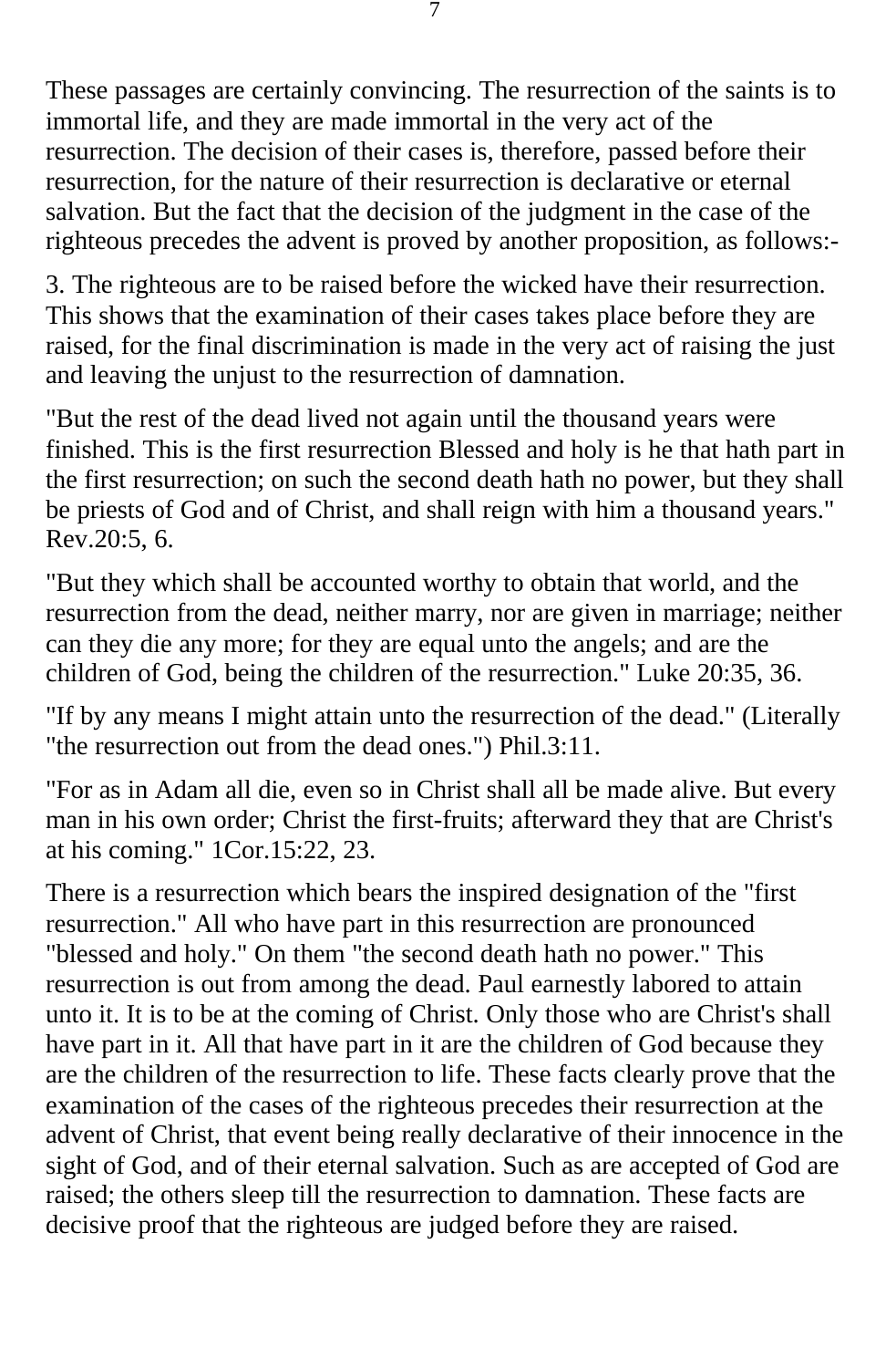But we have a still more explicit statement yet to notice. Says our Lord: "But they which shall be accounted worthy to obtain that world, and the resurrection from the dead, " etc. Then it is certain that the act of accounting worthy to obtain the resurrection from among the dead, and a part in the world to come, does precede the resurrection of the righteous. But this act of accounting men worthy of a part in the kingdom of God is the very act of acquitting them in the judgment. The investigative judgment in the cases of the righteous is, therefore, past before their resurrection. As the resurrection of the just is at the advent of Christ, it follows that they pass their examination, and are counted worthy of a place in the kingdom of God, before the Saviour returns to the earth to gather them to himself.

It is proved, therefore, that the resurrection of the saints to immortal life is declarative of their final acceptance before God. Whatever of investigation is requisite for the final decision of their cases, must take place before the Saviour in mid-heaven utters the word of command to his angels. "Gather my saints together unto me." Ps.50:5; Matt.24:31. The act of accounting them worthy must precede all this. The saints alone are to be caught up to meet Christ in the air. 1Thess.4:17. But the decision who these saints are, who shall thus be caught up, rests not with the angels who execute the work, but with the Judge, who gives them their commission. We cannot, therefore, avoid the conclusion that the investigation in the cases of the righteous precedes the coming of the Saviour. Let us now consider an important proposition.

1. This period of investigative judgment is ushered in by a solemn proclamation to the inhabitants of the earth; and this investigative work embraces the closing years of human probation. This is a very important statement. But it is susceptible of being clearly proved.

And I saw another angel fly in the midst of heaven, having the everlasting gospel to preach unto them that dwell on the earth, and to every nation, and kindred, and tongue, and people, saying with a loud voice, Fear God, and give glory to him; for the hour of his judgment is come; and worship him that made heaven, and earth, and the sea, and the fountains of waters." Rev.14:6, 7.

The gospel of Christ is "the power of God unto salvation to everyone that believeth." Rom.1:16. No other gospel than this can be preached, not even by an angel from heaven. Gal.1:8. Whence it follows that the angel of Rev.14:6, 7, preaching the everlasting gospel, represents some part of the great gospel proclamation. It is a part of that preaching which is the power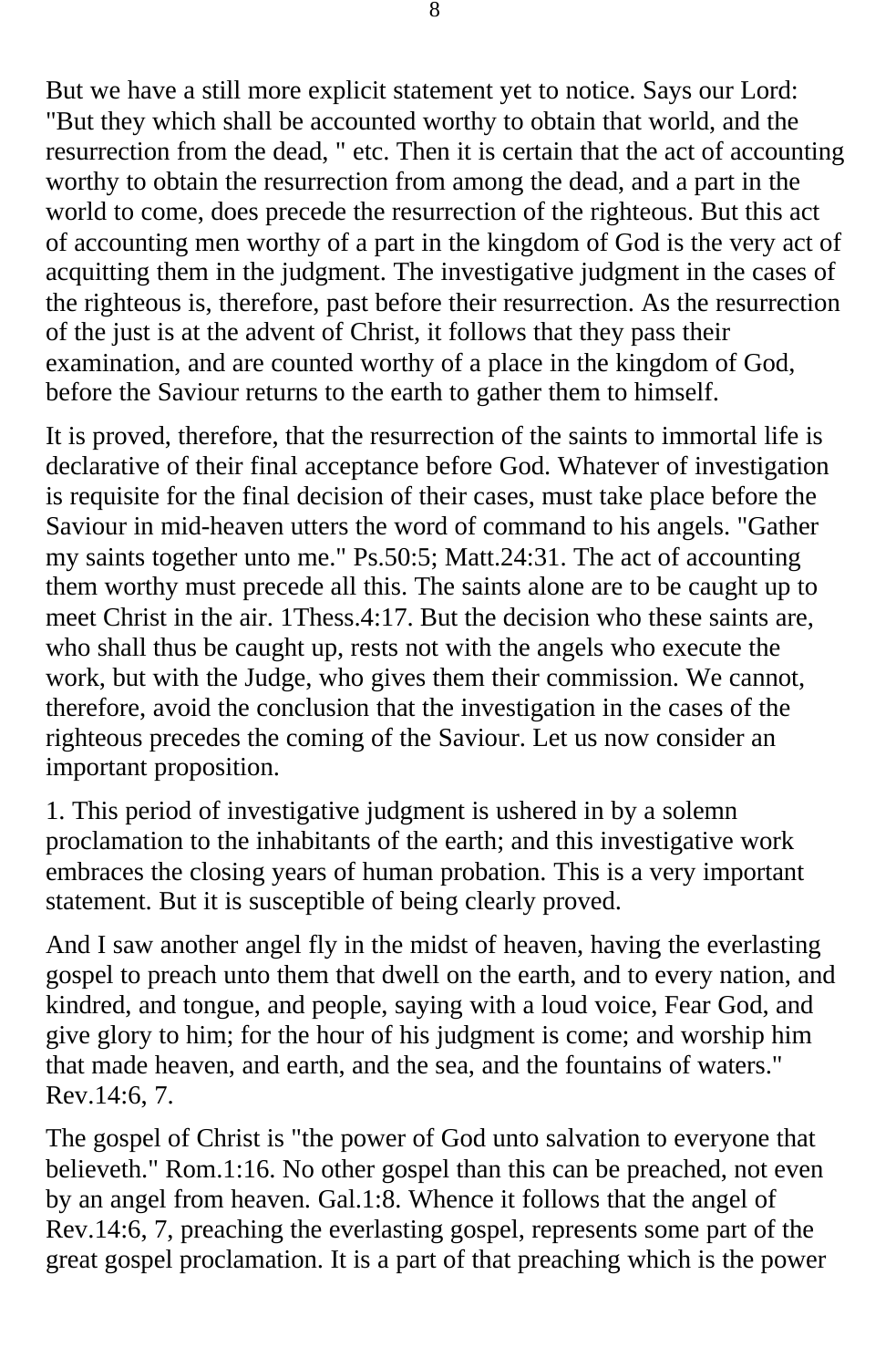of God unto salvation to everyone that believeth. This fact alone is decisive that this proclamation concerning the hour of God's judgment must be made while human probation still lasts. Two other solemn announcements follows. And it is evident that the human family are still upon probation, when the third angel declares that "if any man worship the beast . . . the same shall drink of the wine of the wrath of God. . . . Here is the patience of the saints." This is a consecutive prophecy, as several expressions plainly indicate. And it is to be observed that the Son of man is seen upon the white cloud after all these solemn proclamations have been made.

That this announcement of the hour of God's judgment precedes the advent of Christ, and is addressed to men while yet in probation, the fourteenth chapter of Revelation clearly proves. That this is not some local judgment is proved by the fact that "every nation, and kindred, and tongue, and people, " are concerned in it. It is evidently that part of the judgment work which precedes the coming of Christ, and, as has been already shown, this is the work of determining who shall be accounted worthy to have part in the resurrection to immortal life, and, we may add, who also of the living shall be accounted worthy to escape the troubles that shall come in the conclusion of this state of things, and to stand before the Son of man. Luke 20:35; 21:36.

2. When the sins of the righteous are blotted out they can be no more remembered. They are blotted out before Christ comes. There can be, therefore, no act of calling them to account for their sins after the advent of Christ. Thus we read:-

"Repent ye therefore, and be converted, that your sins may be blotted out, when the times of refreshing shall come from the presence of the Lord; and he shall send Jesus Christ, which before was preached unto you." Acts 3:19, 20.

Mr. Wesley, in his "Notes on the New Testament, " gives a different translation, which may be more accurate:-

"Repent ye therefore, and be converted, that your sins may be blotted out, that the times of refreshing may come from the presence of the Lord, and he may send to you Jesus Christ, who was before appointed."

Albert Barnes, in his "Notes on the Acts, " speaking of these two translations, says, "The grammatical construction will admit of either." One of these represents the blotting out to be when the times of refreshing arrive; the other makes it the cause of that refreshing. But neither of them gives the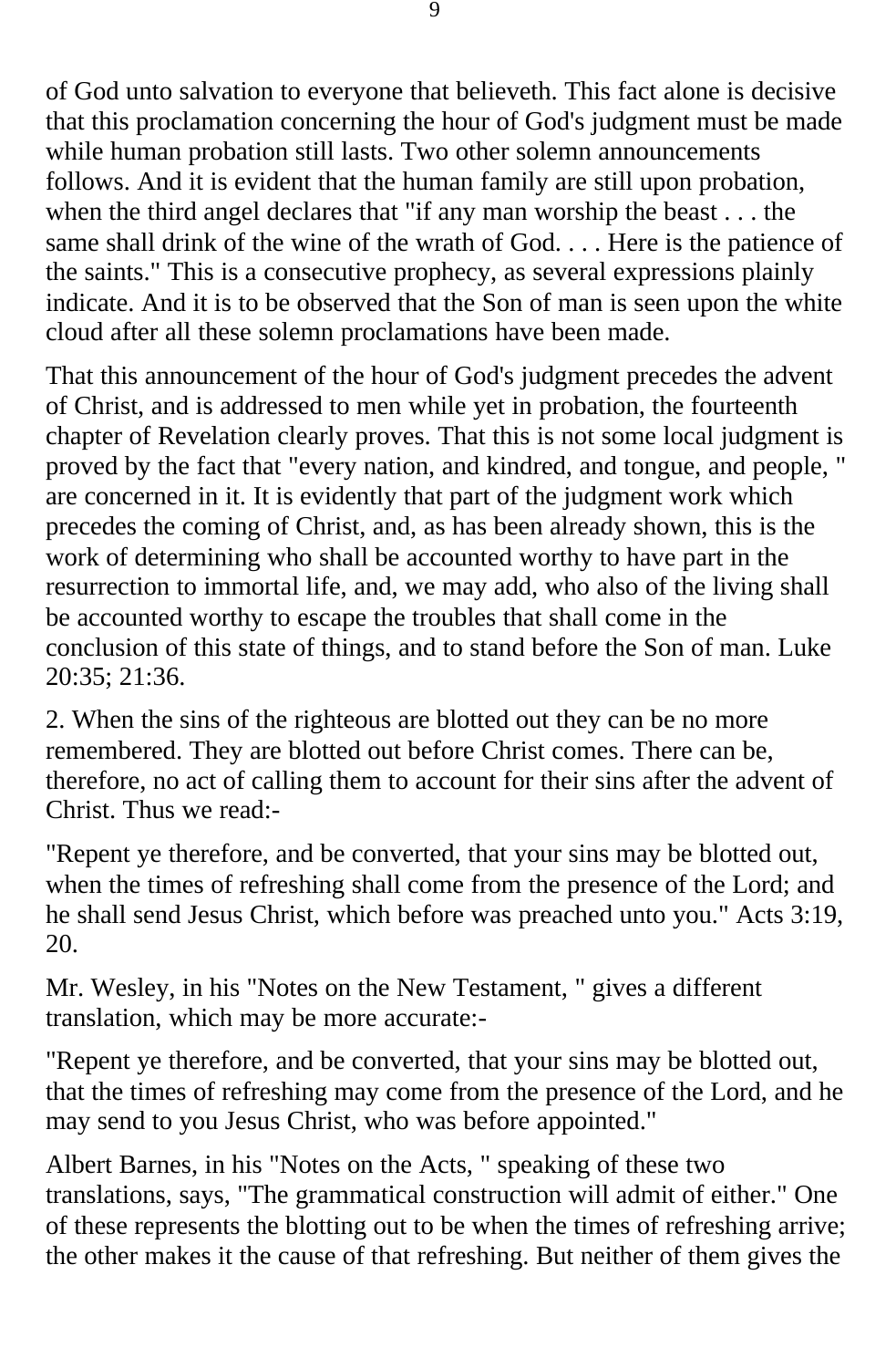idea that this blotting out takes place when the sinner turns to God. Both of them throw it into the future. Each of them represents it as preceding the second coming of the Lord. But this is especially true of the latter translation, which follows the original in using a conditional verb respecting Christ's advent; not as though that were a doubtful event, but rather as if his coming to the personal salvation of the ones addressed depended upon their having part in the refreshing, and as if that refreshing was to come in consequence of the blotting out of sins.

The sins of the righteous are blotted out before the coming of Christ. They cannot be called to give account of their sins after they have been blotted out; whence it follows that whatever account the righteous render to God for their sins must be before the advent of the Saviour, and not at, or after, that event.

3. The sins of men are written in the books of God's remembrance. The blotting out of the sins of the righteous does therefore involve the examination of these books for this very purpose. That the sins of men are thus written, is plainly revealed in the Scriptures.

"For though thou wash thee with niter, and take thee much soap, yet thine iniquity is marked before me, saith the Lord God." Jer.2:22. And thus the Lord speaks of the guilt of Israel: "Is not this laid up in store with me, and sealed up among my treasures?" Deut.32:34. And Paul speaks in the same manner: "But after thy hardness and impenitent heart treasureth up unto thyself wrath against the day of wrath and revelation of the righteous judgment of God; who will render to every man according to his deeds." Rom.2:5, 6. These statements of wrath being treasured up can have reference only to the fact that God takes notice of men's sins, and that every sin is marked before him. To this fact all the texts which speak of the blotting out of sins must have reference. Thus David prays that God would blot out his transgressions. Ps.51:1, 9. And Nehemiah, and David, and Jeremiah, pray respecting certain persons, that their sin may not be blotted out. Neh.4:5; Ps.109:14; Jer.18:23. And Isaiah, in prophetic language, speaks of this blotting out as if it were a past event, just as in the next verse he speaks of the new creation, and the final redemption. Isa.44:22, 23. And in the previous chapter he speaks in a similar manner of this blotting out as necessary in order that the sins of the people of God may be no more remembered. Isa.43:25. These texts plainly imply that the sins of men are upon record, and that there is a time when these are blotted out of the record of the righteous.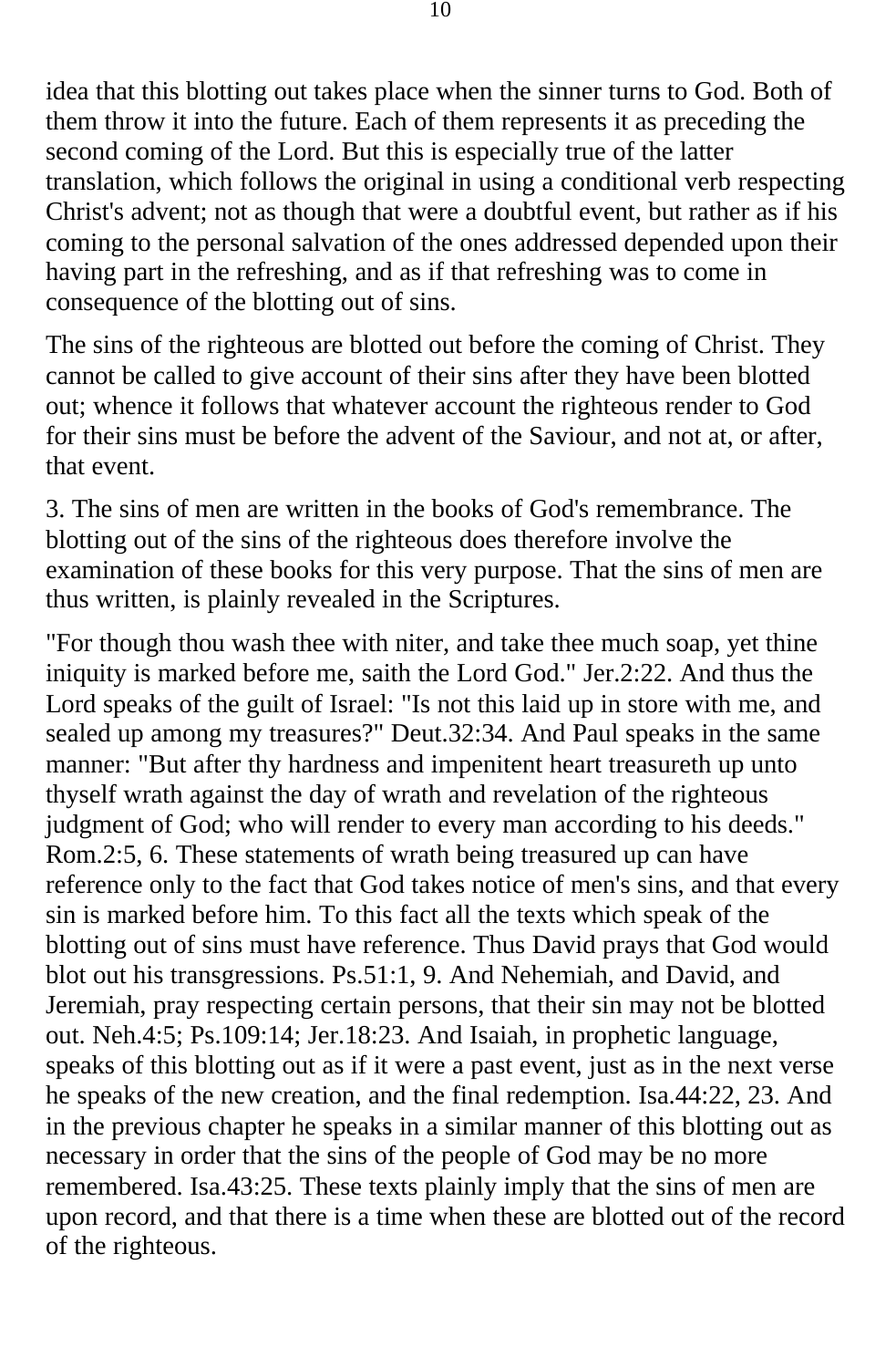# **CHAPTER 2 Examination Of The Books.**

<span id="page-10-0"></span>THE existence of records, or books, in heaven and their use in the judgment, is plainly revealed. Thus Daniel says, "The judgment was set, and the books were opened." Dan.7:10. And John says: "And I saw the dead, small and great, stand before God; and the books were opened; and another book was opened, which is the book of life; and the dead were judged out of those things which were written in the books, according to their works." Rev.20:12.

It is evident that the utmost importance is attached to the blotting out of the sins of the righteous from these books. When they are blotted out they can never rise up in the judgment against those who committed them; for men give account to God only for those things contained in the books. It is therefore certain that no individual can have his sins blotted out until the close of his probation. But when this work is wrought there must be an examination of the books for this very purpose.

The book of life is to be examined before the resurrection of the just. The words of Daniel render this point perfectly clear:-

"And at that time shall Michael stand up, the great prince which standeth for the children of thy people; and there shall be a time of trouble, such as never was since there was a nation even to that same time; and at that time thy people shall be delivered, every one that shall be found written in the book." Dan.12:1.

We have seen from other texts that the investigation and decision of the judgment in the cases of the righteous precedes the advent of the Saviour. We have also seen that there is a time before the coming of Jesus when the sins of the righteous are blotted out from the books of God's remembrance. This is decisive proof that these books are subjected to examination before the Saviour comes again. But we have now another important fact. The book of life is examined before the deliverance of the saints. Daniel says, "At that time thy people shall be delivered, every one that shall be found written in the book." The book must, therefore, be examined before the resurrection of the righteous to immortal life. This is another convincing proof that the investigation of the cases of the righteous precedes the first resurrection. This book is referred to in the following passages: Ex.32:32,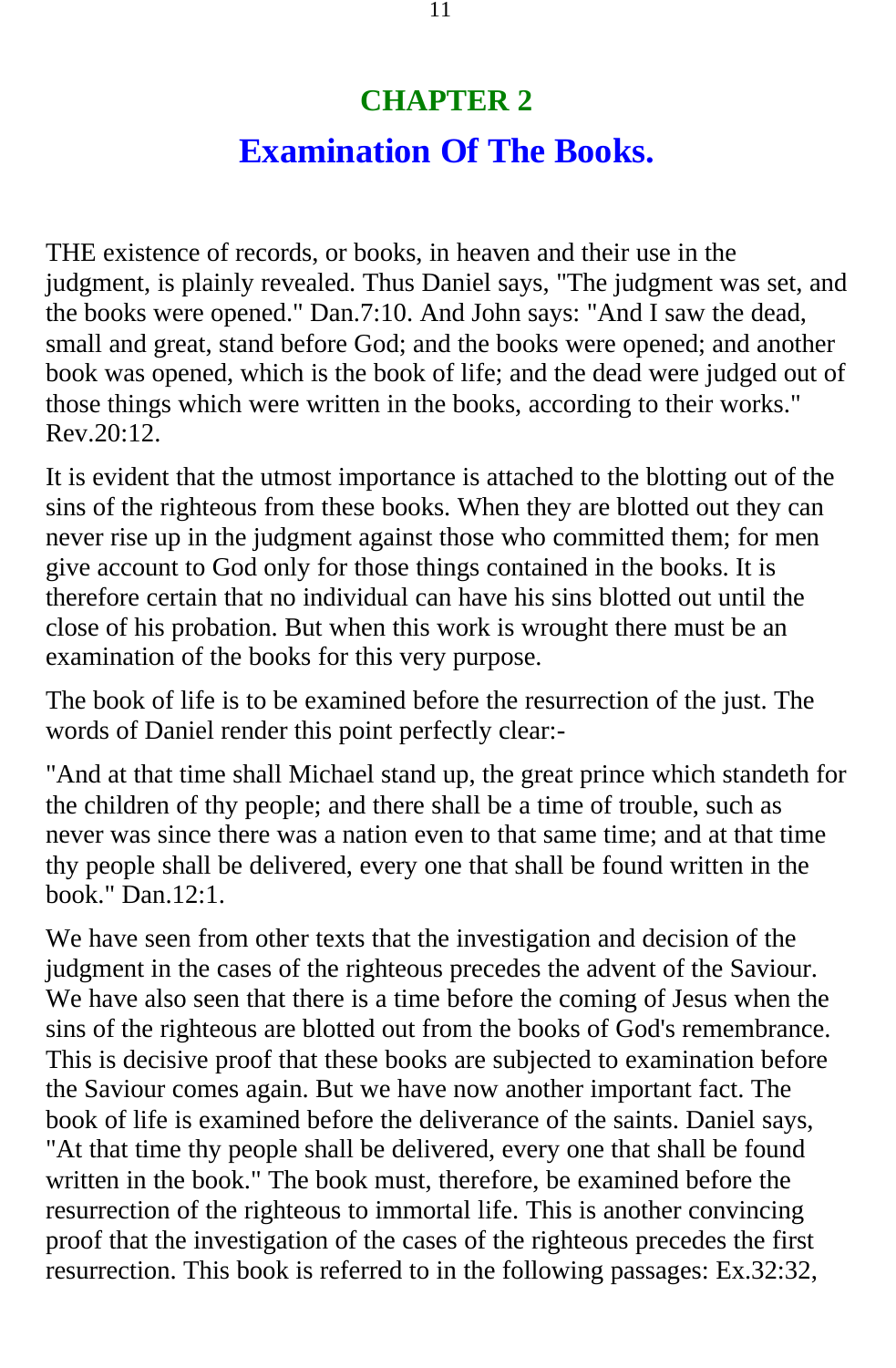33; Ps.69:28; 87:6;Isa.4:3; Eze.13:9; Dan.12:1; Luke 10:20; Phil.4:3; Heb.12:23; Rev.3:5; 13:8; 17:8; 20:12, 15; 21:27; 22:19.

The book of life is the final means of determining the cases of the righteous in the judgment; for all are delivered who are at the time of deliverance found written in it. But before this book is made the final source of appeal, it is itself to be tested by the books of God's record. For all the names which are entered in this book of life, of those who fail to overcome, are to be blotted out. Yet it is the record of these persons' lives that is to cause their names to be stricken from the book of life. Ex.32:32, 33; Ps.69:28; Rev.3:5. We must, therefore, conclude that before the final examination of the book of life in the case of the righteous, there is a prior examination of the books of God's record to determine (1) whose record of repentance and of overcoming is such that their sins shall be blotted out, and (2) to ascertain from this book who have failed in the attempt to overcome, and to strike the names of all such from the book of life. When the books of God's remembrance are thus examined, and the sins of the overcomers blotted out, and the names of those who have not overcome are removed from the book of life, that book becomes the final test, and an examination of its pages concludes the work of investigation preparatory to the deliverance of the saints.

We have seen that though the book of life is the final book of reference to determine who shall have part in the first resurrection, yet it must itself first be examined by the book of God's remembrance, for the removal of the name of every person who has not completed the work of overcoming.

1. The book called "the book of remembrance" is written expressly for the righteous, and is the book which shall determine, in their cases, the decision of the judgment. This book is particularly referred to in the following passages:-

"Then they that feared the Lord spake often one to another; and the Lord hearkened, and heard it, and a book of remembrance was written before him for them that feared the Lord, and that thought upon his name. And they shall be mine, saith the Lord of hosts, in that day when I make up my jewels; and I will spare them, as a man spareth his own son that serveth him. Then shall ye return, and discern between the righteous and the wicked, between him that serveth God and him that serveth him not." Mal.3:16-18.

"Thou tellest my wanderings; put thou my tears into thy bottle; are they not in thy book?" Ps.56:8.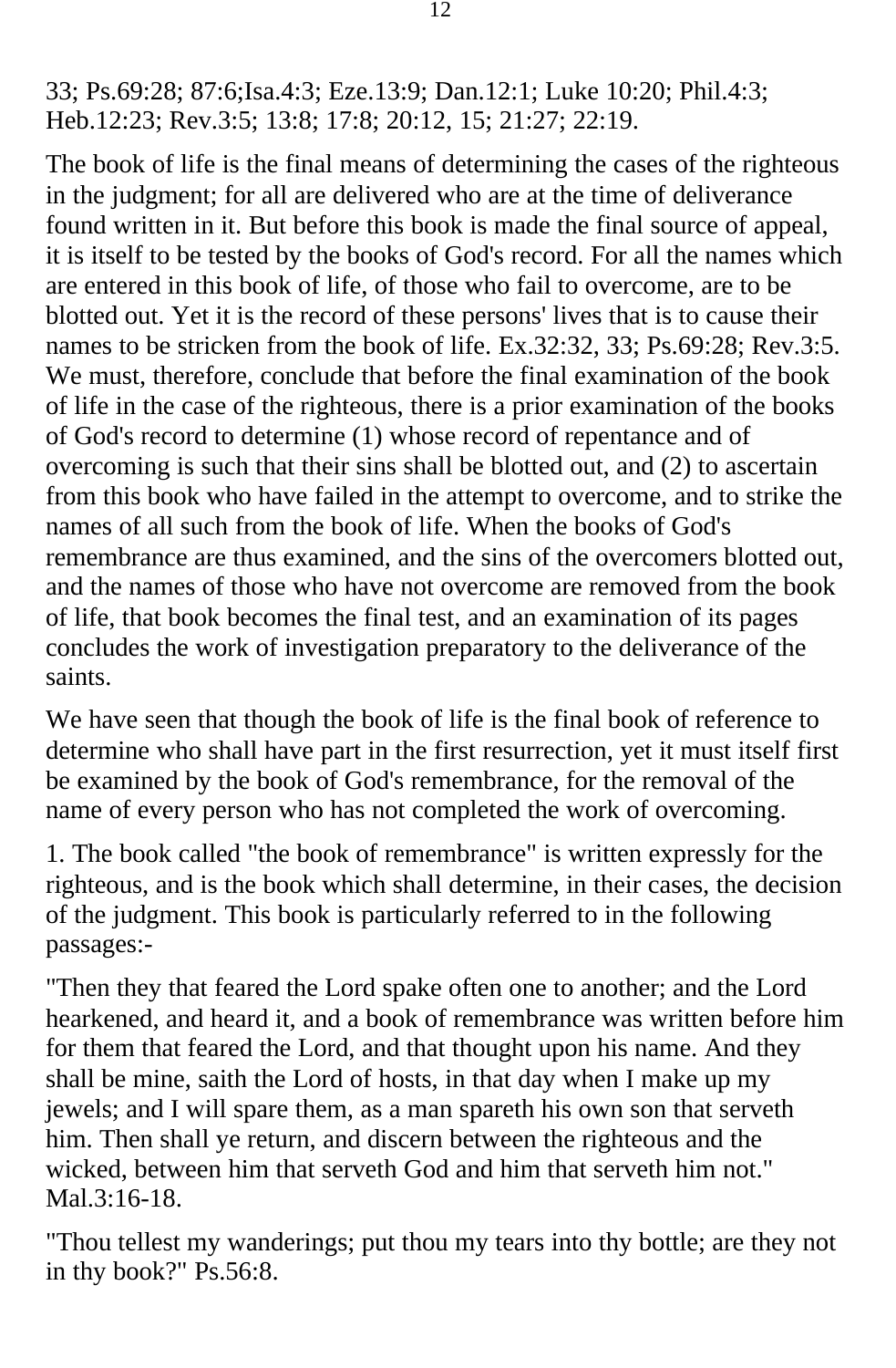"Remember me, O my God, concerning this, and wipe not out my good deeds that I have done for the house of my God, and for the offices thereof." Neh.13:14.

The book of God's remembrance mentioned in these texts pertains only to the righteous; yet it appears to be a different book from the book of life; for though that book belongs alone to the righteous, it seems to be simply the record of their names (Luke 10:20; Phil.4:3; Rev.3:5; 13:8; 17:8), while the book of remembrance is the record of their good deeds. Mal.3:16-18; Ps.56:8; Neh.13:14. But should we conclude that the book of life is identical with the book of God's remembrance, it will not essentially change this argument, for it would still follow that the record of the good deeds of the righteous, if it shows that they have overcome all their faults, and perfected the graces of the Spirit of God in themselves, is that which determines that their names shall be retained in the book of life, and their sins blotted out of the books which record them. But if the record be not such as God can accept, then their names must be removed from that book (Ex.32:32, 33; Ps.59:28; Rev.3:5), and the record of their good deeds also be blotted out to be no more remembered. Neh.13:14; Eze.3:20.

The book of God's remembrance contains the names of all who enter the service of God, and of such only. Yet not every one of these follows on to know him. Many that set out to overcome do not complete the work. That record, however, will show just how far they advanced in overcoming, and how and when they failed. As it contains simply the good deeds of the righteous, it will show their acts of repentance, confession, obedience, and sacrifice recorded therein. When the work is complete, then this record shows them prepared for the examination of the judgment. This, therefore, is the book out of which the cases of the righteous are to be decided, and from whose record they are to be accounted worthy of that world and the resurrection from the dead.

2. The justification of the righteous in the judgment must precede the resurrection which is called "the resurrection of the just." By this designation our Lord speaks of the resurrection of the righteous. Luke 14:14. Paul states that this resurrection shall be at the coming of Christ. 1Cor.15:23, 51-54; 1Thess.4:16-18.

"But I say unto you, That every idle word that men shall speak, they shall give account thereof in the day of judgment. For by thy words thou shalt be justified, and by thy words thou shalt be condemned." Matt.12:36, 37.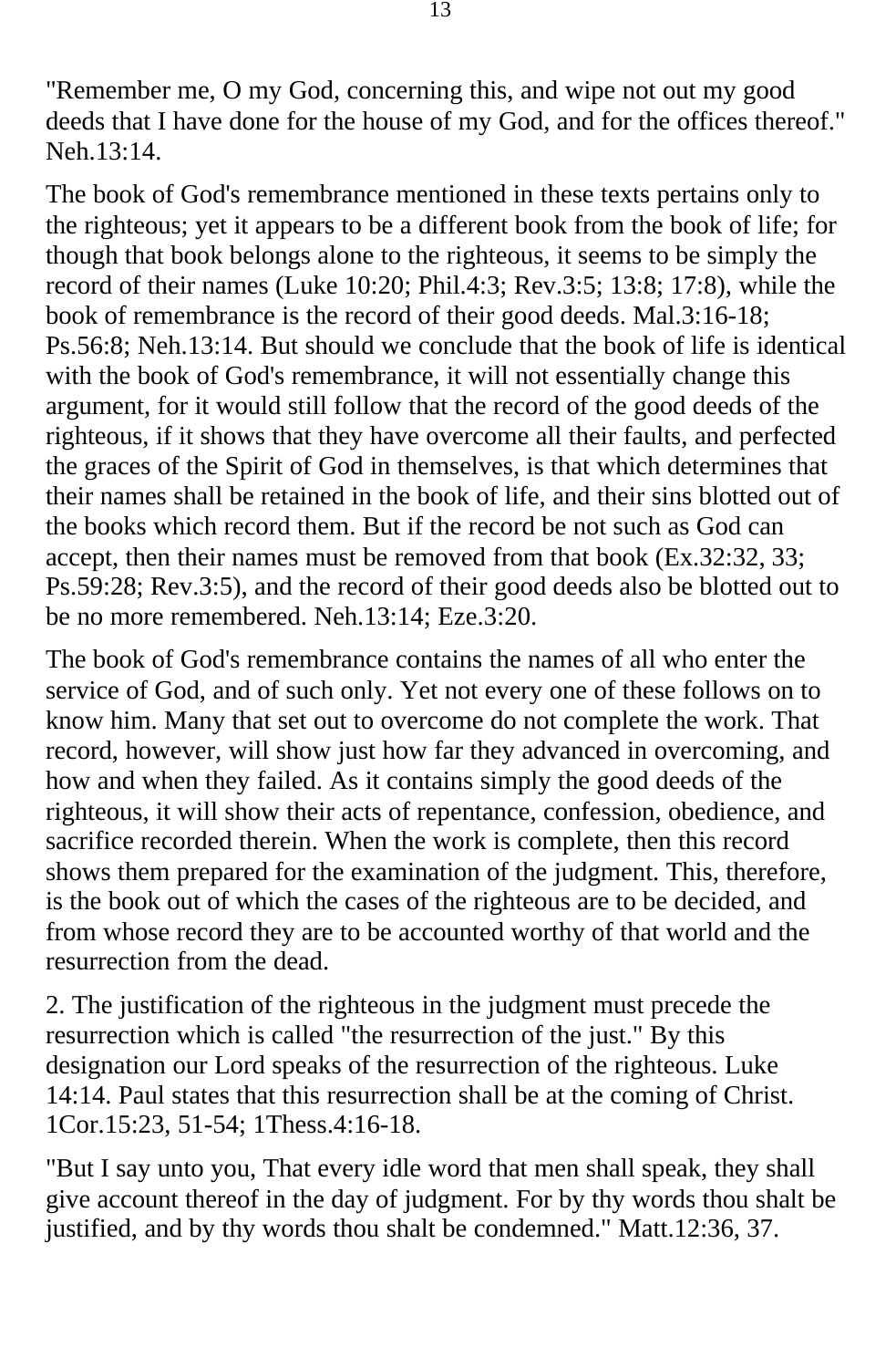The justification of the judgment must be when the righteous are accounted worthy of a part in the first resurrection. But before they are thus justified in the judgment they give an account of their words. And this being true, it follows that God preserves a record of the words which we speak; also that our evil words are not blotted out until this account has been rendered. But the acquittal and the blotting out do, of necessity, precede the gift of immortality to the righteous at the advent of our Lord.

3. The decision of the judgment in the case of the righteous must be when the blotting out of heir sins takes place.

For God shall bring every work into judgment, with every secret thing, whether it be good, or whether it be evil." Eccl.12:14.

God brings the conduct of men into the judgment by means of books of record. They are judged "out of those things which were written in the books, according to their works." Rev.20:12, 13.

But the sins of the righteous are blotted out before the coming of the Lord. Acts 3:19, 20. And it is manifest that their sins cannot be brought into the judgment after they are thus blotted out. But the righteous are to be judged as really as are the wicked. Eccl.3:17. It follows, therefore, that their judgment must be at the time of the blotting out of their sins; for then there is an end made forever of the record of their transgressions. Now it is manifest that when this final work is wrought, it will pertain only to those who have fully repented of their sins, and have perfectly accomplished the work of overcoming. This work of blotting out sins brings our Lord's priesthood to an end. He must be priest till then. He is not needed as priest after that. But when our Lord does blot out the sins of his people, he must present their cases individually before his Father, and show from the "book of remembrance" that they have severally repented of their sins, and have completed their work of overcoming. Then the Father accepts the statement thus made, and the evidence thus presented in the case of each one, and bids the Son to blot out the record of that person's sins. This is manifestly the very time and occasion at which the righteous are accounted worthy of the resurrection to immortality. Their sins are thus brought into the judgment through their High Priest, and through him the righteous render account of their sins to the Father. This account being accepted, their sins are blotted out, and themselves pronounced just before God. This is the justification of the judgment.

4. There is a time for blotting out the names of some from the book of life, and of confessing the names of the others before the Father.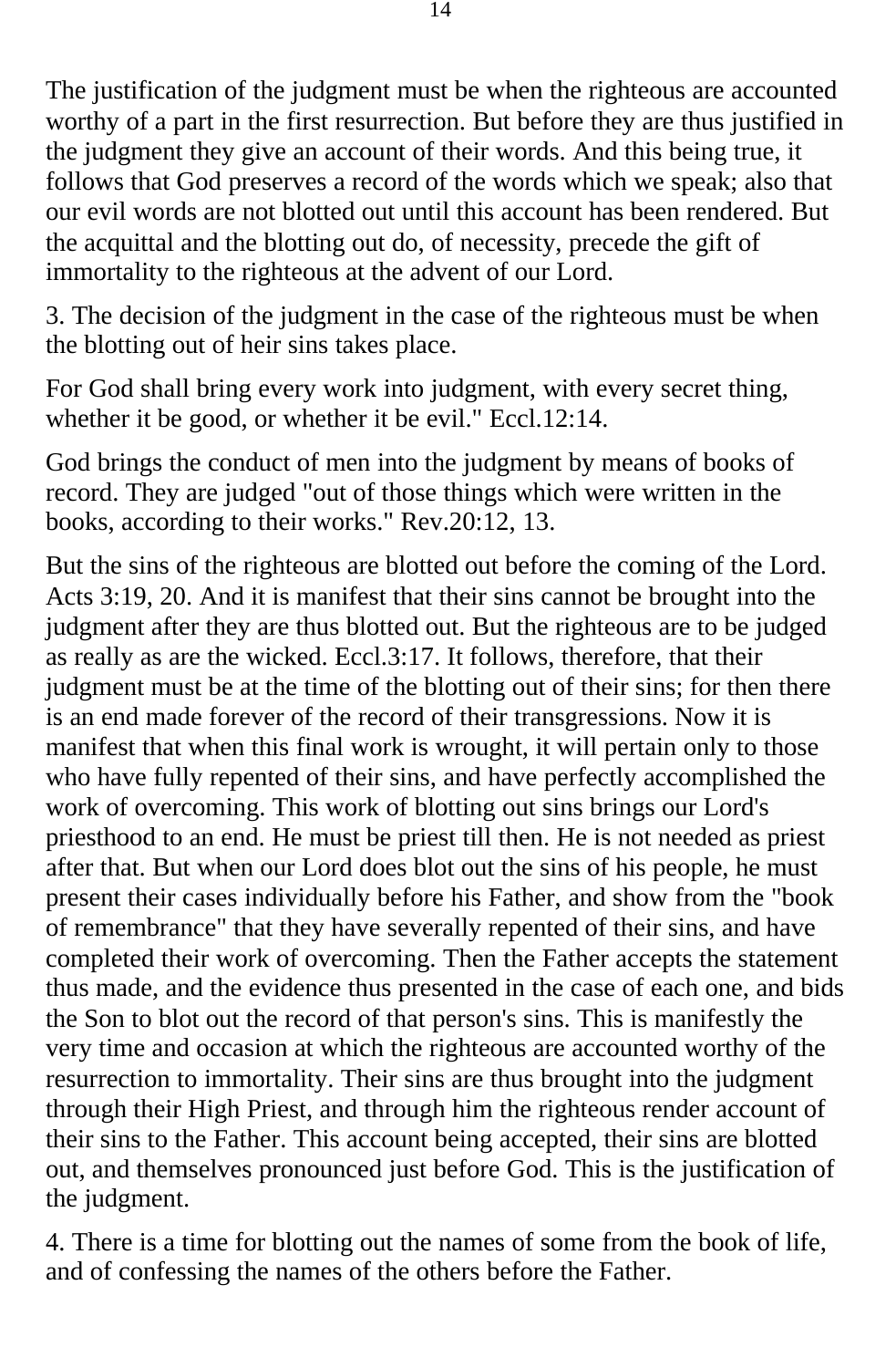"He that overcometh, the same shall be clothed in white raiment; and I will not blot out his name out of the book of life, but I will confess his name before my Father, and before his angels." Rev.3:5.

The time of blotting out names from the book of life precedes the deliverance of the saints. For at the time of that event everyone shall be delivered "that shall be found written in the book." Dan.12:1. Thus the fearful threatening of Ex.32:32, 33; Ps.69:28; Rev.22:19, is executed in the removal of names from this book before the coming of Christ. Those who overcome are the ones who have their sins blotted out. But those who fail to overcome have their names stricken from the book of life. The examination of their record must, therefore, precede both these acts of blotting out, for the express purpose of determining whether they shall have their sins blotted out, or have their names removed from the book of life. We have seen that it is at this very point that the righteous give account of their sins through their Hight Priest, who, from the book of God's remembrance, shows that they have repented, confessed, forsaken, and overcome, their sinful course; also that they are thus acquitted and justified in order that they may have a part in the resurrection to immortality. Here is also the very act of the Saviour in confessing the names of his people before his Father and the holy angels, that shall close our Lord's priesthood and place his people where they shall be forever free from all their sins. For when the book of God's remembrance is found to prove that the person under examination is an overcomer, it is then the part of the Saviour to confess his name before his Father and the holy angels, and the part of the Father to give judgment that that person's sins be blotted from the record. Surely it is of some account to us that we have part in the fulfillment of the promise, "I will confess his name before my Father, and before his angels." Rev.3:5; Matt.10:32; Luke 12:8.

5. The righteous are not done with their sins till they have rendered account in the judgment. Eccl.3:17; 12:14; Matt.12:36, 37. The only account that they can render is to show that they have made perfect work of repentance and of overcoming. This must be done before they are blotted out of the record above. Our Advocate with the Father must hold his office till he has saved his people from their sins. 1John2:1; Matt.1:21. He cannot close this work till he has seen them accepted in the judgment. Whence it follows that his office of Advocate will constrain him to confess their names before the tribunal of his Father, and to show that their sins should be removed from the books.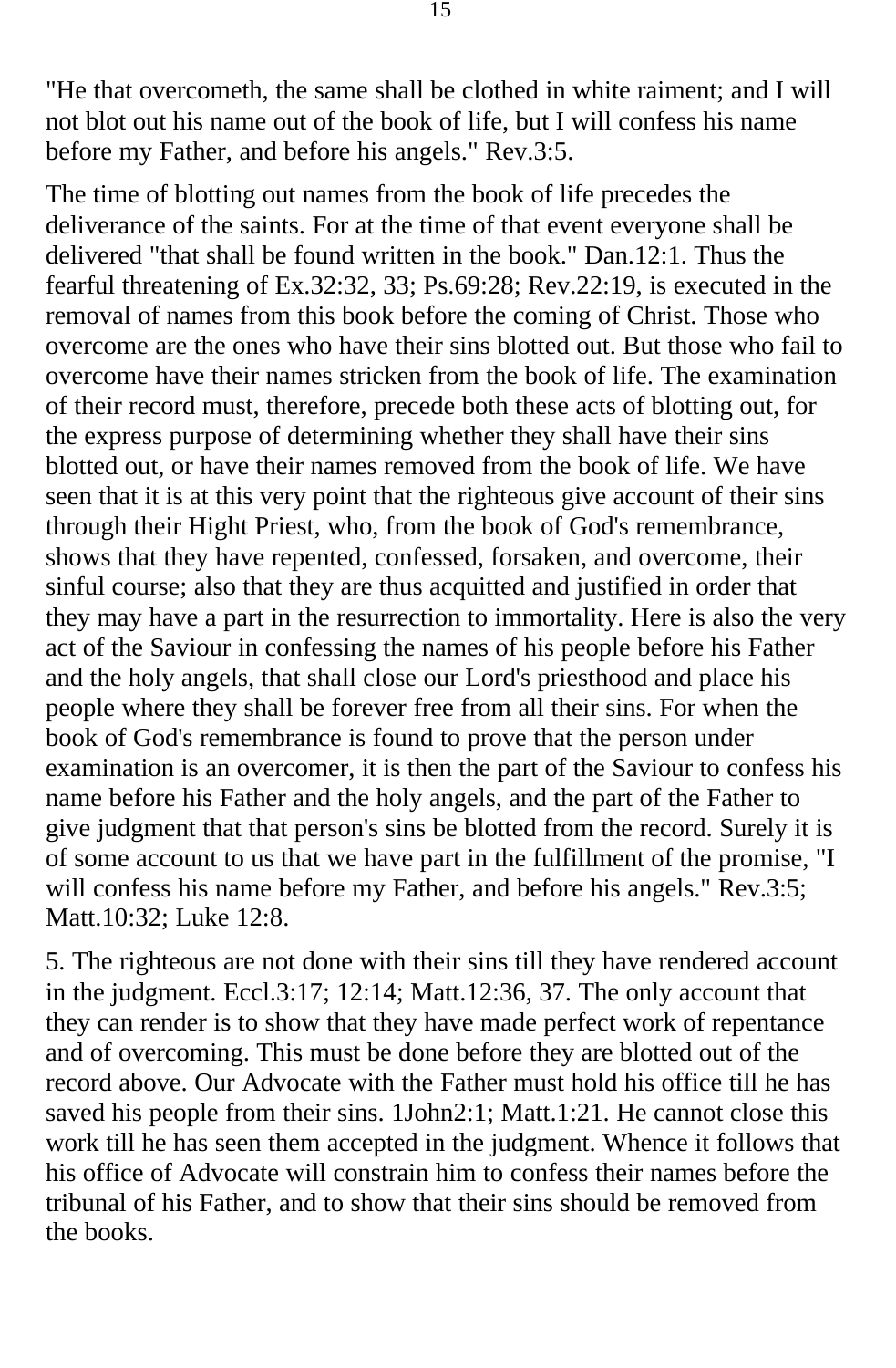6. When our Lord has thus finished his work as priest, his people are prepared to stand in the sight of God without an atoning sacrifice. The following texts make this very clear:-

"Who is a God like unto thee, that pardoneth iniquity, and passeth by the transgression of the remnant of his heritage? He retaineth not his anger forever, because he delighteth in mercy. He will turn again, he will have compassion upon us; he will subdue our iniquities; and thou wilt cast all their sins into the depths of the sea." Micah 7:18, 19.

The Lord, in the promise of the new covenant, says: "I will forgive their iniquity, and I will remember their sins no more." Jer.31:34.

Paul, quoting Jeremiah, says: "Their sins and their iniquities will I remember no more." Heb.8:12.

"I, even I, am he that blotteth out thy transgressions for mine own sake, and will not remember thy sins." Isa.43:25.

"In those days, and in that time, saith the Lord, the iniquity of Israel shall be sought for, and there shall be none; and the sins of Judah, and they shall not be found; for I will pardon them whom I reserve." Jer.50:20.

When these prophetic declarations are accomplished, we shall no longer need an Advocate, Intercessor, Mediator, or High Priest. Our sins will never after that exist even in the record of the court of heaven. Our lost innocence will then have been recovered, and we shall then be like to the angels of God, who walk in their original uprightness.

7. The accomplishment of this work of blotting out the sins of those who overcome is marked by a declaration of awful solemnity:-

"He that is unjust, let him be unjust still; and he which is filthy, let him be filthy still; and he that is righteous, let him be righteous still; and he that is holy, let him be holy still. And, behold, I come quickly; and my reward is with me, to give every man according as his work shall be." Rev. 22:11, 12.

These words virtually announce the close of our Lord's work as High Priest. They cannot be uttered till he, as our Advocate, has secured the blotting out of the sins of his people at his Father's tribunal. Yet we have seen that this work of blotting out is accomplished before he comes the second time without sin unto salvation. Heb.9:27, 28. The text under consideration is in exact harmony with these facts. The solemn announcement, "He that is unjust, let him be unjust still; . . . and he that is holy, let him be holy still, " is followed by these words: "And, behold, I come quickly; and my reward is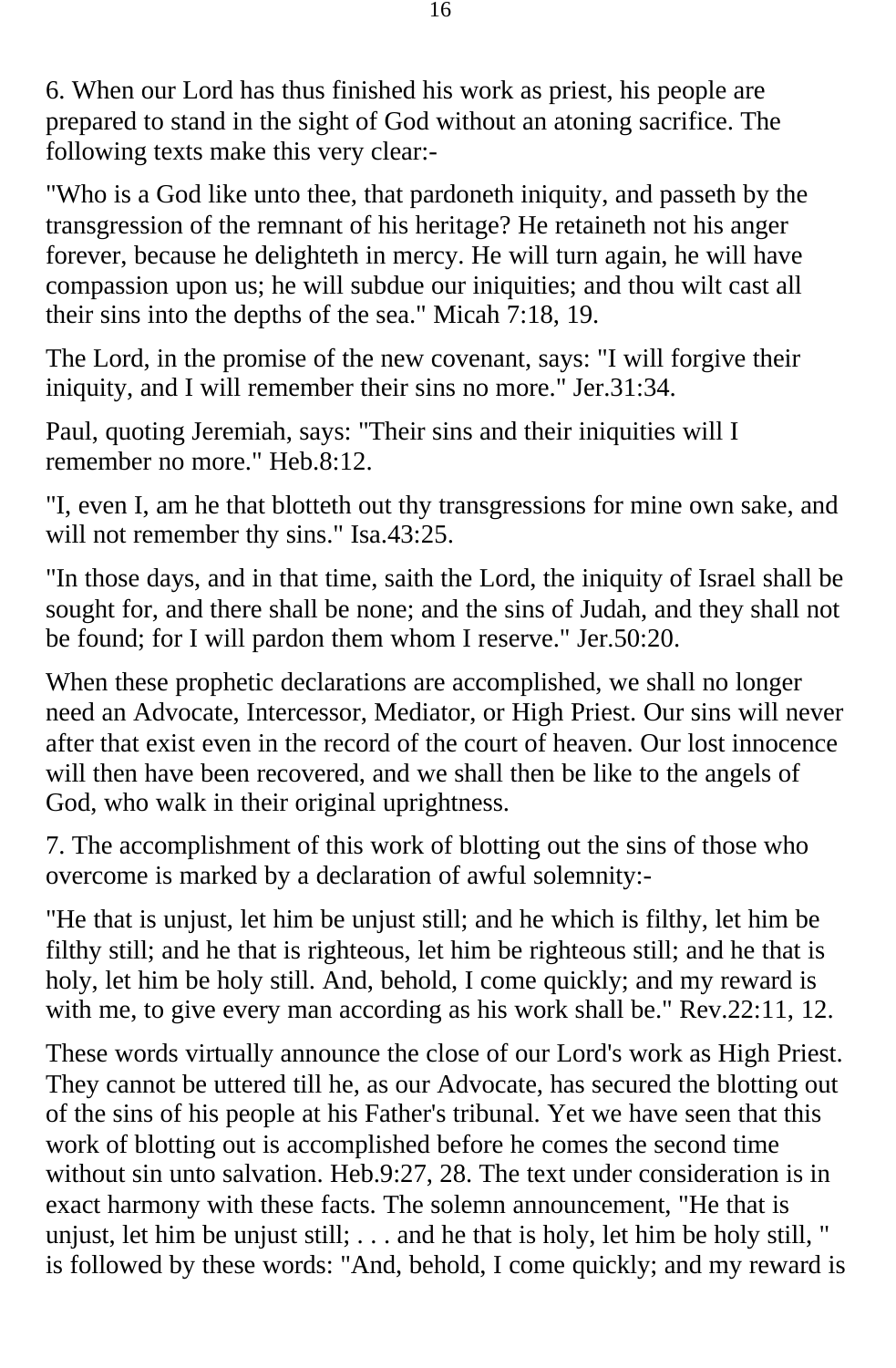with me, to give every man according as his work shall be." The final work of our Lord for the removal of his people's sins does therefore precede his return in the clouds of heaven to reward every man according to his works.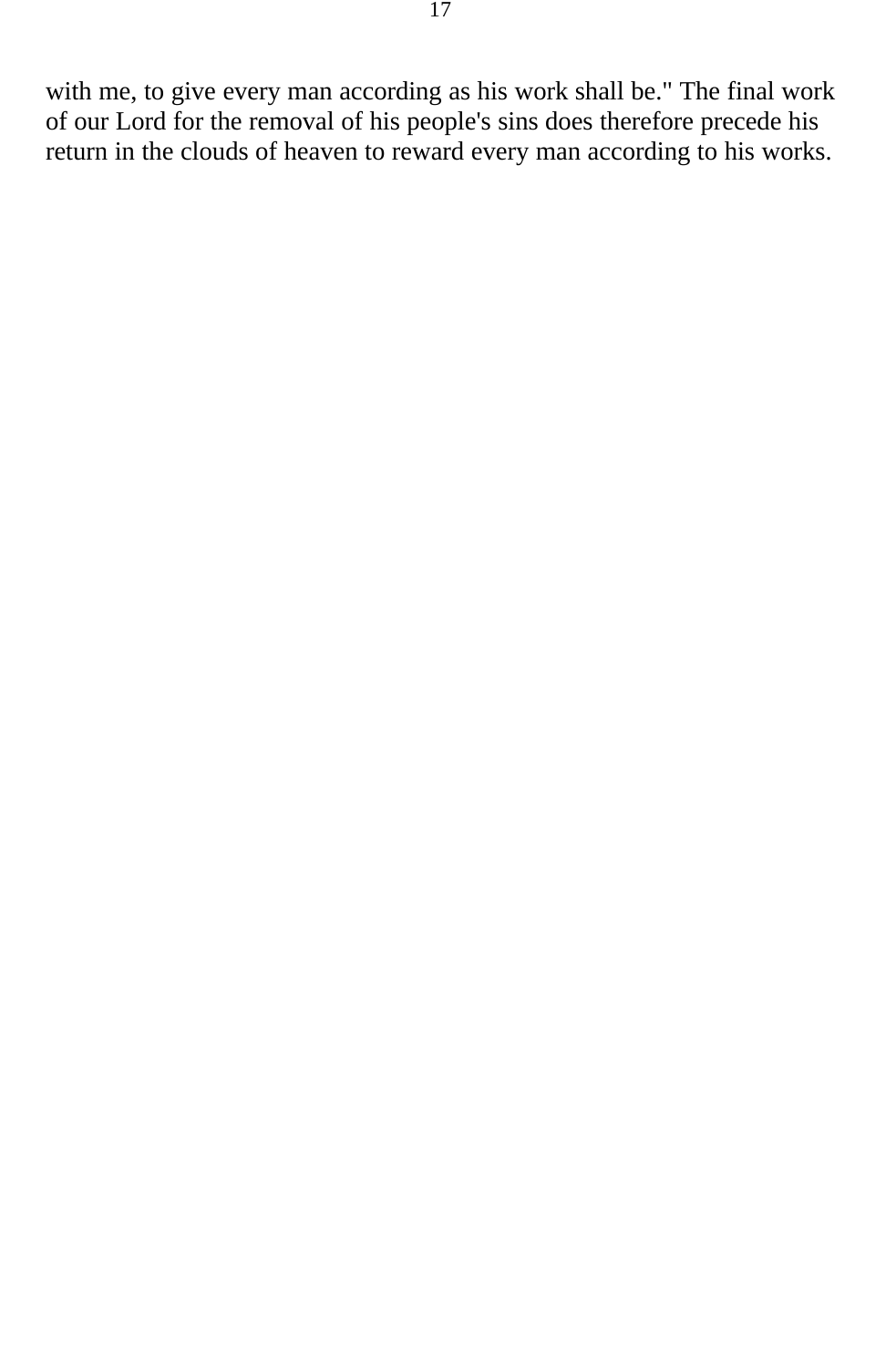# **CHAPTER 3 God, The Father, The Judge.**

<span id="page-17-0"></span>GOD the Father is in his own right the supreme Judge of men and of angels. He proposes to bring all mankind into judgment. Yet this work is only done in part by himself in person. It is by Jesus Christ that God is to perform the larger part of his immense work. The following proposition is worthy of serious consideration:-

1. God the Father opens the judgment in person, then crowns his Son king, and commits the judgment to him.

"I beheld till the thrones were cast down, and the Ancient of Days did sit, whose garment was white as snow, and the hair of his head like the pure wool; his throne was like the fiery flame, and his wheels as burning fire. A fiery stream issued and came forth from before him; thousand thousands ministered unto him, and ten thousand times ten thousand stood before him; the judgment was set, and the books were opened. I beheld then because of the voice of the great words which the horn spake; I beheld even till the beast was slain and his body destroyed, and given to the burning flame. As concerning the rest of the beasts, they had their dominion taken away; yet their lives were prolonged for a season and time. I saw in the night visions, and, behold, one like the Son of man came with the clouds of heaven, and came to the Ancient of Days, and they brought him near before him. And there was given him dominion, and glory, and a kingdom, that all people, nations, and languages, should serve him; his dominion is an everlasting dominion, which shall not pass away, and his kingdom that which shall not be destroyed." Dan.7:9-14.

The Ancient of Days represents God the Father. That one like the Son of man, who comes to the Ancient of Days, is none other than our Lord Jesus Christ. Matt.26:64; Mark 14:61, 62. It is, therefore, not the Son, but the Father who sits in judgment as described in this vision. Those who stand in his presence either to minister, or to wait, are not men, but angels. This is a very important fact. Every student of the Bible is aware that the book of Revelation is a wonderful counterpart to the book of Daniel. This very phraseology respecting those in the presence of the Ancient of Days, is made use of in the Revelation, and with the evident design of showing who are the persons intended by Daniel.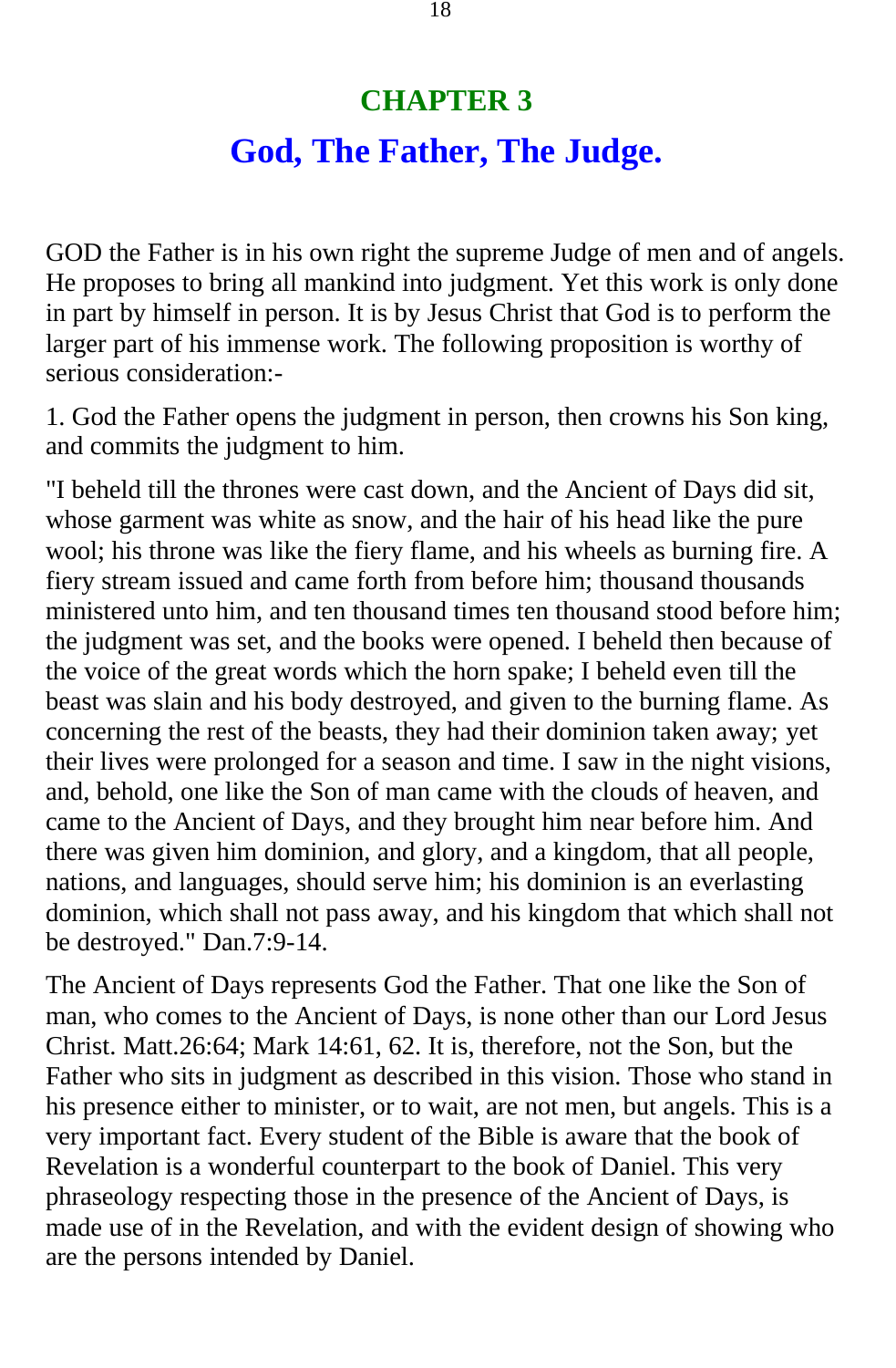Thus John says: "And I beheld, and I heard the voice of many angels round about the throne and the beasts and the elders; and the number of them was ten thousand times ten thousand, and thousands of thousands." Rev.5:11.

Daniel describes the opening scene of the final judgment. The Father presides as judge. The angels of God are present as ministers and witnesses. At this tribunal the Son of man presents himself to receive the dominion of the world. Here he is crowned King of kings and Lord of lords. But men are not present to witness this part of the judgment, or to behold the coronation of Christ. It is the Father and the Son and the holy angels who compose this grand assembly. Our Lord cannot act as judge so long as he ministers as high priest to make intercession for them that come to God through him. Heb.7:24, 25. Nor can he act as judge until he is clothed with kingly power; for it is by virtue of his authority as king that he pronounces the decision of the judgment. Matt.25:34, 40. The coronation of our Lord at the judgmentseat of his Father marks the termination of his priesthood, and invests him with that sovereign authority by which he shall judge the world.

2. It is not upon the earth that the Ancient of Days holds the session of the judgment described in Daniel 7.

Those who think this session of judgment by the Father is to be held upon our earth, understand that the "ten thousand times ten thousand" who stand before him are the vast multitude of the human family, standing at his bar for judgment. But as this vision represents the Son as coming to the Father when he is thus seated in judgment, it follows that if the Father is already upon this earth judging its inhabitants when the Son of God comes the second time, then the Father does not send his Son to the earth, but he comes first, and then the Son comes and joins him. Yet Peter said of the Father concerning Christ's second advent, "He shall send Jesus Christ." Acts 3:20.

It would also follow that instead of the Son of man coming to gather his saints from the four quarters of the earth, he comes to find all mankind gathered at his Father's bar. But we do know that when the Saviour comes he shall send his angels with a great sound of a trumpet, and shall gather his elect from the four winds, even from the uttermost parts of the earth. Matt.24:31; Mark 13:27; 2Thess.2:1.

But should this difficulty be avoided by adopting the truth that those who stand before the Ancient of Days are angels, as those certainly must be who minister unto him, it follows that our Lord is coming back to our earth thus preceded by his Father and the holy angels, comes unattended and alone.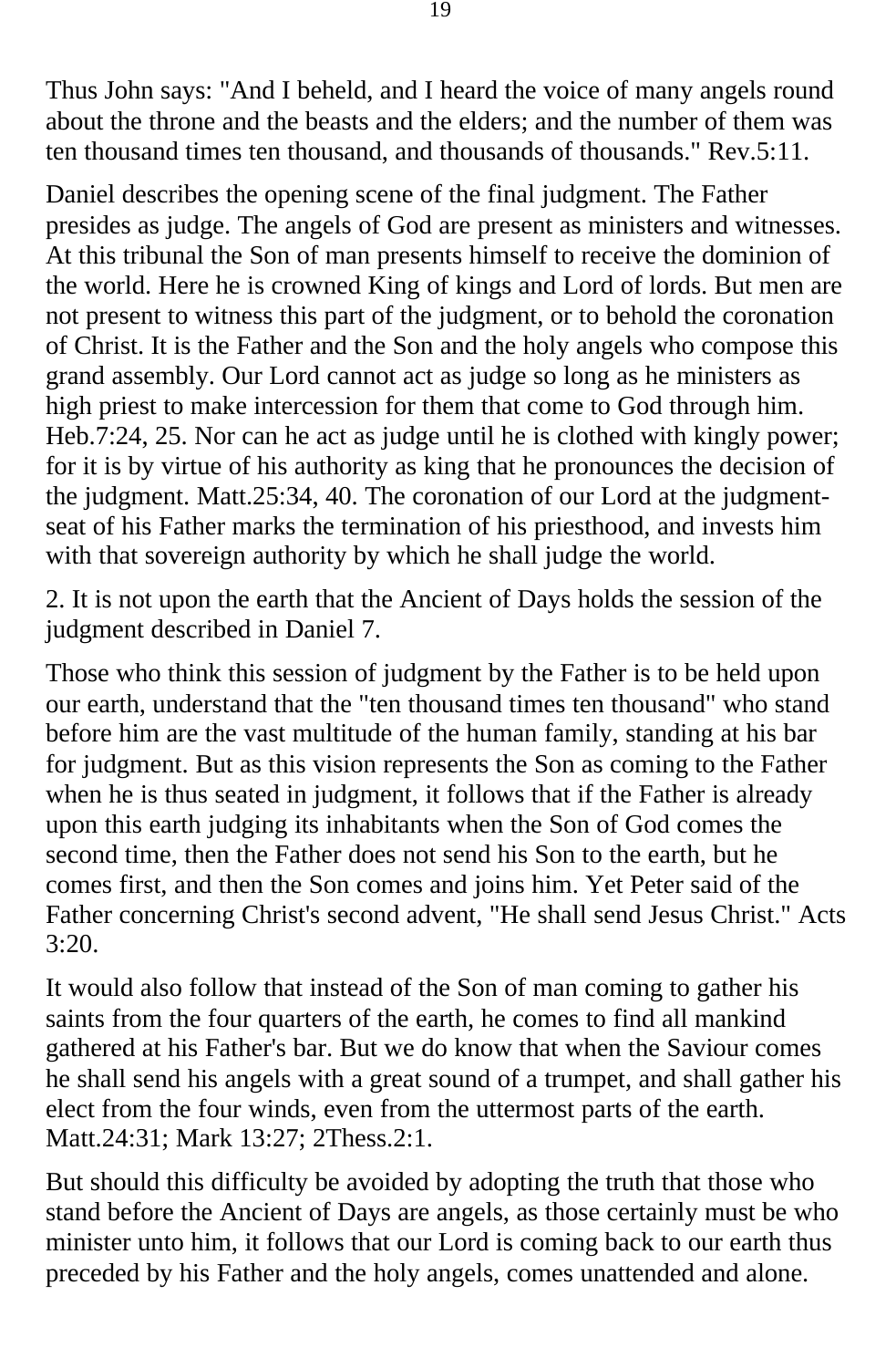But this cannot be true; for when Jesus comes again it will be with all the holy angels. Matt.25:31; 16:27; 2Thess.1:7, 8.

Again the Saviour is crowned king at the judgment-seat of the Father. But that judgment-seat cannot be upon our earth, else the Saviour would have to return to this earth to be crowned; whereas he receives his kingdom while absent, and returns as King of kings, sitting upon the throne of his glory. Luke 19:11, 12, 15; Matt.25:31; 2Tim.4:1; Rev.19:11-16.

It is certain, therefore, that the judgment scene described in Daniel 7 does not take place upon our earth. Indeed, were it true that immediately preceding the descent of the Saviour to our earth, God the Father should himself descend in his own infinite majesty, and summon mankind to his bar, and enter into judgment with them, the subsequent advent of Jesus would hardly be taken notice of at all by men. But such is not the truth in the case. Matt.24:29-31; 25:31, 32; Mark 13:26, 27; Luke 21:25-27, 36; 1Thess.4:14-18; 2Thess.1:7-10.

3. This session of the judgment by the Ancient of Days precedes the advent of Christ to our earth.

When the Lord comes again he is a king seated upon his own throne. Matt.24:31; Luke 19:11, 12, 15; Rev.19:11-16. But the tribunal of the Father is the very time and place where his coronation occurs. Dan.7:7-14. It must then precede his advent.

When he comes the second time it is "in the glory of his Father." Matt.16:27; Mark 8:38; Luke 9:26; 2Thess.1:7, 8. But it is when the Father sits in judgment that he gives this glory to his Son. Dan.7:14. Indeed, the very majesty of the Father as displayed at this tribunal, will attend the Son when he is revealed in flaming fire to take vengeance on his enemies. 2Thess.1:7-10; Matt.24:30, 31; 25:31. We are certain, therefore, that the revelation of Christ in his infinite glory is subsequent to that tribunal at which that glory is given to him.

On this occasion the Father is judge in person, and the Son presents himself to receive the kingdom. But when the Son of man comes to our earth, having received the kingdom, he acts as judge himself. 2Tim.4:1. But it is evident that our Lord's work as judge is at a later point of time than that judgment scene at which the Father presides. We are certain, therefore, that the tribunal of Dan.7:9-14 precedes the descent of our Lord from heaven. 1Thess.4:14-18.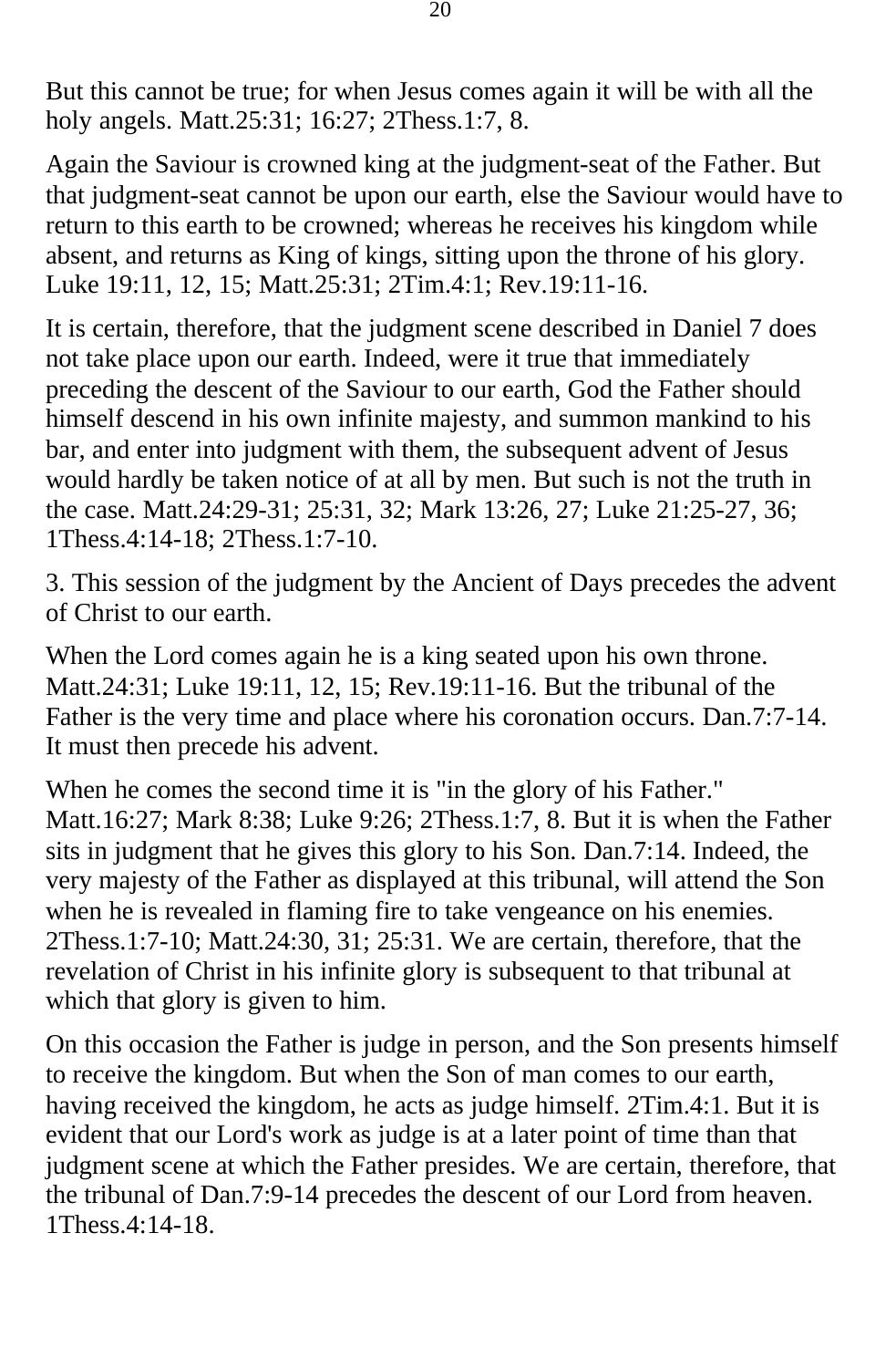4. The coming of the Son of man to the Ancient of Days is not the same event as his second advent to our world.

This has been proved already in the examination of other points. Thus it has been shown from the coronation of Christ that the second advent must be at a later time than the Saviour's act of coming to his Father in Dan.7:13.14, to receive the kingdom. Again, to make this the second advent we must have God the Father and the host of his angels here upon our earth when the Saviour comes again. But this, as has been shown, involves the contradiction of the plainest facts. We cannot, therefore, doubt that the coming of Jesus to the Ancient of Days as he sits in judgment, is an event preceding his second advent to our earth.

5. The coming of the Ancient of Days, in this vision of Daniel's, is not to this world, but to the place of his judgment scene. With regard to the place of this tribunal we will speak hereafter. We have already proved that this session of the judgment precedes the second advent, and that it is not held upon our earth. This fact establishes the truthfulness of this proposition.

6. The destruction of the power represented by the little horn does not take place at the time when the Ancient of Days sits in judgment, but at a point still later, when the Son of man descends in flaming fire.

We have proved that when our Lord comes to this earth the second time, he comes as king, and must therefore come from the tribunal of his Father; for at that tribunal the kingdom is given to him. But the man of sin, or little horn, is destroyed by the brightness of Christ's coming. 2Thess.2:8; 1:7-10. Whence it follows that the destruction of the Papacy is not at the Father's judgment seat, but at the advent of his Son, at a still later point of time. But were it true that the judgment scene of Daniel 7 is opened by the personal revelation of God the Father to the inhabitants of our earth, we may be sure that there would be no man of sin left to be destroyed afterward by the brightness of the coming of our Lord Jesus Christ.

We have already proved that the destruction of the wicked power is when Christ comes to our earth, and that he does not thus come till he has first attended in person this tribunal of his Father. And to this statement agree the words of verse 11: "I beheld then because of the voice of the great words which the horn spake; I beheld even till the beast was slain, and his body destroyed, and given to the burning flame." It appears that even while this grand tribunal was in session, the attention of the prophet was called by the Spirit of God to the great words which the horn was speaking. "I beheld then because of the voice of the great words which the horn spake." But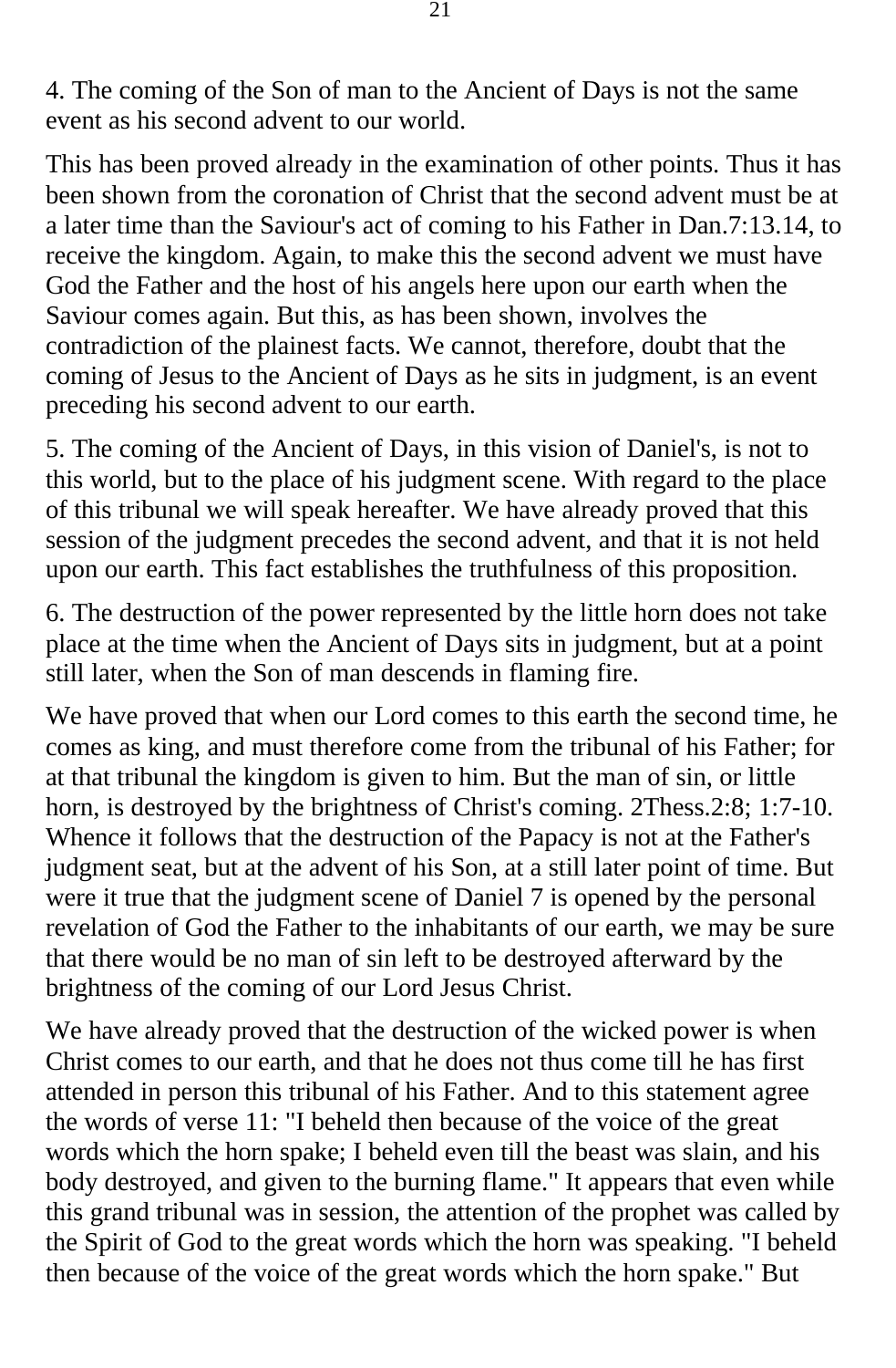Daniel does not represent his destruction as coming at once even then. He says: "I beheld even till the beast was slain, and his body destroyed, and given to the burning flame." The period of time covered by this "till" is thus filled up: The Son of God comes to his Father's judgment-seat and receives the dominion, and the glory, and the kingdom, then descends to our earth in flaming fire, like that which comes forth from before his Father, and by the brightness of his advent destroys the little horn. 2Thess.1, 2. It is when our Lord thus comes that this wicked power is given to the burning flame.

And this is really the very point marked in verses 2l and 22 for the termination of the war against the saints: "I beheld, and the same horn made war with the saints, and prevailed against them; until the Ancient of Days came, and judgment was given to the saints of the Most High; and the time came that the saints possessed the kingdom." But even while the Most High sits in judgment to determine the cases of his saints, the little horn is, according to verse 11, uttering great words against God. When, however, the saints have passed the test of this examination, and are counted worthy of the kingdom of God, their Lord, being crowned king, returns to gather them to himself. It is at this very point of time, the advent of the Lord Jesus, that judgment is given to the saints of the Most High, as is proved by comparing 1Cor.6:2, 3 with 1Cor.4:5. And thus we have marked again the advent of Christ as a point of time for the destruction of this wicked power.

7. The destruction of the Papacy is not the same event as the taking away of his dominion. Compare Dan.7:11 and 26. The one follows after the sitting of the Ancient of Days in judgment; but the other precedes it by a certain space of time. Yet, if we read the chapter without strict attention, we would be very likely to conclude that not the little horn alone, but each of the first three beasts, had their dominion taken away at the judgment. See verses 11, 12, 26. This, however, cannot be. For the dominion of the first beast was taken away by the second, though his life was spared; and so of each one to the last. But the little horn has a special dominion over the saints for "a time and times and the dividing of time, " or 1, 260 prophetic days (see verse 25; Rev.12:6, 14), which is taken away at the end of that period. There remains even then a space of time to "the end, " during which his dominion is consumed and destroyed. He wars against the saints, however, and prevails until the judgment is given to the saints at the advent of Christ. (1Cor.4:5; 6:2, 3; Rev.20:4), when he is given to the burning flames. Dan.7:11;  $2$ Thess. $2:8$ .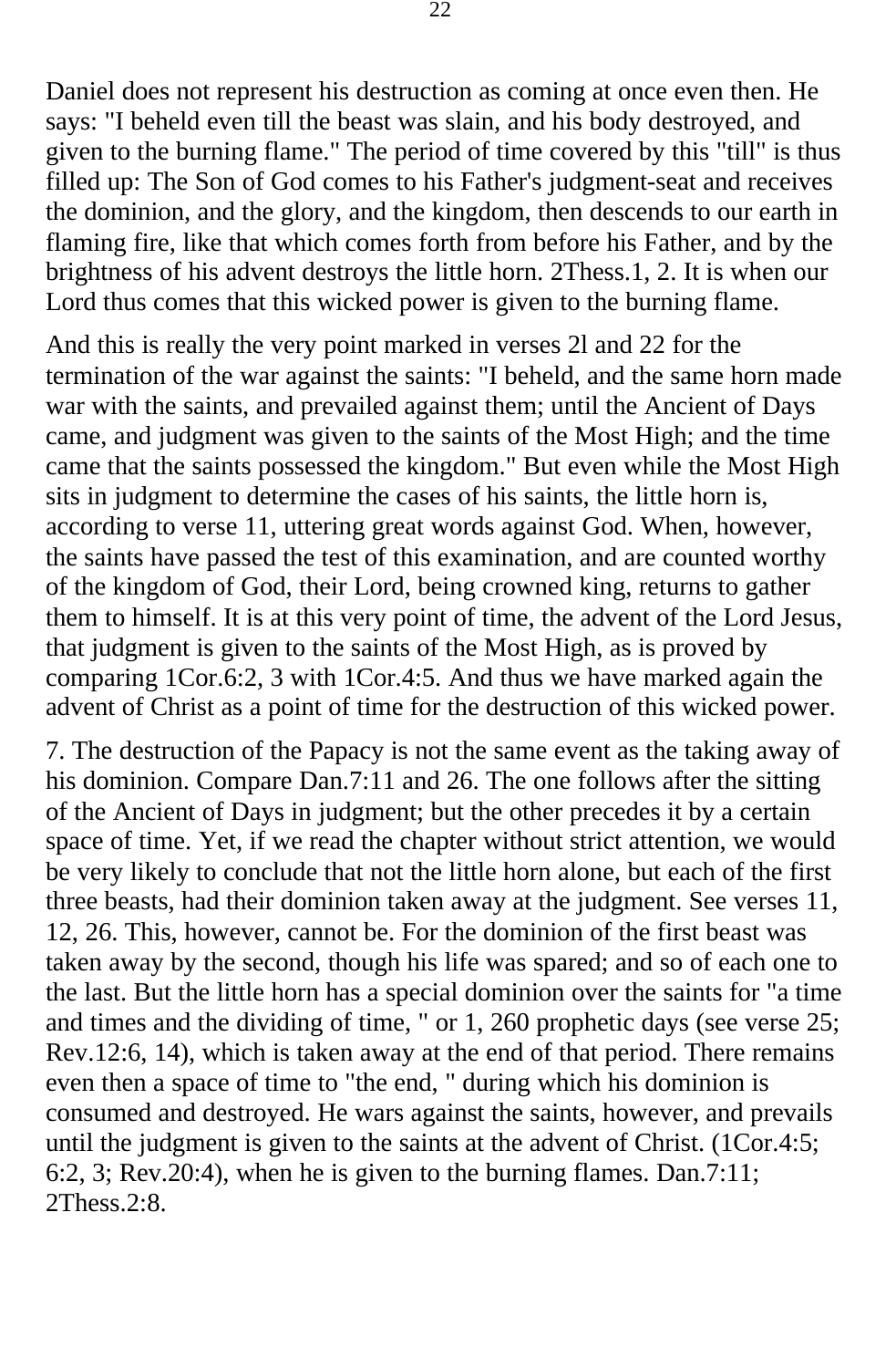8. The coronation of Christ at the judgment-seat of the Father is the same event as the standing up of Michael (compare Dan.7:13, 14; 12:1); for Michael is Christ, and his standing up is his beginning to reign. Michael is the name borne by our Lord as the ruler of the angelic host. It signifies, "He who is like God." This must be our Lord. See Heb.1:3. He is called the archangel. Jude 9. This term signifies prince of angels, or chief of the angelic host. But this is the very office of our divine Lord. Hebrews 1. Michael is the great prince that standeth for the children of God. Also he is called our prince. See Dan.10:21; 12:1. But this can be no other than Christ. Acts 5:31.

The standing up of Michael is his assumption of kingly power. See the use of this term in Dan.11:2, 3, 4, 7, 20, 21. But it is Jesus, and not an angel, who takes the throne of the kingdom. Dan.7:13, 14; Ps.2:6-12. Our Lord receives his dominion at his Father's judgment-seat. Daniel 7. A great time of trouble follows, at which Christ delivers everyone found written in the book. This is a plain reference to the examination of the books shown in the previous vision. Compare Dan.12:1; 7:9, 10. This shows that the judgment scene of Daniel 7 relates to the righteous, and that it precedes their final deliverance at the advent of Christ. The thrones of Dan.7:9 will be noticed hereafter.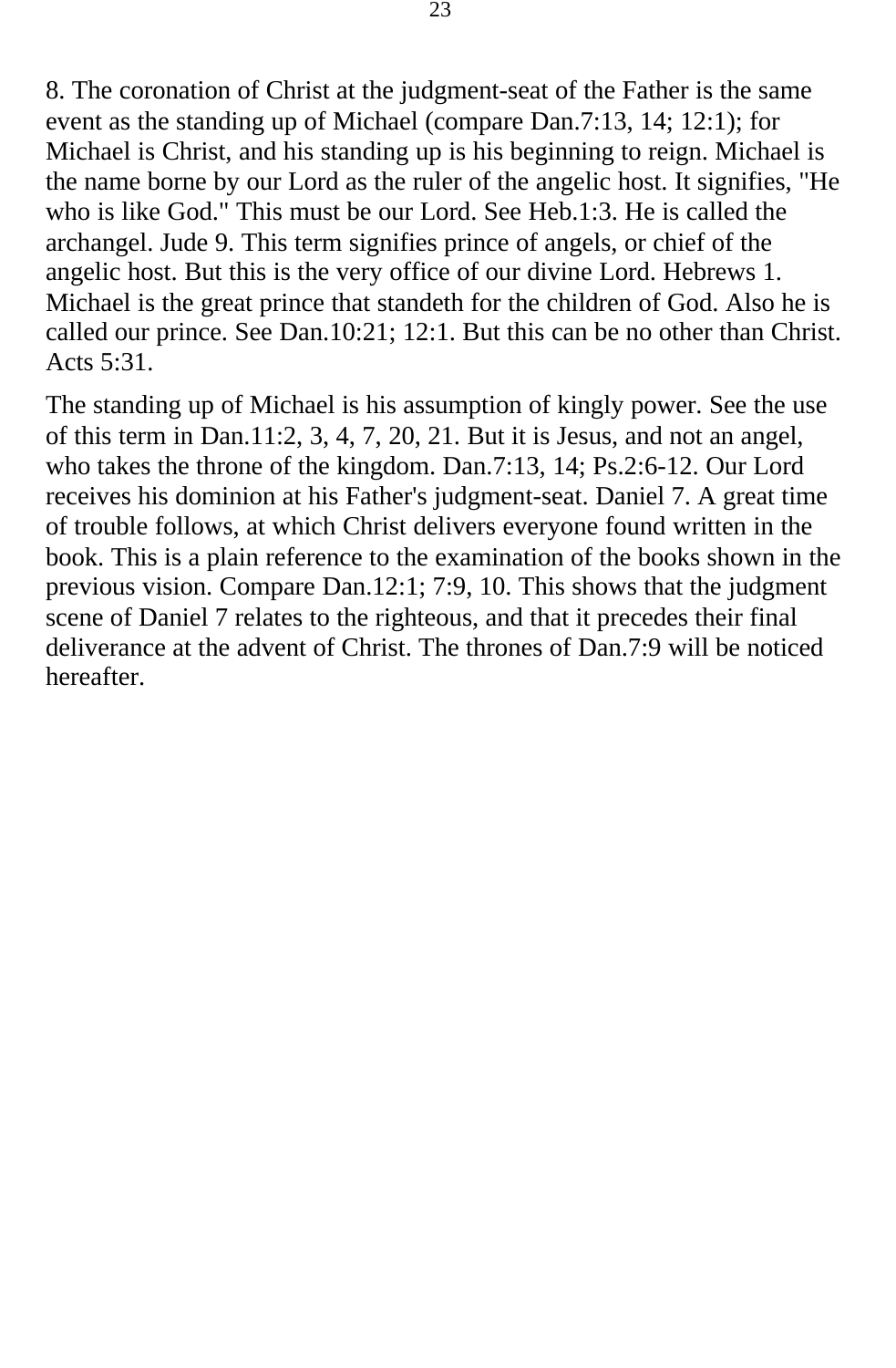## **CHAPTER 4 Offices Of Christ.**

<span id="page-23-0"></span>OUR Lord has three grand offices assigned him in the Scriptures in the work of human redemption. When he was upon our earth at his first advent he was that prophet of whom Moses spake, in Deut.18:15-19. See also Acts 3:22-26. When he ascended up to heaven, he became a great High Priest, after the order of Melchizedek. Psalm 110; Heb.8:1-6. But when he comes again, he is in possession of his kingly authority, as promised in the second psalm. It is by virtue of this office of king that he judges mankind. Matt.25:34-40. The transition from our Lord's priesthood to his kingly office precedes his second advent. Luke 19:11, 12, 15. It takes place when his Father sits in judgment, as described in Dan.7:9-14.

1. The nature of the words addressed by the Father to the Son when he crowns him king, shows that coronation to be at the close of his priestly office.

"Yet have I set my king upon my holy hill of Zion. I will declare the decree; the Lord hath said unto me, Thou art my Son; this day have I begotten thee. Ask of me, and I shall give thee the heathen for thine inheritance, and the uttermost parts of the earth for thy possession. Thou shalt break them with a rod of iron; thou shalt dash them in pieces like a potter's vessel." Ps.2:6-9.

It is manifest that the giving of the heathen to the Son by the Father is not for their salvation but for their destruction. It could not, therefore, take place at the ascension of Christ, when he entered upon his priesthood, but must be when the work of that priesthood is finished. Daniel has placed the coronation of Christ at the Father's judgment-seat. And to this fact the words of the second psalm perfectly agree. The priesthood of Christ is closed when the scepter of iron is placed in his hands. The number of his people is made up, the work for their sins is finished, and their salvation rendered certain, when all the rest of mankind are delivered into his hands to be broken by the scepter of his justice. But this cannot be till our Lord, as priest, has blotted out our sins, at the tribunal of his Father; for when the wicked are given into the hands of Christ to be destroyed, it is plain that there is no farther salvation for sinners. When our Lord accepts the iron scepter of justice, he can no longer fill the office of priest, to make atonement for sins. His whole priestly office is finished when he is thus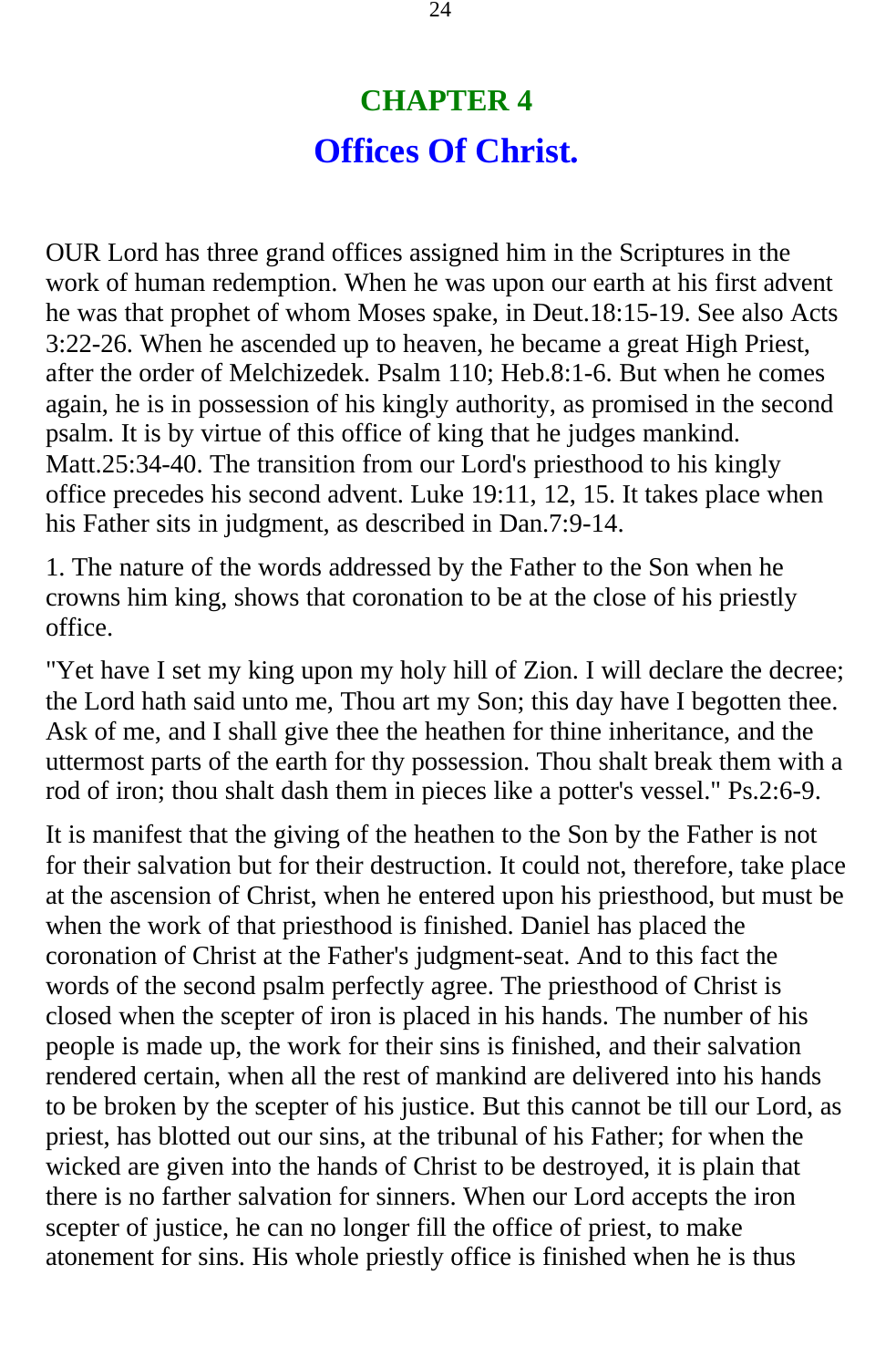crowned by his Father. But this coronation, which is described in Dan.7:9- 14, is simply the transition from the priesthood of Christ to his kingly office. It is plain that our Lord's priesthood is brought to a conclusion at the time when the Ancient of Days sits in judgment. We need him as priest to confess our names at that tribunal, and to show from the record of our past lives that we have perfected the work of overcoming, so that our sins may, by the decision of the Father, be blotted out, and our names retained in the book of life. But when the people of God have thus passed the decision of the investigative judgment, their probation is closed forever, and their names being found in the book of life, when all that have failed to overcome are stricken therefrom, they are prepared for the standing up of Michael to deliver his people and to destroy all others with the scepter of his justice.

2. The priesthood of Christ continues till his enemies are given him to be destroyed.

"The LORD said unto my Lord, Sit thou at my right hand, until I make thine enemies thy footstool. The LORD shall send the rod of thy strength out of Zion; rule thou in the midst of thine enemies. Thy people shall be willing in the day of thy power, in the beauties of holiness from the womb of the morning; thou hast the dew of thy youth. The LORD hath sworn, and will not repent. Thou art a priest forever after the order of Melchizedek. The LORD at thy right hand shall strike through kings in the day of his wrath. He shall judge among the heathen, he shall fill the places with the dead bodies; he shall wound the heads over many countries. He shall drink of the brook in the way; therefore shall he lift up the head." Ps.110:1-7.

The words of verse 1, "Sit thou at my right hand, until I make thine enemies thy footstool, " and of verse 4, "Thou art a priest forever after the order of Melchizedek, " are addressed by God the Father to Christ, when he enters upon his priestly office, and are equivalent to saying that in due time he should have his enemies given him to destroy, viz., at the close of his work of intercession. For this reason it is that Paul represents him as sitting at the Father's right hand, in a state of expectancy. Heb.10:13. But the words of the second psalm, bidding him ask for the heathen, to destroy them, cannot be uttered till he finishes his work of intercession. It appears that our Lord announces the close of his intercession by saying, "He that is unjust, let him be unjust still; and he that is filthy, let him be filthy still; and he that is righteous, let him be righteous still; and he that is holy, let him be holy still." Rev.22:11. In response to this declaration of the Intercessor, announcing to his Father the close of his work, the Father bids the son ask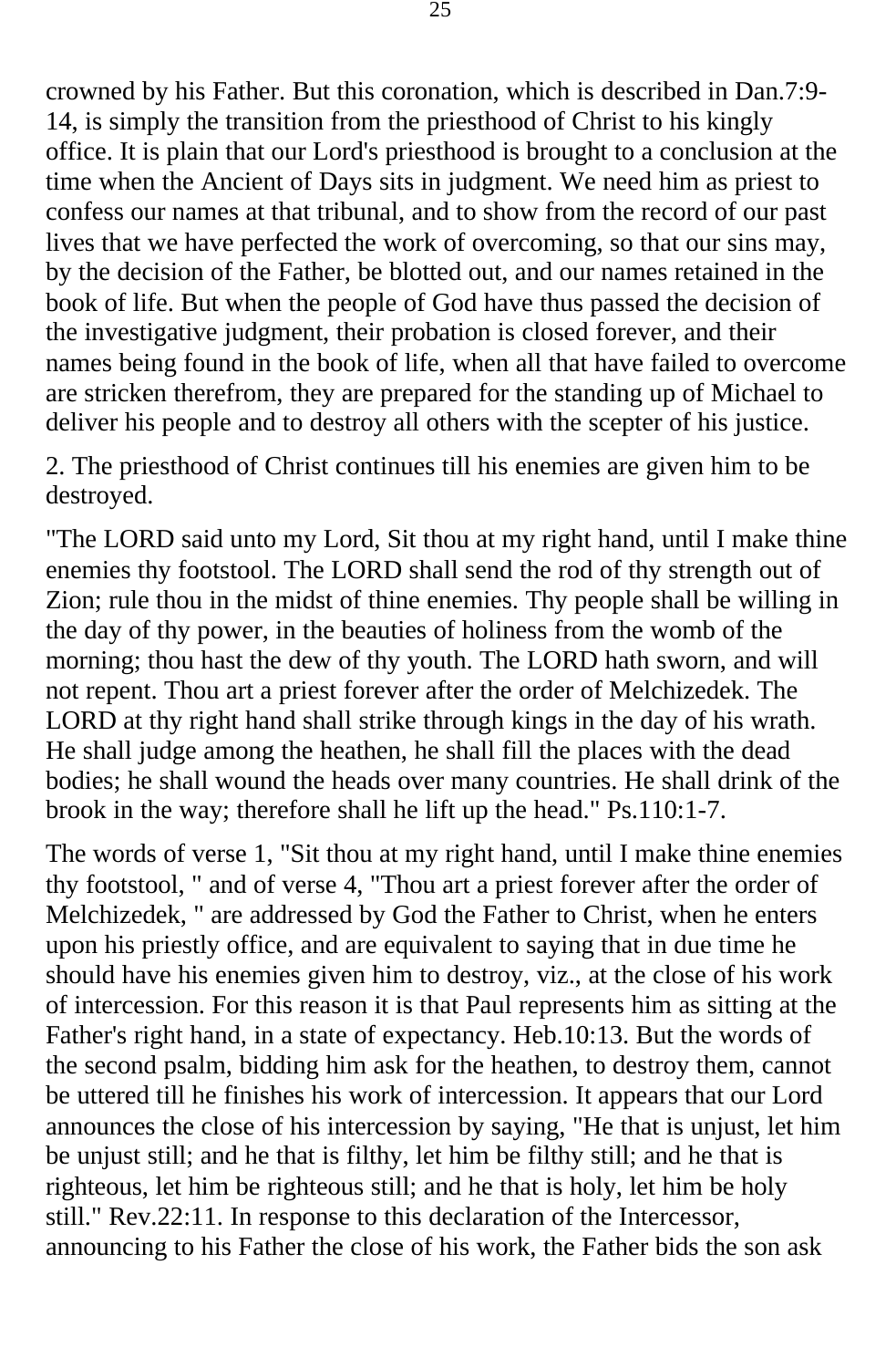of him the heathen that he may devote them to utter destruction. And in fulfillment of the Son's request, the Father crowns him king, as described in Dan.7:9-14, as he sits in judgment, and commits the judgment into his hands.

3. Christ, as our high priest, or intercessor, sits at the right hand of the Father's throne, i.e., he occupies the place of honor in the presence of one greater, till he is himself crowned king, when he takes his own throne.

The position of the Saviour as high priest cannot be one invariable, fixed posture of sitting. Indeed, although Mark says (chap.16:19) concerning our Lord that "he was received up into heaven, and sat on the right hand of God, " yet it is said of Stephen that "he, being full of the Holy Ghost, looked up steadfastly into heaven, and saw the glory of God, and Jesus standing on the right hand of God, and said, Behold, I see the heavens opened, and the Son of man standing on the right hand of God." Acts 7:55, 56. Some time after this, Saul of Tarsus had an actual interview with Christ, that, like the other apostles, he might be a witness in person to the fact of his resurrection. 1Cor.9:1; 15:8; Acts 9:3-5, 17, 27; 22:6-8, 14; 26:15, 16.

The fact that Stephen saw our Lord standing at his Father's right hand, and that after this Jesus did personally appear to Saul to constitute him a witness of his resurrection, which, in order to be an apostle, he must be, is not inconsistent with the mandate of the Father, "Sit thou at my right hand, until I make thine enemies thy footstool."

The Hebrew word yahshav, rendered sit in Ps.110:1, is used an immense number of times in the Old Testament, and is in a very large proportion of these cases rendered dwell. Thus (Gen.13:12), "Abram dwelled in the land of Canaan, and Lot dwelled in the cities of the plain." Again (Gen.45:10), "And thou shalt dwell in the land of Goshen." Also, "David dwelt in the country of the Philistines." 1Sam.27:7. These examples could be extended to great length, and kindred uses of the word are very numerous. But it is to be observed that Abraham, and Lot, and Jacob, and David, the persons spoken of in the texts, who dwelled, or, as rendered in Ps.110:1, who sat in the places named, were not, during the time in which they acted thus, immovably fixed to those several places, but were capable of going and returning during the very time in question. And the Greek word kathizo, used in the New Testament for Christ's act of sitting at the Father's right hand, though more generally used in the sense of sitting, is also used precisely like yahshaw in the texts above.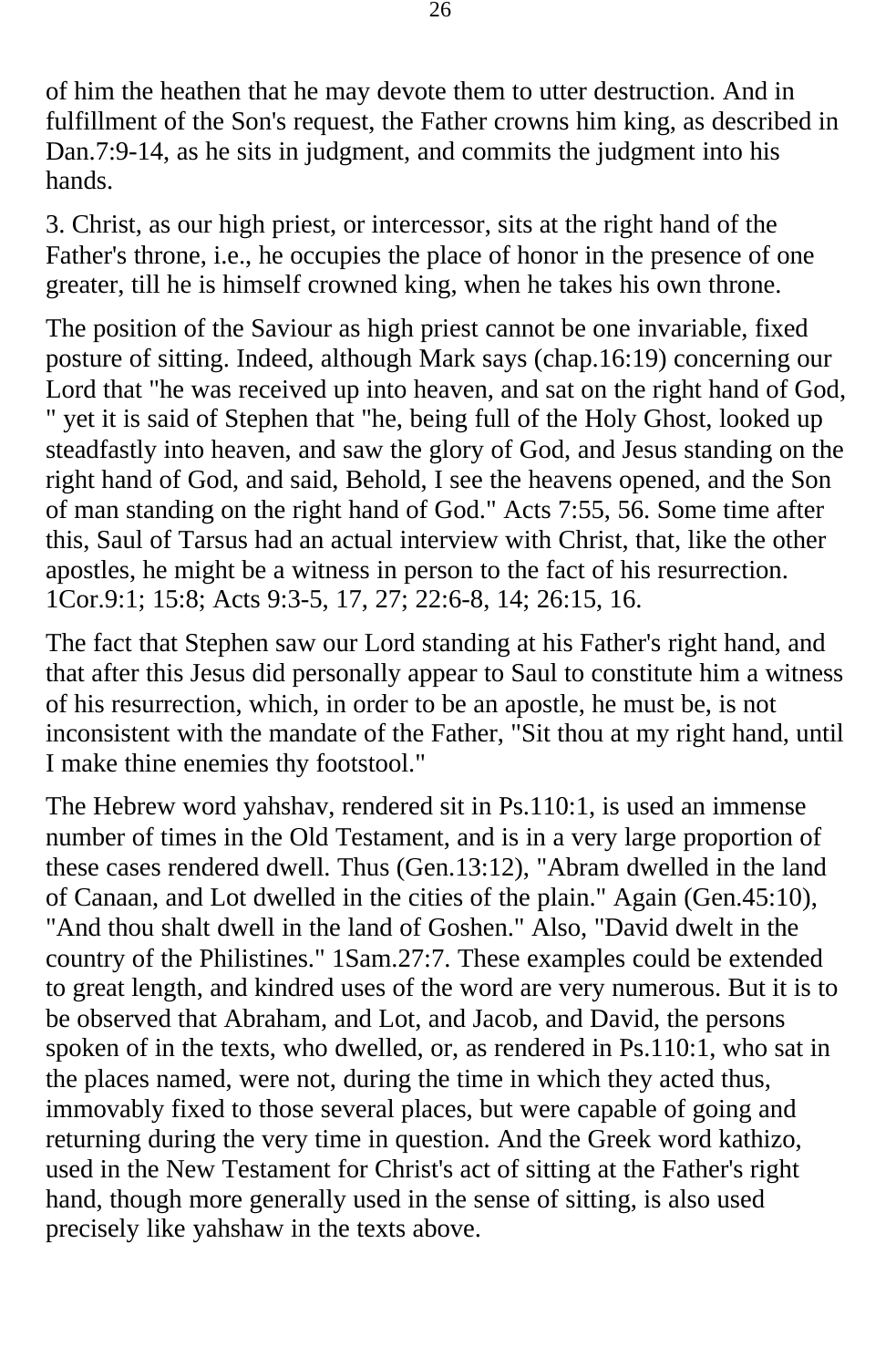When our Lord went away, it was not simply that he should act as intercessor for his people, he also had another work to do. He says: "In my Father's house are many mansions; if it were not so, I would have told you. I go to prepare a place for you. And if I go and prepare a place for you, I will come again, and receive you unto myself; that where I am, there ye may be also." John 14:2, 3. We cannot doubt that this work is wrought under our Lord's personal inspection; and it is performed during the period that he is at the Father's right hand.

The expression, "right hand, " is especially worthy of attention. In defining the Hebrew word yahmeen, i.e., right hand, Gesenius says: "To sit on the right hand of the king, as the highest place of honor, e.g., spoken of the queen (1Kings 2:19; Ps.14:9); of one beloved of the king and vicegerent of the kingdom. Ps.110:1."

When our Lord spoke of going away to intercede for his people, he said: "I go unto the Father; for my Father is a greater than I." John 14:26-28. In fulfilling his office of intercessor, or high priest, he has assigned to him the highest place of honor in the presence of a greater; for he sits on the right hand of his Father's throne. He is not, however, to sustain this relation always. It lasts while he pleads for sinful men. When it ceases, the impenitent are to be made his footstool, and the dominion, and glory, and kingdom being given him, he sits down upon his own throne. Rev.3:21. This gift of the heathen to Christ is when the Father sits in judgment, as we have seen from Dan.7:9-14. We can well understand that at this tribunal the question is determined as to who has overcome, and that, being settled, all the others are given to Christ to be broken with his iron scepter. The determination of the cases of the righteous in showing that they have perfected the work of overcoming, and that they are worthy to have their sins blotted out, is the final work of our Lord as high priest. When this is accomplished, his priesthood is closed forever, and he assumes his kingly throne to judge his enemies and to deliver and reward his saints.

4. The Saviour, being crowned king at the close of his priestly office, begins the exercise of his kingly power by delivering his people, and by bringing to trial, and pronouncing judgment upon, and executing, his enemies.

The one hundred and tenth psalm, though it speaks very distinctly of the priesthood of Christ, enters even more largely into the exercise of his kingly office. It very clearly reveals the fact that our Lord acts as judge by virtue of his kingly authority. Thus verse 1 assigns to him, as priest, the place of honor at his Father's right hand, limiting his priesthood, however, by an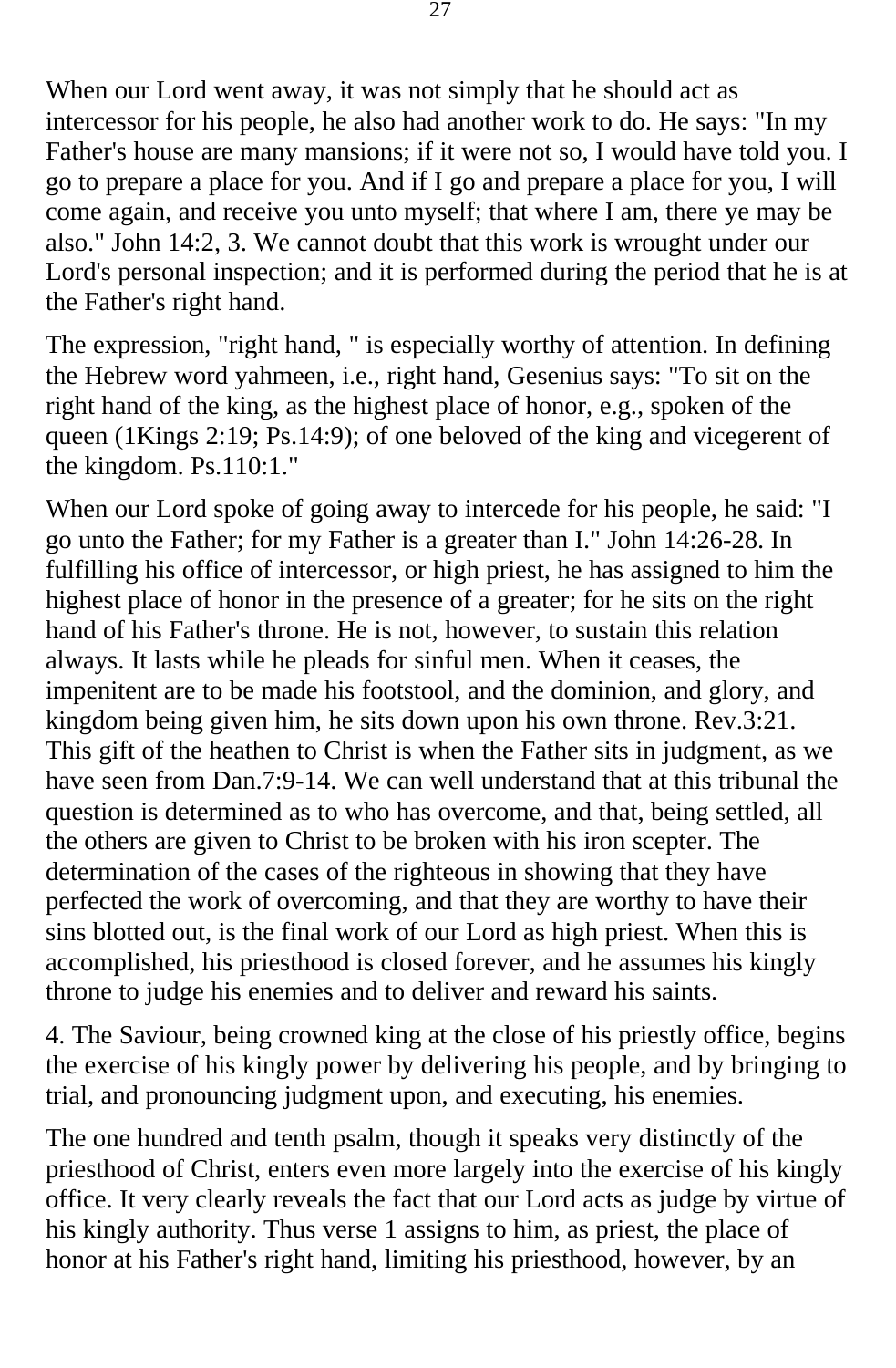event which changes his office from priest to king. Verse 2 states the very act of making Christ king, and makes his enemies his footstool. Thus it says: "The Lord shall send the rod of thy strength out of Zion; rule thou in the midst of thine enemies." The first clause of this verse is parallel to Ps.2:6, "Yet have I set my king upon my holy hill of Zion." The heavenly Zion (see Heb.12:22; Rev.14:1) is the place of Christ's coronation. The last clause is the very words of the Father to the Son, when he crowns him king. This is sufficiently obvious from our common English version. But it is made still more evident from the French translation of David Martin, in which the two clauses are connected by the words, "in saying." Thus: "The Lord shall transmit out of Zion the scepter of thy strength, in saying: Rule in the midst of thy enemies."

Our Lord being thus inducted into his kingly office, and proceeding to the exercise of his power against his enemies, the next verse states the sympathy of his people with this work: "Thy people shall be willing in the days of thy power; in the beauties of holiness from the womb of the morning thou hast the dew of thy youth." Instead of "the day of thy power, " Martin's French Bible reads, "The day that thou shalt assemble thy army in holy pomp." This is the time when the Son of man descends in power and great glory, and the armies of Heaven, i.e., all the holy angels, attend and surround him. Matt.24:30, 31; 1Thess.4:16-18; Rev.19:11-21. The people of God are to unite with Christ in his rule over the nations of wicked men. Rev.2:26, 27; Ps.2:6-9. The morning of this verse must be the morning of the day which it mentions. One of the earliest events of that day is the resurrection of the just, when, like their Lord, they are born from the dead to life immortal. Rev.20:4-6; Luke 20:35, 36; Col.1:18; Hosea 13:13, 14; 1Cor.15:42-44, 51-54.

The fourth verse of psalm 110 confirms with an oath the priesthood of Christ. His prophetic office is the subject of solemn promise. Deut.18:15- 18. His priesthood is established by an oath. Ps.110:4. His kingly office is the subject of a fixed decree. Ps.2:6, 7. But the forever of his priesthood, as expressed by this verse, is limited by the fact that at a certain point of time he is to cease to plead for sinful men, and they are to be made his footstool.

It is important to observe that there are in this psalm two Lords, the Father and the Son. One in the original is called Jehovah; the other is called Adonai. The word "LORD" in small capitals is used for Jehovah. But the Lord at his right hand (verse 1) is Adonai, the Son. So we read of the Son in verse 5. "The Lord at thy right hand shall strike through kings in the day of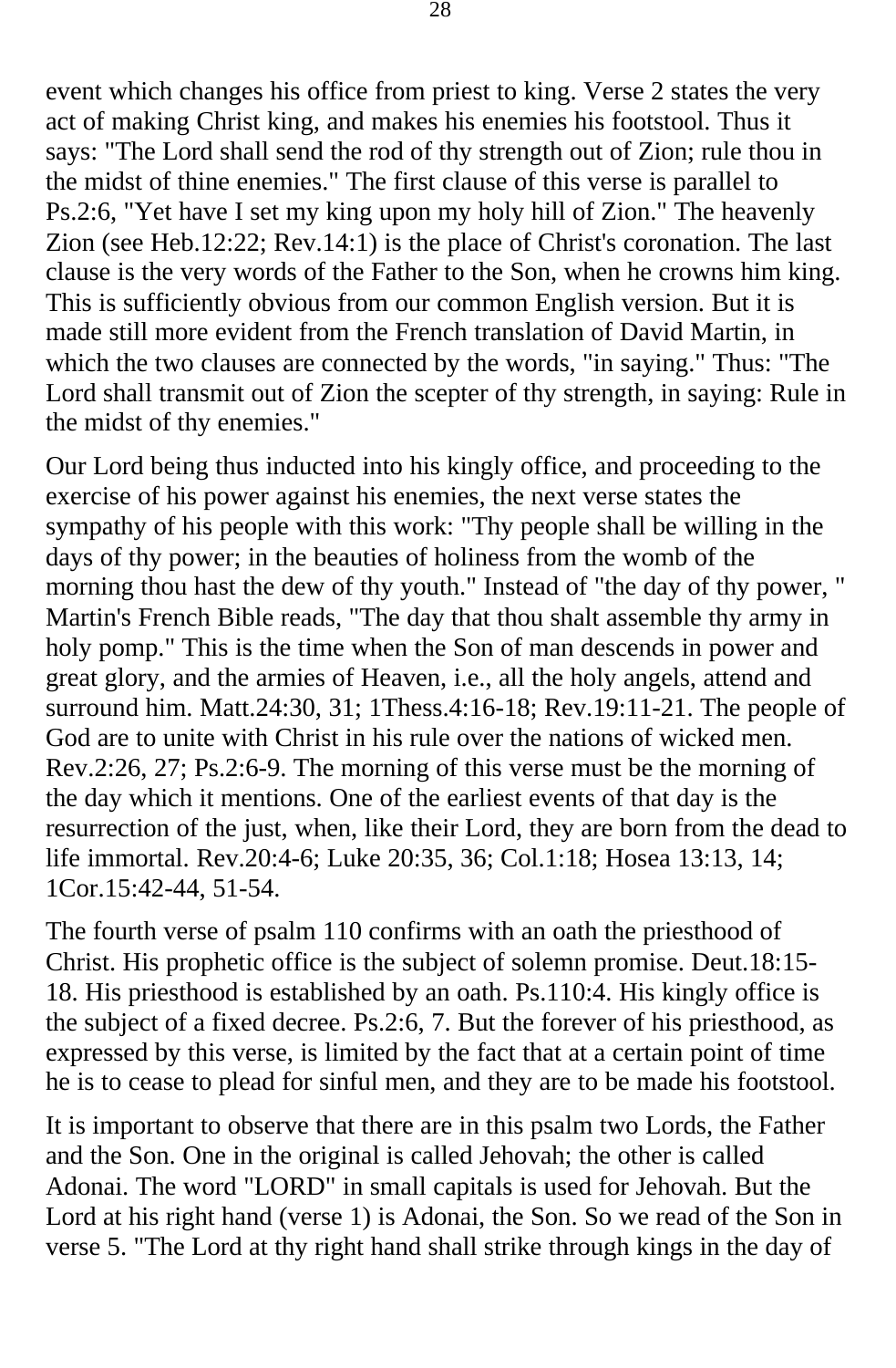his wrath." This will evidently be in the battle of the great day of God Almighty. Rev.6:15-17; 19:11-21; Isa.24:21-23.

Our Lord does not thus destroy his enemies by virtue of his kingly office until he has first judged them, for one of the first acts of his kingly power is to proceed to the judgment of his enemies. He represents himself as judging by reason of his kingly office. Matt.25:34, 40. It is in the exercise of this power that he judges his enemies. So Ps.110:6 reads thus: "He shall judge among the heathen, he shall fill the places with the dead bodies; he shall wound the heads over many countries." This is the work in the day of his power, and to this work his people shall consent. Verse 3. This is indeed the great day of his wrath, and none shall be able to stand except those whose sins are blotted out. The wicked kings of the earth shall fall before him when he is King of kings and Lord of lords.

Instead of saying, as does our version, "He shall wound the heads over many countries." Martin's bible uses the singular number, and says. "the chief who rules over a great country." This is a plain allusion to Satan. The Hebrew word rendered wound in this text is by Gesenius defined thus: "To smite through and through; to dash in pieces, to crush." And such will be the punishment of Satan when the God of peace shall bruise the prince of darkness under the feet of his people. Rom.16:20; Gen.3:15; 1John 3:8; Heb.2:14.

These passages clearly mark the transition from the priesthood of Christ to his kingly office. Human probation closes with the priesthood of Christ. Those who are found in their sins after our Lord has taken his kingly power, must be destroyed as his enemies. His priesthood terminates when he has obtained the acquittal of his people, and secured the blotting out of their sins at the the tribunal of his Father. Then and there he is crowned king; and from that coronation scene he comes as king to our earth to deliver all who at that examination of the books are accounted worthy to have part in the world to come, and in the resurrection of the just. Dan.7:9, 10; 12:1; Luke 20:35, 36; 21:36.

The righteous dead are "accounted worthy" of a part in the resurrection to immortal life before they are raised from among the dead. Luke 20:35, 36; Phil.3:11; 1Cor.15:52; Rev.20:4-6. They awake with the likeness of Christ. Ps.17:15. We may be certain, therefore, that the investigation and decision of their cases is an accomplished fact prior to their resurrection; for that event is declarative of their final justification in the judgment.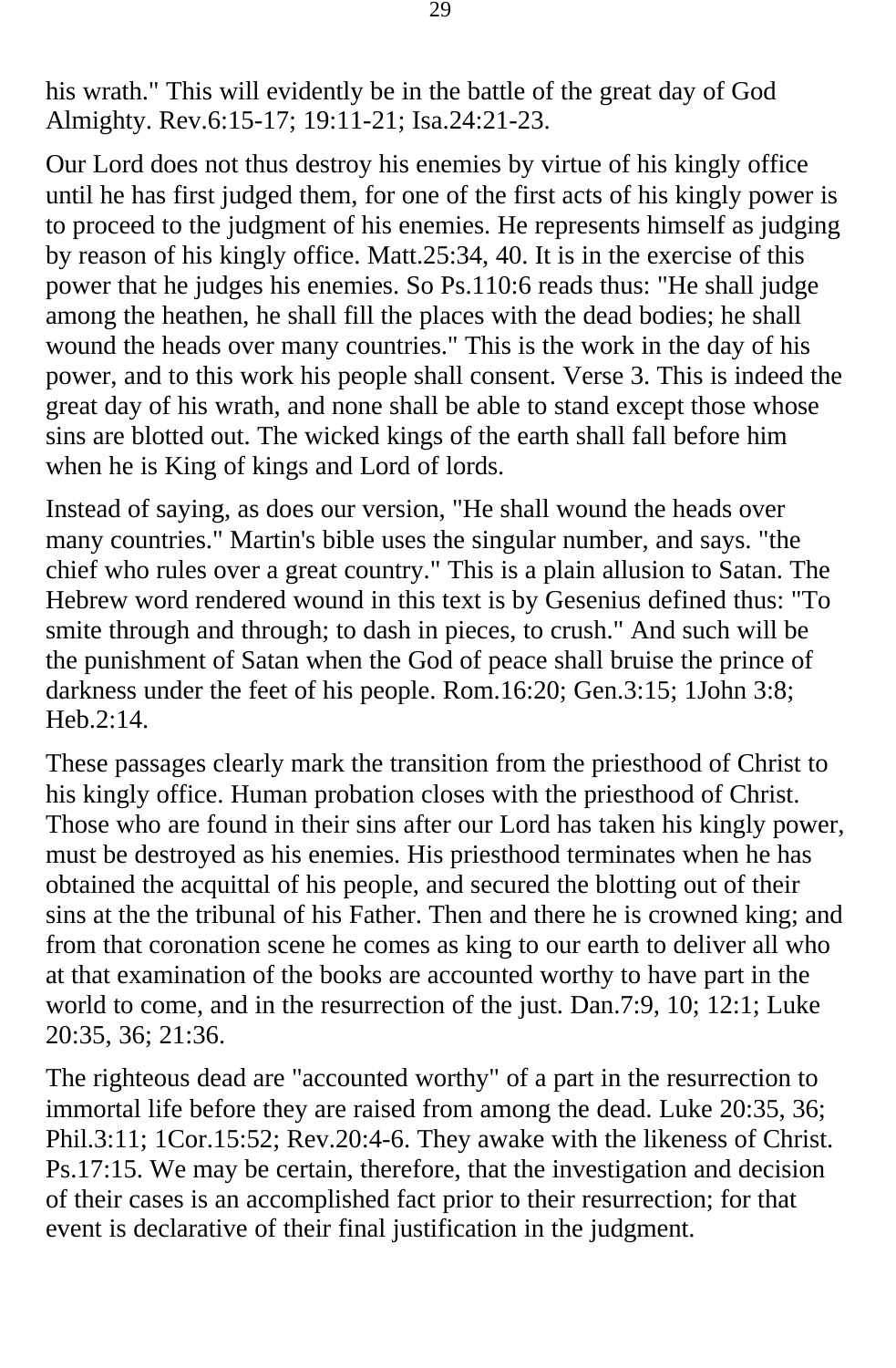But Luke 21:36 uses the same expression both in Greek and in English respecting those that are alive and remain unto the coming of the Lord, that Luke 20:35, 36 uses respecting those who are asleep. As the latter, before the resurrection, are "accounted worthy" to be made like the angels, so the former are "accounted worthy to escape all these things that shall come to pass, and to stand before the Son of man." The things that shall come to pass before the deliverance of the saints, are the events of the time of trouble such as never was. Dan.12:1. And those who are accounted worthy to escape these things are also worthy to stand before the Son of man at his appearing.

This act of accounting worthy does, therefore, relate to their eternal salvation, and is performed before they enter that great time of trouble at which they are to be delivered; for that does not commence until the standing up of Michael, which is but another term for the coronation of Christ, or the beginning of his reign upon his own throne. But Michael, or Christ, does not take his throne till he has finished his work as priest at the tribunal of his Father. It is at that tribunal that the righteous dead are accounted worthy of the resurrection to immortality, and the righteous living are accounted worthy to escape the anguish of the time of trouble, and to stand before the Son of man. Those only can be accounted worthy of this whose record in the book of God's remembrance shows them to have been perfect overcomers. The Saviour, while yet high priest, confesses the names of such before his Father and the holy angels, and secures the blotting out of their sins. Those who shall be raised to immortality, and those who shall escape the things coming upon the earth and stand before the Son of man, are severally counted worthy of this before the priesthood of Christ is closed. We cannot therefore doubt that with both these classes the investigation and decision of the judgment is passed before the Saviour takes the throne of his glory and begins the destruction of his enemies.

The righteous dead come first in the order of the investigative judgment; and while their cases are being examined and decided probation continues to the living.

It is certainly most natural that the cases of the righteous dead should be the first to come up in the investigative judgment for their names stand first in the book of God's remembrance. Reason would therefore teach us that these cases must earliest come into account before God. But we are not left simply to the reasonableness of this order of events. We have direct proof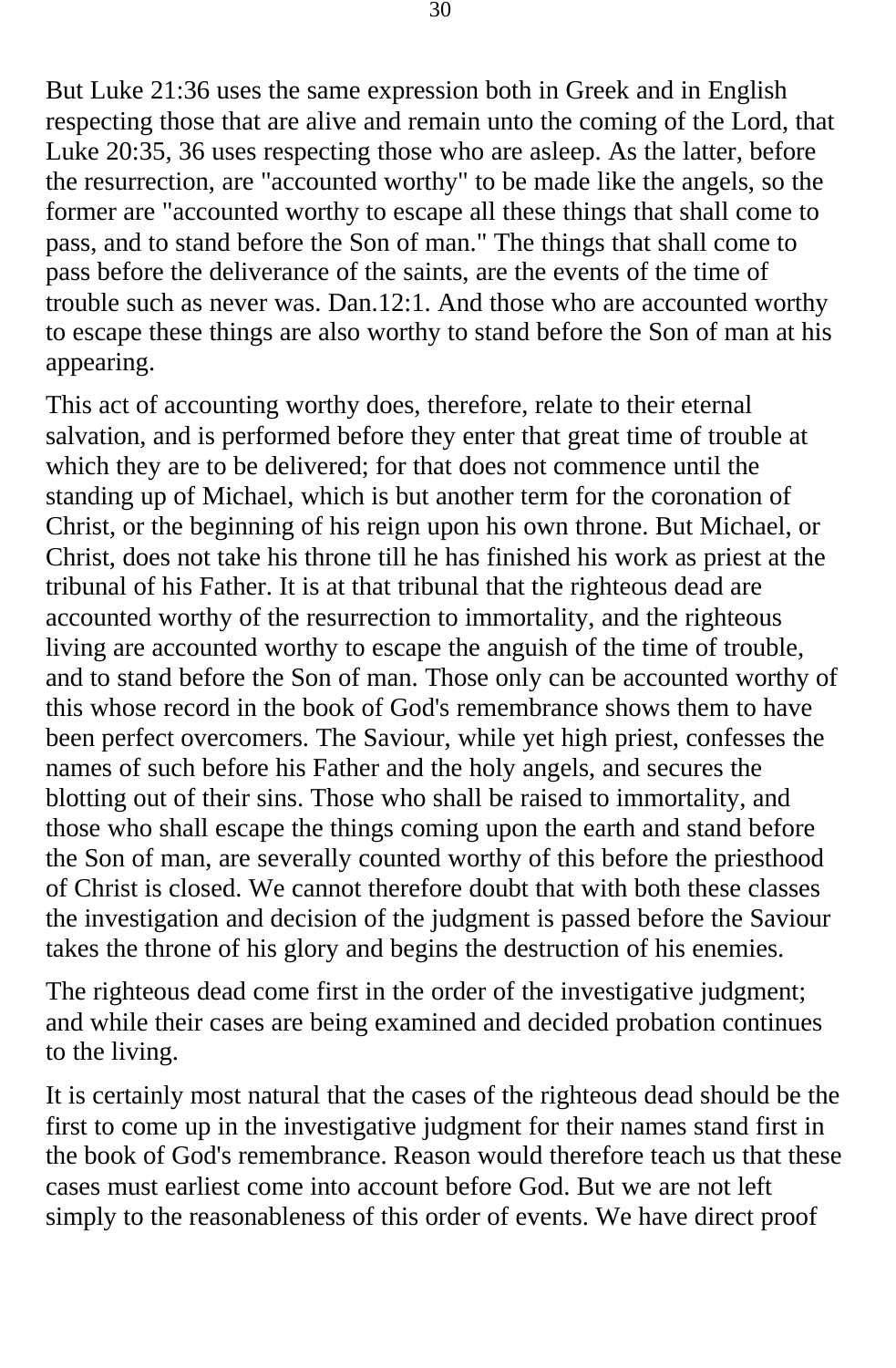that probation to the living continues after the judgment hour has actually arrived:-

"And I saw another angel fly in the midst of heaven, having the everlasting gospel to preach unto them that dwell on the earth, and to every nation, and kindred, and tongue, and people, saying with a loud voice, Fear God, and give glory to him; for the hour of his judgment is come; and worship him that made heaven, and earth, and the sea, and the fountains of waters. And there followed another angel, saying, Babylon is fallen, is fallen, that great city, because she made all nations drink of the wine of the wrath of her fornication. And the third angel followed them, saying with a loud voice, If any man worship the beast and his image, and receive his mark in his forehead, or in his hand, the same shall drink of the wine of the wrath of God, which is poured out without mixture into the cup of his indignation; and he shall be tormented with fire and brimstone in the presence of the holy angels, and in the presence of the Lamb; and the smoke of their torment ascendeth up forever and ever; and they have no rest day nor night, who worship the beast and his image, and whosoever receiveth the mark of his name. Here is the patience of the saints; here are they that keep the commandments of God, and the faith of Jesus. And I heard a voice from heaven saying unto me, Write, Blessed are the dead which die in the Lord from henceforth: Yea, saith the Spirit, that they may rest from their labors; and their works do follow them. And I looked, and behold a white cloud, and upon the cloud one sat like unto the Son of man, having on his head a golden crown, and in his hand a sharp sickle." Rev.14:6-14.

The first angel ushers in the hour of God's judgment by a solemn announcement to all the inhabitants of the earth that it has actually commenced. But the second and third angels, who unite with this proclamation, deliver their messages in the judgment hour itself, and they address themselves to men still in probation. We have already learned that God the Father sits in judgment, as described in Daniel 7, before the advent of our Lord to this earth. And in Revelation 14 the fact that the hour of God's judgment has come is announced to the inhabitants of the earth by a mighty proclamation. The judgment scene of Daniel 7 is closed by the coronation of Christ. And the judgment hour of Revelation 14 is followed by our Lord's being seen upon the white cloud with a crown upon his head, a proof that his priesthood has then given place to his kingly office. Each of these pertains to the closing events of this dispensation. There can be, therefore, no doubt that the hour of God's judgment announced in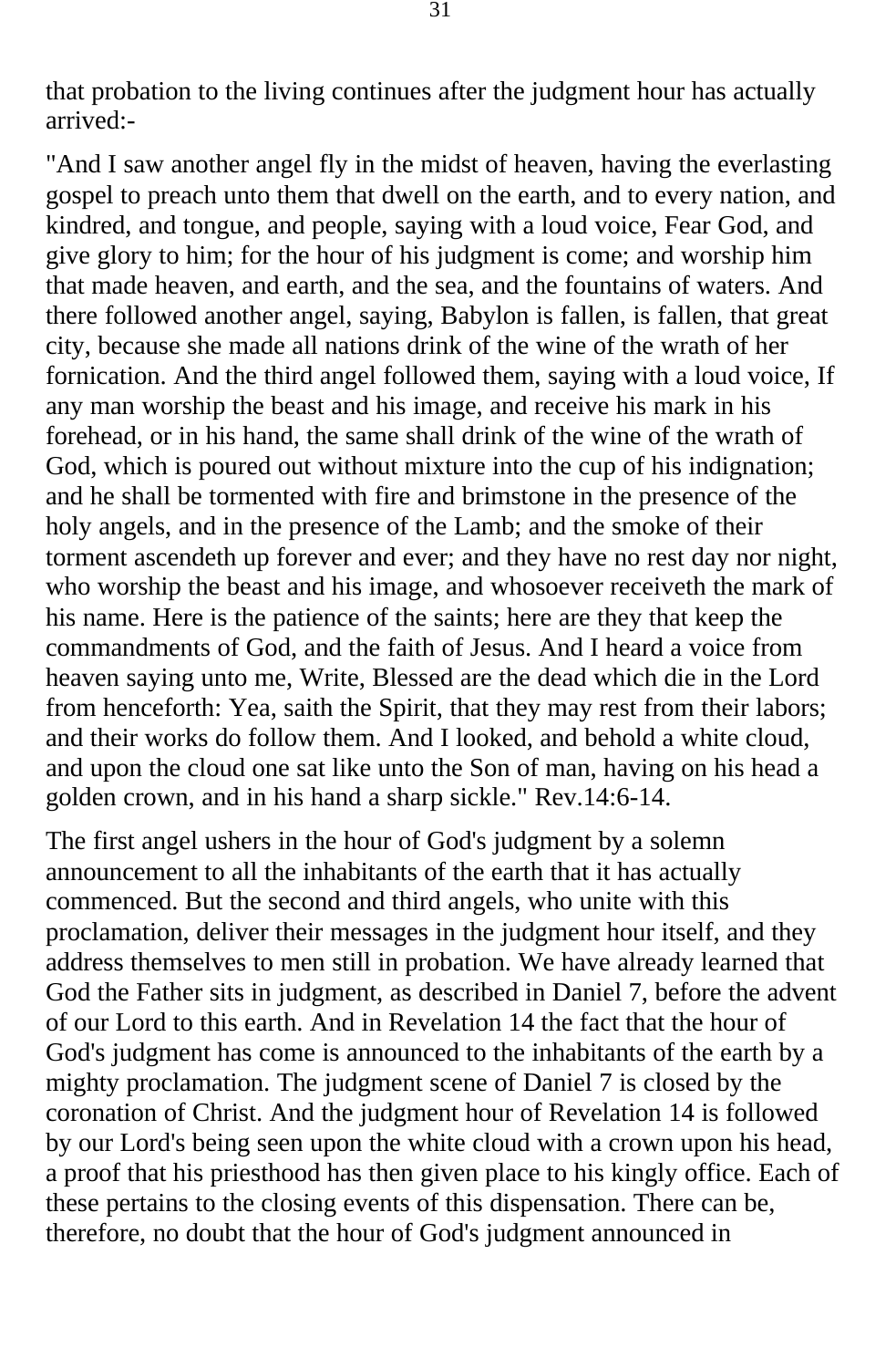Revelation 14 is the time when God the Father sits in judgment, as described in Dan.7:9-14.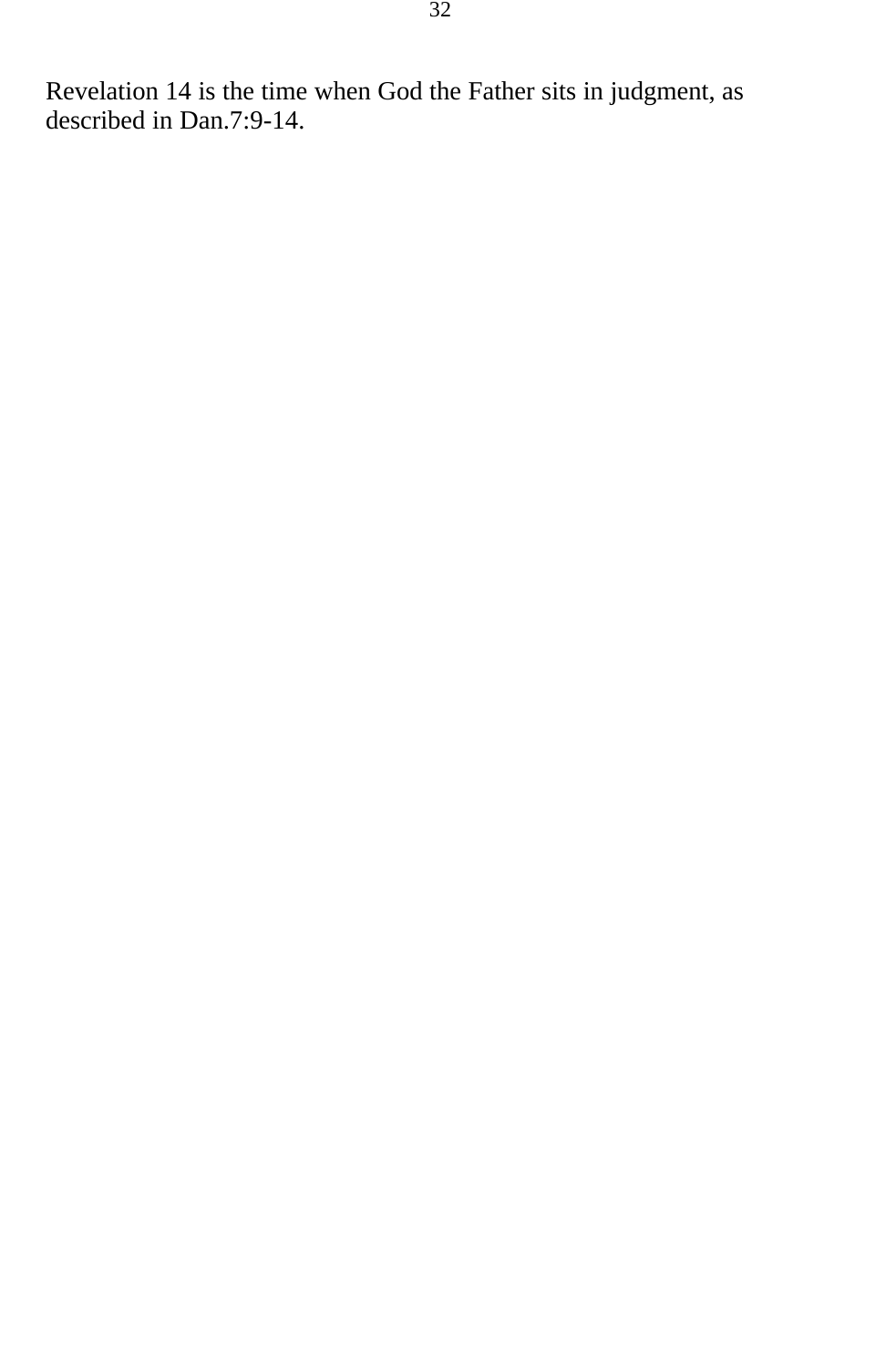## **CHAPTER 5 Messages To The World.**

<span id="page-32-0"></span>WHILE the judgment hour of Revelation 14 is passing, two solemn proclamations are made to men still in probation. And the judgment scene of Daniel 7 is for the very purpose of closing our Lord's priesthood, and of crowning him King of kings. But the closing work of Christ as priest pertains to the acquittal of his people at his Father's tribunal, the blotting out of their sins, and the decision accounting them worthy of that world and the resurrection to immortality. Our Lord cannot do this for people in a state of probation. His first work must therefore relate to the righteous dead. And while their cases are severally passing under examination and decision, the living righteous are being prepared for the close of their probation, and for the decision of the investigative judgment by the proclamation of the third angel. This work being accomplished, and the living righteous being accounted worthy to escape the things coming upon the earth, and to stand before the Son of man, our Lord is crowned king, and takes his seat upon the white cloud, with a crown of pure gold upon his head.

The priesthood of Christ began when he presented himself before the Father at his ascension as our Advocate.

It cannot terminate till he has secured the acquittal of his people, and the blotting out of their sins in the investigative judgment. Then his enemies, at his request, will be given him to destroy. His Father shall crown him king upon his throne, saying to him, "Rule thou in the midst of thine enemies." Ps.110:1, 2; Dan.7:9-14; Ps.2:6-9; Acts 3:19-21; Isa.44:22, 23. His entrance upon the priesthood was marked by the outpouring of the Holy Spirit on the day of Pentecost. John 16:7; Acts 1:4; 2:1-4, 16-18. The blotting out of sins, which terminates his priesthood, brings the people of God to the refreshing, from the presence of the Father, which precedes his act of sending his Son from heaven. Acts 3:19-21.

As a priest our Lord presents the merits of his blood in behalf of all who come to God through him. Heb.7:25. Even the cases of the people of God who lived during the period of the Old Testament, have to be acted upon by Christ as priest. Heb.9:15. They can only have redemption through his blood; and the blotting out of their sins can only be effected through his priestly work. Heb.9, 10.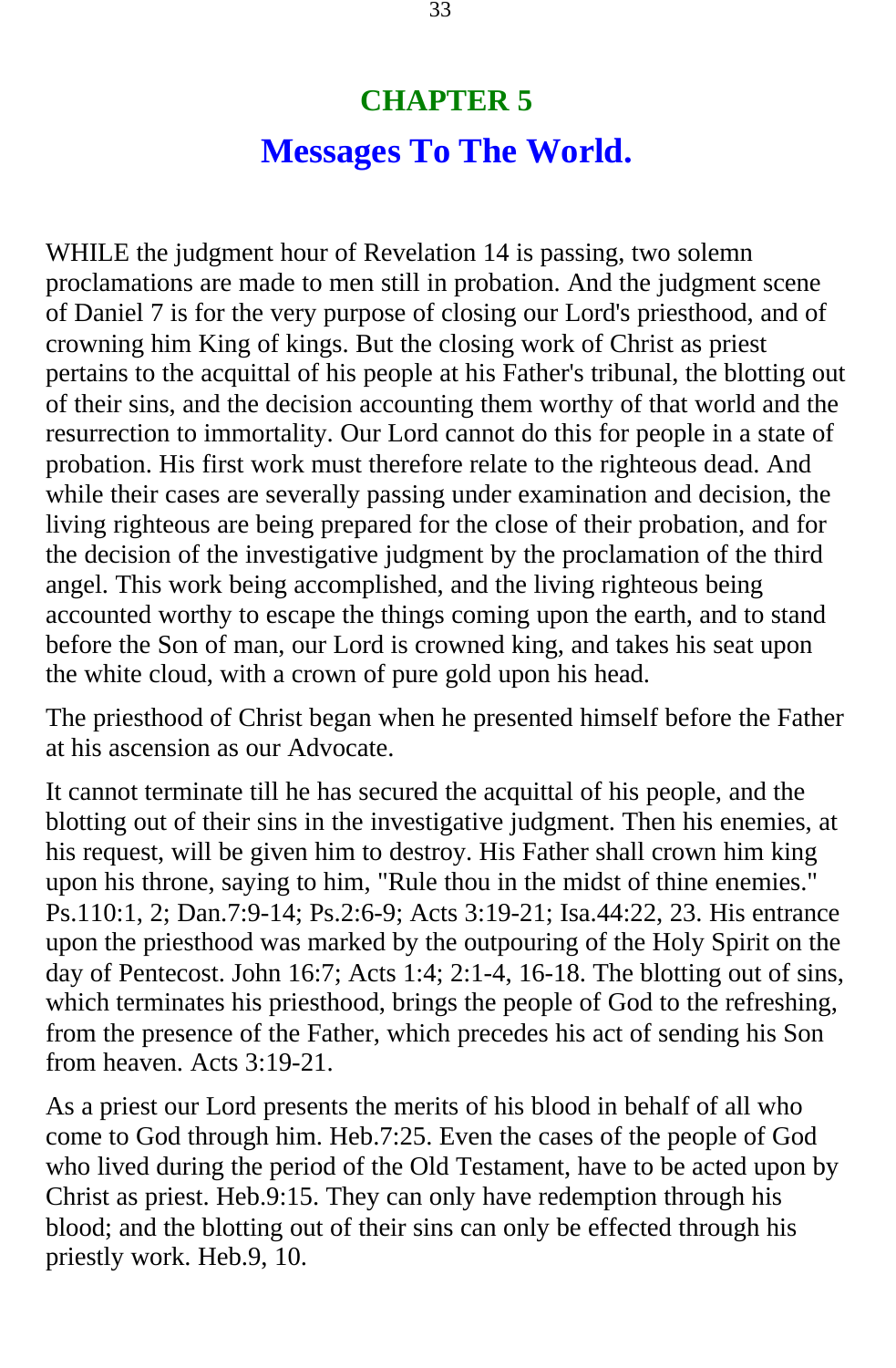The whole multitude of the redeemed appear before the throne in raiment that has been washed and made white in the blood of the Lamb. Rev.7:13, 14. The work of our High Priest in behalf of his people involves an immense number of individual cases. He has not only borne the sin of all these, but he makes intercession for them, and finally obtains the blotting out of their sins on showing from the record that they have completed the work of overcoming. Our Lord does not continue in his priestly office to all eternity. When he comes again it is without sin unto salvation. But he does not leave his work unfinished. He brings every part of this immense work to a conclusion before he lays it down. The following proposition is both reasonable and scriptural:-

There is a period of time at the close of this dispensation devoted to the finishing of the work of human probation, i.e., to the completion of Christ's work as priest, and of his gospel as the means of salvation.

"But in the days of the voice of the seventh angel, when he shall begin to sound, the mystery of God should be finished, as he hath declared to his servants the prophets." Rev.10:7.

The mystery of God is defined in the following passages:-

How that by revelation he made known unto me the mystery (as I wrote afore in few words, whereby, when ye read, ye may understand my knowledge in the mystery of Christ); which in other ages was not made known unto the sons of men, as it is now revealed unto his holy apostles and prophets by the Spirit; that the Gentiles should be fellow-heirs, and of the same body, and partakers of his promise in Christ by the gospel." Eph.3:3-6.

Even the mystery which hath been hid from ages and from generations, but now is made manifest to his saints; to whom God would make known what is the riches of the glory of this mystery among the Gentiles; which is Christ in you, the hope of glory; whom we preach, warning every man, and teaching every man in all wisdom; that we may present every man perfect in Christ Jesus." Col.1:26-28.

The mystery of God is therefore seen to be the work of salvation for fallen man through the gospel of Christ. It is that which unites Jews and Gentiles in one body as fellow-heirs, having Christ in them the hope of glory. The finishing of the mystery of God is the accomplishment of the work of the gospel. This must have a twofold bearing: 1. Upon the priesthood of our Lord, to bring it to a close by completing all its immense work. 2. Upon the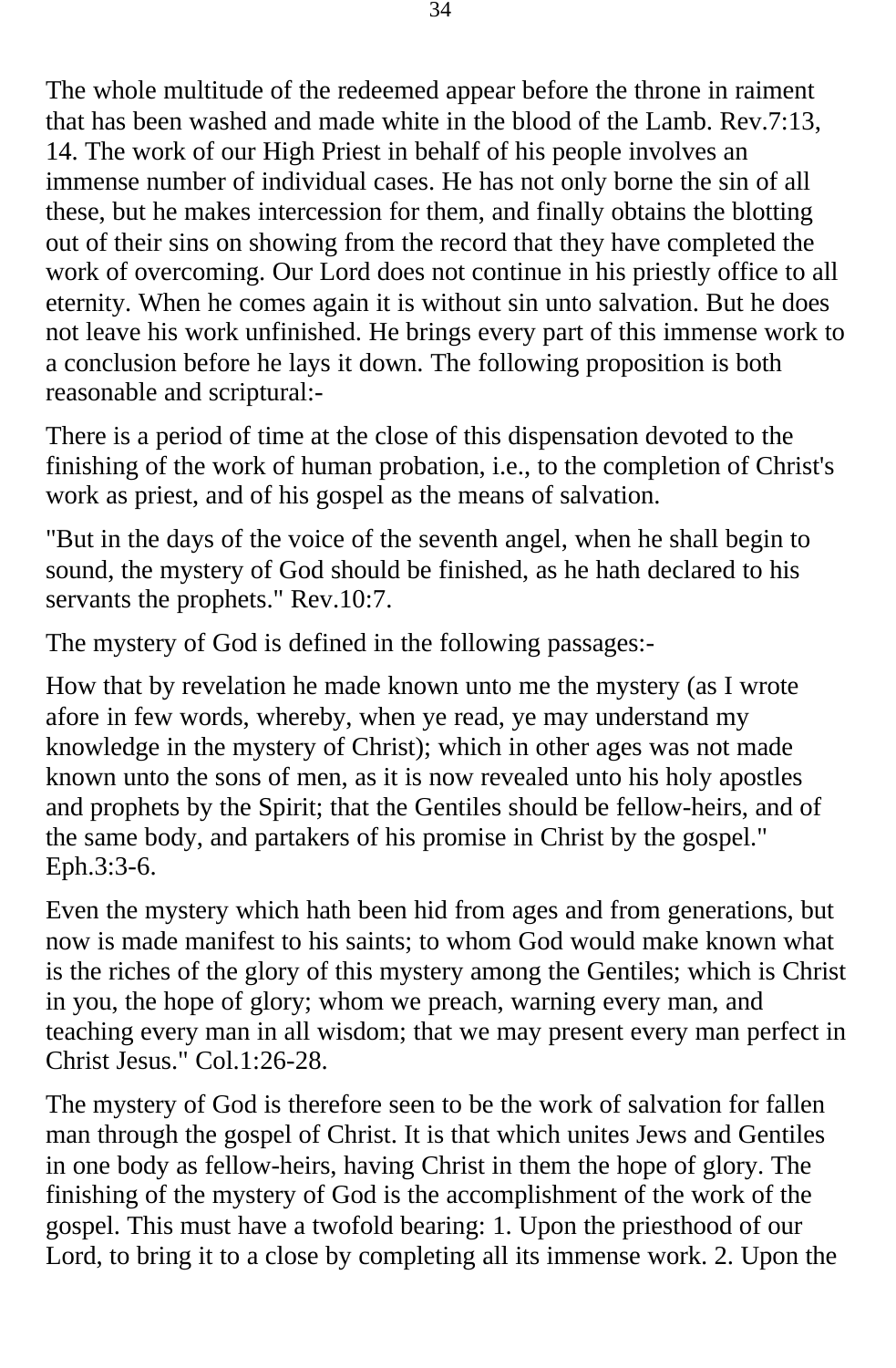preaching of the gospel to the inhabitants of the earth, in causing the proclamation of its final closing messages of warning.

This work is not closed instantaneously, for a space of time is devoted to its completion. And the finishing of this work pertains both to heaven and to earth; to the priesthood of Christ, and the proclamation of his gospel to men. But the priesthood of Christ, as we have seen, is finished at the time when the Ancient of Days sits in judgment; and it is while that judgment is in session that the latest messages of warning are addressed to men. Rev.14:6- 14. We do therefore understand that the period of time devoted to the finishing of the mystery of God is precisely that space occupied by the Father in the work of the investigative judgment.

It is not stated that the mystery of God shall be finished when the seventh angel begins to sound; for this would denote instantaneous completion. But it is said, "In the days of the voice of the seventh angel, when he shall begin to sound, " etc. This shows beyond dispute that a period of time is devoted to this work. The days of this prophecy are prophetic days, i.e., years, as are those of the fifth and sixth angels. Revelation 9. These years which are devoted to this finishing of human probation begin with the sounding of the seventh angel. They are the earliest years of his voice. The sounding of the seventh angel begins, therefore, with the opening of that investigative judgment that finishes human probation, that determines the blotting out of the sins of the overcomers, that accounts them worthy of the world to come, that terminates the priesthood of Christ, and that witnesses the completion of the preaching of the gospel of the grace of God.

But is not the last trumpet of John's series of seven the same as Paul's last trump? The reasons which forbid their identity are perfectly conclusive. The seventh trumpet is the last of a series, no one of which is literally heard by the inhabitants of the earth. It is the accomplishment of certain events that indicates the transition from one of the seven angels to another. The seventh is like each of the preceding six in that it is the trumpet of an angel, and in that it is a symbolic and not a literal trumpet. Revelation 8, 9, 10, 11. But the trumpet which awakens the dead is not blown by an angel, but by the Son of God himself. It is not a symbolic trumpet, for it is literally heard by the inhabitants of the earth. Matt.24:31; Zech.9:14-16; 1Thess.4:14-17. It is called the last trump because when the Almighty descended upon Mount Sinai, in glory and majesty, like our Lord's second advent (Ex.19:16-19; Heb.12:18-27; Matt.16:27; 2Thess.1:7, 8), the trump of God was heard, as it will be once more when the dead are raised. 1Cor.15:51, 52.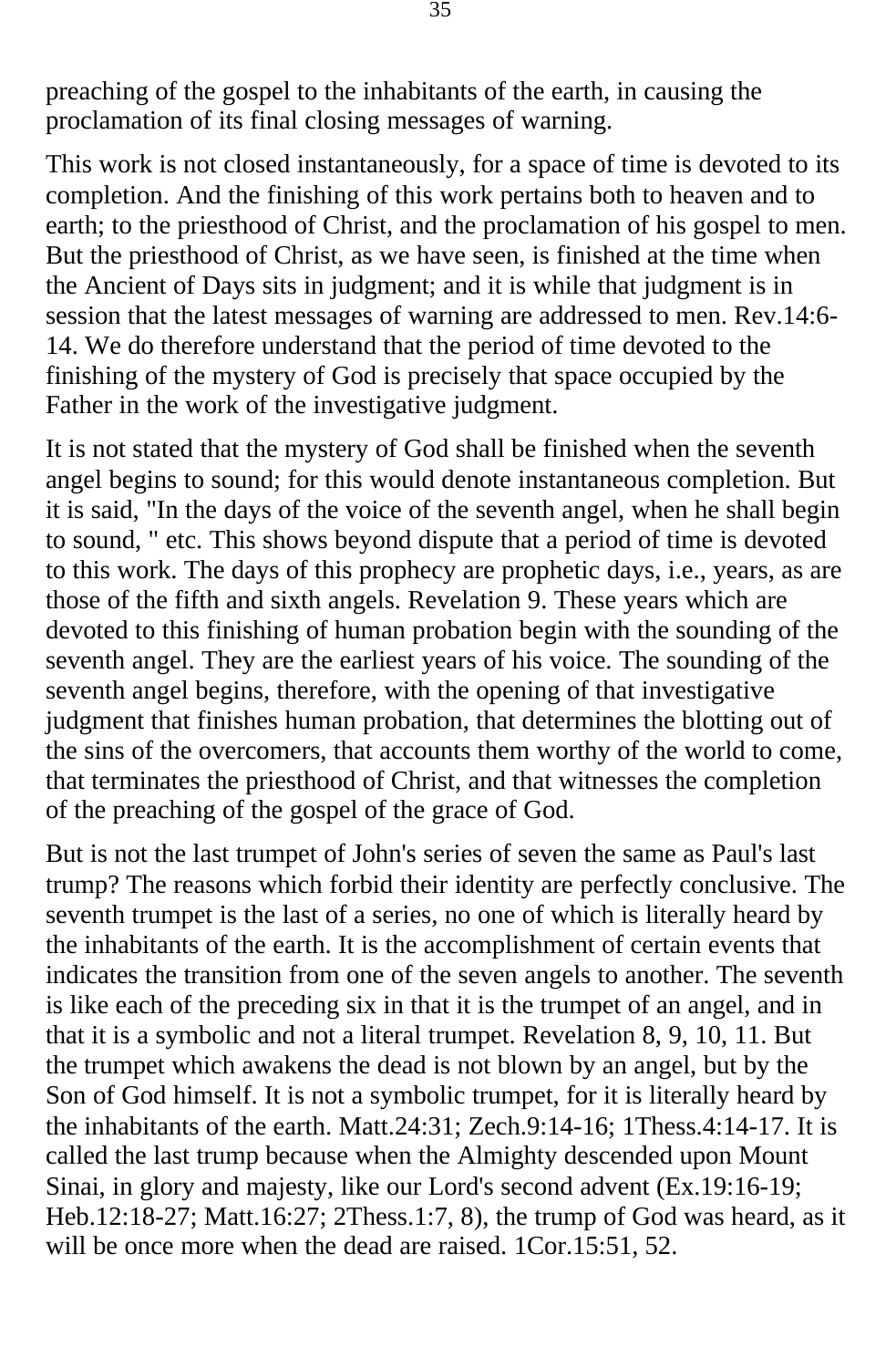The commencement of the seventh angel's voice, as we have seen, is the signal for the opening of the investigative judgment; and human probation continues for a term of days, i.e., years, after that voice begins. But the trump of God is not sounded till after that investigative judgment has determined the cases of all the righteous; for when it is heard, everyone that has been accounted worthy of a part in the resurrection to immortality, is, in an instant, made immortal. We conclude, therefore, that the seventh angel begins to sound before the advent of Christ, and that the first years of his sounding are devoted to the finishing of the work of human probation.

The events under the sounding of the seventh angel, though not given in chronological order, are, from their nature not difficult to be arranged in the order of their occurrence.

1. In the days, i.e., years, of the beginning of the voice of the seventh angel, the work of human probation is finished. Rev.10:7. This, as we have seen, involves the closing up of the immense work of our High Priest. It also requires the proclamation of the final warnings to mankind.

2. The most holy place of the temple in heaven is opened. Rev.11:19. This is the place where our Lord's priesthood is finished, and, as we shall hereafter see, is the place where the Ancient of Days sits in judgment.

3. While Christ is finishing his priesthood at the tribunal of his Father, in the holiest of the heavenly temple, the judgment of the righteous dead takes place. Rev.11:18.

4. The coronation of Christ is announced by the great voices in heaven, and by the words of the twenty four elders. Rev.11:15-17. This succeeds the close of his priesthood. When Christ begins his reign, he is invested by the Father with that power which Satan usurped from Adam the first. The reign of the second Adam is the re-establishment of the empire of God in this revolted province. Christ does not take his own throne to rule his enemies with a rod of iron till he has closed up his priestly office at his Father's right hand.

5. The wrath of God comes upon the wicked when Christ begins to rule them with the iron scepter of his justice. It comes in the seven last plagues. Rev.11:18, 19; 14:9-11, 18:20; 15:16; 19:11-21.

6. The anger of the nations comes in consequence of the work of the unclean spirits under the sixth plague, who incite them to the battle of the great day of God Almighty. Rev..11:18; 16:13, 14; 19:19-21.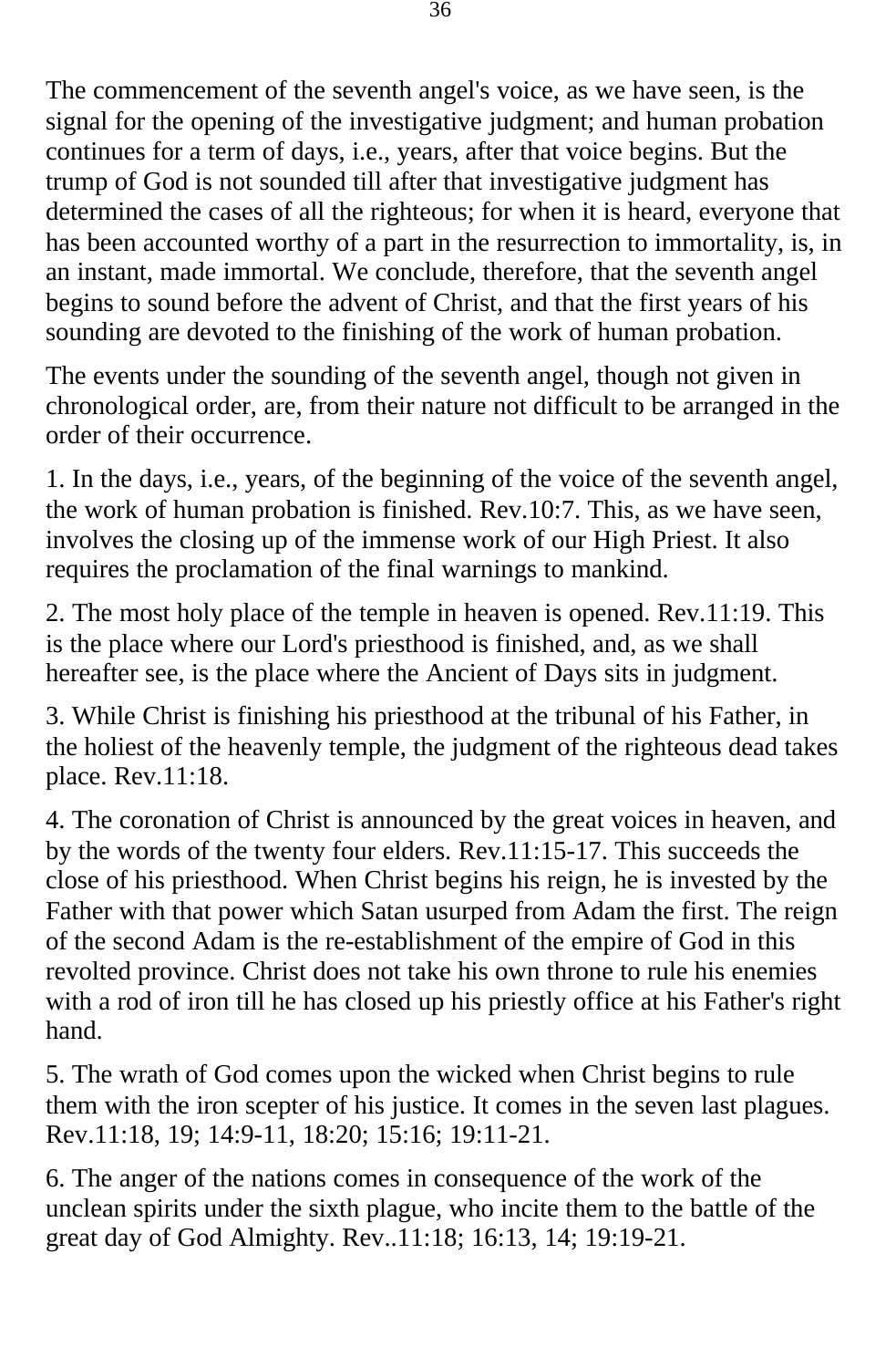7. The giving of rewards to the servants of God is at the resurrection of the just. Rev.11:18; Luke 14:14; Matt.16:27.

The final destruction of them that corrupt the earth is at the end of the 1, 000 years, in the second death. Rev.11:18; 20:7-9.

The events of the seventh trumpet do therefore extend over the whole period of the great day of judgment. The mighty proclamation which ushers in the seventh angel and the investigative judgment and the work in the second apartment of the heavenly temple for the completion of our Lord's priestly office, we will now consider.

We have learned that there is a space of time at the beginning of the voice of the seventh angel, which is employed in closing up the work of human probation. During this period the living righteous conclude their probation, and are accounted worthy to stand before the Son of man. Luke 21:36. This is the time of the dead that they should be judged, i.e., the time when the righteous dead are accounted worthy of a part in the first resurrection. Luke 20:35, 36; Rev.11:18. It is when the Ancient of Days sits in judgment that Christ is crowned king; and this same event takes place under the sounding of the seventh angel. Dan.7:9-14; Rev.11:15-17. This shows that the judgment scene of Daniel 7 is in the days of the seventh angel, and that the judgment of the dead here brought to view is at the Father's tribunal. Two things next claim our attention: 1. The mighty proclamation which heralds the investigative judgment at the beginning of the voice of the seventh angel. 2. The opening of the most holy place of the heavenly temple for the session of that judgment.

The second and third woes come in consequence of the voices of the sixth and seventh angels. Rev.8:13. There is a short space of time between the second and third woes, and hence such space must exist between the close of the sixth angel's voice and the commencement of the seventh. Rev.11:14. The termination of the hour, day, month and year of the sixth angel marks the conclusion of the second woe, August 11, 1840. Rev.9:15.

At the close of the sixth angel's voice a mighty angel descends from heaven to herald the sounding of the seventh trumpet. He has a little book open in his hand; and he places his right foot upon the sea, and his left foot on the earth, and cries with a loud voice, as when a lion roareth. The seven thunders utter their voices, but John is forbidden to write what they utter. The angel, having made proclamation to the inhabitants of the earth, lifts his hand to heaven, and swears that time shall be no longer, but that in the days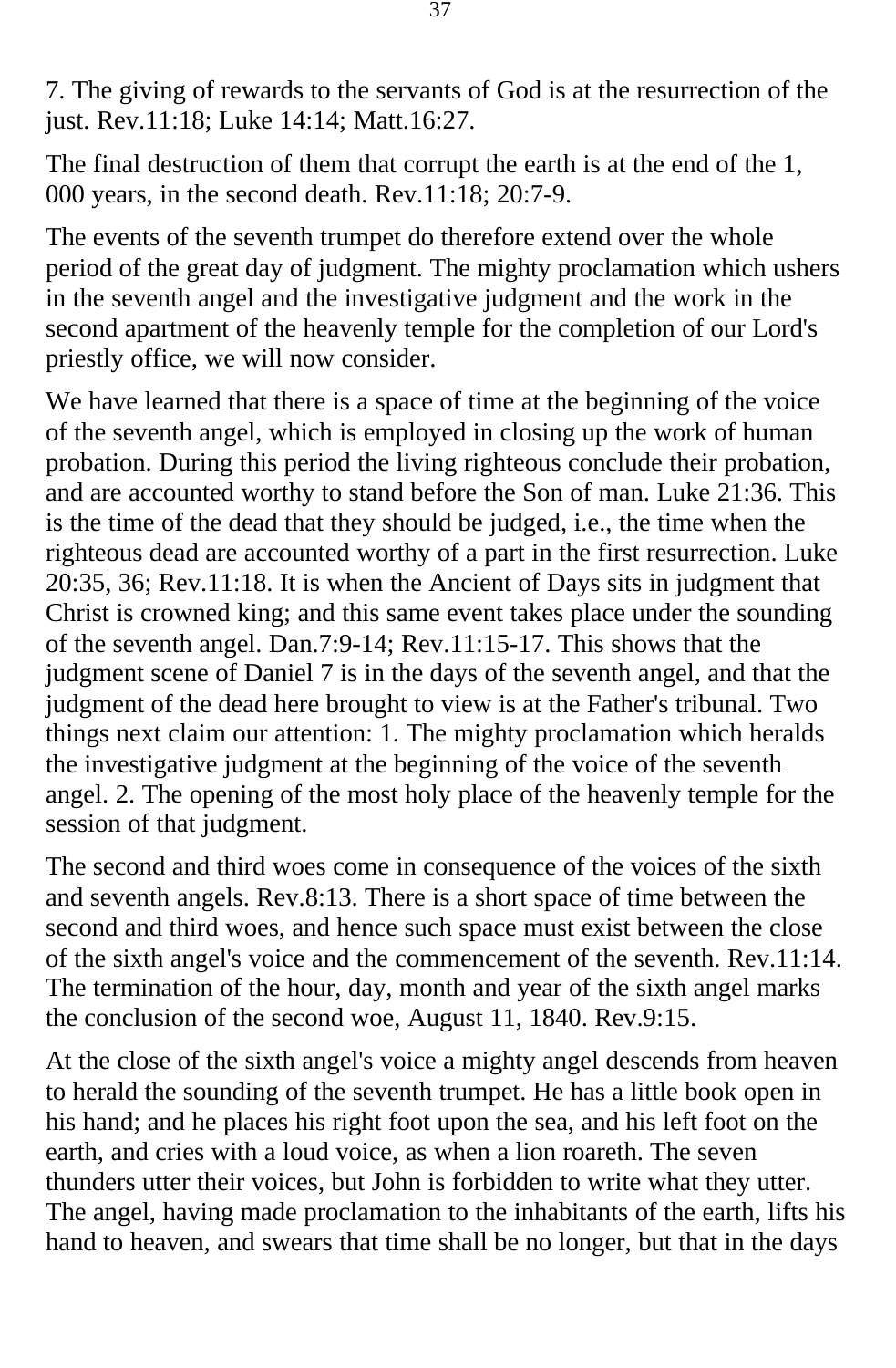of the beginning of the seventh angel's voice the mystery of God should be finished, as he hath declared to his servants the prophets. Rev.10:1-7.

His act of placing one foot upon the sea, and one upon the land, implies that his proclamation pertains to all the dwellers upon the globe. He cries with a mighty voice like the roar of a lion, but it is a voice that gives instruction and warning to mankind; for he has a little book open in his hand, a fact which indicates that its contents form the subject of his proclamation. When he has finished his announcement he confirms it with a solemn oath. The words of this oath give a definite idea of the nature of his proclamation.

- 1. That it relates to the definite time of some grand event.
- 2. That this event is the sounding of the seventh angel.
- 3. That this proclamation is based upon the prophets.

The book of Daniel contains the prophetic periods which mark the very events of the seventh angel's voice. Among the earliest of these events are the opening of the second apartment of the heavenly temple (Rev.11:19), the judgment of the righteous dead (Rev.11:18), the finishing of the mystery of God (Rev.10:7), and the coronation of Christ for the destruction of his enemies (Rev.11:15-19; Ps.2:6-9). The prophecy of Daniel reveals this very session of the investigative judgment, at which Christ is crowned king upon his own throne (Dan.7:9-14), and the final work in the sanctuary of God for the closing up of human probation (Dan.8:14), and marks the very time for the beginning of this grand work.

The book of Daniel must therefore be that book out of which the angel makes his proclamation of definite time; for this book alone contains the prophetic periods, unless, indeed, we add the book of Revelation, which is but a second edition of the prophecy of Daniel. Now it is a remarkable fact that the book of Daniel was by divine direction closed up and sealed till the time of the end, when the wise were to understand. Dan.12:4-10. The same power which placed the seal upon it must be employed to take it off. It was by the agency of the angel of God that this book was closed up; and it is by the same means that the seal is removed. And hence when the angel descends to herald the work under the seventh trumpet, that prophecy which reveals the very events of that trumpet, and marks the time of their commencement, is open in his hand. Having made his announcement therefrom, he swears that time shall be no longer, i.e., that the events predicted shall occur where he then stands - at the end of the periods contained in the little book.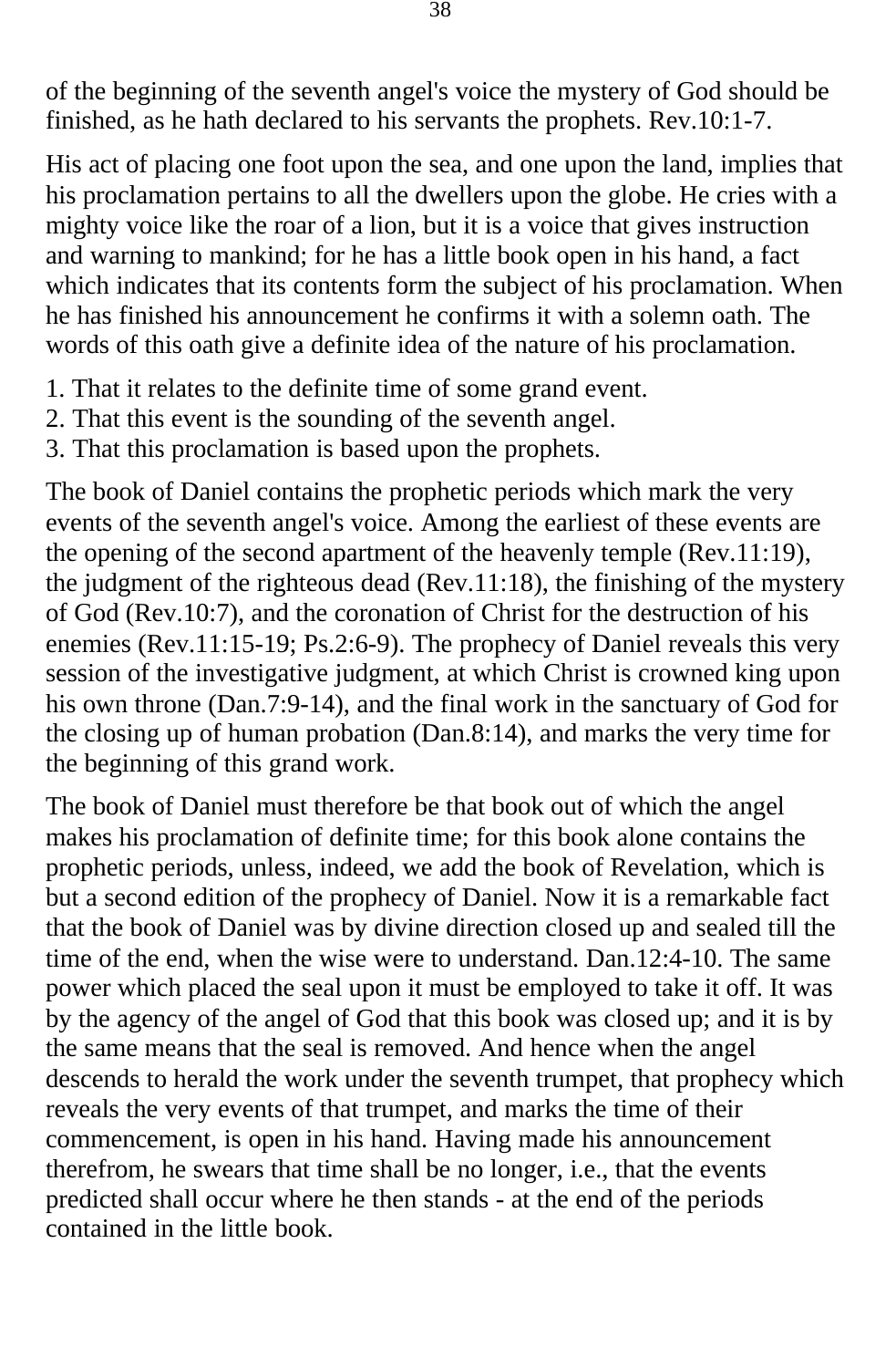The time to the finishing of the mystery of God must be the burden of the proclamation of this mighty angel; for the oath which he utters to confirm his proclamation plainly indicates its nature. He swears that time should be no longer, but that the mystery of God should be finished in the days at the beginning of the seventh angel's voice. The time, therefore, to which he swears must be the time contained in the little book, which reaches to the events of the seventh angel's voice.

That this oath uttered by the angel with the open book relates to prophetic time, is further evident from the record of the oath which was uttered at the time when that book was sealed up; for the man clothed in linen, standing at a time when the prophetic periods all lay in the future solemnly attests with an oath the time contained in the sealed book. Dan.12:6, 7. But the angel of Revelation 10, having the book open in his hand, first proclaims their termination and then swears to the truth of his announcement. His oath marks the end of the time in question. It certainly does not mark the end of time considered as duration, measured by days, or years, for the closing words of the oath speak of days yet future under the seventh angel; nor does it mark the end of human probation, for the words of the oath place this also yet future under the sounding of the seventh angel. Verse 7.

Moreover, after the eating of the book by John, who in this personates the church at the time of the fulfillment of this prophecy, he was bidden to prophecy again before many peoples and nations - a clear proof that there is a message of mercy and of warning to men after the oath of the angel that time shall be no longer. Verses 7-11. We must therefore conclude that this oath has reference to the time which the angel had announced from the book open in his hand. This oath is the complement of that in Daniel 12. In that, the man clothed in linen swears to prophetic time yet to be; in this, the angel having made solemn proclamation from the open book, lifts his hand to heaven and swears to the accomplishment of the time.

What has been said is quite sufficient to show that the work of the mighty angel of Revelation 10 is of the same nature with that of the angel in Rev.14:6, 7. His message is uttered while the living are yet in probation. It is termed the everlasting gospel, because it is that which contains the good news of the coming kingdom of God. Like the mighty proclamation of the angel of Revelation 10, which pertains to all the dwellers upon the globe, this also is addressed to every nation, and kindred, and tongue, and people. As the angel of Revelation 10 proclaims definite time connected with the seventh angel's voice, so this angel says with a loud voice, "Fear God, and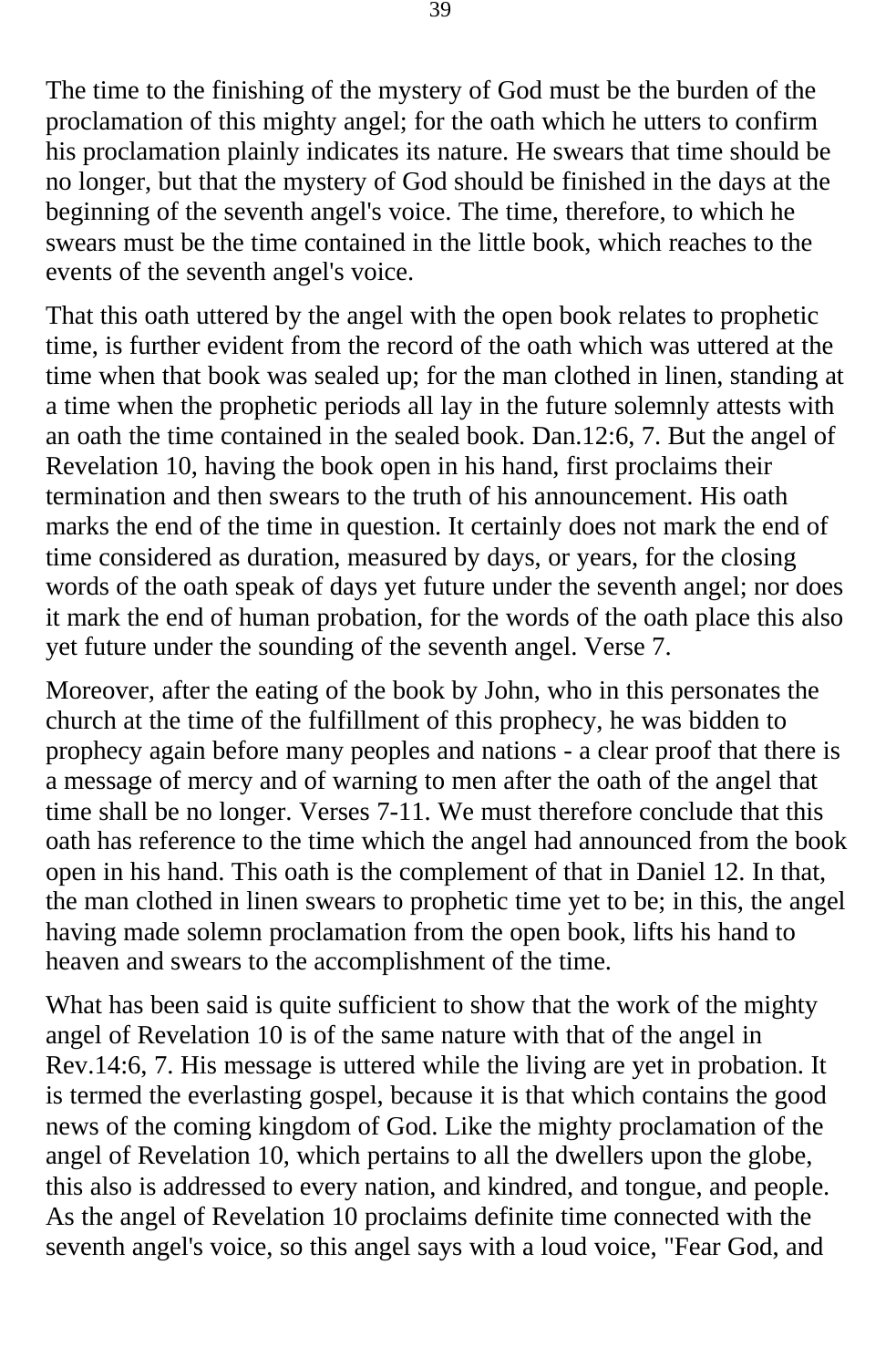give glory to him; for the hour of his judgment is come." There must be definite time to mark the proclamation of this angel; and as men are addressed while yet in probation, that time must be the prophetic periods of the Bible. And herein have we a parallel to the case of the angel of Revelation 10 with the open book in his hand, swearing to the fulfillment of time. That relates to the sounding of the seventh angel and the finishing of the mystery of God; this relates to the session of the investigative judgment, which, as we have seen, is the same work. As a further work of prophesying remains after the angel of Revelation 10 swears that time shall be no longer, so in Revelation 14, after the angel has announced that the hour of God's judgment is come, the like work remains to be performed.

The period designated as the hour of God's judgment, or the days when the mystery of God is to be finished, is not therefore ushered in by the advent of Christ, for its work is preparatory to that event. But it is announced to the inhabitants of the earth by solemn proclamation, based on definite time and confirmed by an immutable oath. The time must therefore be given rightly. Whenever, in fulfillment of Rev.14:6, 7, the announcement is made, "The hour of his judgment is come, " the time must be truthfully given. And certainly when the angel of Revelation 10 swears to the fulfillment of time, that time must there expire. Yet in each case there is a further work of prophesying or proclaiming truth to the children of men.

These scriptures can never have their fulfillment by a succession of time messages, each disproving the truth of its predecessor, and each being in turn disproved by the one which succeeds it. When God gives these announcements they will be rightly given, though they are to be followed by the proclamation of other truths before the coming of our Lord Jesus Christ.

Those time movements which follow the genuine, and which repeat themselves again and again in the persistent effort to fix the time of Christ's advent, never can be in fulfillment of the solemn announcement, "The hour of his judgment is come, " or of the solemn oath that time should be no longer; for these later time movements are but a succession of efforts made to fix the definite time or Christ's advent, though that is not revealed in the Bible, and though each movement is based upon the failure of all which have preceded it. But the genuine is given for the purpose of announcing the investigative judgment, and its truthfulness being attested by the oath of the angel, it will never be retracted to make way for successive announcements of the time of Christ's revelation. The opening of the heavenly temple and the final work therein we will now consider.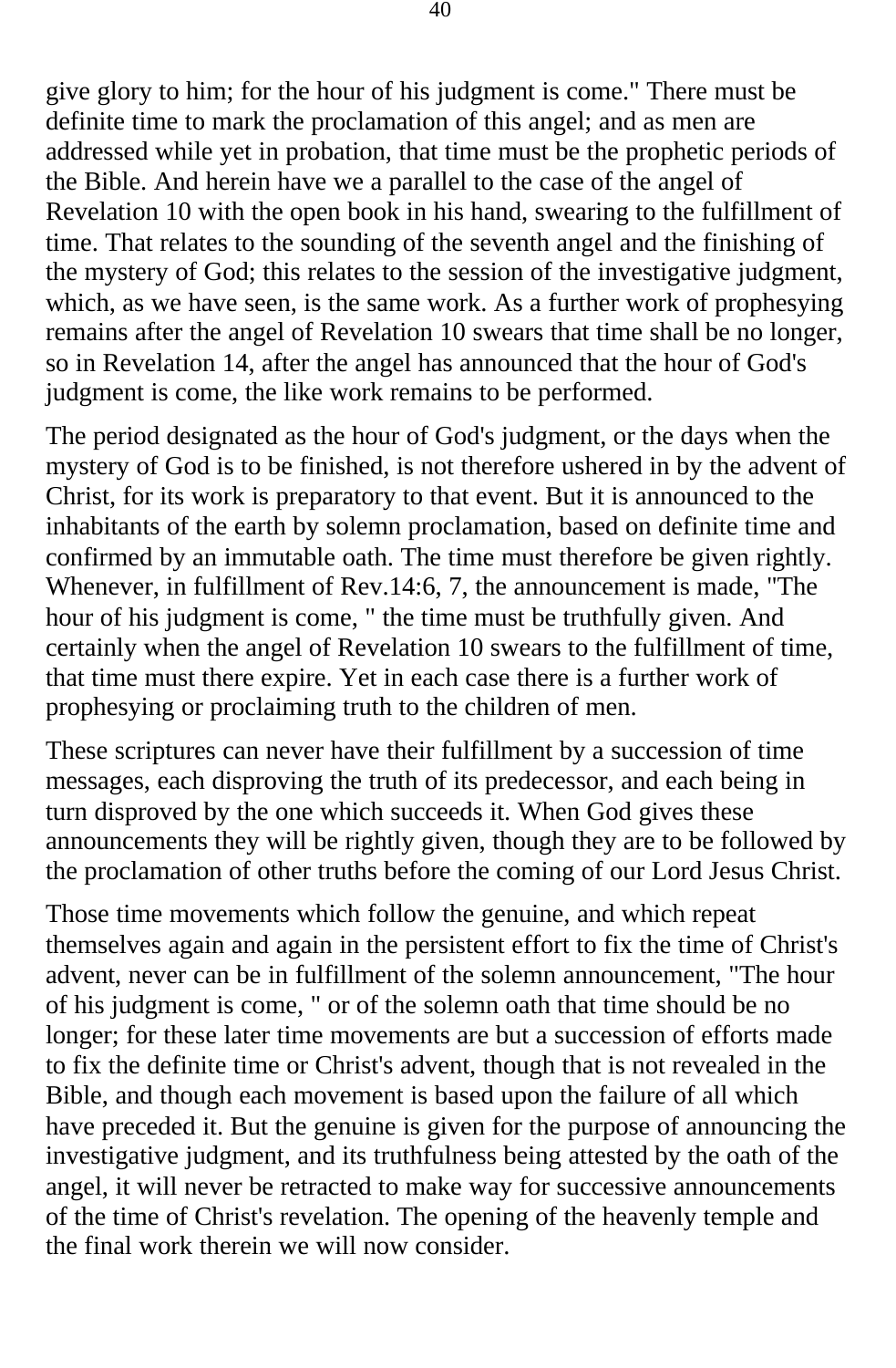The investigative judgment, the finishing of the work of human probation, the close of Christ's priesthood, and his coronation upon his own throne, are events which transpire in the days of the voice of the seventh angel when he begins to sound. They precede the revelation of Christ in the clouds of heaven and are preparatory to that grand event. The field of vision during this closing period of human probation is not simply the earth, where, indeed, the fierce battle between truth and error is being fought, but the temple of God in heaven is opened to our view, and becomes the theme of prophetic discourse. Rev.11:19; 15:5.

We have learned that the priesthood of Christ must continue till he has secured the acquittal of his people at the tribunal of his Father, where their sins are blotted out, and themselves accounted worthy of eternal life. It is at this very time and place that the Saviour changes from his priestly to his kingly office. Hence, wherever our Lord closes his priestly office, there must be the place of the judgment session described in Daniel 7.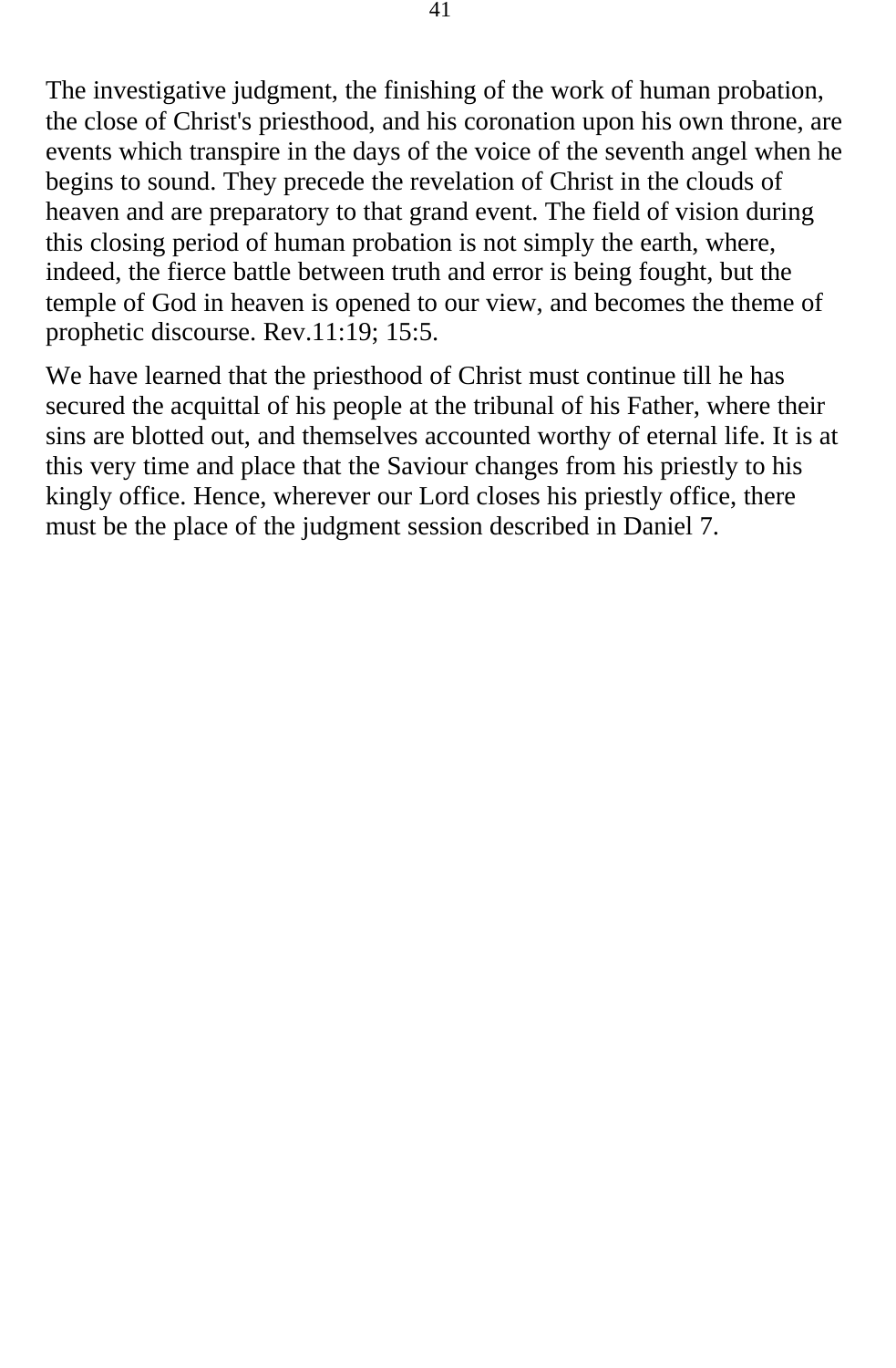# **CHAPTER 6 The Sanctuary In Heaven.**

THE finishing of the mystery of God involves the opening of the second apartment of the temple in heaven, wherein is the ark of God's testament. This is the place where our Lord finishes his priesthood, and hence this apartment of the heavenly temple must be the place of that tribunal at which the righteous are acquitted, their sins blotted out and themselves accounted worthy of the kingdom of God. The temple of God in heaven, and especially its second apartment, is therefore worthy of our most attentive study. The Scriptures contain many explicit testimonies to the existence of the heavenly temple.

"The Lord is in his holy temple, the Lord's throne is in heaven; his eyes behold, his eyelids try, the children of men." Ps.11:4.

"In my distress I called upon the Lord, and cried to my God; and he did hear my voice out of his temple, and my cry did enter into his ears. Then the earth shook and trembled; the foundations of heaven moved and shook, because he was wroth." 2Sam.22:7, 8. See also Ps.18:6, 7.

"In the year that king Uzziah died I saw also the Lord sitting upon a throne, high and lifted up, and his train filled the temple. Above it stood the seraphims; each one had six wings; with twain he covered his face, and with twain he covered his feet, and with twain he did fly. And one cried unto another, and said, Holy, holy, holy, is the Lord of hosts; the whole earth is full of his glory. And the posts of the door moved at the voice of him that cried, and the house was filled with smoke." Isa.6:1-4.

"Hear, all ye people; hearken, O earth, and all that therein is; and let the Lord God be witness against you; the Lord from his holy temple. For, behold, the Lord cometh forth out of his place, and will come down, and tread upon the high places of the earth." Micah 1:2, 3.

"And the temple of God was opened in heaven, and there was seen in his temple the ark of his testament; and there were lightnings, and voices, and thunderings, and an earthquake, and great hail." Rev.11:19.

"And another angel came out of the temple which is in heaven, he also having a sharp sickle. And another angel came out from the altar, which had power over fire. Rev.14:17, 18.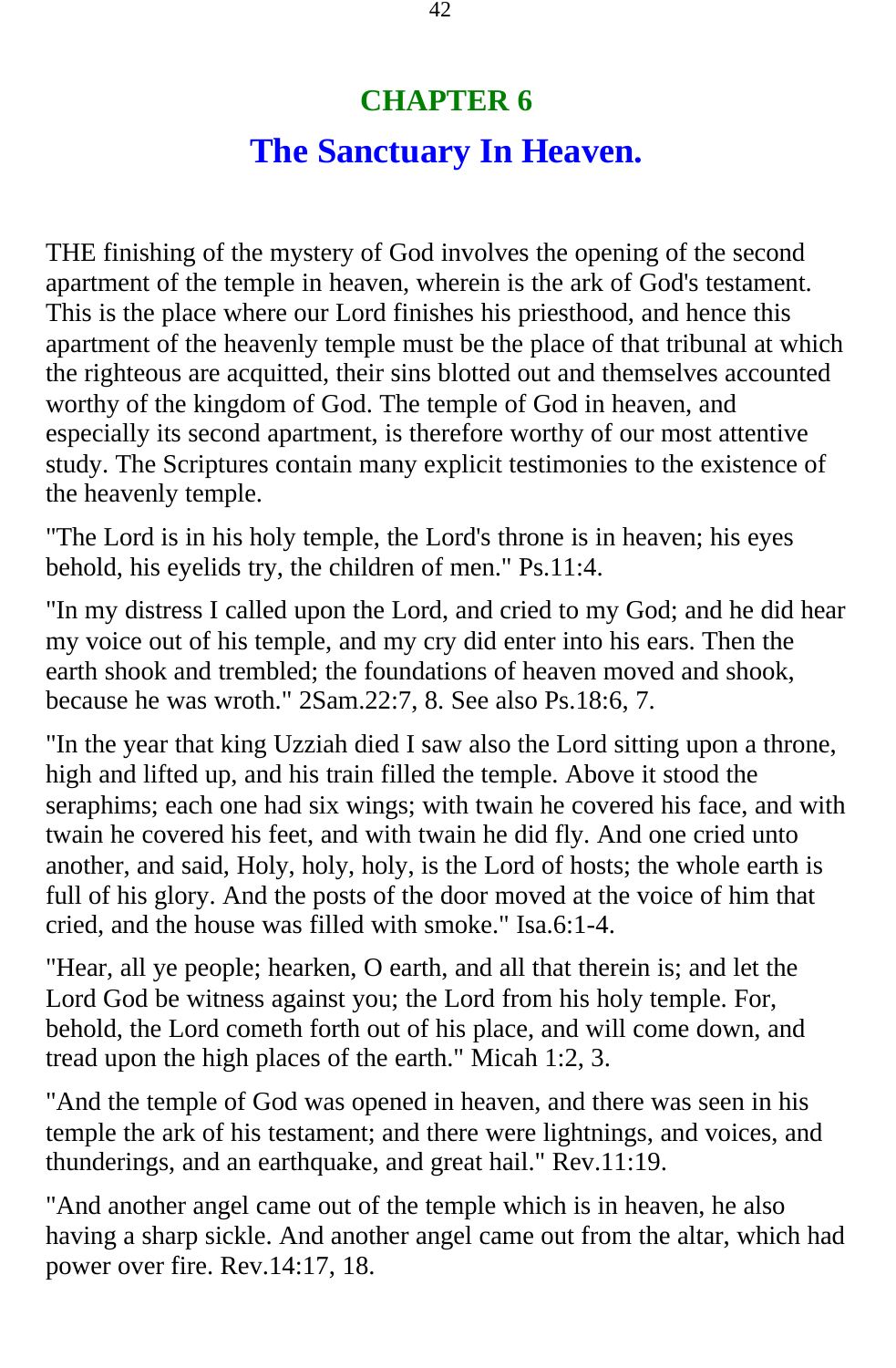"And after that I looked, and, behold, the temple of the tabernacle of the testimony in heaven was opened." Rev.15:5.

"And the seventh angel poured out his vial into the air; and there came a great voice out of the temple of heaven, from the throne, saying, It is done." Rev.16:17.

Many other texts might be quoted in which this building is mentioned either as God's temple, tabernacle, sanctuary, or holy habitation. To some of these texts we shall refer in the further study of this subject.

The heavenly temple consists of two holy places. This is proved by many conclusive arguments. The first of these is drawn from the statements respecting the tabernacle erected by Moses. When God called Moses into the mount to receive the tables of the law (Ex.24:12), he first bade him make a sanctuary that he might dwell among them, and that the priests might minister in his presence. Ex.25, 26, 27, 28. He also bade him to make an ark to contain the tables of the law, to be placed in the second apartment of the sanctuary. This building consisted of two holy places (Exodus 26), and both itself and its sacred vessels were made like the pattern showed in the mount.

"And let them make me a sanctuary; that I may dwell among them. According to all that I show thee, after the pattern of the tabernacle, and the pattern of all the instruments thereof, even so shall ye make it." Ex.25:8, 9.

"Who serve unto the example and shadow of heavenly things, as Moses was admonished of God when he was about to make the tabernacle; for, See, saith he, that thou make all things according to the pattern showed to thee in the mount." Heb.8:5. See also Ex.25:40; 26:30; Acts 7:44.

The tabernacle thus constructed was a pattern of the heavenly temple. Thus Paul bears testimony:-

"It was therefore necessary that the patterns of things in the heavens should be purified with these; but the heavenly things themselves with better sacrifices than these. For Christ is not entered into the holy places made with hands, which are the figures of the true [the images of the true holy places, Macknight's translation]; but into heaven itself, now to appear in the presence of God for us." Heb.9:23, 24.

This establishes one plain, incontrovertible argument, that the heavenly temple has two holy places. The temple erected by Solomon furnishes the second argument, and it is of the same character as that drawn from the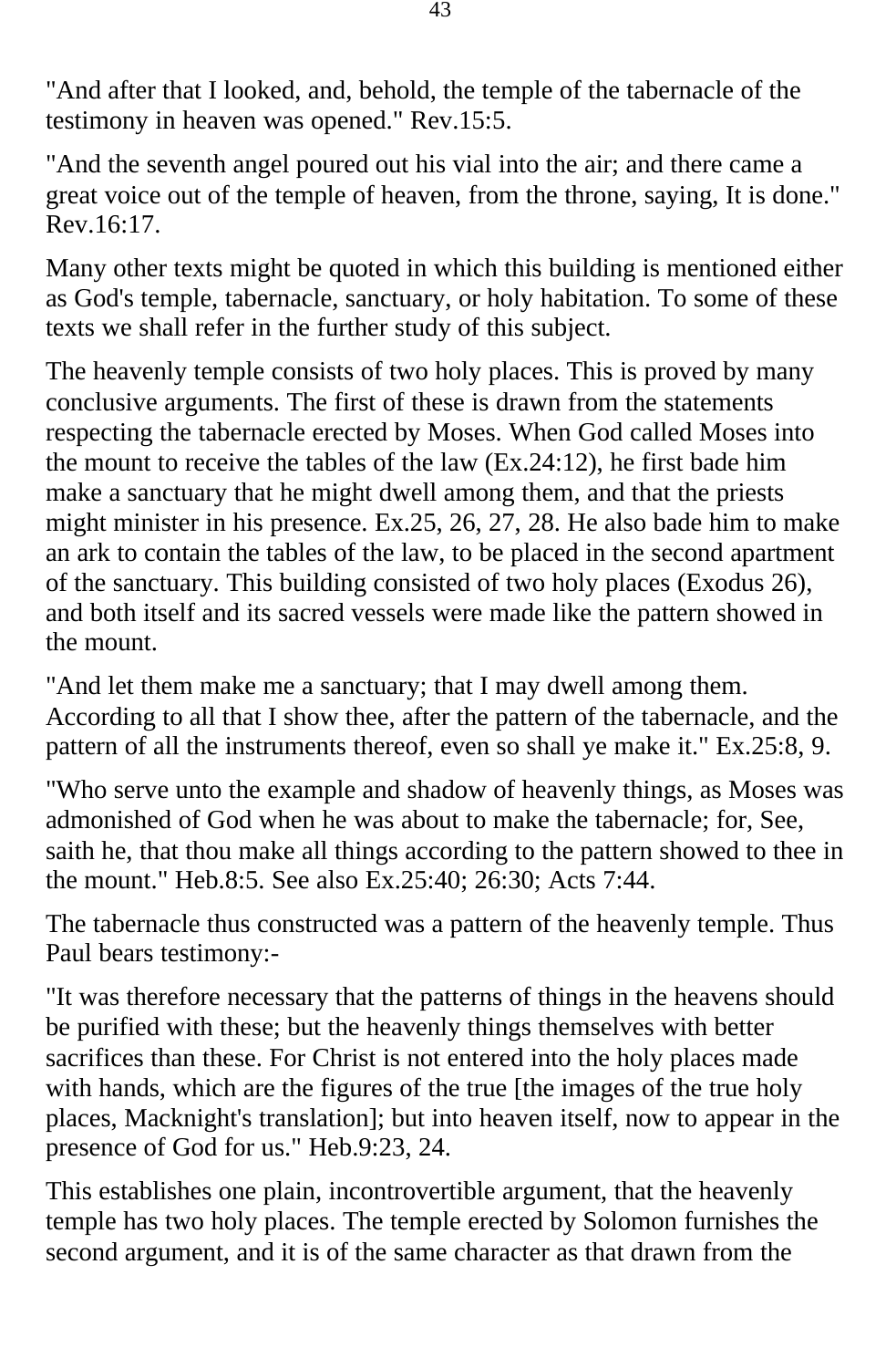tabernacle. The temple was a larger and grander building than the tabernacle, and differed from it in being an immovable structure, but it was constructed on the same plan, in that it was an edifice consisting of two holy places, with sacred vessels of the same kind, and occupied with the very same ministration, as that which had previously served in the tabernacle. 1Kings 6, 7, 8; 2Chron.3, 4, 5. This building with its two holy places was a pattern of the heavenly temple, as the words or David and of Solomon declare:-

"Then David gave to Solomon his son the pattern of the porch, and of the houses thereof, and of the treasuries thereof, and of the upper chambers thereof, and of the inner parlors thereof, and of the place of the mercy-seat, and the pattern of all that he had by the Spirit, of the courts of the house of the Lord, and of all the chambers round about, of the treasuries of the house of God, and of the treasuries of the dedicated things." "All this, said David, the Lord made me understand in writing by his hand upon me, even all the works of this pattern." 1 Chron.28:11, 12, 19.

This is a second decisive argument that the heavenly sanctuary has two holy places. The third is drawn from the fact that the plural term "holy places" is used in the designation of the greater and more perfect tabernacle.

Thus when Paul says, as expressed in our common version (Heb.8:2), "A minister of the sanctuary, and of the true tabernacle, which the Lord pitched, and not man, " it is literally in the original, "a minister of the holy places." And thus also when we read respecting the heavenly temple, "The Holy Ghost this signifying, that the way into the holiest of all was not yet made manifest, while as the first tabernacle was yet standing, " it is literally in the Greek, "the way of the holy places." Heb.9:8. So also where we read of the greater and more perfect tabernacle, in verse 12, that Christ "entered in once into the holy place, " it is also literally "holy places." Again, in verse 24, we read in our common version the same thing, literally rendered, "the holy places made with hands, which are the figures of the true, " which last word is plural in the original, showing that there are holy places in the heavenly temple. And again in Heb.10:19, the term "holiest" is not, in the original "holy of holies, " as in chap.9:3, but simply "holy places." These passages form a most convincing argument that there must be two holy places in the heavenly temple. A fourth argument is found in the fact that each of the two holy places of the heavenly temple is definitely set forth in the description of that building not made with hands.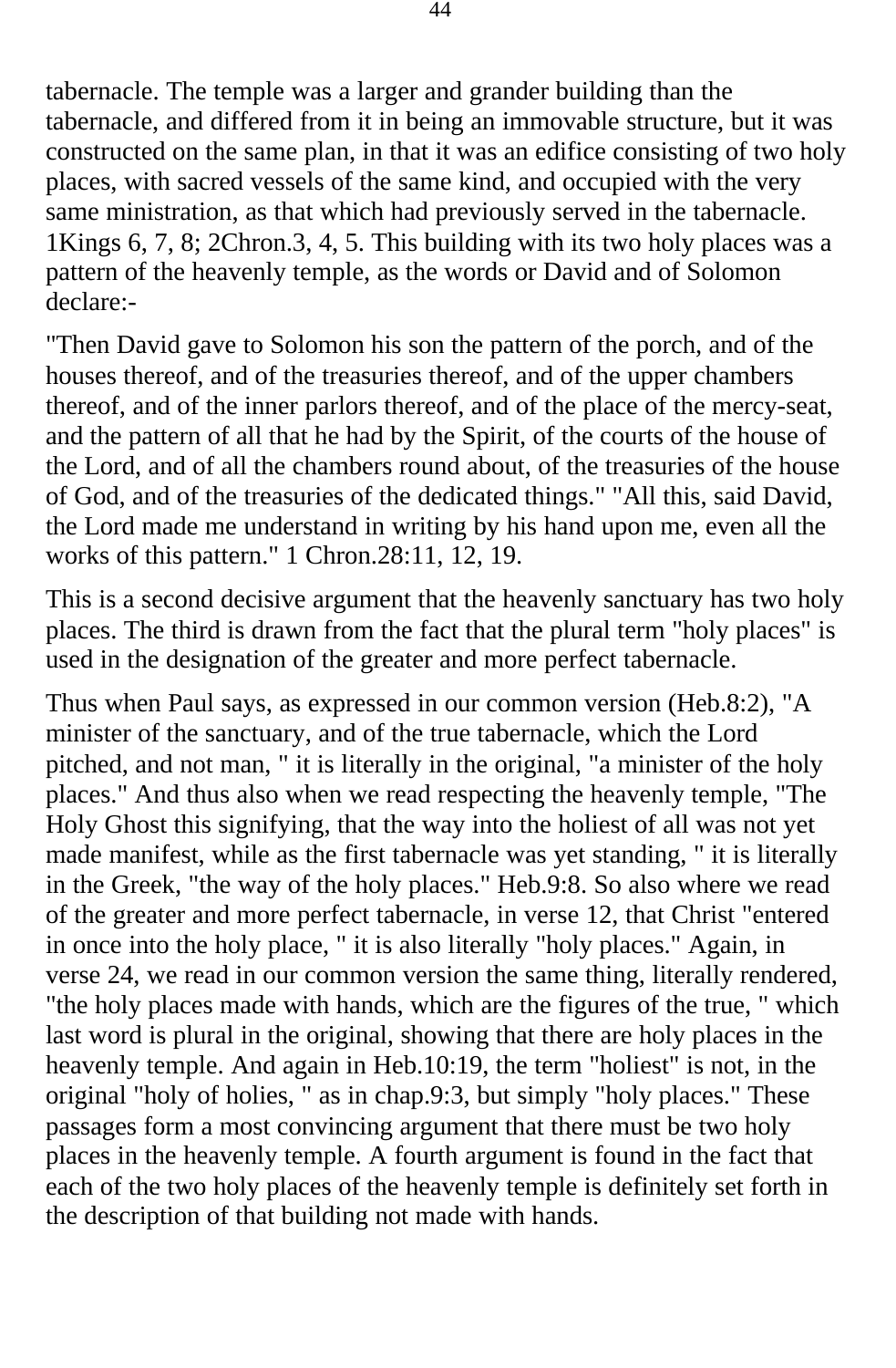The first apartment is identified by the things which it contains. When John was called in vision to ascend to the place of God's throne, the heavenly temple, a door was opened in heaven, and the throne of God was revealed to his view. This is manifestly the door of the heavenly temple, for the throne of God which it discloses to view is within that temple. Ps.11:4; Rev.16:17. That it was the first apartment of that temple into which he looked, is evident from what he saw therein. "And out of the throne proceeded lightnings and thundering and voices; and there were seven lamps of fire burning before the throne, which are the seven Spirits of God." Rev.4:5. Here is a plain reference to the seven lamps which burned in the first apartment of the earthly sanctuary. Lev.24:2-4.

And again, when the seven angels receive the seven trumpets, the scene of vision is still the first apartment of the heavenly sanctuary. Thus we read:-

"And I saw the seven angels which stood before God; and to them were given seven trumpets. And another angel came and stood at the altar, having a golden censer; and there was given unto him much incense, that he should offer it with the prayers of all saints upon the golden altar which was before the throne." Rev.8:2, 3.

The golden altar stood in the first apartment of the sanctuary, i.e., in the same room with the candlestick on which were the seven lamps. Ex.40:24- 26. The place of God's throne at the time when the book with the seven seals was delivered to Christ, and also when the seven trumpets were given to the seven angels, is the first apartment of the heavenly sanctuary. But when the seven vials are delivered into the hands of the seven angels who have the duty of pouring them out, the second apartment of the heavenly temple is opened, and they come out from thence to execute the wrath of God upon men. This opening of the holiest takes place under the seventh trumpet.

"And after that I looked, and, behold, the temple of the tabernacle of the testimony in heaven was opened; and the seven angels came out of the temple, having the seven plagues, clothed in pure and white linen, and having their breasts girded with golden girdles. And one of the four beasts gave unto the seven angels seven golden vials full of the wrath of God, who liveth forever and ever. And the temple was filled with smoke from the glory of God, and from his power; and no man was able to enter into the temple, till the seven plagues of the seven angels were fulfilled." Rev.15:5- 8.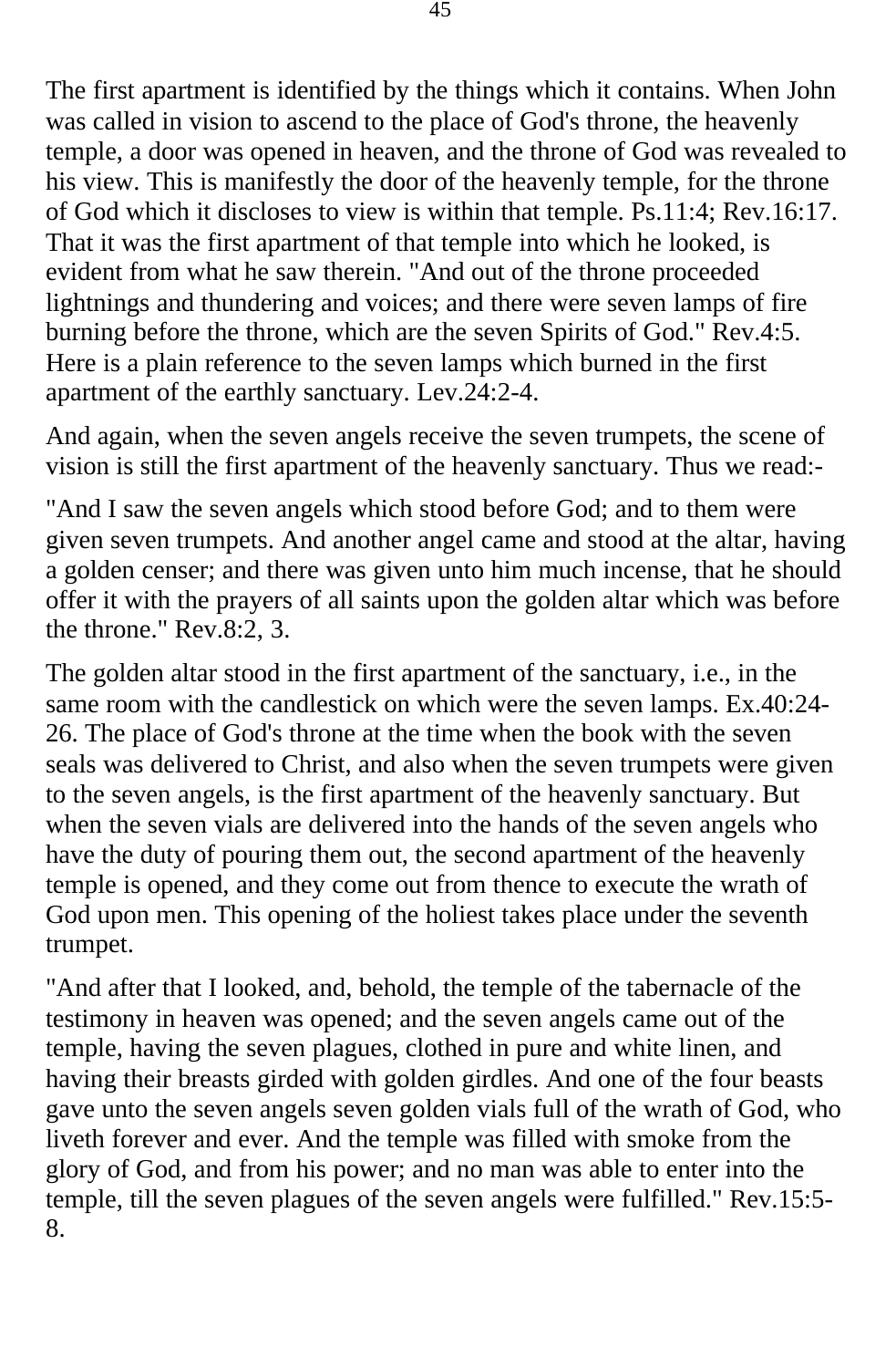This opening of the heavenly temple, which is followed by the pouring out of the unmingled wrath of God, is an event connected with the closing up of human probation. And it is certain that we have in this case the opening of the holiest of all, here called the tabernacle of the testimony. The expression, "tabernacle of the testimony, " is a familiar term taken from the Old Testament, and is precisely equivalent to "tabernacle of the ten commandments." In proof of this, take the use of this term in the Bible. We begin with the first use of the Hebrew word gehdooth, and trace it through the books of Moses. Thus it occurs for the first time in Ex.16:34: "Aaron laid it up before the testimony." That is to say, he laid up the pot of manna before the ark of the ten commandments. (See Heb.9:4.) The next is Ex.25:16: "Thou shalt put into the ark the testimony which I shall give thee." This was the ten commandments. (See Ex.31:18; Deut.10:4, 5.) Again (Ex.25:21), "In the ark thou shalt put the testimony, " i.e., the ten commandments. (See 1Kings8:9.) And now the ark itself takes its name from what was put in it. "The two cherubims which are upon the ark of the testimony." Ex.25:22. "And thou shalt hang up the veil under the taches, that thou mayest bring in thither within the veil the ark of the testimony; and the veil shall divide unto you between the holy place and the most holy. And thou shalt put the mercy-seat upon the ark of the testimony in the most holy place." Ex.26:33, 34. Here we have the ark of the ten commandments assigned to the most holy place of the tabernacle, and the mercy-seat placed over the ark. Presently we shall find that this testimony gives name to the tabernacle itself. As we read onward we find in Ex.27:21; 30:6, 26, 36; 31:7, 18; 32:15; 34:29, the terms "testimony, " "tables of testimony, " "ark of the testimony, " each time by testimony meaning definitely the ten commandments. The term, "tabernacle of testimony, " occurs for the first time in Ex.38:21.

Thus we see that the testimony of the Almighty gives name to the tables on which it was written, to the ark in which the tables were placed, and to the tabernacle itself, whose second apartment received the ark. Next, we thrice read of the ark of the testimony. Ex.39:35; 40:3, 5. And now we are brought to the acts of Moses in setting up the sanctuary. It is said (Ex.40:20), "He took and put the testimony into the ark, " i.e., he put the law of God therein. Then he placed the ark itself within the tabernacle, and covered the ark of the testimony by hanging up the second veil. Ex.40:21. In Lev.16:13 the mercy-seat is said to be upon the testimony. In Lev.24:3, the veil which hides the ark is called the veil of the testimony. Next, we read of the tabernacle of the testimony, in Num.1:50, 53. Next, of the ark of the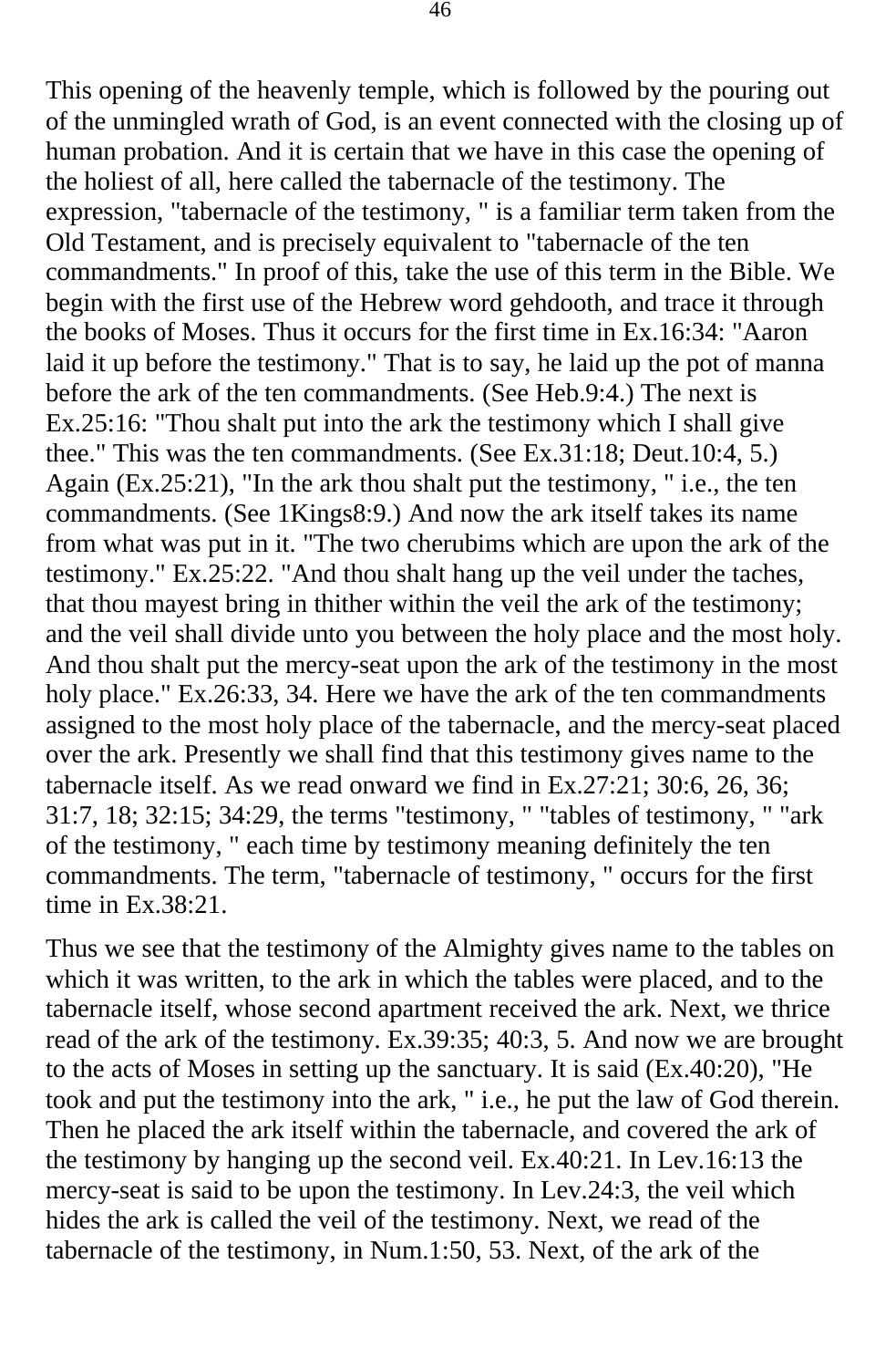testimony. Num.4:5; 7:89; Josh.4:16. Next, of the tent of the testimony. Num.9:15, and of the testimony itself. Num.17:10. Next, of the tabernacle of witness, or testimony (for the two words are synonymous). Num.10:11; 17:7, 8; 18:2. In all these texts it is certain that the ten commandments are called the testimony, and that they give name to the tables, to the ark, to the veil, and to the tabernacle, especially to the second apartment.

This term has, therefore, a well-defined meaning in the Scriptures. By the testimony, the tables of the testimony, the ark of the testimony, the veil of the testimony, and the tabernacle of the testimony, are meant respectively the ten commandments. (Ex.31:18), the tables of the ten commandments (Ex.32:15), the ark of the ten commandments (Ex.40:20), the veil of the ten commandments (Ex.40:21; Lev.24:3), and the tabernacle of the ten commandments (Num.9:15; 10:11). The term, "tabernacle of witness, " or "testimony, " does therefore definitely signify the tabernacle of the ten commandments. Now it is remarkable that this term occurs twice in the New Testament. In Acts 7:44, the tabernacle of witness, i.e., of the ten commandments, is mentioned, referring to the earthly sanctuary; and in Rev.15:5, the heavenly sanctuary is designated by this same term, the temple of the tabernacle of the testimony in heaven; and we have proved conclusively that this is equivalent to the temple of the tabernacle of the ten commandments in heaven.

This text is therefore a plain reference to the most holy place of the heavenly temple, and to the law of God deposited therein, which gives name to the building. This apartment of the heavenly temple is opened just prior to the pouring out of the plagues. But we have a second statement of the opening of the most holy place of the temple in Heaven. Thus we read of the events under the seventh trumpet:-

"And the temple of God was opened in heaven, and there was seen in his temple the ark of his testament; and there were lightnings, and voices, and thunderings, and earthquake, and great hail." Rev.11:19.

Here is disclosed to our view the second apartment of the heavenly temple, and here is shown the grand central object, which gives name to the tabernacle itself. It is the ark of God, sometimes called the ark of the covenant, or testament (Num.10:33; Heb.9:4), and sometimes the ark of the testimony (Ex.25:22). It is because the heavenly temple contains the ark of God's testimony that it is itself called the tabernacle of the testimony in heaven. And the ark itself is not empty; it contains what Rev.11:19 calls God's testament, and what Rev.15:5 calls "the testimony in heaven." And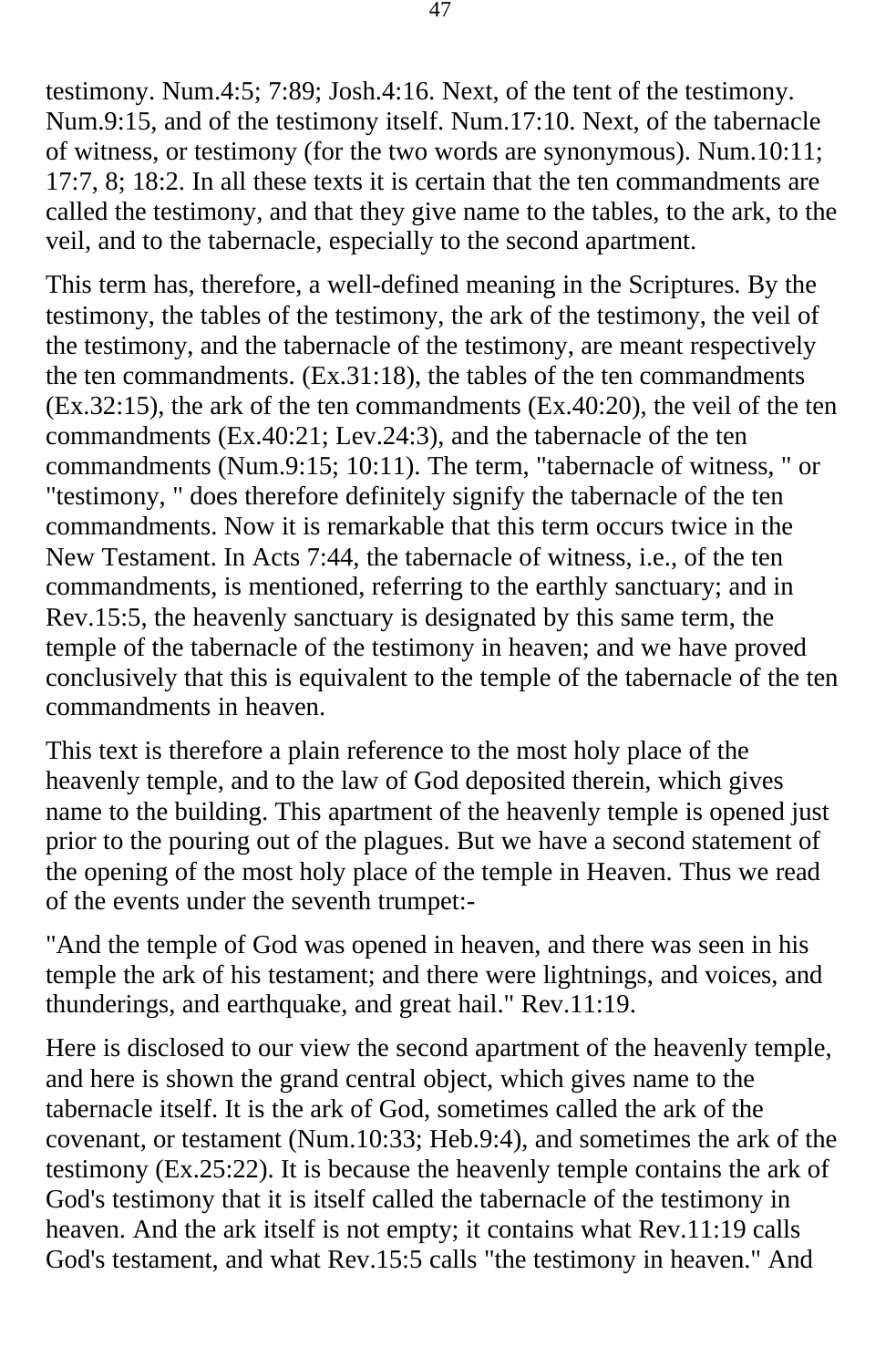these two terms must signify the ten commandments, and cannot signify anything else.

The existence of the temple in heaven, and the fact that it has two holy places, like the sanctuary of the first covenant, have been clearly proved. The judgment work in the second apartment remains to engage our attention.

When Paul says, in Rom.2:6, that God "will render to every man according to his deeds, " he adds in the next verse this important statement: "To them who by patient continuance in well-doing seek for glory and honor and immortality, eternal life." Now it is manifest that this work of rendering to every man according to his deeds can only be wrought after the examination of those deeds in the judgment. It must be in consequence of the decision of the judgment that the things promised are rendered to men. It is also evident that the gift of immortality is one of the things thus rendered. As the righteous receive this gift in the very act of being resurrected from the grave, it is certain that the decision of the judgment passes upon them before the voice of the archangel and the trump of God awaken them to immortal life.

This part of the judgment work takes place where our Lord finishes his priesthood; for his last work as priest is to secure the acquittal of his people, and to obtain the decision that their sins shall be blotted out. We have learned from the Scriptures that the heavenly temple has two holy places. A further examination will evince the fact that there are two parts to the ministration of Christ, and that his last work is at the tribunal of his Father, in the tabernacle of the testimony, where it is determined who shall receive immortality.

The Levitical priests served "unto the example and shadow of heavenly things." Heb.8:5. The most important part of the service pertaining to the earthly sanctuary was that which was performed within the second apartment on the tenth day of the seventh month. Leviticus 16. This is generally considered as typifying the events of the whole gospel dispensation. But we think the evidence conclusive that this chapter is a typical representation of that part of our Lord's work which is embraced in the hour of God's judgment, or in the days of the voice of the seventh angel when he begins to sound.

The sixteenth chapter of Leviticus is devoted solely to the work of finishing the yearly round of service in the earthly sanctuary. This was wrought on the great day of atonement, and was of the most impressive character. First,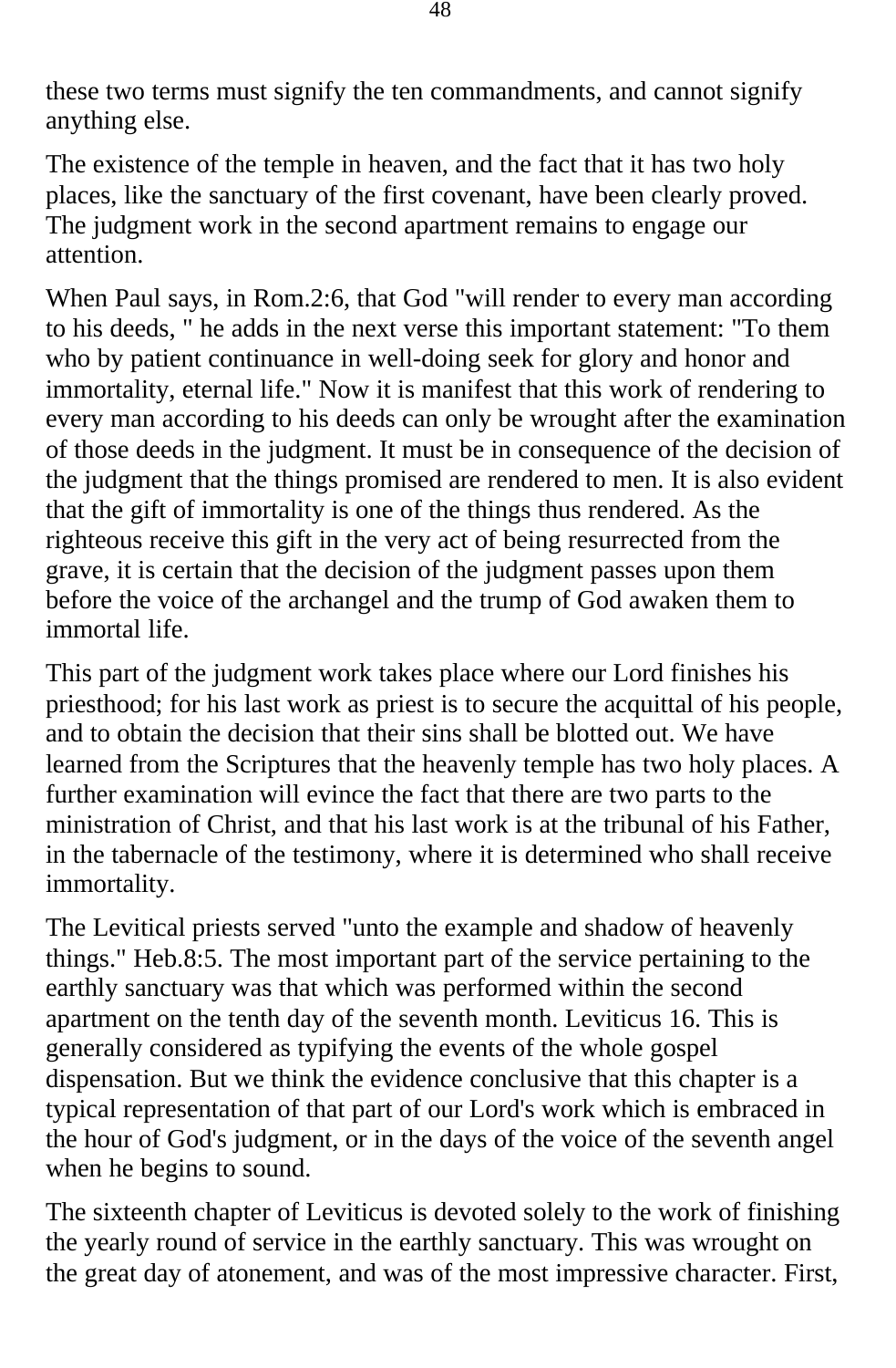the high priest was solemnly admonished that he was such only in a typical sense and not such in reality. For on this day, which was by far the most impressive of all, and when he entered the most holy place of the sanctuary, he must put on the plainest and humblest dress, laying aside that splendid dress which the law prescribed for him to wear on other occasions. Lev.16:4 compared with Exodus 28. He was also to make a public acknowledgment of his own sinfulness by proceeding to offer a sin-offering for himself. Lev.16:3, 6, 11-14. No part of this can by typical of our Lord's work, for it was expressly designed to impress upon the mind the infirmity and sinfulness of the high priest.

But this being accomplished, the high priest entered upon that work which directly shadowed forth the work of atonement. He took from the congregation of the children of Israel two kids of the goats for a sinoffering. Lev.16:5. On these two goats he was to cast lots; one lot was for the goat to be sacrificed, and one for the scape-goat. Then he slew the goat upon which the lot fell for a sacrifice, and with his blood he entered into the second apartment of the sanctuary. This blood he sprinkled before the mercy-seat and upon it. He did this for two purposes: (1) To make atonement for the people; (2) to cleanse the sanctuary by removing from it the sins of the people of God. Then the high priest returned into the first apartment and cleansed the altar from the sins of the people. The sanctuary being cleansed, the high priest comes out of the door of the building, and, having caused the live goat to be brought, he lays both his hands upon his head and confesses over him all the transgressions of the children of Israel in all their sins. These he puts upon the head of the goat, and sends him away by the hand of a fit man in to the wilderness. And the goat thus sent bears away all their iniquities into a land not inhabited. Lev.16:7-10, 15-22.

The work of the high priest on the day of atonement was not his whole work in putting away sin. While the ministration was confined to the first apartment which was for the whole period of the year but this day, the priest offered the blood of sin-offering in that apartment to make reconciliation, i.e., to begin the work of atonement. Leviticus 4. It was by this very work that the sins were transferred to the sanctuary through the blood of sinoffering. The high priest on the day of atonement takes up this unfinished work and completes it. The business of the day is to finish the great work of atonement for the people of God, and to remove their sins from the sanctuary, and place them upon the head of the scape-goat. The work in the second apartment of the earthly sanctuary does not therefore represent the whole gospel dispensation, but simply that part of it devoted to the finishing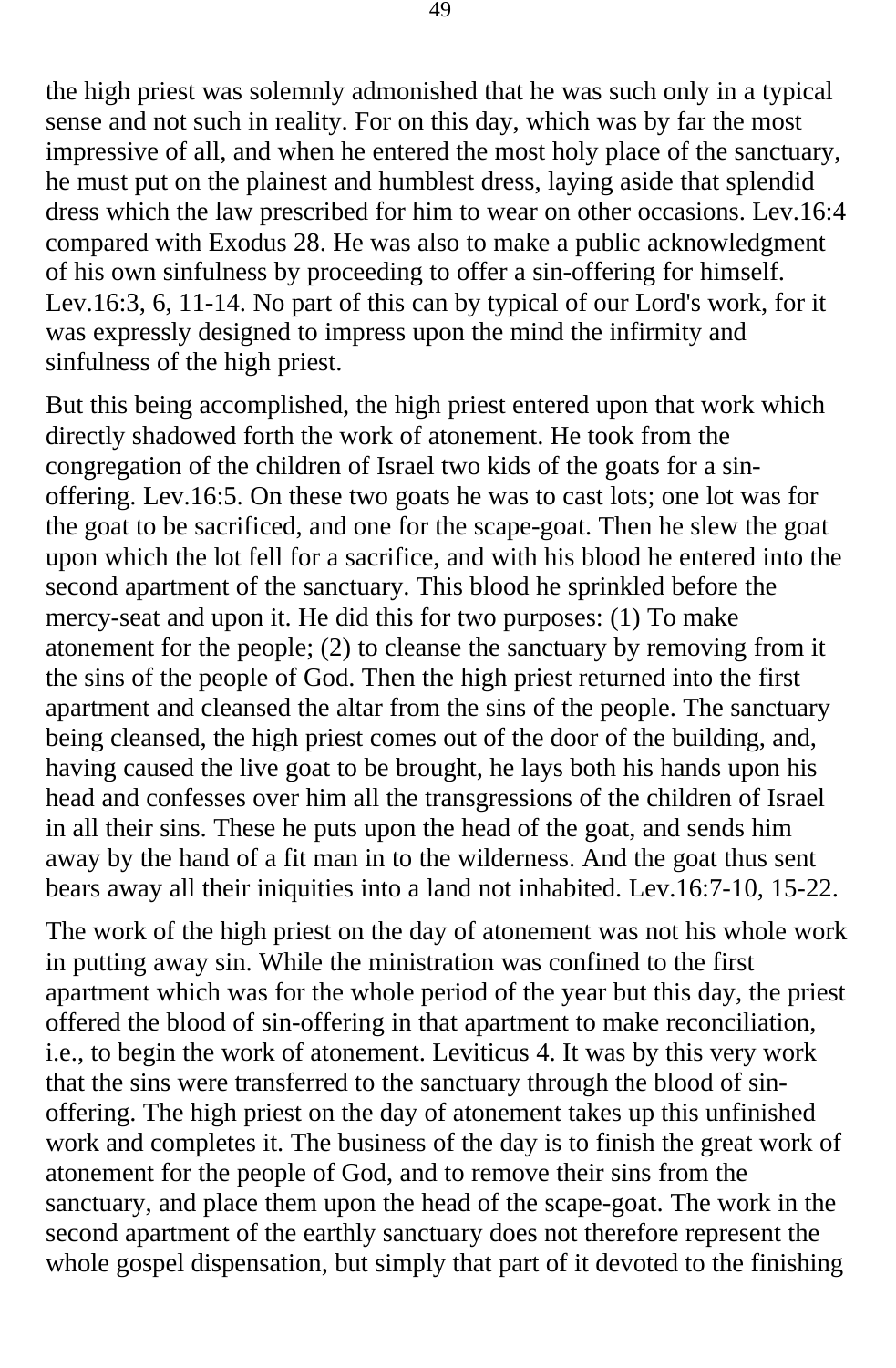of the mystery of God in the days of the seventh angel's voice when he begins to sound; in other words, it is the work embraced in that period of time denominated the hour of God's judgment.

There was a period in "the example and shadow of heavenly things" devoted to the finishing of the high priest's work. There is such a period devoted to the finishing of the work of Christ in the days of the voice of the seventh angel, at the conclusion of the gospel dispensation. That work, in the "shadow of good things to come, " was accomplished in the second apartment of the earthly sanctuary. This work in like manner is wrought in the second apartment of the sanctuary in heaven. It is a remarkable fact that the opening of the second apartment of the temple in heaven is an event located under the seventh angel's voice, i.e., in the very time when the work of probation is to be finished. Rev.10:7; 11:15-19.

The opening of the second apartment of the heavenly temple is with manifest reference to the accomplishment of the events which transpire in the finishing of the mystery of God. These are: 1. The session of the judgment by the Ancient of Days. Dan.7:9-14; Rev.11:18; 14:6, 7. 2. The conclusion of the priesthood of Christ at this tribunal in the blotting out of sins. Acts 3:19, 20. 3. The coronation of Christ. Rev.11:15-17; Dan.7:13, 14; Ps.2:6-9. 4. Then the pouring out of the vials of the wrath of God. Rev.11:18; 15:1, 5-8.

The Saviour's priesthood terminates in the second apartment of the heavenly sanctuary. But the very occasion on which it terminates is that of the blotting out of the sins of his people, when the Father sits in judgment. Again, the blotting out of the sins of the people of God is the very counterpart of that work in the holiest of the earthly sanctuary, whereby the sins were removed from the sanctuary to be placed upon the head of the scape-goat. The session of the investigative judgment must therefore take place in that apartment of the heavenly temple which witnesses the conclusion of our Lord's priesthood. And hence we understand that the opening of that apartment of the temple in heaven which contains the ark of the testament is for the session of the judgment described in Daniel 7. The position of the Father during this session of the investigative judgment, in the second apartment of the "greater and more perfect tabernacle, " is evidently alluded to in the following texts:-

"Be silent, O all flesh, before the Lord; for he is raised up out of his holy habitation." Zech.2:13.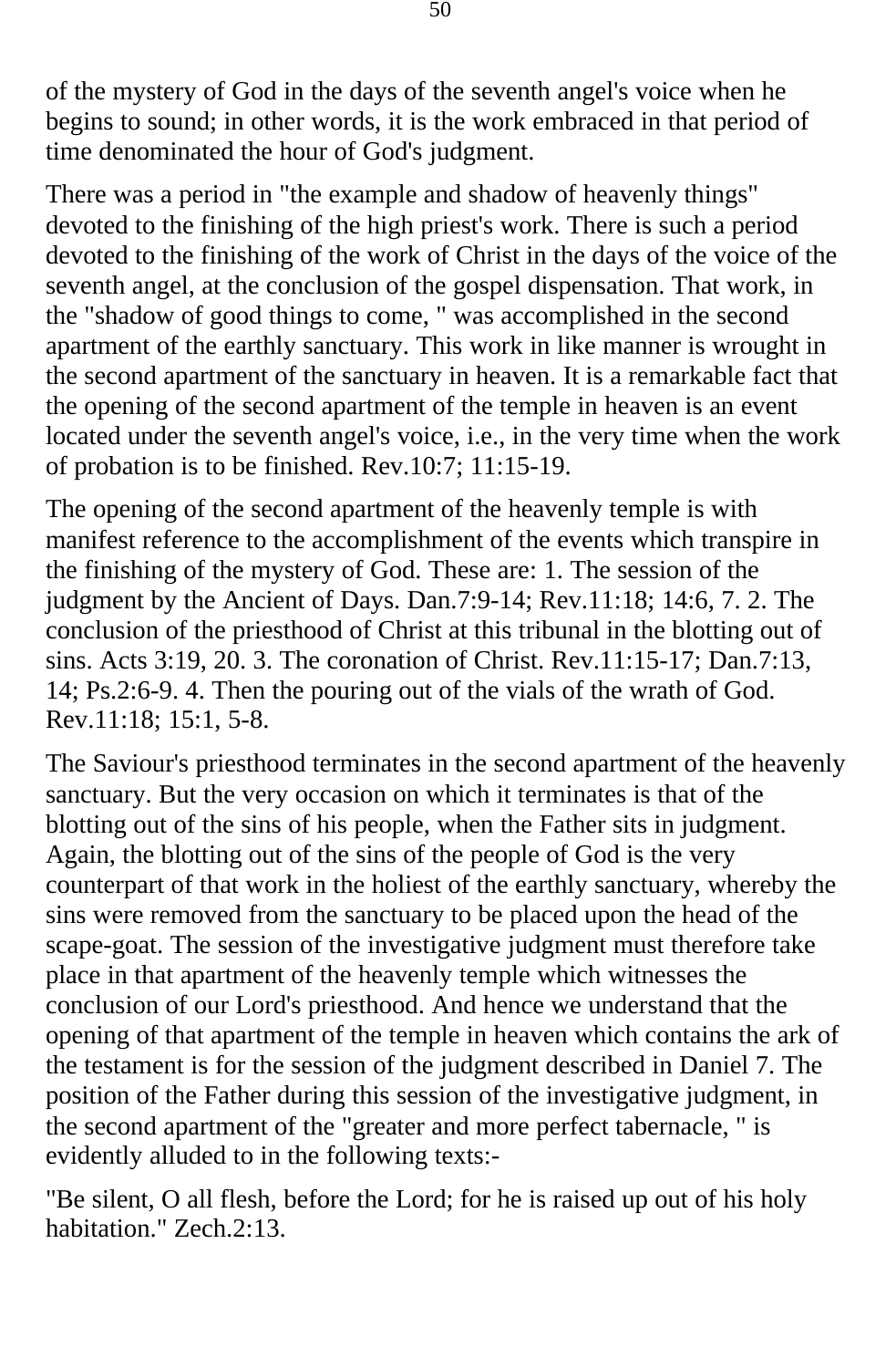"But the Lord is in his holy temple; let all the earth keep silence before him." Hab.2:20.

The Father enters the second apartment that he may sit in judgment. Dan.7. The Son presents himself at his tribunal that he may finish as high priest, his great work of atonement for the dead and the living. While the judgment of the righteous dead is going forward, probation remains to the righteous living. And hence it is that after the hour of God's judgment has come, the third angel proclaims the latest message of mercy to the world of mankind. But when the sins of the righteous dead have been blotted out, and the righteous living have been prepared for the close of their probation by the work of the third angel, the Son of God terminates his priesthood, and takes his place as king upon the great white cloud. Rev.14:6-14.

The act of blotting out is not the only event in the final disposal of the sins of those who overcome. The removal of their sins from the sanctuary, at the conclusion of the high priest's work therein, is followed by a most remarkable transaction. The sins thus removed from the temple of God are placed upon the head of the scape-goat. But our Lord Jesus Christ cannot be typified by this goat; for the sins of men were laid upon him before the work of his priesthood began in the sanctuary; but the scape-goat receives the sins from the sanctuary after the whole work of the priest is completed therein. The sins thus placed on the scape-goat never pass from him to any other being or object.

But those goats which were slain in sacrifice for sin, had the sins of the people laid on them before the high priest entered the sanctuary to sprinkle the blood of sin-offering before God. Indeed, it was by this very means that the sins of the people were transferred to the sanctuary. This work represents the sacrifice of the Son of God for us, and his ascension to heaven to plead the cause of his people. But when his work therein is accomplished, and the sins of the people of God are removed thence (see Heb.9:22, 23), that being who receives them at the hand of our High Priest to bear them to a land not inhabited, can be no other than Satan, the author of sin. The fulfillment of this will be when Satan, at the commencement of the 1, 000 years, is confined to the desolated earth, his dreary prison during the long space between the two resurrections. Rev.20:1-7.

That the ancient people of God understand the scape-goat to represent, not Christ, but Satan, the following testimonies will show. It will be seen, moreover, that there is direct evidence that Satan is intended in the very signification and use of this word.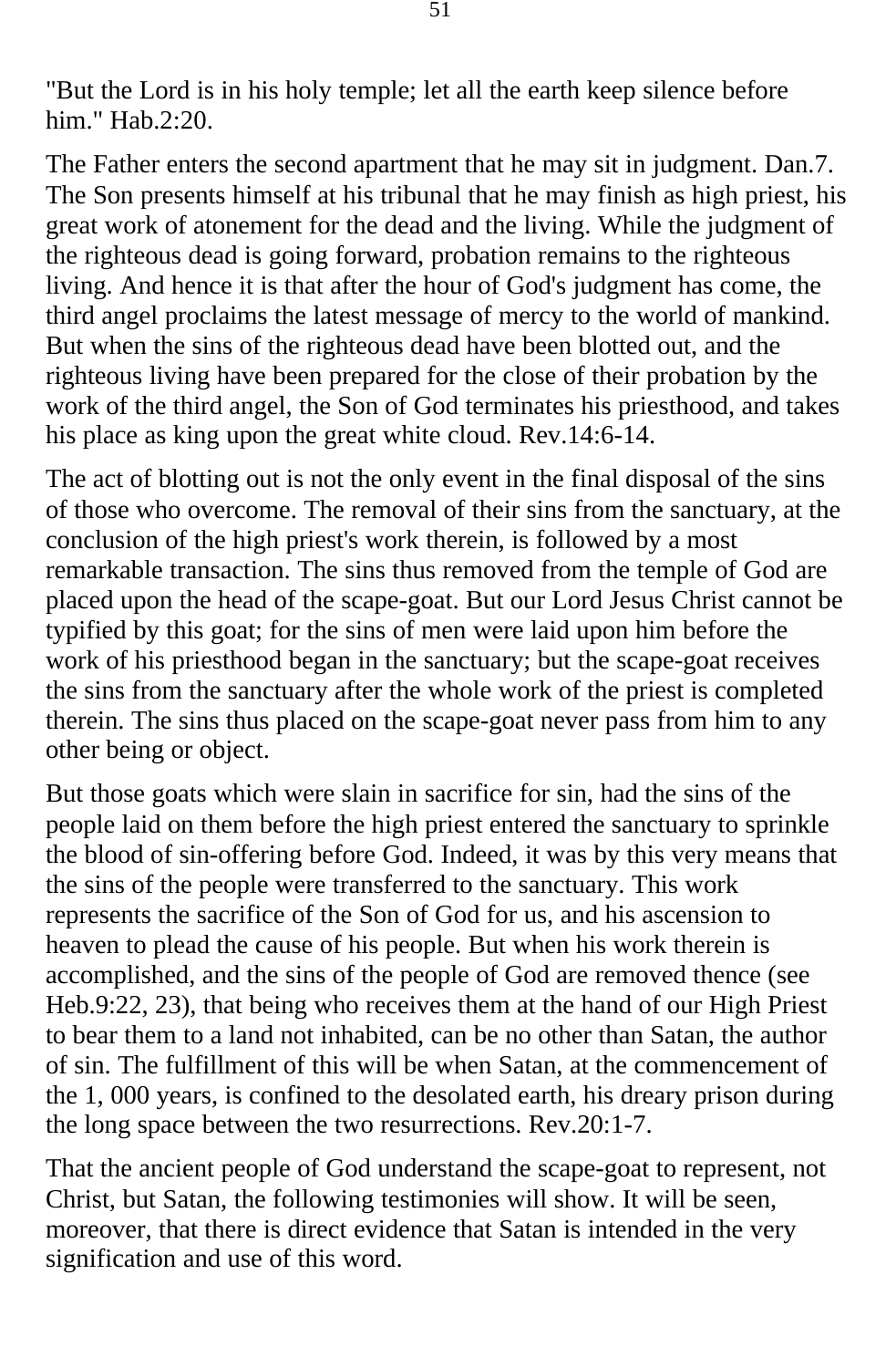Charles Beecher, in his work entitled "Redeemer and Redeemed, " pp. 66 70, says:-

"Two goats were to be presented before the Lord by the high priest. They must be exactly alike in value, size, age, color - they must be counterparts. Placing these goats before him, the high priest put both hands into an urn containing the golden lots, and drew them out, one in each hand. On the one was engraven, La Yehovah (for Jehovah), on the other La Azazel (for Azazel).

"The goat on which the lot La Yehovah fell was slain. After its blood had been sprinkled in the holy of holies, the high priest laid his hands on the head of the second goat, confessed the sins of the congregation, and gave him to a fit man to lead away and let go in the wilderness; the man thus employed being obliged to wash his clothes and person before returning to the congregation."

Mr. Beecher states two views respecting the meaning of this term Azazel, each of which he shows to be manifestly untrue. He then gives his own view, as follows:-

"The third opinion is, that Azazel is a proper name of Satan. In support of this, the following points are urged: The use of the preposition implies it. The same preposition is used on both lots, La Yehova, La Azazel; and if the one indicates a person, it seems natural the other should, especially considering the act of casting lots. If one is for Jehovah, the other would seem for some other person or being; not one for Jehovah, and the other for the goat itself.

"What goes to confirm this is, that the most ancient paraphrases and translations treat Azazel as a proper name. The Chaldee paraphrase and the targums of Onkelos and Jonathan would certainly have translated it if it was not a proper name, but they do not. The Septuagint, or oldest Greek version, renders it by apopompaios, a word applied by the Greeks to a malign deity, sometimes appeased by sacrifices.

"Another confirmation is found in the Book of Enoch, where the name Azalzel, evidently a corruption of Azazel, is given to one of the fallen angels, thus plainly showing what was the prevalent understanding of the Jews at that day.

"Still another evidence is found in the Arabic, where Azazel is employed as the name of the evil spirit.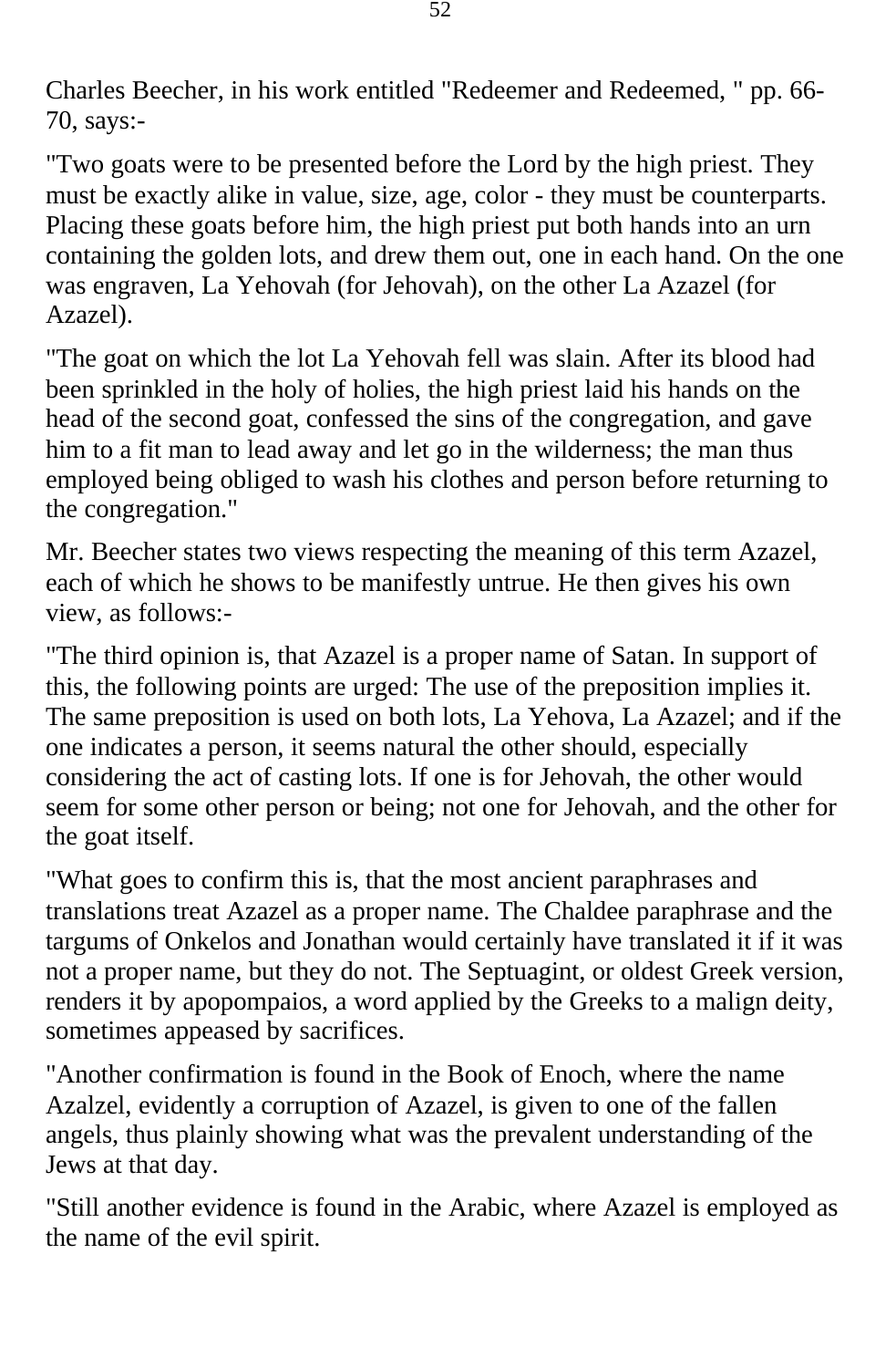"In addition to these, we have the evidence of the Jewish work, Zohar, and of the Cabalistic and Rabbinical writers. They tell us that the following proverb was current among the Jews: `On the day of atonement, a gift to Sammael.' Hence Moses Gerundinenses feels called to say that it is not a sacrifice, but only done because commanded by God.

"Another step in the evidence is when we find this same opinion passing from the Jewish to the early Christian church. Origen was the most learned of the Fathers, and on such a point as this, the meaning of a Hebrew word, his testimony is reliable. Says Origen: `He who is called in the Septuagint apopompaios and in the Hebrew Azazel, is no other than the devil.'

"Lastly, a circumstance is mentioned of the Emperor Julian, the apostate, that confirms the argument. He brought as an objection against the Bible, that Moses commanded a sacrifice to the evil spirit. An objection he never could have thought of, had not Azazel been generally regarded as a proper name.

"In view, then, of the difficulties attending any other meaning, and the accumulated evidence in favor of this, Hengstenberg affirms with great confidence that Azazel cannot be anything else but another name for Satan.

. . .

"The meaning of the term, viewed as a proper name, was stated in 1677, by Spencer, Dean of Ely, to be Powerful Apostate, or Mighty Receder."

Mr. Beecher, on the seventy-second page of his work, states that Professor Bush considers Azazel to be a proper name of Satan.

Gesenius, the great Hebrew lexicographer, says:-

"Azazel, a word found only in the law respecting the day of atonement. Lev.16:8, 10, 26.  $\dots$  By this name is probably to be understood originally some idol that was appeased with sacrifices, as Saturn and Mars; but afterwards as the names of idols were often transferred to demons, it seems to denote an evil demon dwelling in the desert and to be placed with victims, in accordance with this very ancient and Gentile rite. This name Azazel is also used by the Arabs for an evil demon."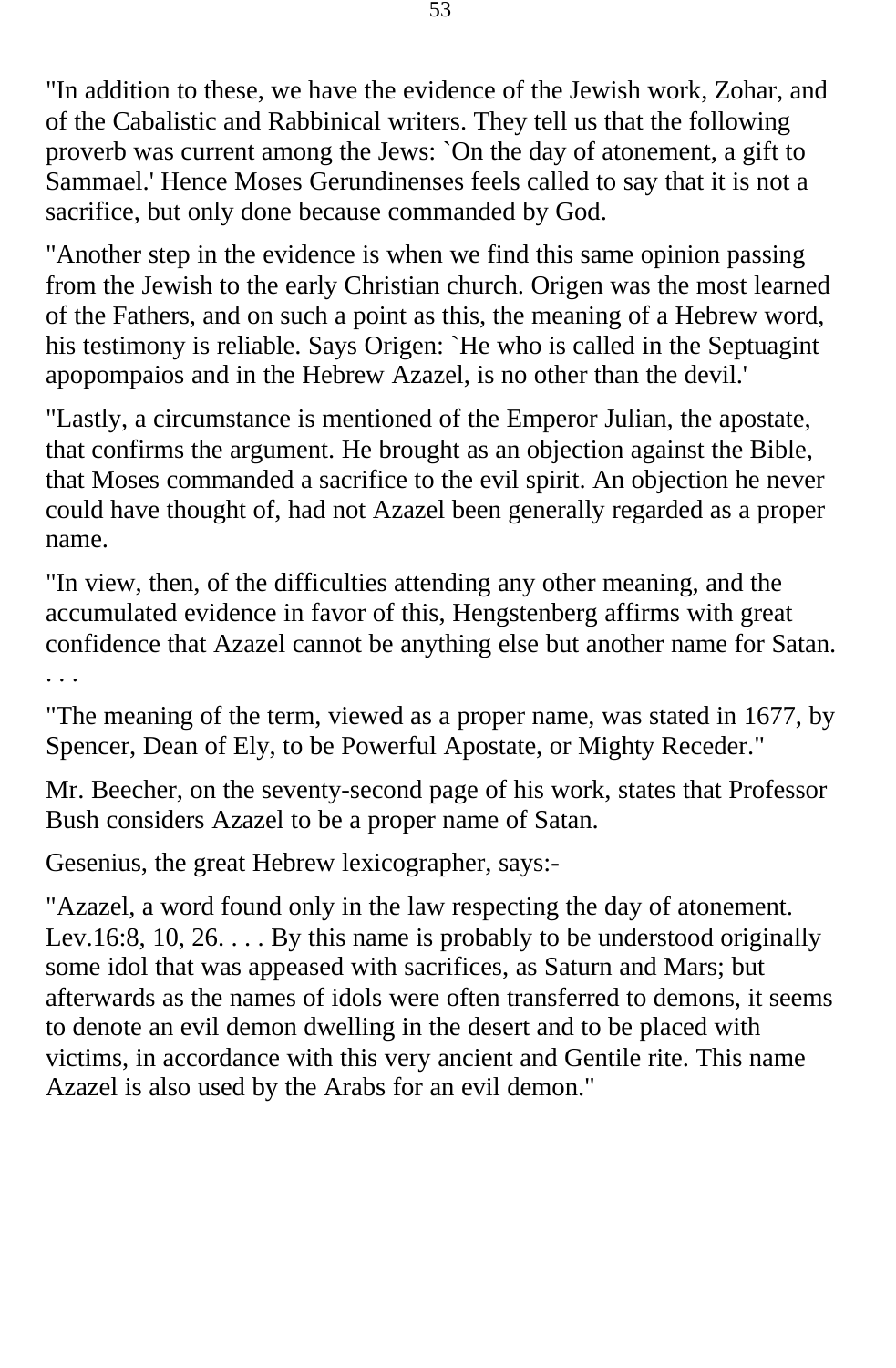Milton represents Azazel as one of the fallen angels, and the standard-bearer of Satan:-

> "That proud honor claimed Azazel as his right, a cherub tall; Who forthwith from the glittering staff unfurled The imperial ensign." --Paradise Lost, book 1.

The "Comprehensive Commentary" has the following important remarks:-

"Scape-goat. See different opinions in Bochart. Spencer, after the oldest opinions of the Hebrews and Christians, thinks Azazel is the name of the devil; and so Rosenmuller, whom see. The Syriac has Azzail, the angel (strong one) who revolted."

"Cassell's Illustrated Bible" speaks thus of the scape-goat:-

"We offer the following exposition as much more likely, and much more satisfactory: That Azazel is a personal denomination for the evil one."

Certainly, these are very important testimonies to show that Satan is typified by the scape-goat. To show the reasonableness of that act which rolls back upon Satan the sins of the people of God, and also to define the nature of the act, let us carefully state the case. Every sin committed by men is instigated by Satan. This part of the transgression is the sin of Satan alone, and belongs solely to him, whether men repent or not. But consenting to the tempter, and obeying him, is the sin of the one tempted. This part of the transgression will, in the case of all who avail themselves of the work of our High Priest, be placed upon the antitypical scape-goat, Satan, and he will have to bear the full punishment of all such sins.

One of the most important events, therefore, in the opening of the great day of judgment, is that of placing the sins of the overcomers upon the head of the great author of sin. The fallen angels will, no doubt, share with their great leader in this fearful burden of guilt. Satan and his angels are reserved to the judgment of the great day. And one of its first events after the righteous are made immortal is that they are exalted to sit in judgment upon the fallen angels. Jude 6; 2Peter 2:4; 1Cor.6:2, 3.

It is remarkable that each of the visions of Daniel brings to view either the coronation of Christ or that event which immediately precedes it, the close of his priesthood. Thus, in Daniel 2:44 we read:-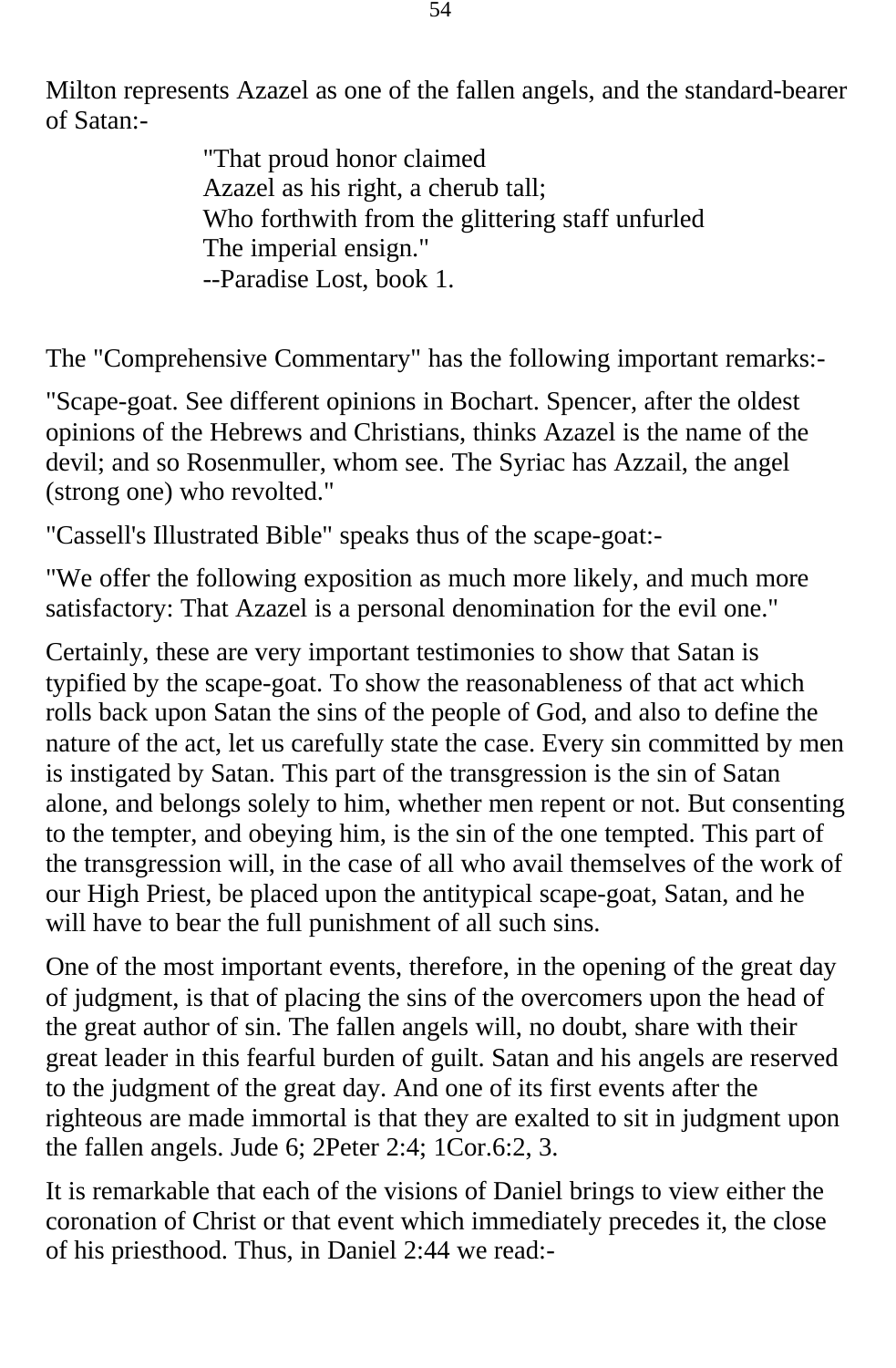"And in the days of these kings shall the God of heaven set up a kingdom, which shall never be destroyed; and the kingdom shall not be left to other people; but it shall break in pieces and consume all these kingdoms, and it shall stand forever."

But in the seventh chapter the very manner and place of this event are given us. Thus when the prophet describes the act of the Father in taking the place of judgment, he represents the Son as being crowned at that tribunal:-

"I saw in the night visions, and, behold, one like the Son of man came with the clouds of heaven, and came to the Ancient of Days, and they brought him near before him. And there was given him dominion, and glory, and a kingdom, that all people, nations, and languages, should serve him; his dominion is an everlasting dominion, which shall not pass away, and his kingdom that which shall not be destroyed." Dan.7:13, 14.

How the kingdom thus set up in the days of these kings shall break in pieces all the wicked kingdoms of earth, is very plainly stated in Rev.19:11-21.

The coronation of our Lord is very distinctly marked in Daniel's fourth vision, as recorded in chapters 10-12. Thus we read:-

"And at that time shall Michael stand up, the great prince which standeth for the children of thy people; and there shall be a time of trouble, such as never was since there was a nation even to that same time; and at that time thy people shall be delivered, every one that shall be found written in the book." Dan.12:1.

The standing up of Michael is simply the commencement of the reign of Christ, as has been shown. This is followed by the great time of trouble, which will be briefly noticed hereafter. But the third vision of Daniel, which says not one word respecting the coronation of our Lord, does distinctly mark that event which directly precedes it, viz., the closing act of his priesthood. Here is the record:-

"Then I heard one saint speaking, and another saint said unto that certain saint which spake, How long shall be the vision concerning the daily sacrifice, and the transgression of desolation, to give both the sanctuary and the host to be trodden under foot? And he said unto me, Unto two thousand and three hundred days; then shall the sanctuary be cleansed." Dan.8:13, 14.

Here is an event to transpire in the conclusion of this vision; in other words, it occurs in the end of the gospel dispensation. The sanctuary to be cleansed at the conclusion of the new-covenant dispensation, must be the sanctuary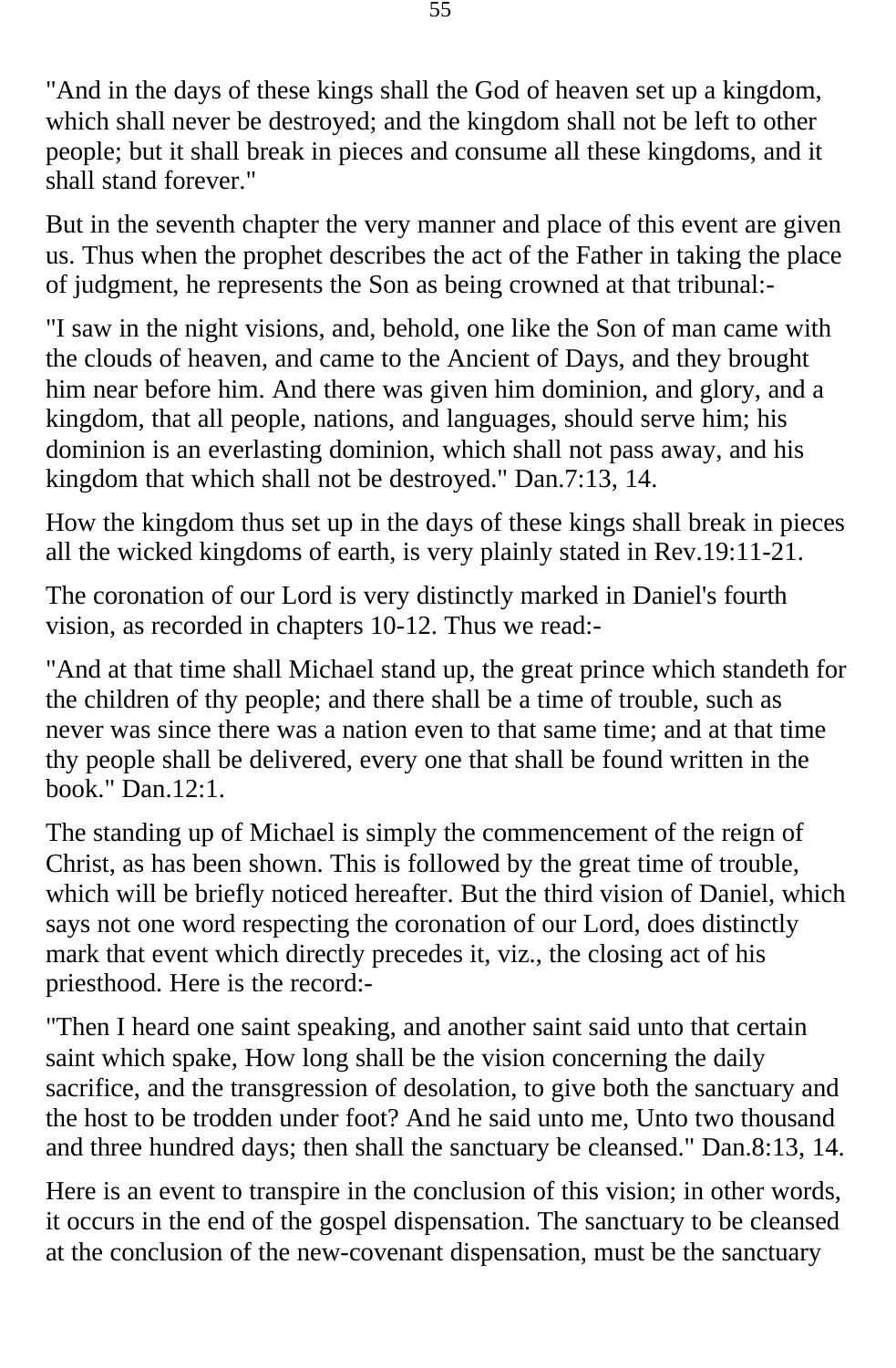of the new covenant. A sanctuary implies of necessity a priesthood. The cleansing of the sanctuary is that event which completes the work of the priest who ministers therein. When, therefore, we read of the cleansing of the sanctuary at the end of the twenty-three hundred days, we understand that this is the closing event of the priesthood of the Son of God. It is of necessity a work which brings human probation to a close, and marks the transition from the priesthood to the kingly office of the Saviour.

Paul tells us there are two covenants, the old and the new. Gal.4:24. He tells us that the sanctuary of the old covenant was the tabernacle which Moses made like that one showed him in the mount. Heb.9:1-5; 8:5; Ex.25:8, 9, 40. This tabernacle was a pattern of the heavenly temple. Heb.9:23, 24; Rev.11:19. When the temple was erected, some five hundred years after the time of Moses, a larger and grander building, indeed, that also was a pattern of the temple of God in heaven. 1Chron.28:11, 12, 19. But the sanctuary of the new covenant is this heavenly temple itself. Here are the words of Paul defining the new-covenant sanctuary to be the temple of God where our High Priest is ministering for us.

"Now of the things which we have spoken this is the sum: We have such an high priest, who is set on the right hand of the throne of the Majesty in the heavens; a minister of the sanctuary, and of the true tabernacle, which the Lord pitched, and not man." Heb.8:1, 2.

The temple of God in heaven is, therefore, not only the great original which Moses and Solomon copied in erecting the tabernacle and the temple, each in its period being the sanctuary of the old covenant, but the heavenly temple is certainly the new-covenant sanctuary. David and Jeremiah each mention this sanctuary in heaven:-

"For he hath looked down from the height of his sanctuary; from heaven did the Lord behold the earth." Ps.102:19.

"A glorious high throne from the beginning is the place of our sanctuary." Jer.17:12. Comp. Rev.16:17.

No one will dispute that "the sanctuary" in the days of Moses was the tabernacle. Nor will they deny that 500 years later this gave place to the temple, which was thenceforward, till its destruction, the sanctuary of the old covenant. It will also be freely admitted that with the new covenant came the great antitype of all this, viz., the temple of God in heaven, which is the real sanctuary of the Lord. But it will be denied by many that this sanctuary of God in heaven is brought into the vision of the prophet.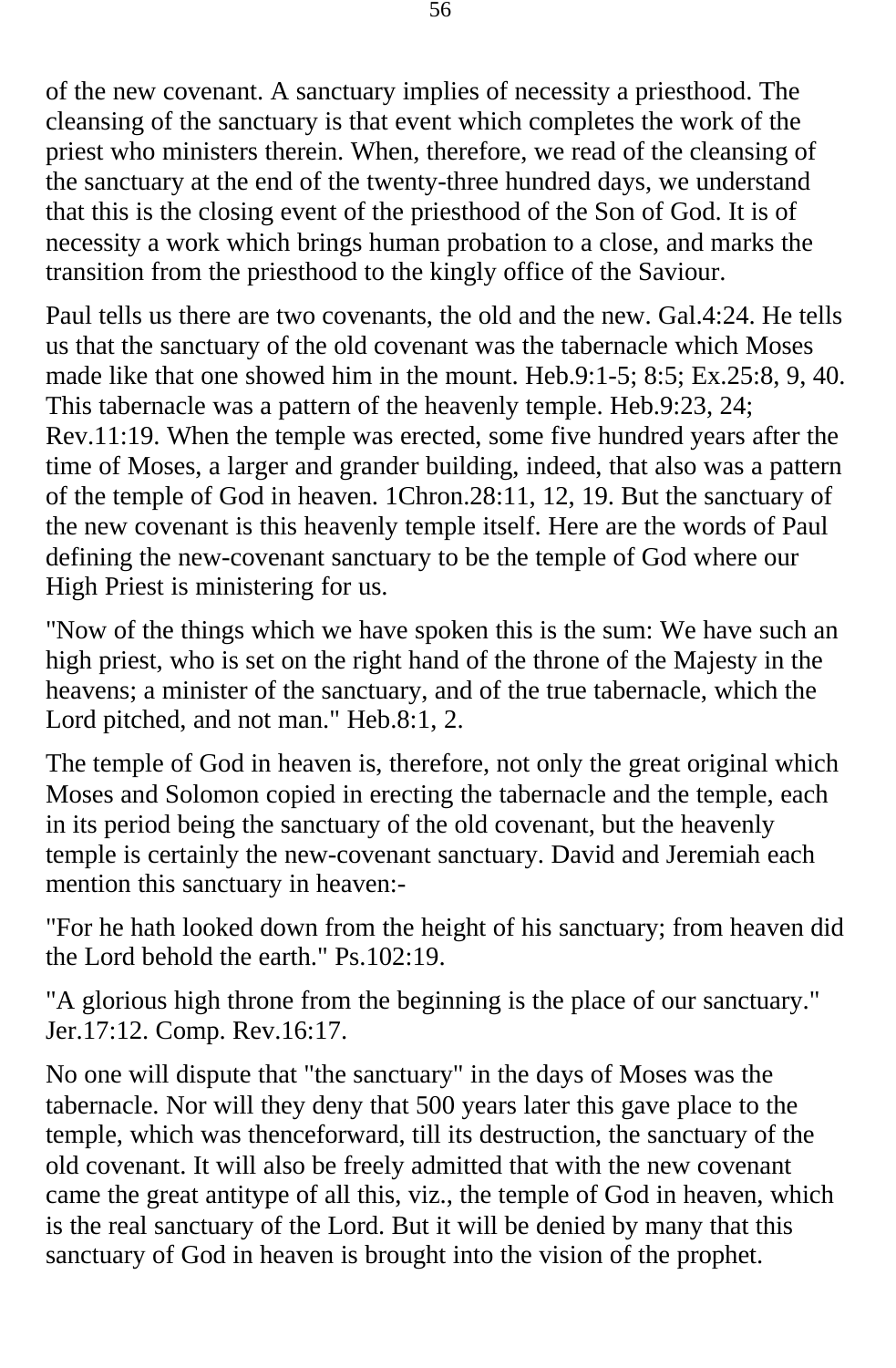The ninth chapter of Daniel is a key to the eighth. A literal rendering of Dan.9:24 informs us that "seventy weeks are cut off upon thy people and upon thy holy city." Then it is certain that not all the vision pertained to old Jerusalem. The period of 490 years belonged to that city, the place of the earthly sanctuary. But the remainder, viz., 1, 810 years, coming wholly within the gospel dispensation, must pertain only to the sanctuary of the New Testament. And it is remarkable that the very verse which tells us how much of the vision pertained to the earthly sanctuary does present to our view the sanctuary of the new covenant in close connection with the introduction of the new covenant. Dan.9:24, 27. For one of the last events in the period of 70 weeks is the anointing of the Most Holy. This is not the anointing of the Saviour, for the term is literally, in Hebrew, the Holy of Holies, a plain reference to the sanctuary itself. This anointing was performed in the earthly sanctuary when the ministration therein began. Lev.8:10, 11. The anointing of the Holy of Holies at the end of the 70 weeks cannot relate to the earthly sanctuary, which was no longer the sanctuary of prophecy, but must relate to the heavenly tabernacle, which then became the sanctuary of prophecy. Its anointing was an event preparatory to Christ's ministering therein, just as the earthly sanctuary was anointed in both its holy places before the Levitical ministration commenced in it. We cannot, therefore, doubt that the last 1, 810 years of Daniel's 2, 300 relate to the sanctuary of the new covenant.

The objection that this sanctuary cannot be trodden down is met by the fact that the New Testament plainly declares that Christ, the Minister of this sanctuary, is trodden under foot of wicked men. Heb.10:29; 8:1, 2.

The further and final objection that it cannot in the very nature of the case ever be cleansed, is fully answered by the expressive language of Paul, who states that the heavenly sanctuary is to be cleansed for the same reason that the earthly one was. Heb.9:22, 23. In a former article we have seen that the cleansing of the earthly sanctuary marked the conclusion of the yearly round of service. Leviticus 16. The services of the heavenly sanctuary are performed once for all. The cleansing of the sanctuary must therefore have its antitype only once, and that at the close of the priesthood of Christ. The 2, 300 days mark the time of that event. When this work is entered upon by our Lord, it is the concluding work of his priesthood, and the period for the finishing of human probation.

This work finishes our Lord's priesthood preparatory to his coronation. It takes place in the second apartment of the sanctuary. Lev.16; Rev.11:19. As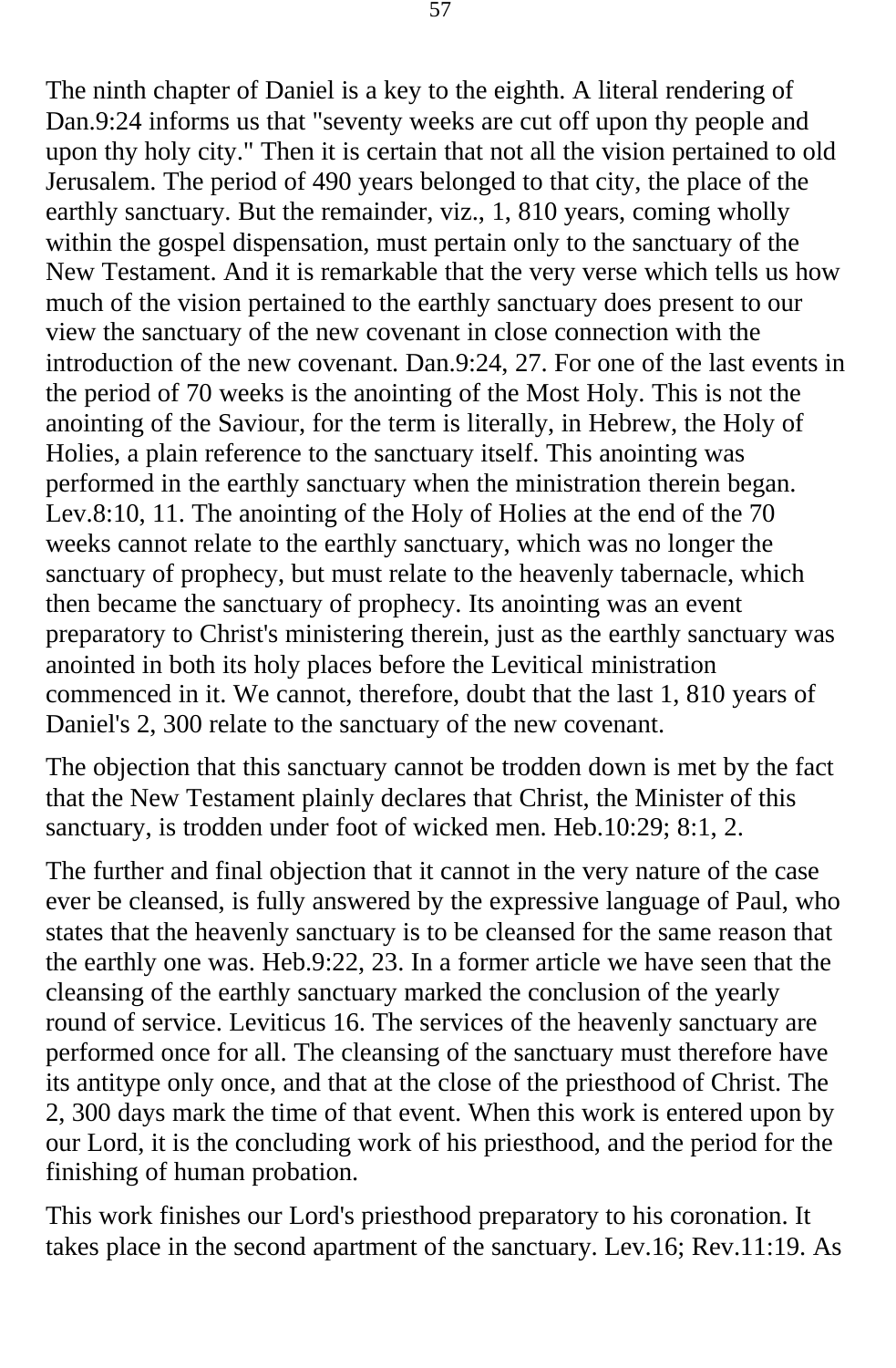the session of the judgment by the Ancient of Days is the very place where the transition from Christ's priesthood to his kingly office takes place, we cannot err in placing the cleansing of the sanctuary in Dan.8:14, in the closest connection with the blotting out of sins at the Father's tribunal. Dan.7:9-14; Acts 3:19, 20.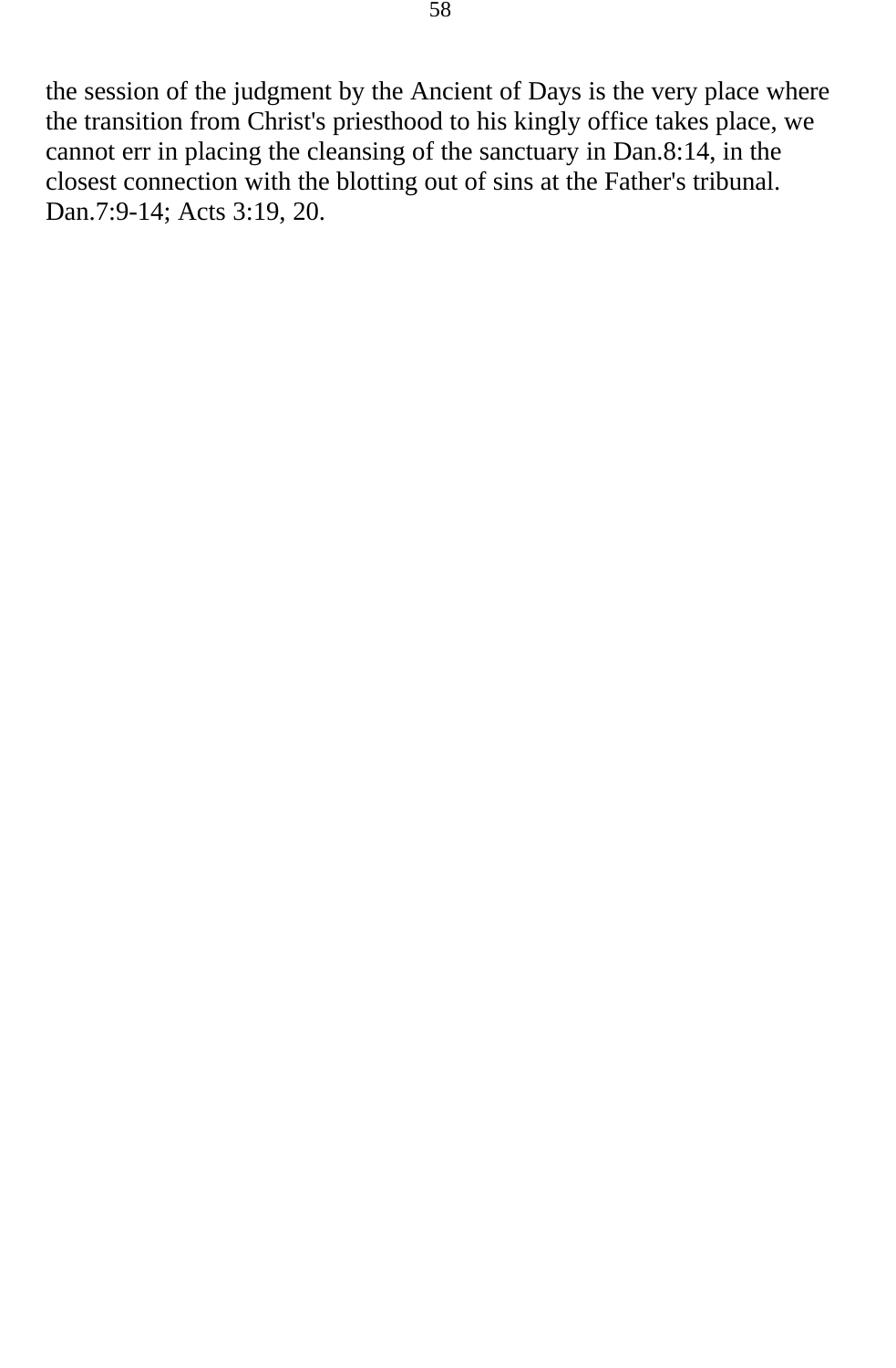## **CHAPTER 7 The Coronation Of Christ.**

WE have established the fact by many indubitable proofs that the investigation and decision of the cases of the righteous precede their resurrection in the likeness of Christ. In establishing the fact that the cases of the righteous are thus decided before the sounding of the trumpet of God, we do really establish the fact that the cases of the wicked are also virtually decided at the same time. For when we have shown that all who are to have immortality are accounted worthy of it before their resurrection, it necessarily follows that though the actions of the wicked are not examined in detail until the saints sit with Christ in the judgment during the 1, 000 years, yet the wicked are, by the decision in the case of the righteous, left, as worthless and noxious, to the resurrection of the unjust and to the devouring fire.

The next event in the great day of God is the destruction of the living wicked by the seven last plagues. As these do not come until the wicked are accounted unworthy of the kingdom of God, their destruction comes as a part of the judgment work, and after the virtual decision of their cases. The fact is many times revealed in the Bible that before the final deliverance of the saints there comes a time of trouble such as never was. This is plainly marked as lying between the decision in the case of the righteous at the close of their probation, and the event of their deliverance.

Thus, according to Daniel, the deliverance of the saints does not take place until the existence of a time of trouble such as never was. And this time of trouble comes in consequence of the close of our Lord's intercession and the assumption of his kingly office. Dan.12:1. The wrath of God against sin is neither stayed nor mitigated after the Son of God ceases to plead for sinful man.

The closing work of Christ's priesthood is in the second apartment of the heavenly sanctuary. This is opened under the sounding of the seventh trumpet. Rev.11:19. It is after the temple is thus opened in heaven that the seven angels pour out the seven last plagues. Rev.15:5-8. But these plagues fill up the wrath of God which is threatened by the third angel. Rev.15:1 compared with 14:10. And the third angel gives the final message of mercy and warning to mankind before the Son of man sits upon the white cloud.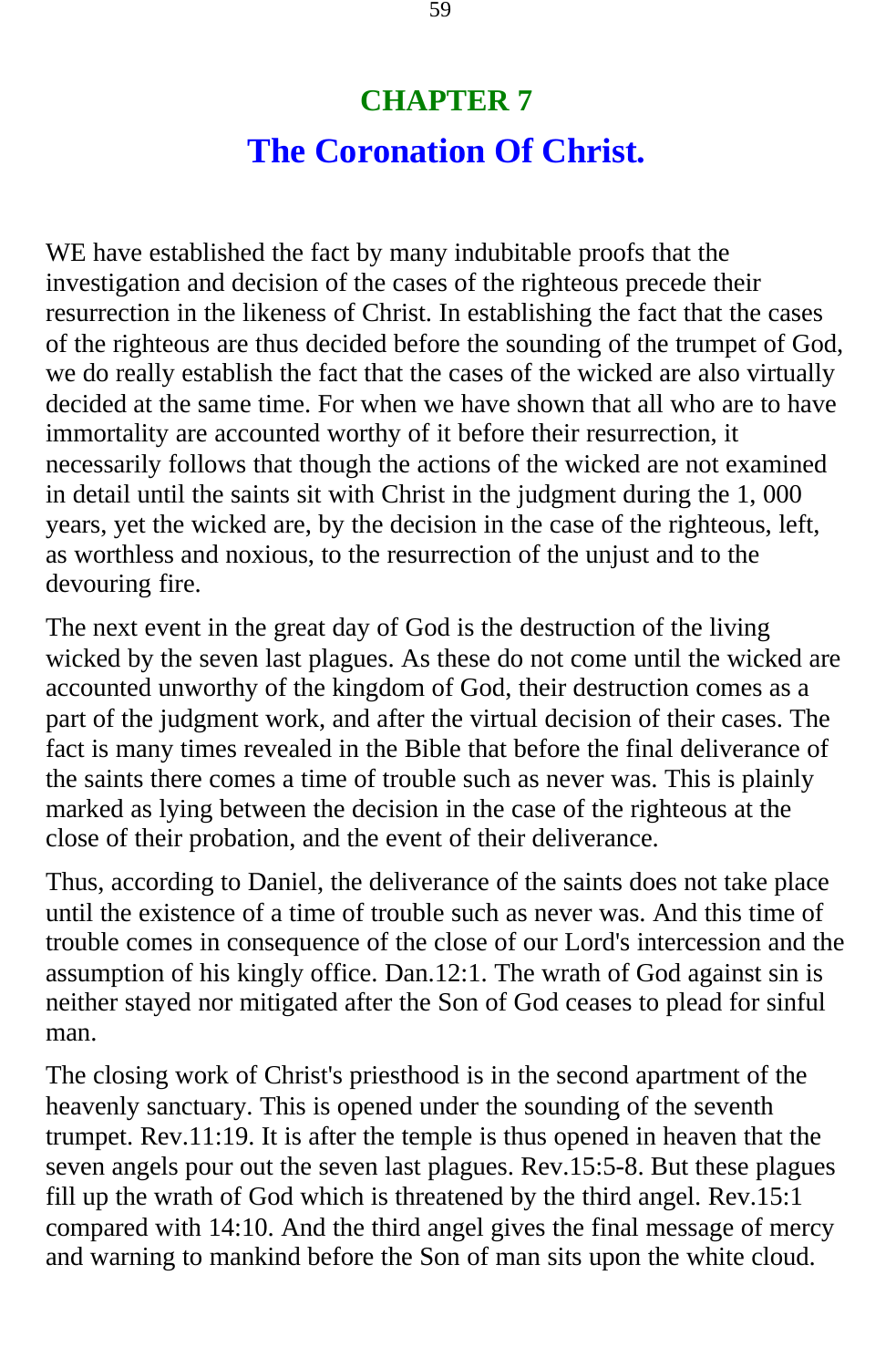Rev.14:6-14. So it is apparent that while Christ is finishing his work in the sanctuary, and while the third angel is giving the last message of mercy to man, the seven last plagues are withheld, though pending ready to be poured out. But when the work of probation is closed, and the intercession of Christ in heaven, and the voice of warning upon earth, are ended, then men drink from the cup of his indignation the wine of God's wrath without any mixture.

That which constitutes this wrath is the seven last plagues. They are by this term distinguished from those plagues inflicted under the six trumpets. Rev.9:20, 21. They are represented as the wrath of God without mixture, i.e., they have no element of mercy mingled with them. They are poured out into the cup of God's indignation. This is an awful expression to indicate that men at that time fall into the hands of the living God. This fearful execution of God's judgment is witnessed before the deliverance of the saints; for not less than six of the plagues are poured out prior to the advent of Christ. Rev.16:12-15.

This same period of trouble is brought to view in Revelation 7, and located between the opening of the sixth and seventh seals. Before the four winds are loosed, the servants of God are sealed. The seal is placed upon them, that the destroying angel may not cut them down. Compare Ezekiel 9 with Revelation 7. This is a plain proof that the saints must continue upon the earth for a certain space after the time of trouble commences. The fact that all who are sealed at the commencement of this time of trouble are afterward seen standing upon Mount Zion with the Lamb, is proof that their probation closes with the commencement of this scene of trouble. Compare Rev.7:4; 14:1. In other words, they are then accounted worthy to escape the things that are to come to pass, and to stand before the Son of man. Luke 21:36. The very time when they are thus accounted worthy to stand before the Saviour, is at the close of our Lord's priesthood; and the time of trouble itself comes when that priesthood is exchanged for his kingly office.

Probation does therefore close before the entrance of the people of God upon this great time of trouble. One of those events immediately following the close of probation, and therefore constituting a feature of the time of trouble, is what the Bible calls "the hour of temptation." Thus we read:-

"Because thou hast kept the word of my patience, I also will keep thee from the hour of temptation, which shall come upon all the world, to try them that dwell upon the earth. Behold, I come quickly; hold that fast which thou hast, that no man take thy crown." Rev.3:10.11.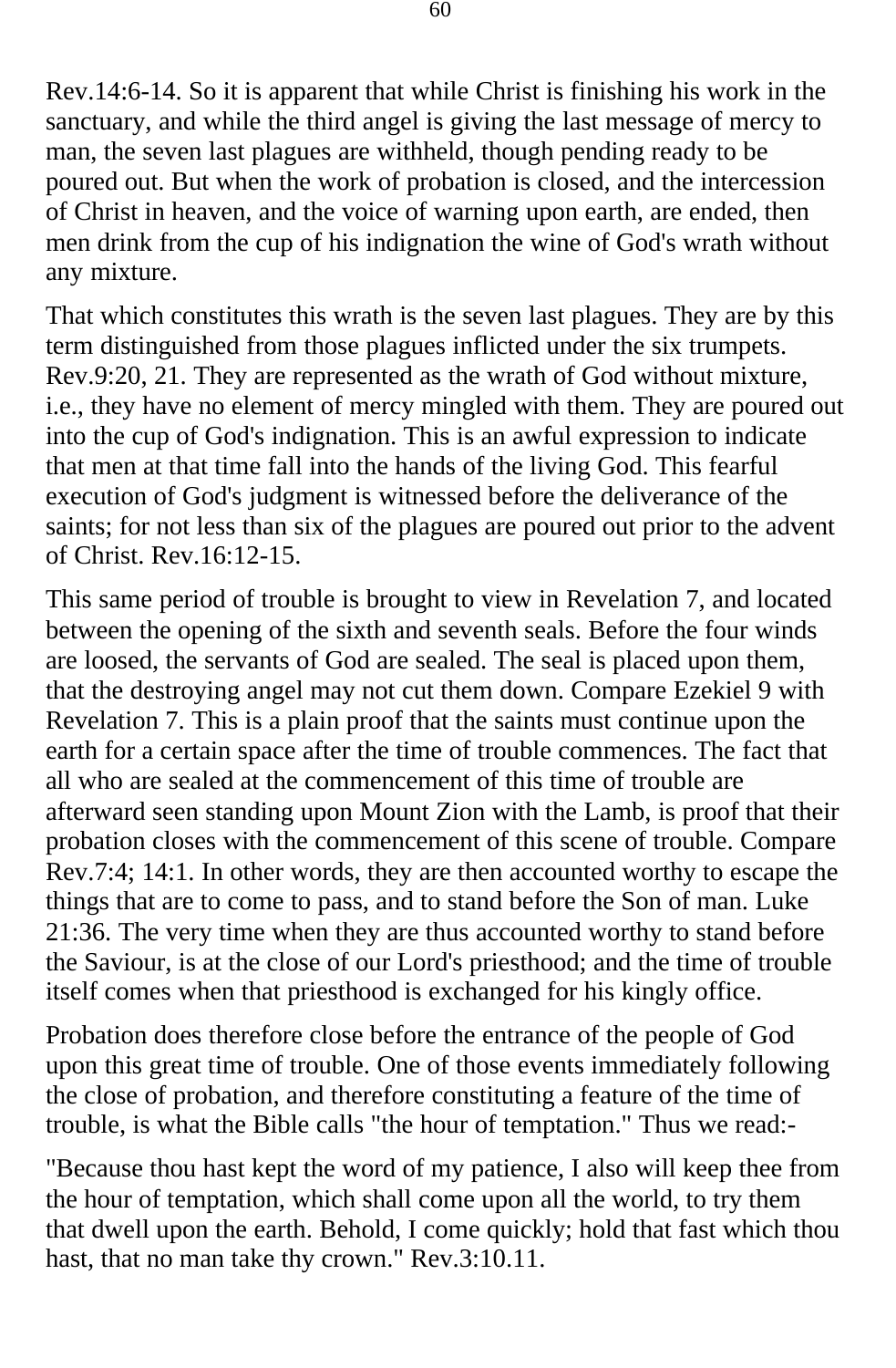The keeping of the word of Christ's patience especially pertained to the period of the third angel. Rev.14:12. Those who keep this word are to be kept from the hour of temptation, while all others are to be taken captive by it. This shows that the saints are upon the earth during this period; and that when it commences, those who are unprepared are hopelessly lost.

But this season of unrestrained temptation is also brought to view by Paul, when describing the state of things existing just before our Lord's return. Thus he says:-

"Whose coming is after the working of Satan with all power and signs and lying wonders, and with all deceivableness of unrighteousness in them that perish; because they received not the love of the truth, that they might be saved. And for this cause God shall send them strong delusion, that they should believe a lie; that they all might be damned who believed not the truth, but had pleasure in unrighteousness." 2Thess.2:9-12.

When God sends men strong delusion to believe a lie that they all might be damned, it must be after the righteous have accomplished their work of overcoming, and after the Saviour has ceased to plead. The only way that God sends this strong delusion is by withdrawing his spirit when men have sinned away the day of grace, thus leaving them a prey to the unrestrained power of the devil.

Now it is remarkable that the third angel brings to view this same period of Satan's mighty working. It is the work of the third angel to give warning of the things that are to come to pass upon the earth at the close of human probation.

When he warns us against the worship of the image, and the reception of his mark, it is in direct reference to the fact that the two-horned beast is to make such an image and to require men to worship it on pain of death. Rev.14:9- 12; 13:11-16. And we do learn that this image is made in consequence of the miracles that are to be wrought. Compare Rev.13:13, 14; 16:13. One of these miracles will be the bringing down of fire from heaven. This lies before us in the time of trouble. It is no wonder that those who are not kept by the power of God should be deceived by this fearful delusion.

It is at the close of the work of intercession that the Lord is represented as putting on the garments of vengeance for the destruction of his enemies. Isa.59:16-18. And when the enemy (Satan) shall come in like a flood, in the strong delusion, the Spirit of the Lord shall lift up a standard against him.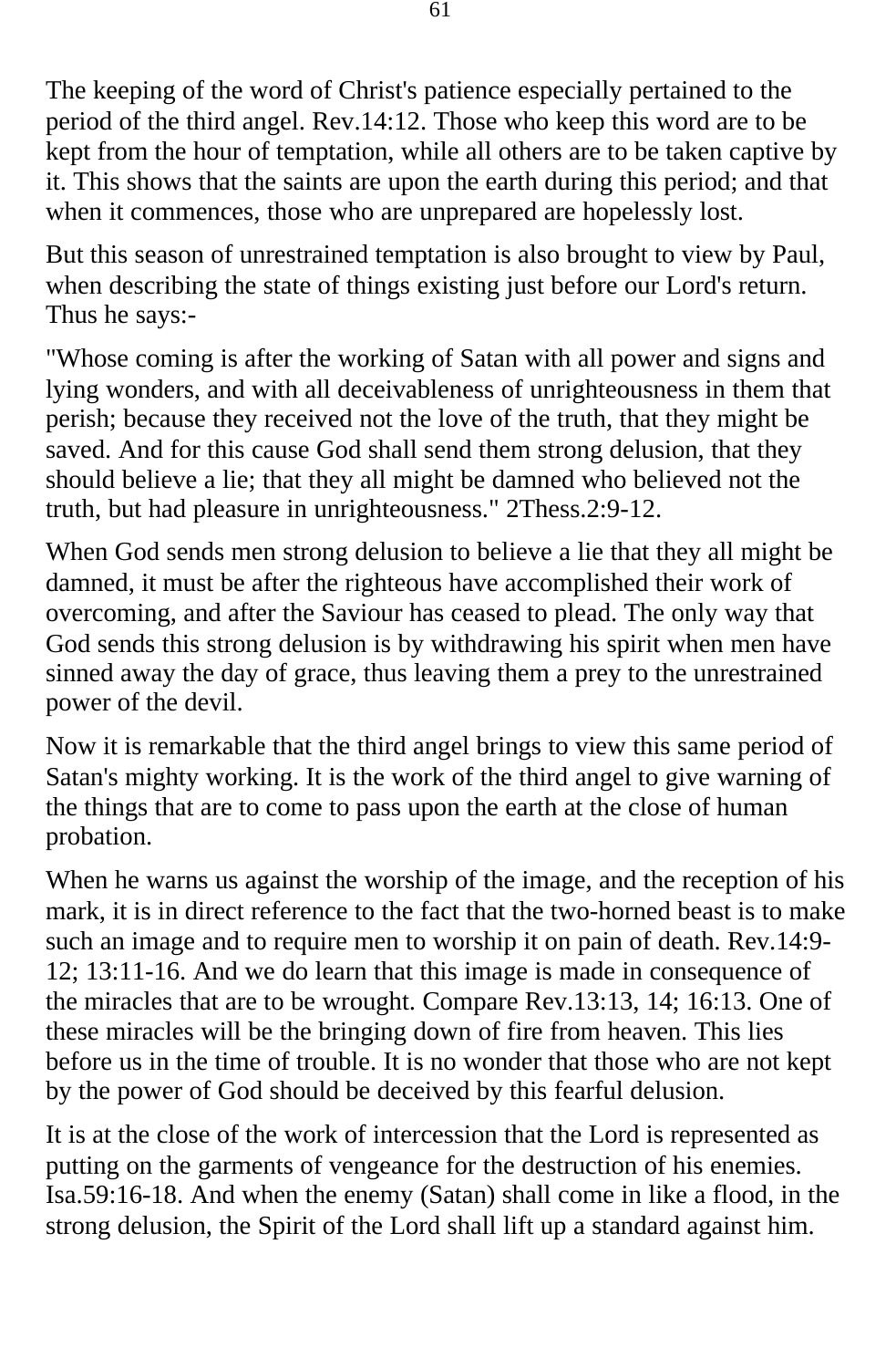Verse 19. It is also at the close of our Lord's priestly work that the prophecy of Amos meets its fulfillment:-

"Behold the days come, saith the Lord God, that I will send a famine in the land, not a famine in bread, nor a thirst for water, but of hearing the words of the Lord; and they shall wander from sea to sea, and from the north even to the east, they shall run to and fro to seek the word of the Lord, and shall not find it." Amos 8:11, 12.

The third woe comes by reason of the voice of the seventh angel. Rev.8:13. The seven last plagues come under the seventh trumpet. Rev.11:15-19; 15:5-8. The seven plagues which fill up the wrath of God do therefore constitute the third woe. The people of God will not be removed from the earth till after six of the plagues have been poured out. They must witness the fearful scenes of the time of trouble. But the seal of the living God will be their protection, so that though a thousand fall at their side and ten thousand at their right hand, it will not come nigh them. Ps.91:1-10. The situation of the saints during the outpouring of the plagues will be like that of Israel during the plagues upon Egypt.

These dreadful calamities which will come upon our earth before the people of God are taken from it may be mentioned as the loosing of the four winds, the pouring out of the vials of God's wrath in pestilence, famine, and earthquake, and in the battle of the great day of God Almighty. It will be the hour of temptation for all the wicked world, when Satan shall exert his utmost power. To the wicked it will be the time of trouble such as never was; to the righteous it will be the time of Jacob's trouble, at which, in answer to their cry day and night, like the importunate widow, they will be delivered. Jer.30:5-7; Gen.32; Luke 18:7, 8.

In view of this awful scene which must be witnessed by the people of God, Zephaniah calls upon all the meek of the earth to seek righteousness and meekness. And he adds, "It may be ye shall be hid in the day of the Lord's anger." Zeph.2:1-3. If they do their best in seeking God it is but barely possible that they will escape. And our Lord beseeches his people to watch and pray always, that they may be accounted worthy to escape the things coming on the earth, and to stand before the Son of man. Luke 21:36. If, therefore, this great time of trouble is to come upon our world after the close of Christ's intercession and before the deliverance of the saints, of what vast consequence is that final message of warning which reveals these great facts!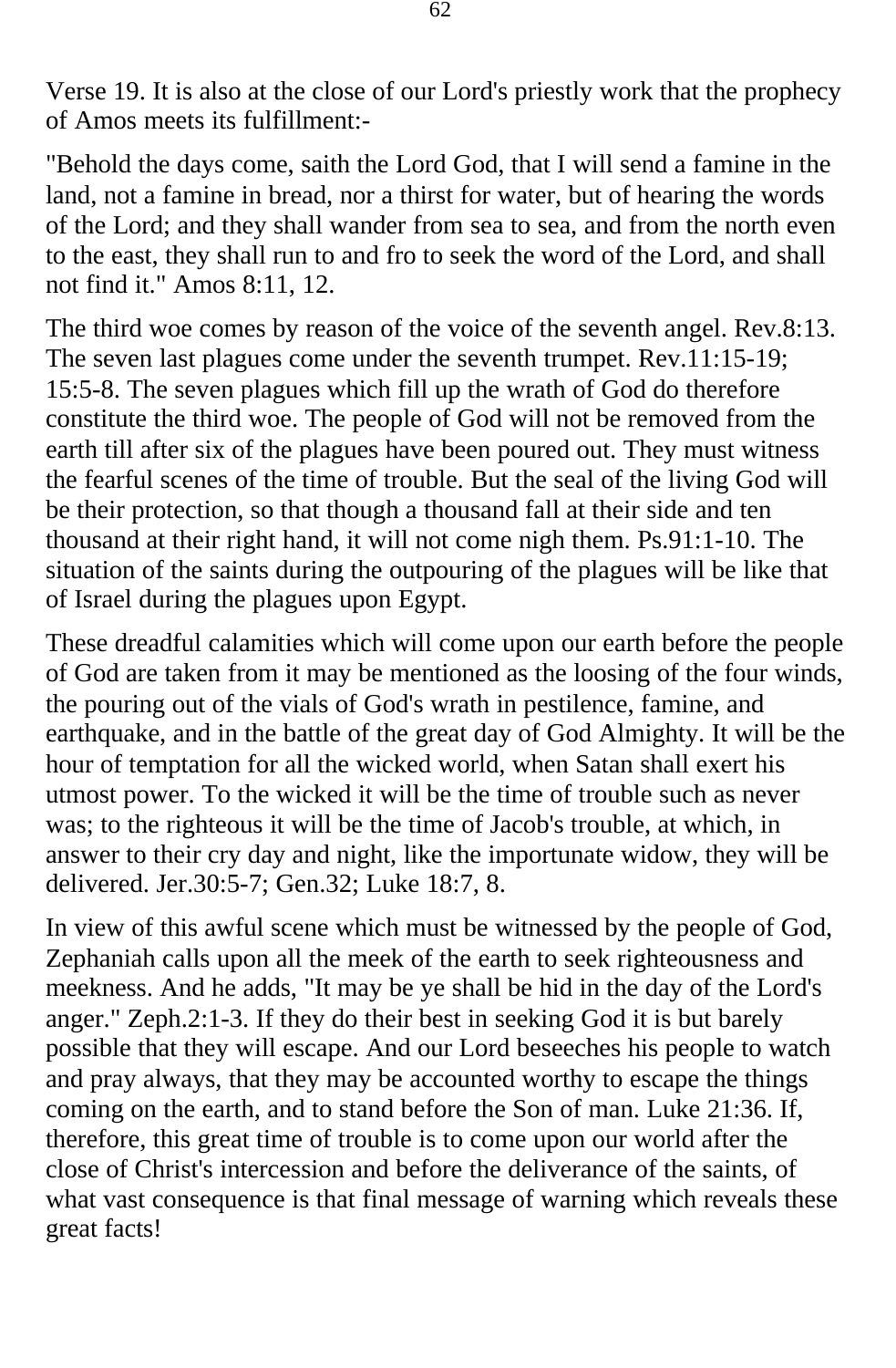The fact that the resurrection of the righteous is declarative of their acceptance in the sight of God, and, therefore, proof that the investigation and decision of their cases precede that event, has been very distinctly stated by some of the clearest minds in the Advent ranks. The late Sylvester Bliss, for many years editor of the Advent Herald, thus states the case:-

"We are inclined to the opinion that the judgment is after death and before the resurrection; and that before that event the acts of all men will be adjudicated; so that the resurrection of the righteous is their full acquittal and redemption - their sins being blotted out when the times of refreshing shall have come (Acts 3:19); while the fact that the wicked are not raised [for 1, 000 years], proves that they were previously condemned." - Advent Shield, p. 4, 366 (published in 1845).

He saw the fact perfectly distinct that there can be no trial of the righteous after they have been made immortal. But it is very evident that he did not well understand when and how the examination of their cases should take place. Elder Josiah Litch, one of the ablest writers in the early history of the Advent movement, states this subject even more distinctly than Mr. Bliss. In his "Prophetic Expositions, " written in 1842, on pages 49-54 he uses the following language:-

## THE MEANING OF THE TERM "JUDGE."

"1. It is used in the Bible in the sense of a trial according to law and evidence; the idea being drawn from a civil or criminal court. . . .

"2. It signifies a penal judgment; or the execution of judgment.

"The terms are both used in reference to the judgment of the human race. All men will be brought to trial, or into judgment, and all their deeds and their moral characters will be examined, and their everlasting states will be determined by the evidence produced from God's books, including the book of life, which will decide the moral character and everlasting destiny of each individual of Adam's race. If their names are found in `the book of life, ' they will be saved; and if not found there, they will be cast into the lake of fire, the second death. But the degree of reward or punishment will be graduated by what each one has done. . . .

## THE TRIAL MUST PRECEDE THE EXECUTION.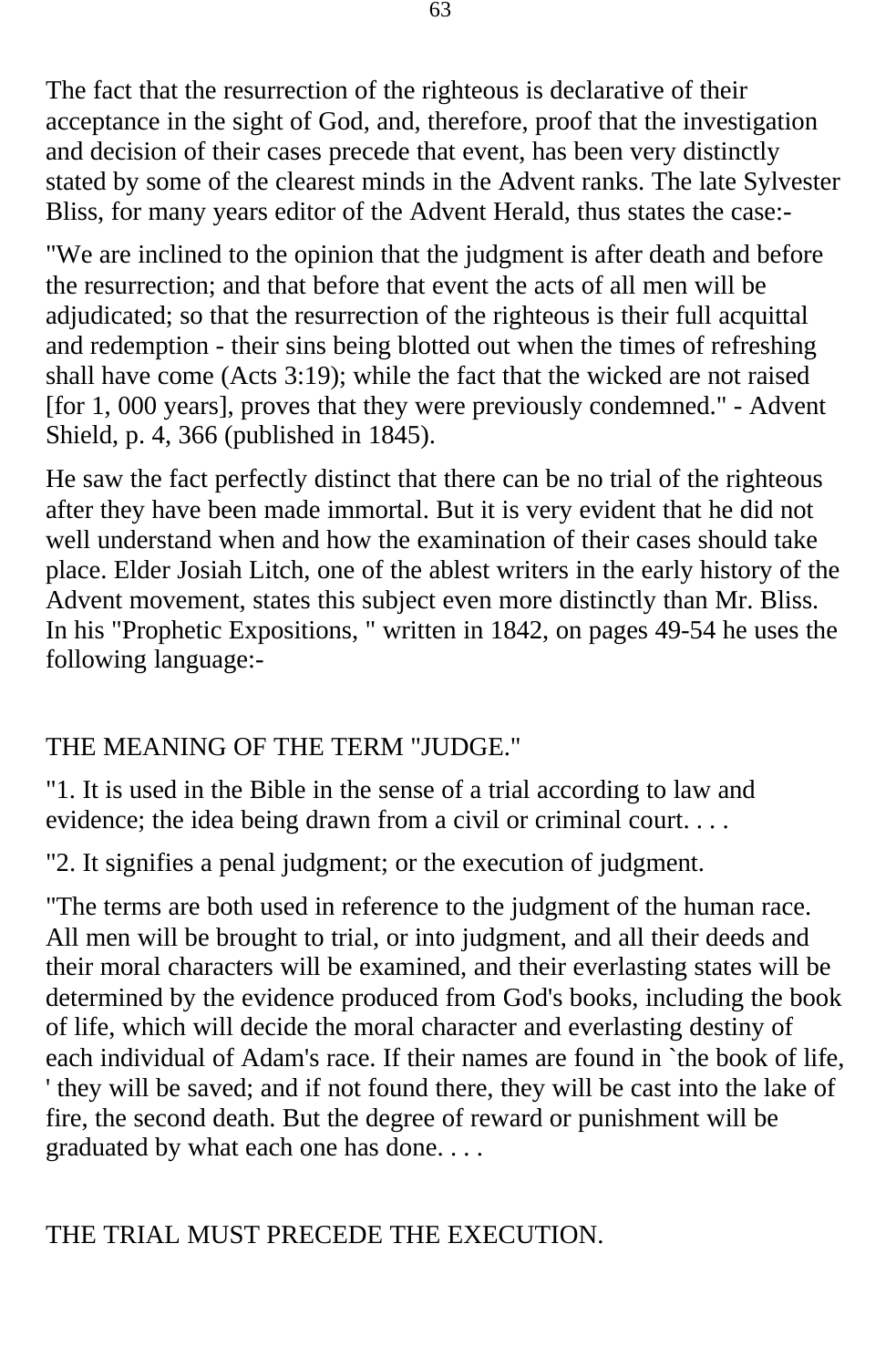"This is so clear a proposition that it is sufficient to state it. No human tribunal would think of executing judgment on a prisoner until after his trial; much less will God. He will bring every work into judgment, with every secret thing whether it be good or evil.

"But the resurrection is the retribution or execution of judgment; for they that have done good shall come forth to the resurrection of life. `We look for the Saviour, the Lord Jesus Christ; who shall change our vile body, that it may be fashioned like unto his glorious body.' `In a moment, in the twinkling of an eye, at the last trump; for the trumpet shall sound, and the dead shall be raised incorruptible, and we shall be changed.' Here is clearly a retribution in the resurrection. It will be administered when the saints are raised. But no more certainly than they that have done evil will come forth damned, or `to the resurrection of damnation.' They will come forth to shame and everlasting contempt. The saints will be raised and be caught up at once to meet the Lord in the air, to be forever with the Lord. There can be no general judgment or trial after the resurrection. The resurrection is the separating process, and they will never be commingled again, after the saints are raised, no matter how long or short the period to elapse between the two resurrections; it is all the same so far as the separation which the resurrection produces is concerned. If there is no more than a second which elapses between the two resurrections, the separation it makes is final.

## GOD, THE ANCIENT OF DAYS,

## WILL PRESIDE IN THE TRIAL.

"1. Dan.7:9, 10, presents the Ancient of Days coming on his throne of fiery flame; the judgment is set and the books opened. He is distinct from the Son of man, spoken of in verse 13, when he comes to the Ancient of Days.

"2. Rev.20:12 tells us it is God, before whom the dead stand and are judged.

#### THE SON OF MAN WILL EXECUTE THE JUDGMENT.

Thus the Saviour declares (John 5:27): `And hath given him authority to execute judgment also, because he is the Son of man.' Also 2Cor.5:10: `For we shall all appear before the judgment-seat of Christ, that everyone may receive the things done in his body according to that he hath done, whether it be good or bad.'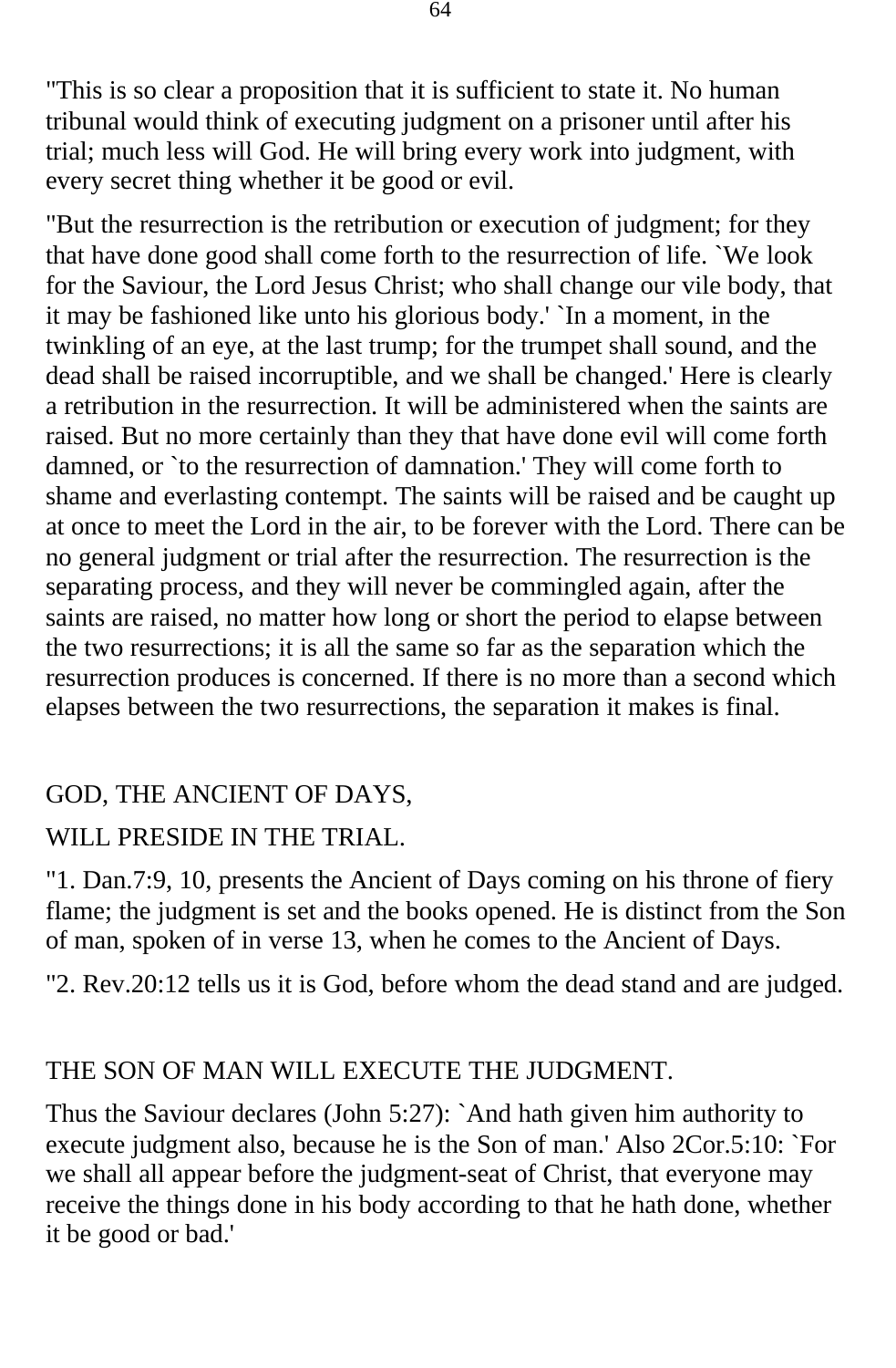"Also Paul's testimony in the Acts of the Apostles: God `hath appointed a day in the which he will judge the world in righteousness by that Man whom he hath ordained, whereof he hath given assurance unto all men, in that he hath raised him from the dead.' What we are assured of by the resurrection of Christ, is the execution, in the resurrection, of a righteous judgment on all men.

## THE TIME OF THE TRIAL OF THE DEAD.

"It is under the opening of the sixth seal of Revelation, sixth chapter, where the servants of God are sealed. . . . And under the seventh seal (chap.8:1) when there is silence in heaven about the space of half an hour; when the great Mediator ceases to plead for sinners, the day of grace ends; then the judgment or trial will proceed on the living inhabitants of the earth. That done, Christ will appear in the clouds of heaven, and come to the Ancient of Days and the scene of trial, and, with a shout, to announce the verdict and deliver all his saints as soon as they are declared innocent, or justified, and raise them to eternal life in the twinkling of an eye. We are now justified by faith; we must, however, be declared justified at the day of judgment, before the effects of the fall will be taken away, and the saints be restored to God's perfect image and glory.

## THE TWENTY-FIFTH CHAPTER OF MATTHEW.

"This chapter does not, as has been supposed, describe the great trial, but the separation between the righteous and wicked, which will be accomplished by the resurrection of the just. And when the separation is accomplished; Christ will address each party, and show why he has made this separation. But through the whole scene, he acts the part of the executor of judgment." Query- Did the judgment, or trial of the dead, begin to sit when they took away the papal dominion in 1798? See Dan.7:26, compared with Dan.7:9, 10.

The reader cannot fail to be deeply interested in these extracts from Bliss and Litch. We do not indorse every idea. Indeed, there is a degree of confusion in the language which shows that the subject was not wholly clear. Thus, while Elder Litch teaches that the session of the judgment must be before Christ comes, and even though it might have commenced at the end of the 1, 260 days, he seems also to teach that Christ comes to this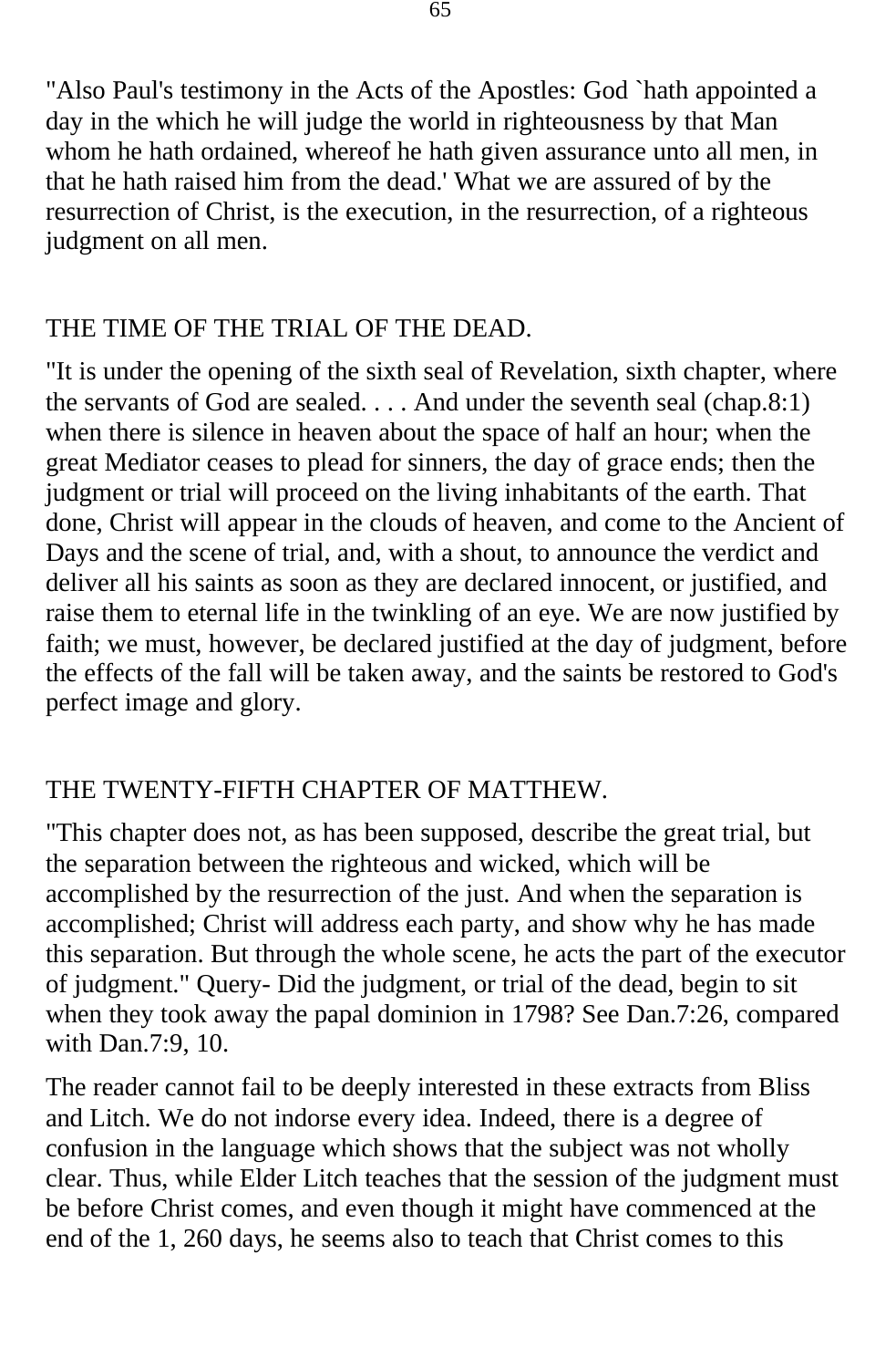tribunal when he descends to earth. This cannot be, as has been fully shown in a former article.

But this reasoning of Elder Litch relative to the investigation and decision of the cases of the righteous before the resurrection, is weighty and conclusive. It is worthy of notice that he places this judgment of the righteous at the tribunal of the Father, as presented in Daniel 7. He believed that this part of the judgment work was to be fulfilled while the living were yet in probation; for he suggested that it commenced in 1798, with the ending of the 1, 260 years. These able writers saw the fact that this work must take place before the resurrection of the just, but they did not see the time and place for the work. They did not see the heavenly sanctuary, and therefore had no clear idea of the concluding work of human probation, as presented to us in the Saviour's ministration before the ark of God's testament. The temple of God in heaven reveals the very nature of this work, and the prophetic periods mark its time. The proclamation of the angel that the hour of his judgment is come, and his solemn oath to the time, gives to mankind the knowledge of this great work, and the certainty that the present is the time of the dead that they should be judged. This doctrine is of the highest practical importance. It shows that we are now in the antitype of the great day of atonement. Our business should be the affliction of our souls and the confession of our sins.

At the ascension of our Lord, he entered the heavenly temple and sat down upon his Father's throne, a great High Priest after the order of Melchizedek. Ps.110:1, 4; Heb.8:1, 2. But when he returns in his infinite majesty as King of kings, he sits upon his own throne, and not upon that of his Father. He speaks thus of his descent from heaven:-

"When the Son of man shall come in his glory, and all the holy angels with him, then shall he sit upon the throne of his glory." Matt.25:31.

It is evident, therefore, that there is a space of time at the conclusion of our Lord's work in the temple in heaven, in which his priestly office is exchanged for his kingly dignity; and this transition is marked by his relinquishing his place upon the throne of his Father, and assuming his own throne. The judgment session of Dan.7:9-14 is the time and place of this transition. Our Lord plainly distinguishes these two thrones:-

"To him that overcometh will I grant to sit with me in MY throne, even as I also overcame, and am set down with my Father in his throne." Rev..3:21.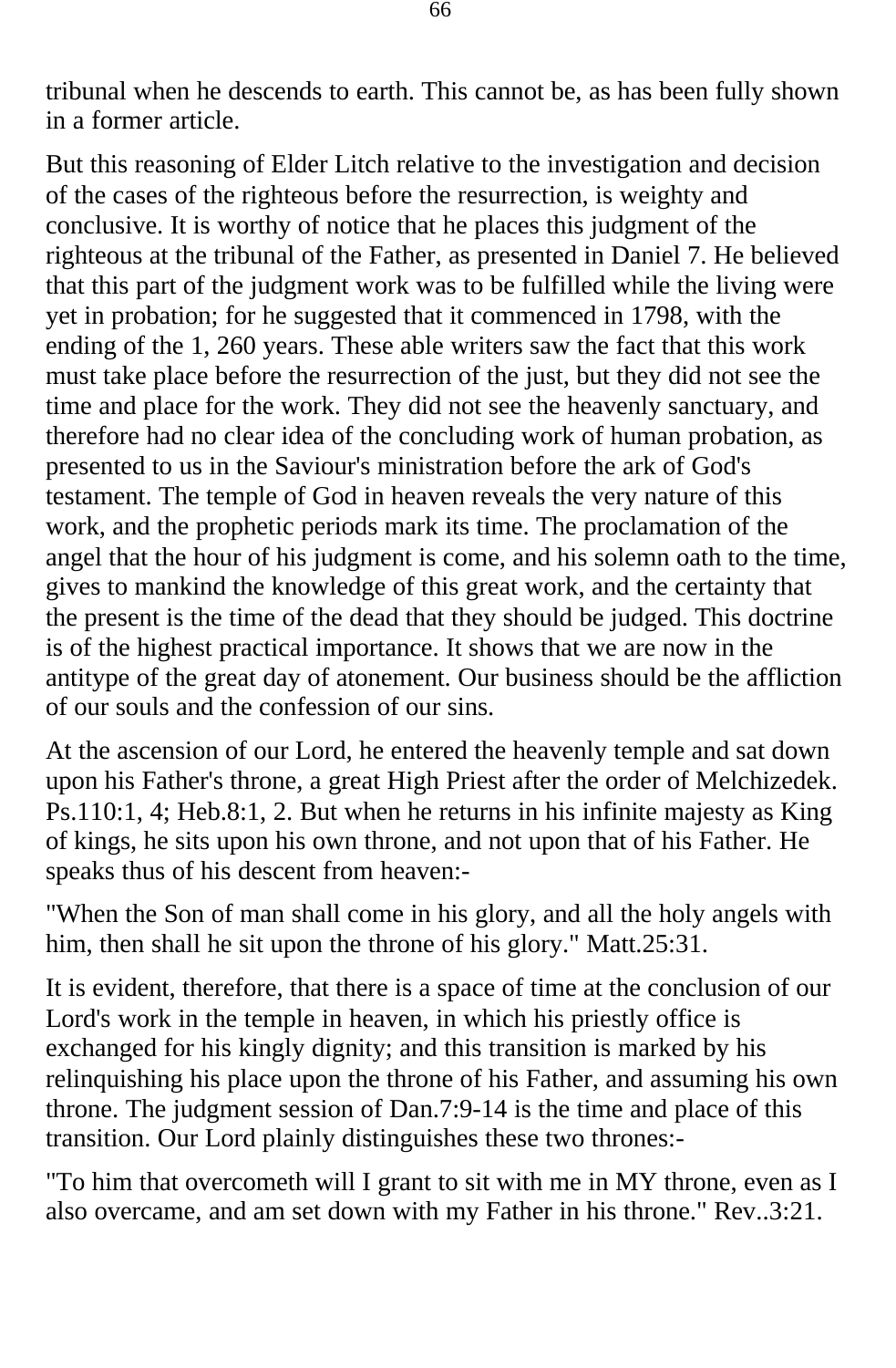The Saviour's reception of his own throne preparatory to his second advent, is described in Psalm 45. As Psalm 110 makes prominent his priestly office upon his Father's throne, so Psalm 45 describes his kingly office and work upon his own throne:-

"My heart is inditing a good matter: I speak of the things which I have made touching the king; my tongue is the pen of a ready writer. Thou art fairer than the children of men; grace is poured into thy lips; therefore God hath blessed thee forever. Gird thy sword upon thy thigh, O most mighty, with thy glory and thy majesty. And in thy majesty ride prosperously because of truth and meekness and righteousness; and thy right hand shall teach thee terrible things. Thine arrows are sharp in the heart of the king's enemies; whereby the people fall under thee. Thy throne, O God, is forever and ever; the scepter of thy kingdom is a right scepter. Thou lovest righteousness, and hatest wickedness; therefore God, thy God, hath anointed thee with the oil of gladness above thy fellows." Ps.45:1-7.

This personage who is fairer than the sons of men, can be no other than the King in his beauty (Isa.33:17), who is to be admired in the day of his advent by all them that believe. 2Thess.1:10. The time when he rides forth for the destruction of his enemies is presented in Rev.19:11-21.

The words of Paul establish the fact that this psalm relates to Christ, some of its words being addressed to him by his Father when he invests him with his kingly office and throne. Thus Paul quotes and comments:-

"But unto the Son he saith, Thy throne, O God, is forever and ever; a scepter of righteousness is the scepter of thy kingdom. Thou hast loved righteousness, and hated iniquity; therefore God, even thy God, hath anointed thee with the oil of gladness above thy fellows." Heb.1:8, 9.

The relation of these two thrones to the work of our Lord is very important to be understood. As a priest after the order of Melchizedek, who was both priest and king (Gen.14:18-20; Ps.110:1, 4; Heb.7:1-3), the Saviour has had a joint rule with his Father upon the throne of the universe. Zech.6:12, 13. His office of priest-king continues till his Father makes his enemies his footstool. Then he delivers up the kingdom which he has shared with his Father to him alone, that God may be all in all. 1Cor.15:24-28. His reign upon the throne of his Father ends with all his enemies being given to him for destruction.

The throne given him when his priesthood ends is that which he inherits as David's heir. On that throne he shall reign over the immortal saints for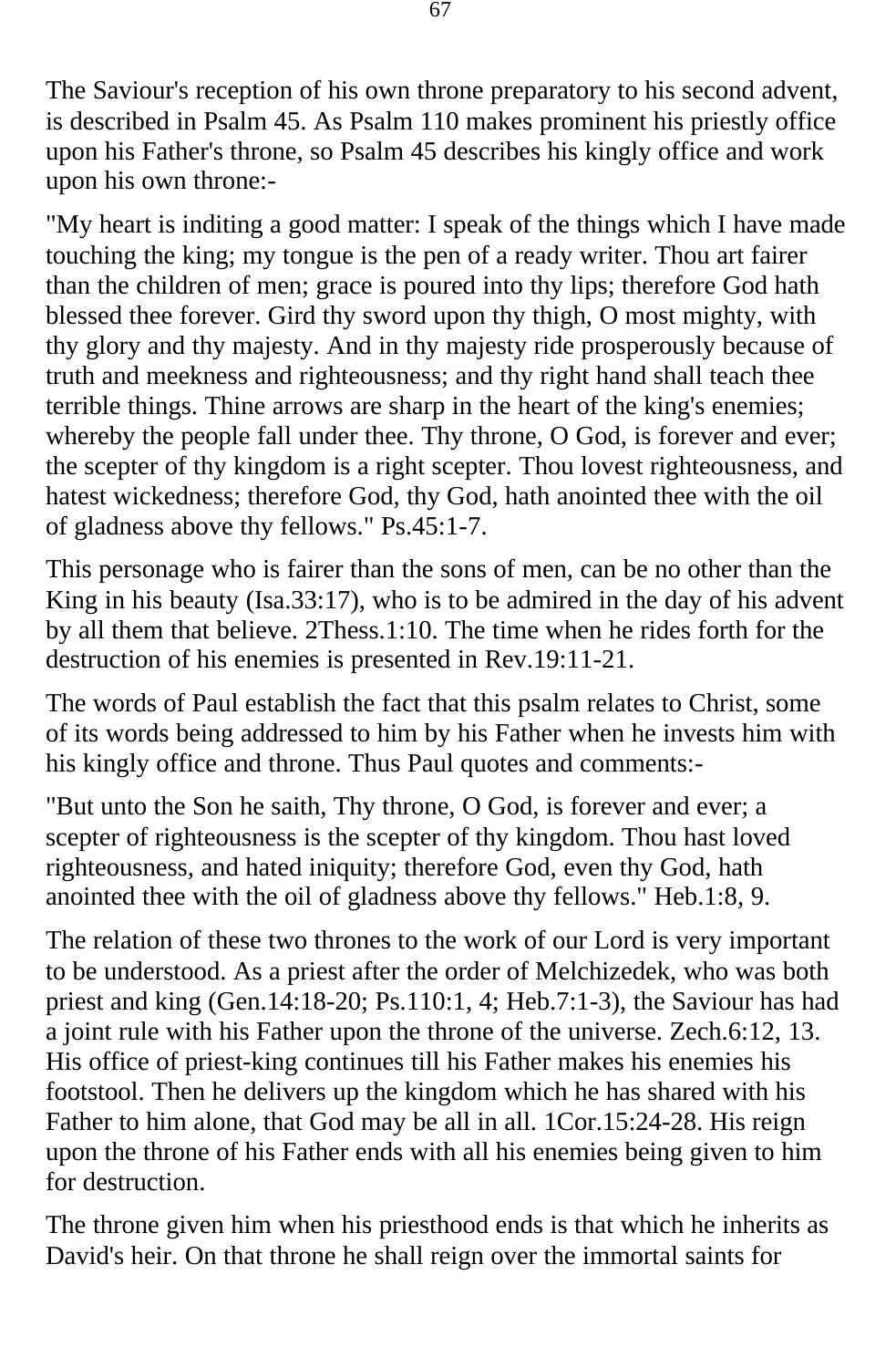endless ages. Luke 1:32, 33; Isa.9:6, 7. Upon the throne of the Father he had a joint rule as priest-king; upon his own throne his people have a joint rule with him. The first ends, that God may be all in all; the second is a reign that shall continue forever.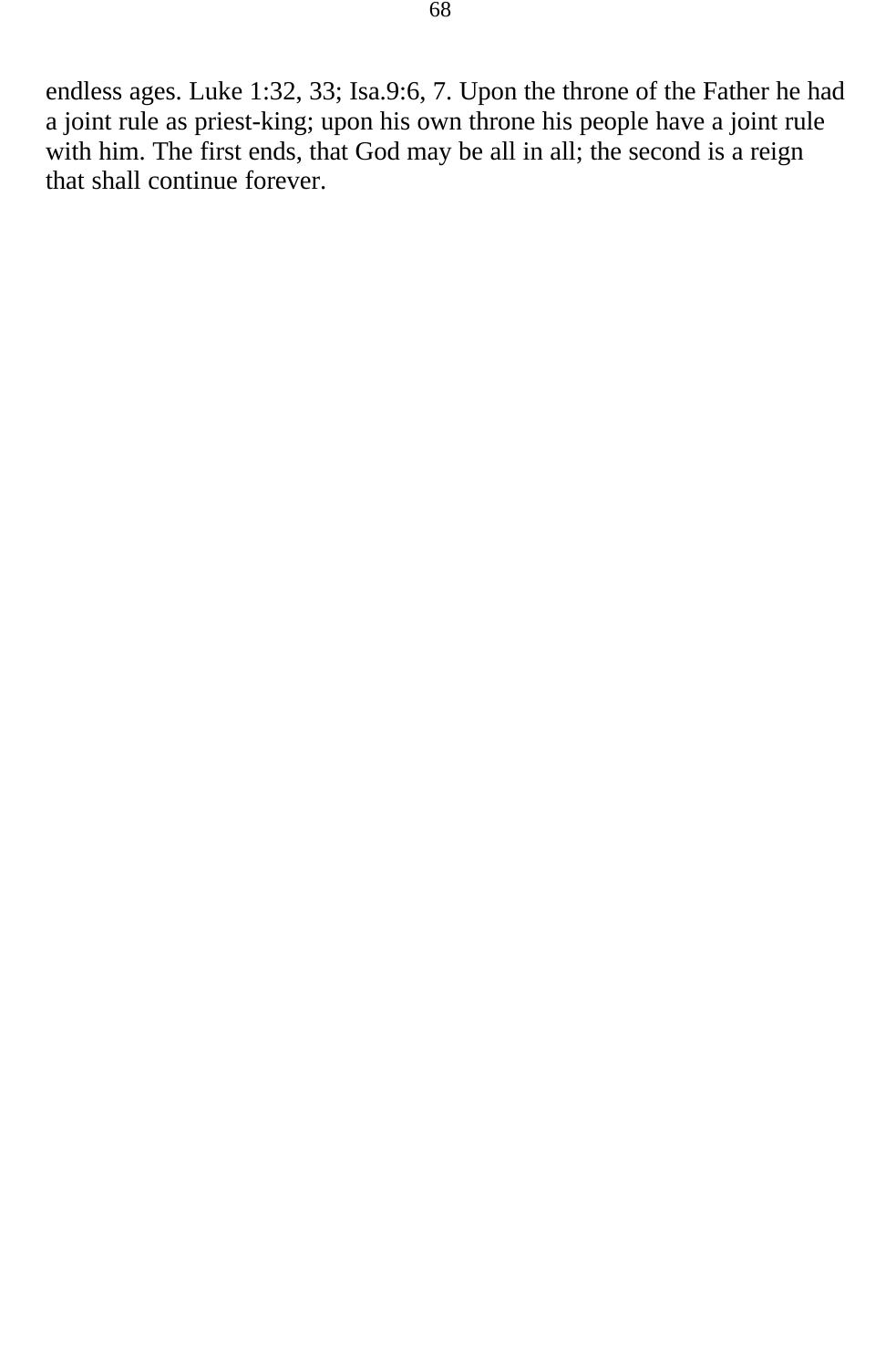# **CHAPTER 8 The Executive Judgment.**

THE Saviour closes his priesthood with the acquittal of his people at his Father's bar. For the act of God, the Father, in sitting as judge, enables the Son to appear as the advocate of his people, and to obtain decision in their favor. That acquittal involves the virtual condemnation of all others. The last act of the Father in the work of the judgment in Daniel 7, is to crown his Son king, that he may execute its decision. It is at the close of this session, therefore, that our Lord terminates his office of priest-king upon his Father's throne, and takes his own throne to execute the decision of the Father. For it is the part of the Son to show from the record of the books who have overcome, and to confess the names of such before his Father. Rev.3:5. It pertains to the Father to give decision that such persons shall have immortality. And the execution of the judgment will consist in making these persons immortal, and in destroying all the rest. The decision of the judgment does therefore rest wholly with the Father. But the execution of the judgment pertains alone to the Son, who is crowned king at his Father's tribunal for this very purpose.

The distinction between these two relations sustained by the Father and the Son to the work of the judgment is made very plain by our Lord's words in John 5:22-30. This chapter takes up the judgment work just where the prophecy of Daniel leaves it. The Father having rendered decision, and having anointed his Son king, it pertains to the Son to execute the judgment - a work which he distinctly acknowledges in John 5. In this chapter our Lord uses these remarkable words:-

"For the Father judgeth no man, but hath committed all judgment unto the Son; that all men should honor the Son, even as they honor the Father." Verses 22, 23.

Now it is certain that God the Father must sit in judgment to fulfill Dan.7:9, 10. But if we read forward in these words of our Lord to verses 26, 27, we shall see what he means in verse 22.

"For as the Father hath life in himself; so hath he given to the Son to have life in himself; and hath given him authority to execute judgment also, because he is the Son of man." Verses 26, 27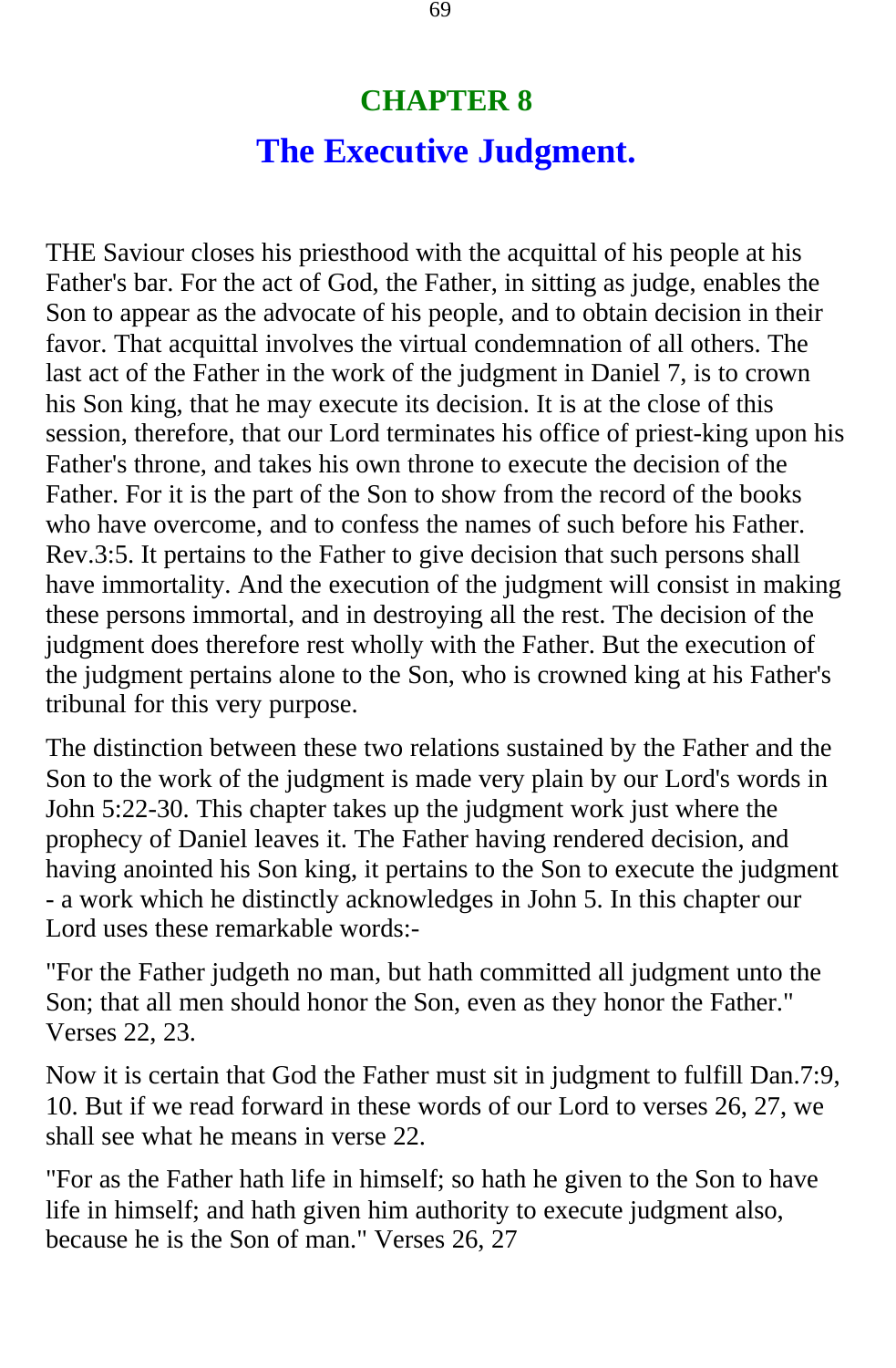It is therefore not the decision of the judgment, but its execution, that the Father had by promise even then given to his Son. And this execution will be effected, by the accomplishment of the words which follow:-

"Marvel not at this; for the hour is coming, in the which all that are in the graves shall hear his voice, and shall come forth; they that have done good, unto the resurrection of life; and they that have done evil, unto the resurrection of damnation." Verses 28, 29.

That our Lord is simply carrying out the judgment of his Father in the work which he thus performs, is distinctly taught in the next verse:-

"I can of mine own self do nothing; as I hear, I judge; and my judgment is just; because I seek not mine own will, but the will of the Father which hath sent me." Verse 30.

Christ's part of the judgment work is its execution. His work is just, because he first hears the Father's decision, and then carries it out, doing only the Father's will in all this work. We conclude this chapter with the following direct proof that the decision of the judgment, which is the Father's part of the work, is past when our Lord comes again in the clouds of heaven. The execution of the judgment must be preceded by the investigation and decision of the cases which are judged. Now it is distinctly stated that the coming of Christ is to execute the judgment; whence it follows that the decision of the judgment is made by the Father before he sends his Son in the clouds of heaven. Thus we read of his second advent:-

"And Enoch also, the seventh from Adam, prophesied of these, saying, Behold, the Lord cometh with ten thousand of his saints, to execute judgment upon all, and to convince all that are ungodly among them of all their ungodly deeds which they have ungodly committed, and of all their hard speeches which ungodly sinners have spoken against him." Jude 14, 15.

The term saints, or holy ones, is applied to angels as well as to men. Dan.8:13. These ten thousands of his saints are the host of heavenly angels that will escort our Lord on his return to our earth. Matt.25:31. Enoch does, therefore, distinctly state the object of the second advent. It is to execute the judgment. And this fact constitutes a convincing proof that the decision of the judgment precedes our Lord's return. That event is therefore "the revelation of the righteous judgment of God." Rom.2:5. And the very act of giving immortality is one part of the work of rendering to every man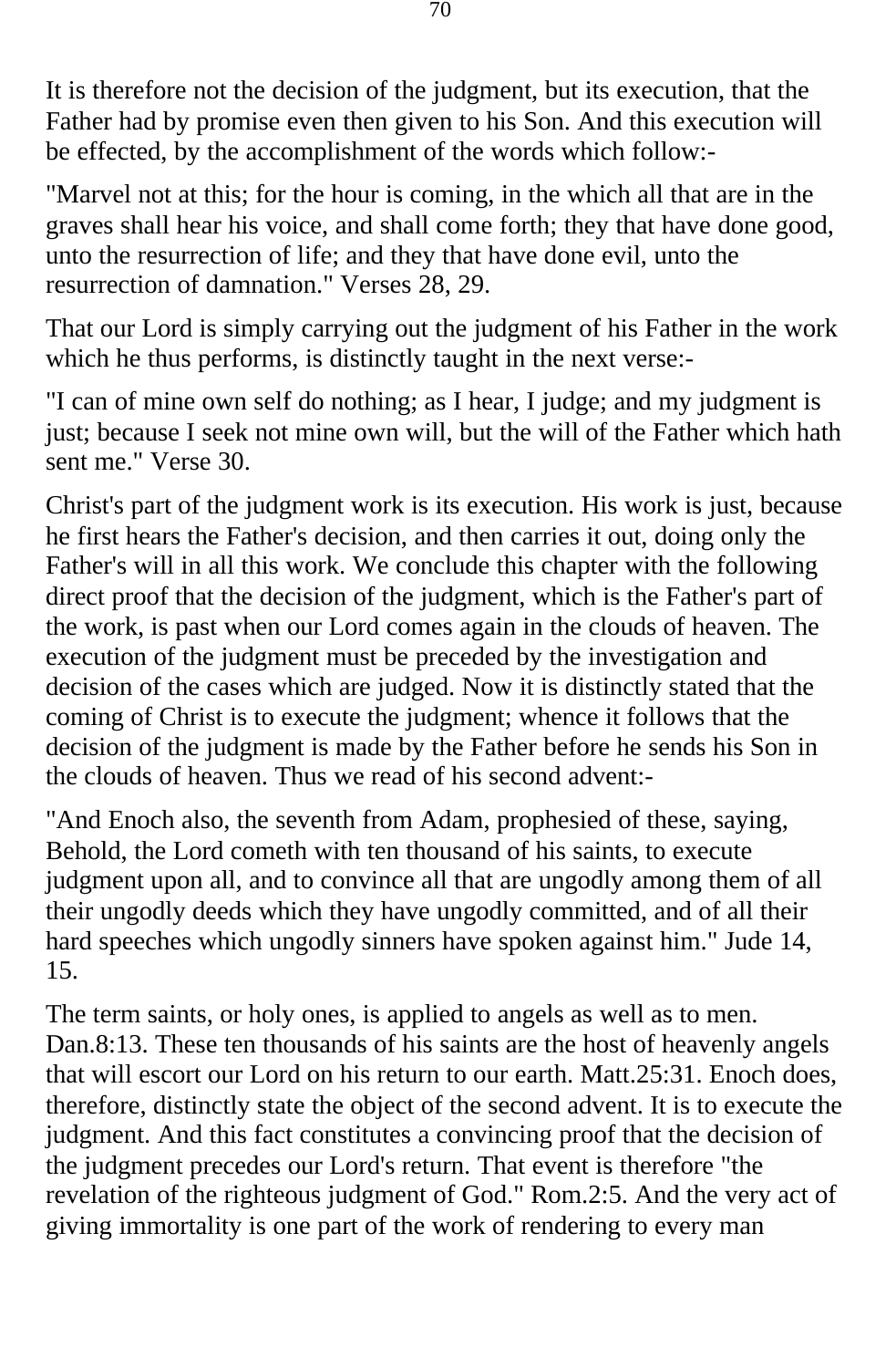according to his deeds. Rom.2:6, 7. The judgment of God does, therefore, precede the advent of his Son from heaven.

When the events of Christ's advent are mentioned in the Scriptures, it is not merely those which happen at the very point when he descends from heaven, but also those which happen in consequence of that event. The execution of the judgment covers more than 1, 000 years. Revelation 20. But the advent of Christ lies at the foundation of this whole work. And when men find just retribution meted out to them for all their sins they will surely be convinced of their ungodly deeds and of their hard speeches.

#### THE GATHERING OF THE NATIONS.

The coming of the Son of man in his glory, attended by all his holy angels (Matt.25:31), and the riding forth of the King of kings upon the white horse, followed by the armies of heaven, when heaven itself is opened (Rev.19:11- 16), must be one and the same event. When Jude describes the second advent, or rather when he quotes Enoch's description of that event, he says, "Behold, the Lord cometh with ten thousand of his saints, to execute judgment upon all." Verses 14, 15. Our Lord's description of this grand event in Matt.25:31-46, and of the things consequent upon it, relates wholly to the execution of the judgment, and the convincing of the ungodly of all their evil deeds and hard speeches. And it is certain that the revelation of the King of kings, followed by the armies of heaven, is for this very purpose; for it is said (Rev.19:11), "In righteousness he doth judge and make war."

It being true that these representations of Christ's advent are each statements of one and the same event, it is worthy of notice that the chain of events in Matt.25:31-46, and the chain of events in Rev.19:11-21, has each, as its second link, the gathering of the nations before Christ. In Matt.25:32, we have simply the statement of the fact, "And before him shall be gathered all nations." But in Rev.19:19, we have the occasion of this gathering stated: "I saw the beast, and the kings of the earth, and their armies, gathered together to make war against him that sat on the horse, and against his army."

The gathering of the nations mentioned in these two texts must be identical, as each gathering is at the same time as the other, and both are connected with the same event, viz., the advent of Christ. The nature of this gathering is presented in the following passages:-

"And I saw three unclean spirits like frogs come out of the mouth of the dragon, and out of the mouth of the beast, and out of the mouth of the false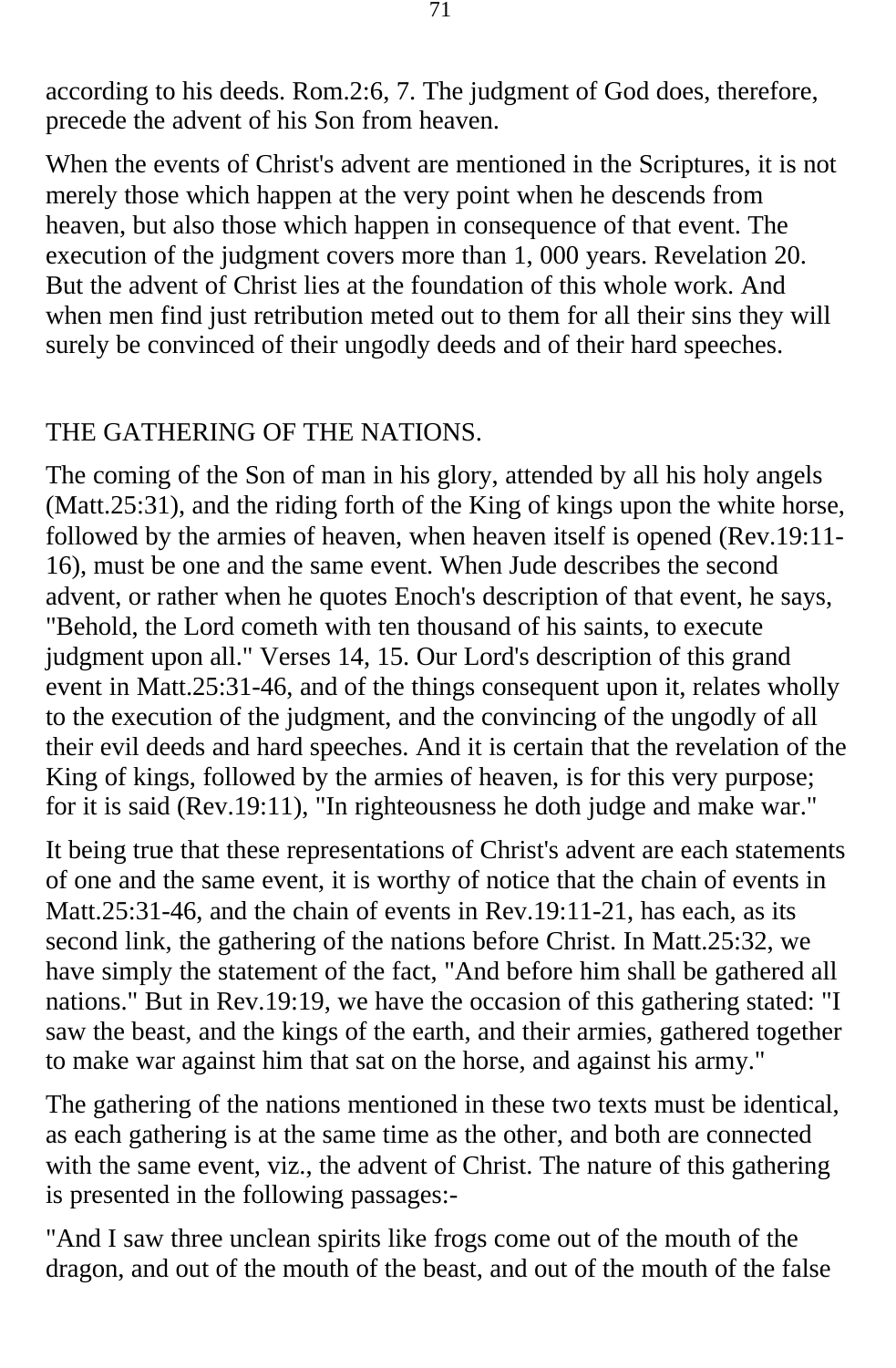prophet. For they are the spirits of devils, working miracles, which go forth unto the kings of the earth and of the whole world, to gather them to the battle of that great day of God Almighty." Rev.16:13, 14.

"And I saw the beast, and the kings of the earth, and their armies, gathered together to make war against him that sat on the horse, and against his army." Rev.19:19.

"Therefore wait ye upon me, saith the Lord, until the day that I rise up to the prey; for my determination is to gather the nations, that I may assemble the kingdoms, to pour upon them mine indignation, even all my fierce anger; for all the earth shall be devoured with the fire of my jealousy. For then will I turn to the people a pure language, that they may all call upon the name of the Lord, to serve him with one consent." Zeph.3:8, 9.

These texts clearly indicate that the gathering of the nations is effected not by the good angels of God, but by the evil angels of Satan. The mighty working of the devil, even after men have passed the day of grace, is plainly his final desperate struggle before he is bound. This great gathering of the nations is, in the providence of God, for the purpose of pouring on them the fierceness of his wrath in their terrible destruction. The battle of the great day of God Almighty is the very scene of treading the wine-press of the wrath of God. Rev.19:11-15. The central point of this great slaughter is the valley of Jehoshaphat near Jerusalem. Joel 3:2, 9-12. The city (Rev.14:19, 20) near which this wine-press is trodden must, therefore, be old Jerusalem. But the slain of the Lord in the great battle shall be from one end of the earth to the other. Jer.25:30-33.

The separation of the sheep and the goats (Matt.25:32) must be at the same time as the separation of the wheat and tares (Matt.13:30, 40, 41); and of the good and bad fishes (Matt.13:48, 49); and of the wheat and chaff (Matt.3:12). This separation of the righteous and the wicked is effected in the manner stated in the following texts:-

"And he shall send his angels with a great sound of a trumpet, and they shall gather together his elect from the four winds, from one end of heaven to the other. Matt.24:31. See also Mark 13:27.

"For the Lord himself shall descend from heaven with a shout, with the voice of the archangel, and with the trump of God; and the dead in Christ shall rise first; then we which are alive and remain shall be caught up together with them in the clouds, to meet the Lord in the air; and so shall we ever be with the Lord." 1Thess.4:16, 17.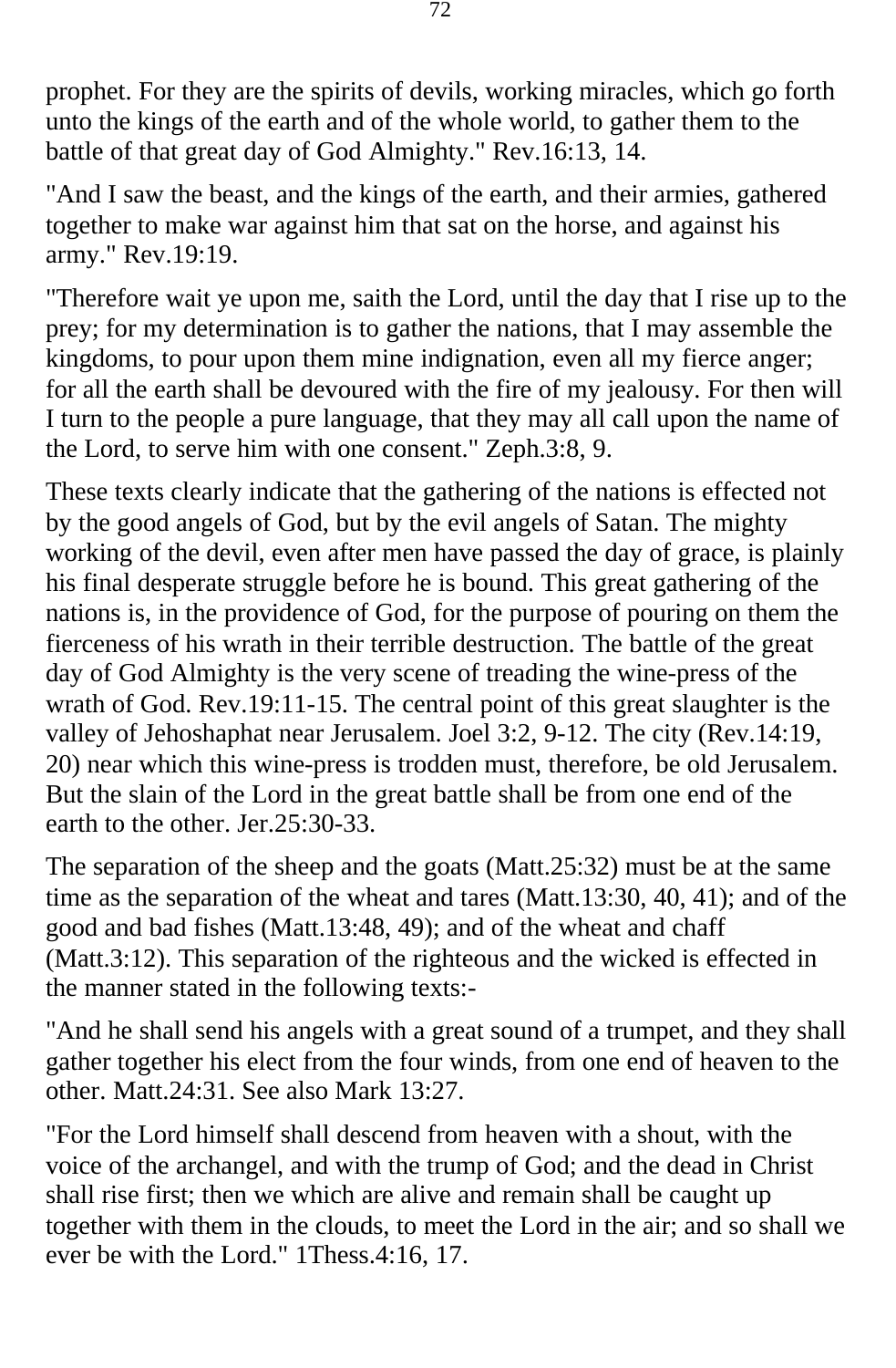But the angels who perform this work, do it under the express order of Christ. Thus we read:-

"Our God shall come, and shall not keep silence; a fire shall devour before him, and it shall be very tempestuous round about him. He shall call to the heavens from above, and to the earth, that he may judge his people. Gather my saints together unto me; those that have made a covenant with me by sacrifice." Ps.50:3-5.

And the Saviour, who gives this order, is simply executing the judgment already determined by the Father. John 5:22, 27;Dan.7:9-14. Indeed, the saints are made immortal before the angels bear them away from our earth; for the sounding of the trumpet is the signal for the angels to descend from Christ to gather his saints. Matt.24:31. But the saints are changed to immortality in an instant at the sounding of the last trump. 1Cor.15:51, 52.

The decision of the judgment has, therefore, been rendered before even the separation of the two classes described in Matt.25:32; for the gift of immortality is a part of the righteous judgment of God in rendering to every man according to his deeds. Rom.1:5-8. And in particular, the resurrection which makes a part of mankind equal to the angels (Luke 20:35, 36), which makes them immortal (1Cor.15:51-54), which shows them to be blessed and holy, and incapable of the second death (Rev.20:6), and which shows that they were that part of the dead which belonged to Christ (1Cor.15:23; 1Thess.4:16), this resurrection which our Lord terms the resurrection of the just (Luke 14:14), is, in the expressive language of Paul, declared to be the "justification of life." Rom.5:18. This free gift of God, which is open to all men, like the gift of grace and righteousness in the previous verse, will be shared by those only who accept the grace and righteousness offered in the gospel, and will only be conferred on them after they have been pronounced just in the judgment; for the change to immortality, which precedes the act of the angels who are sent by Christ to separate the two classes, is demonstrative of the fact that those changed in this manner have already been pronounced just in the decision of the judgment. The resurrection to immortality is, therefore, the "justification of life." Our Lord does not pronounce the decision of that judgment which he thus begins to execute, until he has conferred upon his saints the gift of immortality. And when he does it, it is in words which imply that the Father has already rendered decision in favor of the saints. Matt.25:34.

The separation of the sheep and goats is effected by the angels. Matt.13:49. It must, therefore, be accomplished when the saints are caught up to meet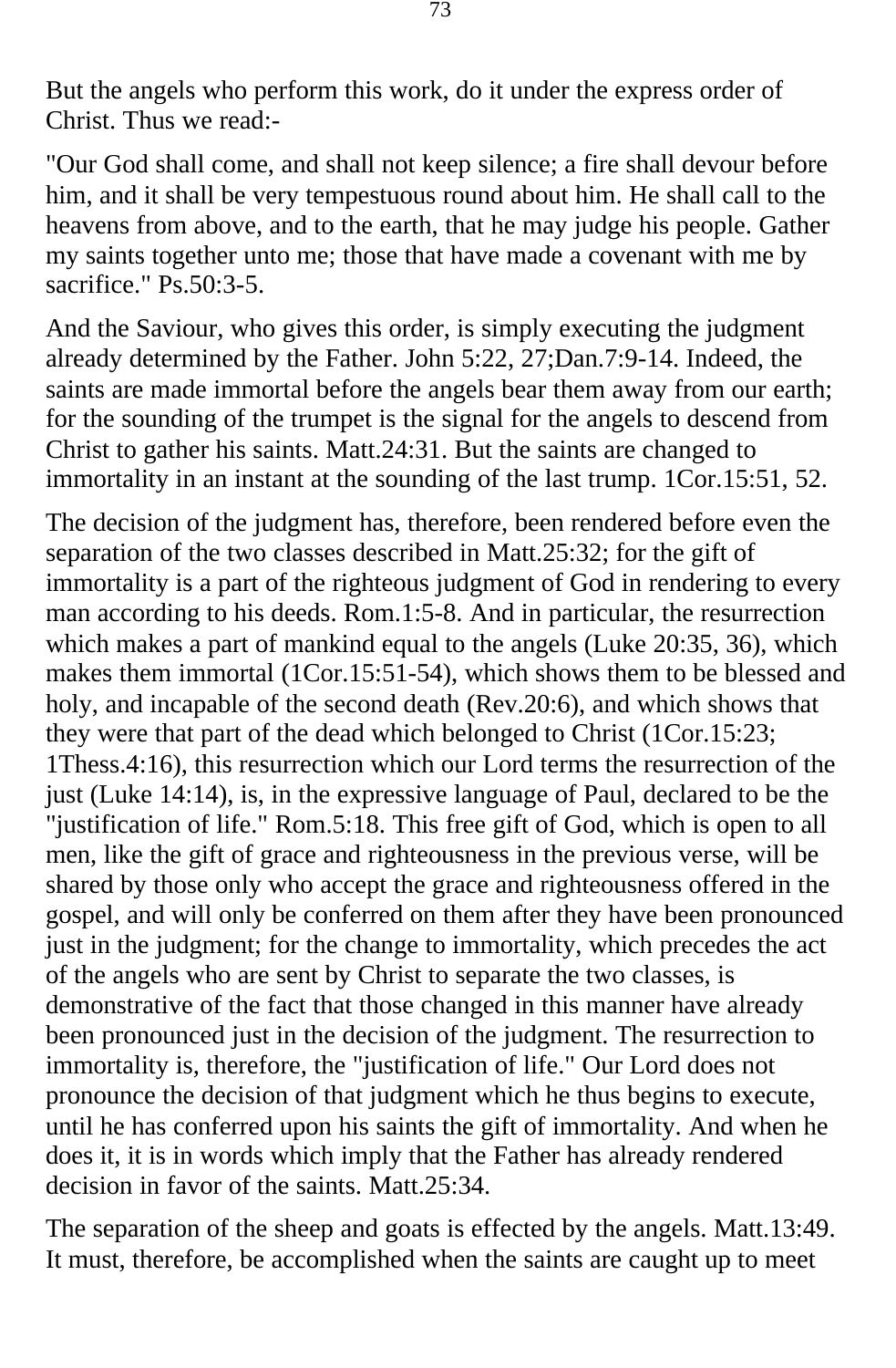Christ in the air. 2Thess.4:17. The placing of the righteous upon the right hand, and the wicked upon the left, cannot, therefore, have reference to the right and left sides of the Saviour. It must signify the exaltation of the one class in his presence, and the rejection of the other class to shame and final ruin. Even if we place the separation of the two classes at the end of the 1, 000 years, when all the righteous are within the city, and when all the wicked surround it on every hand, we shall still be compelled to interpret these words as above. Rev.20:7-9.

Thus we find this term used in many places. At the right hand of the Lord are pleasures forevermore. Ps.16:11. God saves by his right hand those that put their trust in him. Ps.17:7. The right hand of the Lord holds up his servants. Ps.18:35. His right hand is used for his saving strength. Ps.20:6. The right hand of the Lord gave Canaan to Israel. Ps.44:3. Christ is the man of the Father's right hand. Ps.80:17.

And as Christ, at the Father's right hand, was a joint ruler with his Father upon his throne (Ps.110:1, 4; Zech.6, 12, 13), so the saints, when they are placed at Christ's right hand, sit down with him upon his throne, as once he thus sat down upon the throne of his Father, that they may be joint rulers with him, and may co-operate with him in the judgment. To sit at the right hand is the highest place of honor in the presence of one greater. Gesenius says: "To sit on the right hand of a king, as the highest place of honor, e.g., spoken of the queen (1Kings 2:19; Ps.45:9); of one beloved of the king and vicegerent of the kingdom. Ps.110:1."

When the saints enter Christ's presence they are immortal. They will be like him, for they shall see him as he is. 1John3:2. They will behold his face in righteousness when they awake with his likeness. Ps.17:15. One of the first events that follows the entrance of the saints into Christ's presence is thus stated:-

"For we must all appear before the judgment-seat of Christ; that everyone may receive the things done in his body, according to that he hath done, whether it be good or bad." 2Cor.5:10.

Though our Lord comes to execute the judgment (John 5:22, 27; Jude 14:15; 2Tim.4:1; Matt.25:31-46; Acts 10:42; 17:31; Ps.50:3-5), and though he makes his people immortal before he gathers them into his presence (1Cor.15:51, 52; Matt.24:31; 1Thess.4:16, 17), yet it is certain that everyone, even of the righteous, shall stand at the judgment-seat of Christ (Rom.14:10). It is not, however, that their cases may be decided for salvation or for perdition, but "that everyone may receive the things done in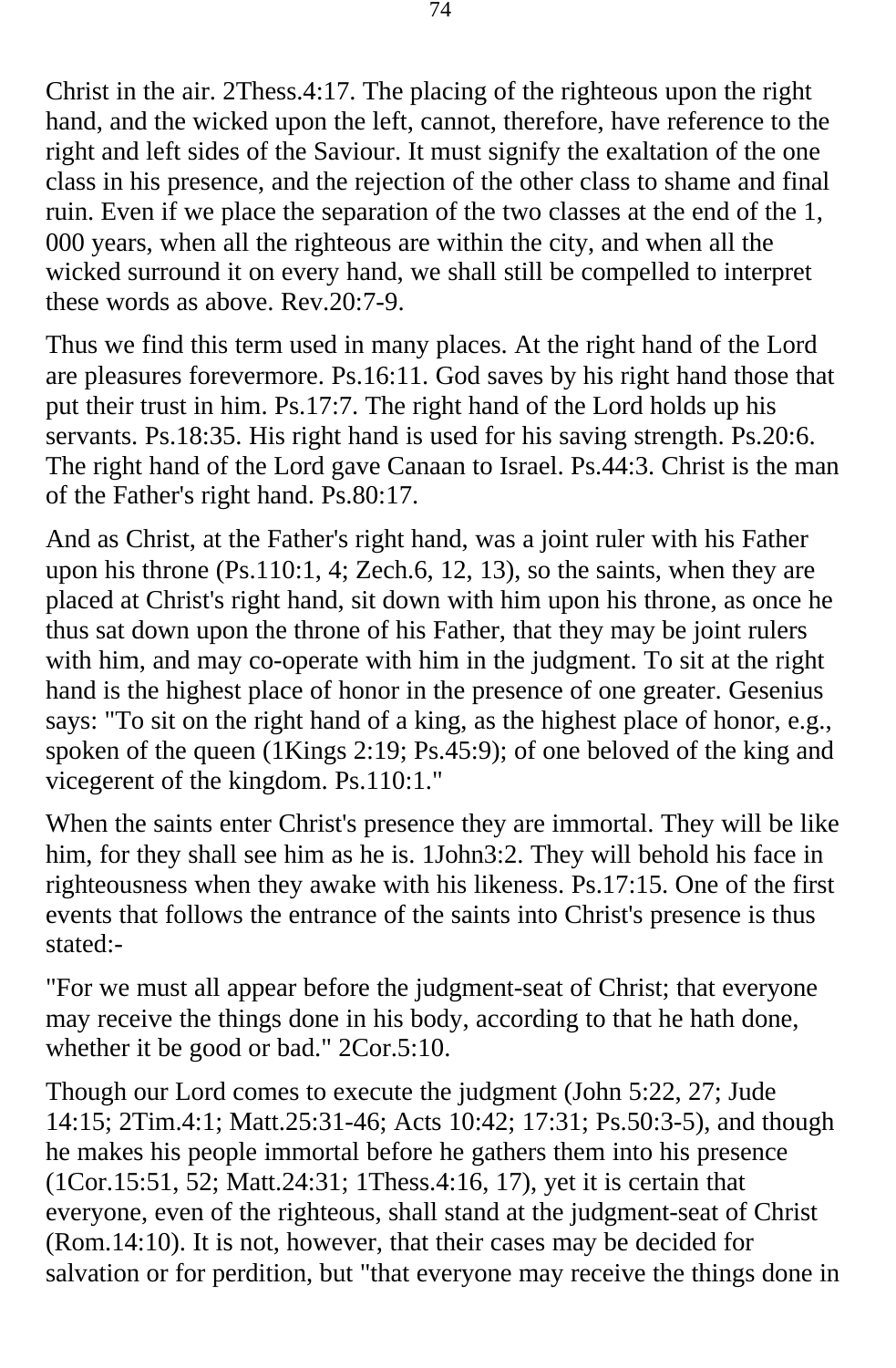his body." Even all the wicked shall stand thus in his presence, that they may receive for their deeds of evil, which have not been repented of, and so neither pardoned nor blotted out. But the wicked will not stand thus before Christ till the resurrection of the ungodly, at the end of the 1, 000 years. The righteous will appear at Christ's judgment-seat, that they may receive the reward of well doing; and at a later time all the wicked shall stand in his presence, that they may hear their sentence and receive their just reward. In executing the judgment, our Lord is to reward every man according to his works. Rev.22:12; Matt.16:27. Then the Lord, the righteous judge, will give to Paul a crown of righteousness. 2Tim.4:8. To all his saints he will in like manner give crowns, but of very different brightness (1Cor.15:41, 42), and assign to each a reward proportionate to his labors and responsibilities (Luke 19:15-19).

When the Saviour, in the work of executing the judgment, which has been already determined by the Father, pronounces the heavenly benediction upon his people, he does it in his Father's name. Thus we read:-

"Then shall the king say unto them on his right hand, Come, ye blessed of my Father, inherit the kingdom prepared for you from the foundation of the world; for I was an hungered, and ye gave me meat; I was thirsty, and ye gave me drink; I was a stranger, and ye took me in; naked, and ye clothed me; I was sick, and ye visited me; I was in prison and ye came unto me." Matt.25:34-36.

This plainly indicates: (1) That the record of their good deeds has been already examined; (2) that this examination has been made in the Father's presence, by whom they have been pronounced innocent, and upon whom his blessing has been conferred. The saints will have boldness in the day of judgment (1John4:17), for their sins are all blotted out before the Saviour ceases to act as priest, and they are made immortal before they stand at Christ's judgment-seat; and when they thus stand before him, it is not to have decision rendered whether they shall be saved or lost, but it is to hear the Saviour enumerate their good deeds, and to receive from him their great reward.

When invited to inherit the kingdom, it is said to be that prepared for them from the foundation of the world. This cannot signify that they are at once to inherit the new earth, for the new earth cannot exist till the sentence has been passed upon the wicked, and executed upon them, as the lake of fire, where the wicked are punished, is our earth in its final conflagration. 2Pet.3:7-13; Mal.4:1-3; Prov.11:31; Rev.20; 21. Indeed, the new earth can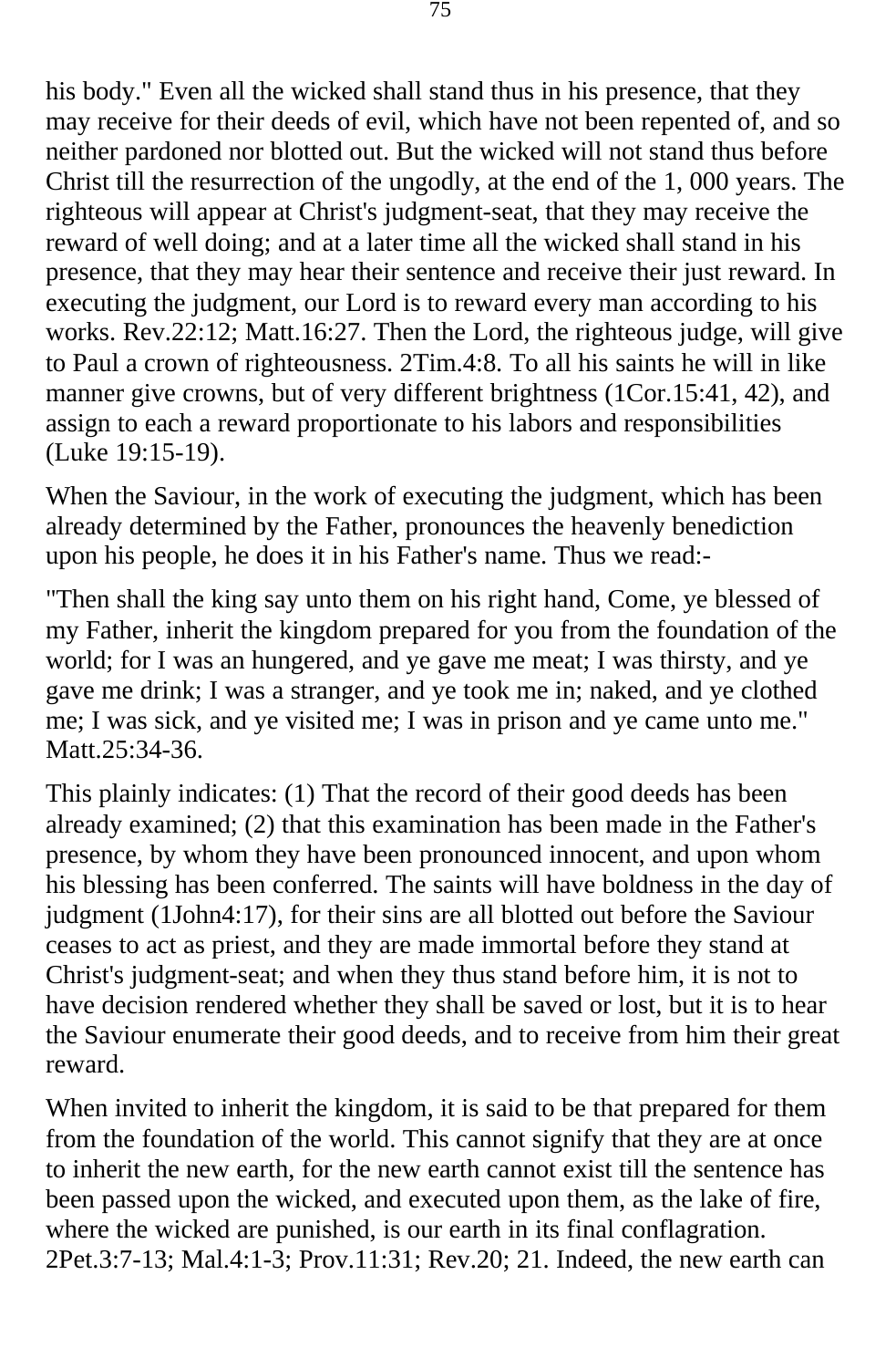hardly be said to have been prepared from the foundation of the world. But Paradise, which contains the tree of life, and is now in the third heaven (2Cor.12:2-4), was prepared for mankind in their innocency, when the earth itself was founded (Gen.2:8-15; 3:1-24), and is to be given as a part of the overcomer's reward, and will be reached by their entrance within the walls of the heavenly Jerusalem (Rev.2:7; 22:2, 14). The giving of the kingdom to the saints begins with the capital of that kingdom, but will not be finished till they take the kingdom under the whole heaven, to possess it forever, even forever and ever. Dan.7:18, 27; Rev.21. The Saviour's act of giving the kingdom to his saints is a part of the work of executing the decision of the Father respecting his people; for it is the Father's good pleasure to give them the kingdom. Luke 12:32.

When our Lord was about to leave his disciples to go to his Father, he told them that he would go to prepare a place for them, and would then return and receive them into himself; that where he was they might be also. John 14:2, 3. And on this very occasion he told Peter that he could not follow him then, but should follow him afterward; that is, when he should have completed the preparation of the place, he would return for Peter and for all the saints, and they should follow him thither. John 13:36. Thus it is that our Lord is the forerunner, and his entrance is, therefore, the pledge that his people shall afterward follow him. Heb.6:20. In this connection let us notice 1Thess.4:14:-

"For if we believe that Jesus died and rose again, even so them also which sleep in Jesus will God bring with him."

Many read this text as teaching that at the second advent Christ will bring the souls of his sleeping saints from heaven. But let it be observed: 1. That heaven is not a place of soul sleeping. 2. That the sleep of the saints is in the dust of the earth. Dan.12:2. 3. That the sleeping ones cannot be brought from heaven, for they are not there when Christ descends for his people. 4. That they cannot be brought to our earth at that time, for they are at that moment asleep in its dust. 5. The one who brings the saints is God the Father. 6. To bring them, he must do one of two things, either he must come with his Son at the second advent, and take along with him as he thus comes his sleeping saints, or else he brings his saints to himself by sending his Son to awaken them, and then to take them into his presence. 7. Two reasons forbid the idea that the Father brings the sleeping saints to the earth. One is, that the Father does not come to our earth, but sends his Son (Acts 3:20); and the others is, that the sleepers are not in heaven, but already within the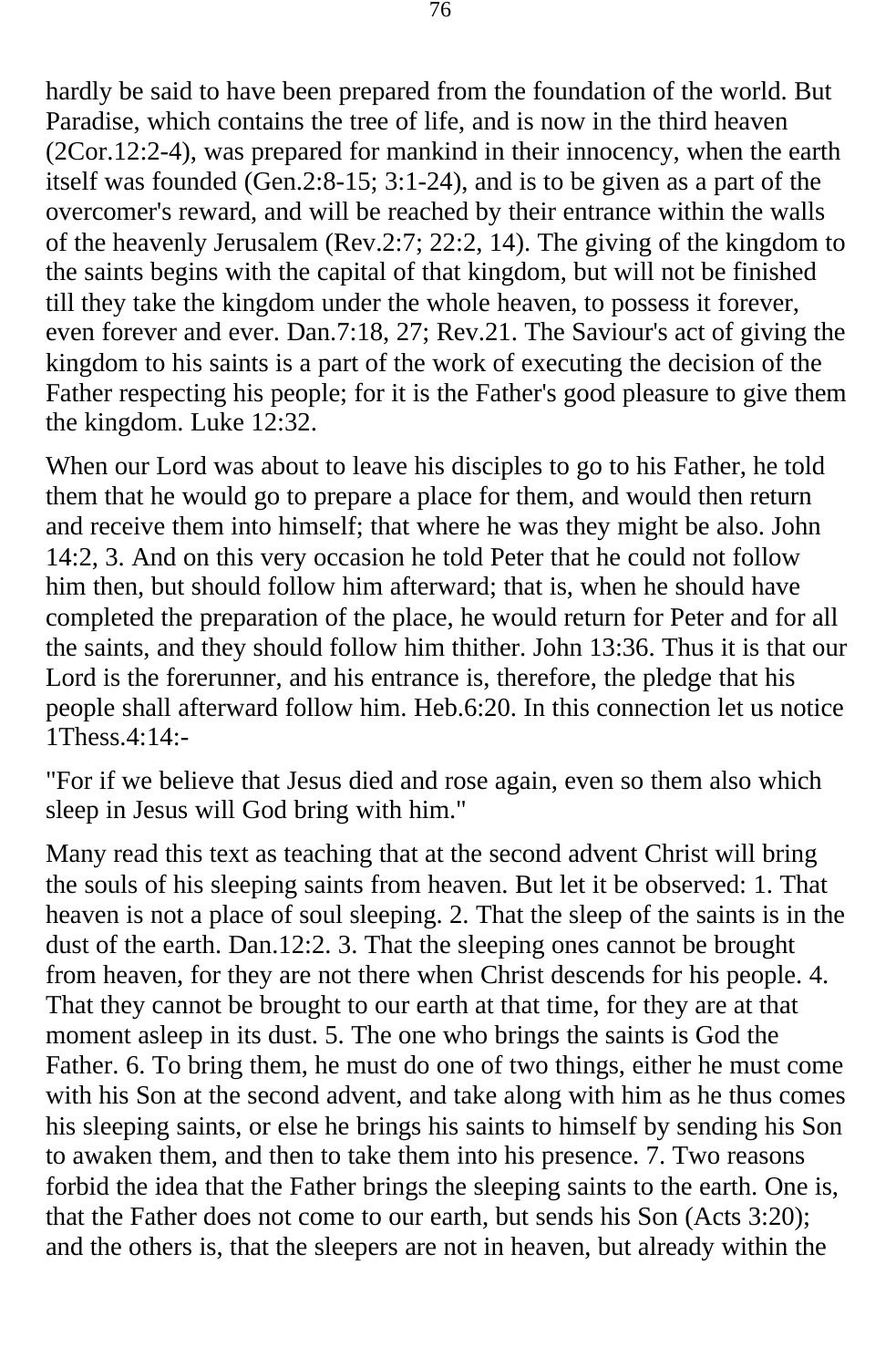bosom of the earth (Isa.26:19). 8. We cannot, therefore, avoid the conclusion that the act of bringing the saints is into his own presence. 9. The saints are to be brought according to a certain example, which is the resurrection of Christ. 1Thess.4:14; Heb.13:20. 10. The very act of bringing the saints by God the Father is wrought by sending his Son after them, as described in this chapter, and by this means taking them into his presence. So that this chapter brings to view the great fact taught in our Lord's promise that he would go into the Father's presence to prepare a place for his people and then return after them, to take them to this prepared place. So Christ will present his saints unblamable in holiness before his Father as he bears them up with him to the heavenly Jerusalem. Compare John 14:2, 3; 1Thess.3:13; 4:14.

That the Saviour takes his people to the house of the Father, the New Jerusalem, immediately after he has made them immortal, and invited them in the Father's name to share Paradise with him, is further proved by what is said respecting the marriage supper. This is eaten directly after the saints are received into Christ's presence. Luke 12:36, 37. But the marriage supper must be eaten where the bride is. The saints are the invited guests. But the bride, the Lamb's wife, is that holy city, the New Jerusalem. Rev.19:9; 21:2, 9, 10; Gal.4:26-28; Isa.54.

The saints are in the Father's presence, near the throne of God, when they eat the marriage supper of the Lamb. Rev.19:1-9; Luke 12:36, 37; 22:16-18. Our Lord does, therefore, introduce his saints to the holy city, and to the presence of his Father, where they eat the marriage supper, in the kingdom of God. This is the grand celebration of our Lord's assumption of his own throne and of his royal city, the metropolis of his everlasting kingdom. When this is past, the great work of the judgment upon the wicked remains to be entered upon by Christ and his saints.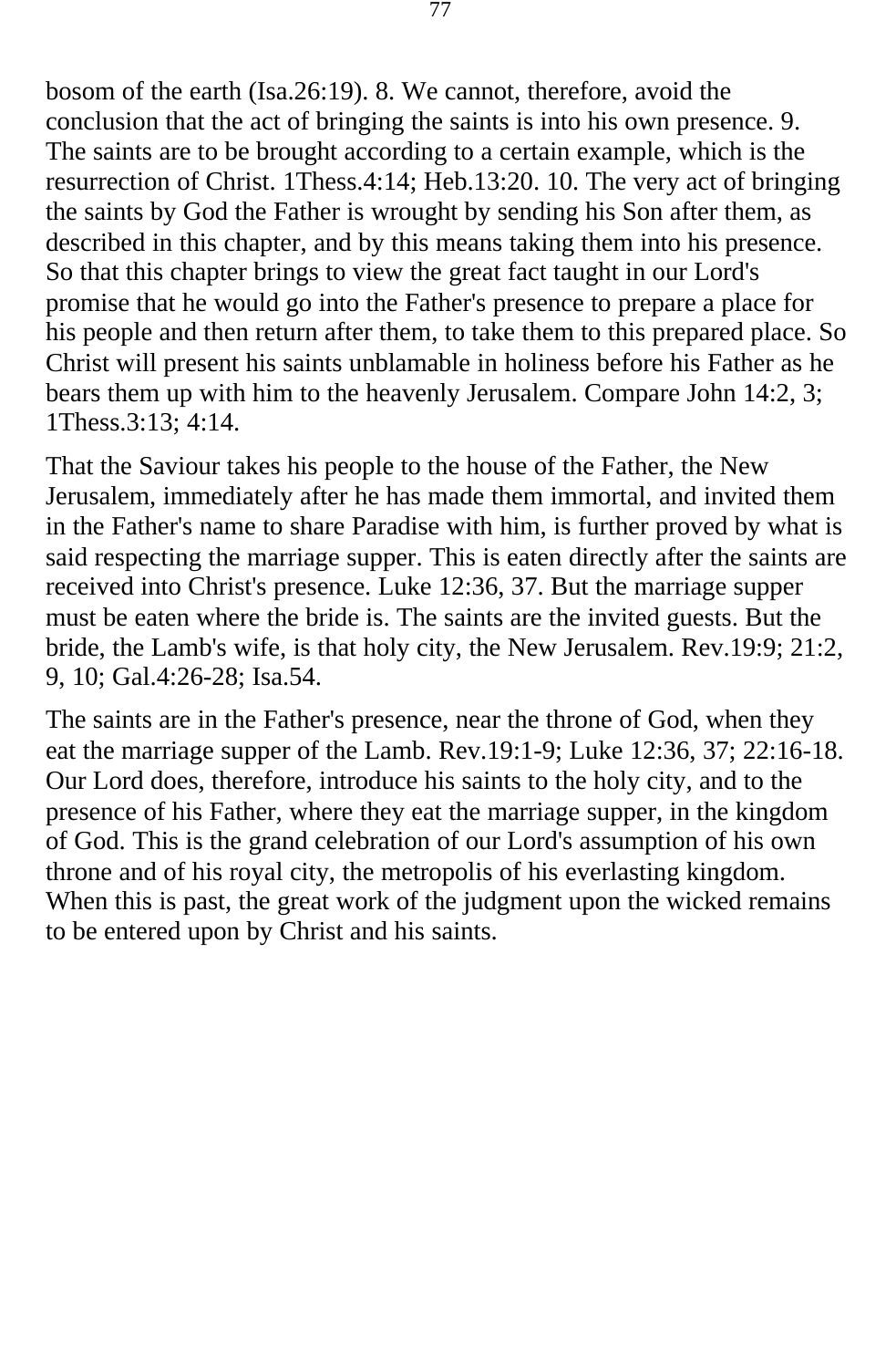## **CHAPTER 9 The Saints Sitting In Judgment.**

THE coronation of Christ is for the execution of the judgment. Dan.7:9-14; Ps.110; 45:1-7; 2:6-9. Our Lord makes his people sharers with him in the judgment work. That they may be such, he exalts them to participate with him in his kingly dignity. Rev.3:21; 2:26, 27. This exaltation is given them in the morning of the great day. Compare Ps.49:14, 15; 110:3; 30:5; Isa.21:11, 12; Rom.13:11, 12.

They are to sit with Christ in the judgment, but not to determine who shall be saved or who lost. God the Father has already pronounced the decision who shall have immortality, and the Son has executed that decision by immortalizing his saints. And thus all others are counted unworthy of eternal life, and must receive the second death as their portion. But there are degrees of punishment. Some shall receive greater damnation than others. Luke 20:47; Rom.2:6, 8, 9; Luke 12:47, 48.

Bear in mind, therefore, that the saints have not in their hands the determination of the salvation or damnation of anyone. The Father has decided this when he made them immortal and left all the others as unworthy. Also bear in mind that God keeps books of record (Isa.65:6, 7; Jer.2:22; Dan.7:9, 10; Rev.20:12), and that he weighs men's actions, so that they are set down for their true worth (1Sam.2:3). If the reader will do this, it will not seem strange to him to learn that the immortal saints, with Christ at their head, should be commissioned by the Father to determine the measure of punishment which each wicked man shall receive.

As we have already shown that the final perdition of the wicked is determined by the Father before he makes his saints immortal, if we now clearly prove that the glorified saints are to sit with Christ and determine the measure of guilt of each sinful man, it will be a most convincing proof that there is to be a resurrection of the unjust, that God may inflict the just penalty upon every soul of man that doeth evil. Rom.2:5-9.

When our Lord says to those at his right hand, "Come, ye blessed of my Father, inherit the kingdom prepared for you from the foundation of the world, " he takes his saints into the presence of his Father (compare John 13:36; 14:1-3; 1Thess.4:14-17; Rev.19:1-9), to the Paradise of God, once here upon earth (Gen.2:8, 9; 3:22-24), now in the third heaven (2Cor.12:2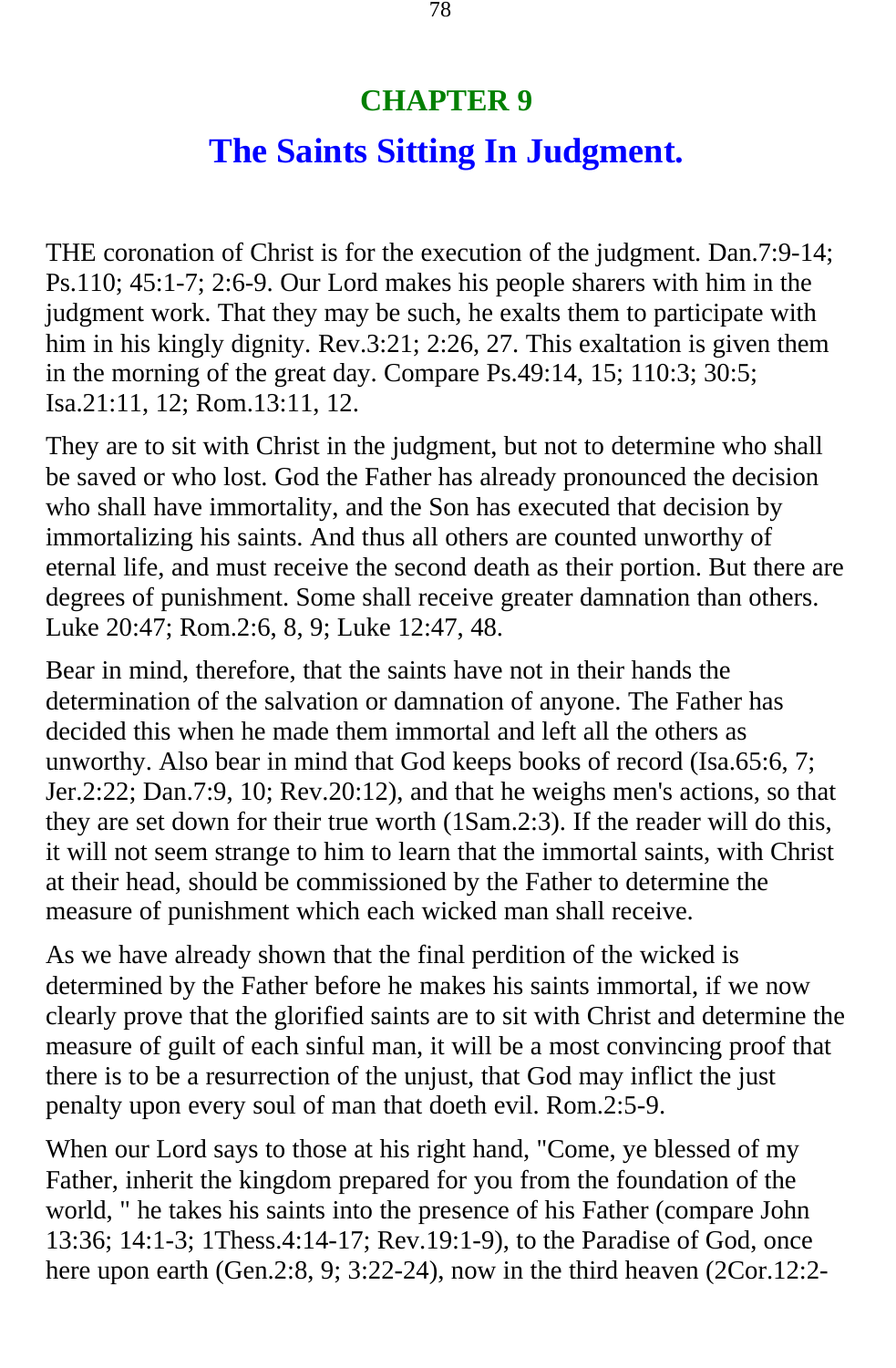4), within the heavenly Jerusalem itself (compare Rev.2:7; 22:2, 14). Here they sit down with him at his table and eat the marriage supper. Rev.19:1-9. These things being accomplished, the work of judgment is committed to the saints, a work so vast that we may well conceive the long period which lies between the two resurrections to be requisite for its accomplishment. Rev.20:4-6. The sitting of the saints in judgment upon the wicked must begin after they have heard the words of Christ approving them in his Father's name, and before the sentence, "Depart ye cursed, " is pronounced by the Saviour upon those who shall be thus judged. This judgment by the saints is thus presented in the Scriptures:-

"I beheld, and the same horn made war with the saints, and prevailed against them; until the Ancient of Days came, and judgment was given to the saints of the Most High; and the time came that the saints possessed the kingdom." Dan.7:21, 22.

"Therefore judge nothing before the time, until the Lord come, who both will bring to light the hidden things of darkness, and will make manifest the counsels of the hearts; and then shall every man have praise of God."  $1$ Cor. 4:5.

"Dare any of you having a matter against another, go to law before the unjust, and not before the saints? Do ye not know that the saints shall judge the world? and if the world shall be judged by you, are ye unworthy to judge the smallest matters? Know ye not that we shall judge angels? how much more things that pertain to this life?" 1Cor.6:1-3.

"And I saw thrones, and they sat upon them, and judgment was given unto them; and I saw the souls of them that were beheaded for the witness of Jesus, and for the word of God, and which had not worshiped the beast, neither his image, neither had received his mark upon their foreheads, or in their hands; and they lived and reigned with Christ a thousand years. But the rest of the dead lived not again until the thousand years were finished. This is the first resurrection. Blessed and holy is he that hath part in the first resurrection; on such the second death hath no power, but they shall be priests of God and of Christ, and shall reign with him a thousand years." Rev.20:4-6.

According to the first of these texts, the saints of the Most High are to have the judgment work committed to them. But before this is placed in their hands, they are themselves to be judged by God the Father. And this very act of determining who are worthy to be saved, really determines that all the others are unworthy of eternal life. The judgment work of the saints cannot,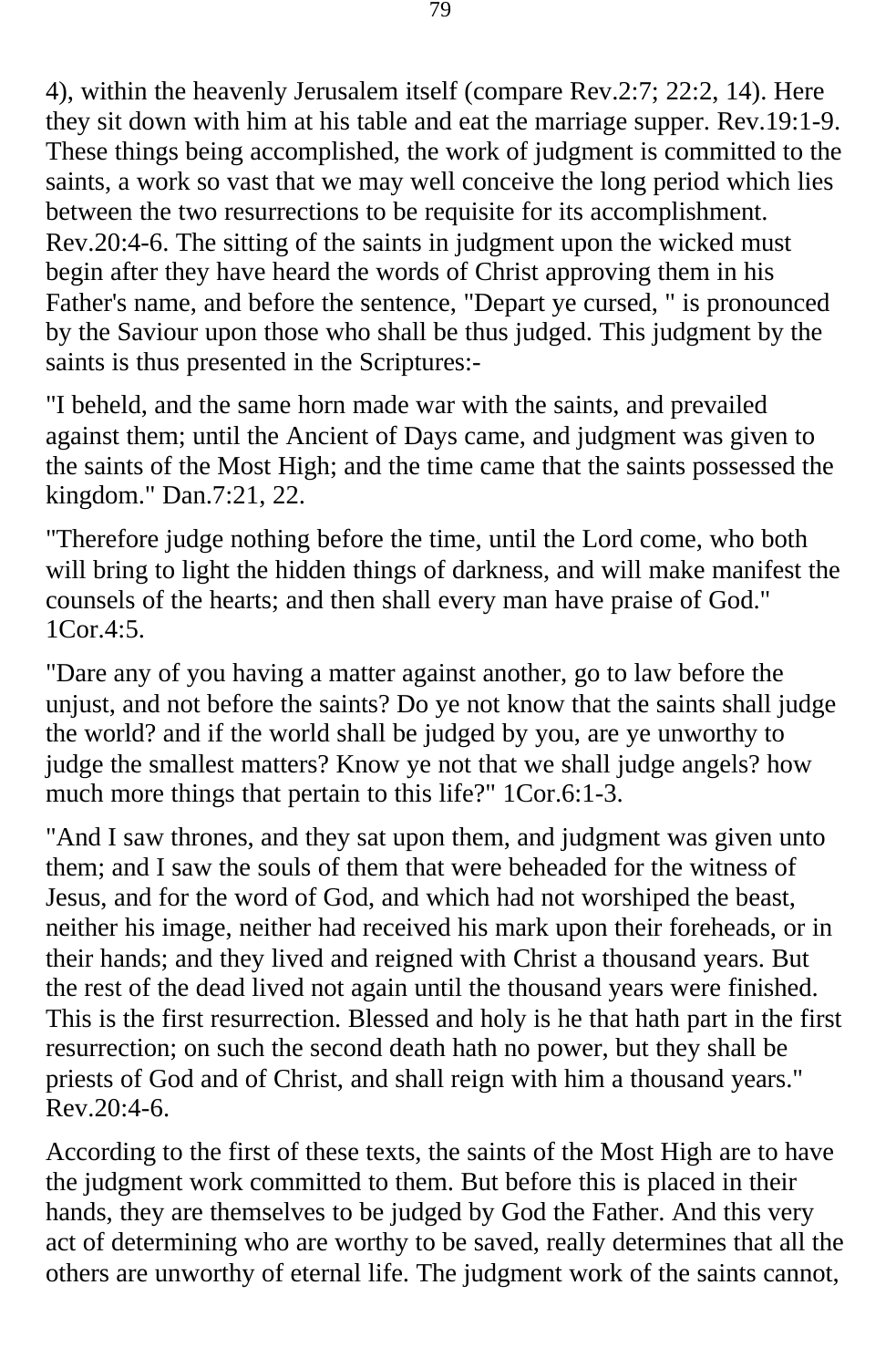therefore, relate to the salvation or damnation of those who are judged by them, but solely to the determination of the measure of their guilt. The second of these texts, in forbidding the work of judgment "before the time, " plainly implies that when that time does come, then this work is to be done by those who are at present forbidden to do it. And the time is fixed when this prohibition expires, for it is thus limited, "Until the Lord come." That they will not err in the judgment which they will then perform is guaranteed in the further statement that the Lord shall bring to light the hidden things of darkness, and make manifest the counsels of the heart. And this will no doubt be accomplished by placing in their hands the books of record, which contain an accurate statement of the deeds of those to be judged by them. Barnes, in his notes on this text, makes this remark: "`And then shall every man have praise of God.' The word here rendered praise, epainos, denotes in this place reward, or that which is due to him; the just sentence which ought to be pronounced on his character. It does not mean, as our translation would imply, that every man will then receive the divine approbation which will not be true; but that every man shall receive what is due to his character, whether good or evil. So Bloomfield and Bretschneider explain it."

The third text states, in the most explicit manner, "that the saints shall judge the world." As it occurs in the same epistle which forbids this judgment "before the time until the Lord come, " it is manifest that this is a work which the saints enter upon immediately after they have been exalted to reign with Christ. The nature of the judgment which the saints are to decide is clearly determined by two facts: 1. It is rendered by the saints after the Lord has brought to light the hidden works of darkness, and made manifest the counsels of the hearts. 2. It is said in this same passage, and in the same manner, that the saints "shall judge angels, " meaning of course those angels that have sinned whose cases are thus stated:-

"For if God spared not the angels that sinned, but cast them down to hell, and delivered them into chains of darkness, to be reserved unto judgment. 2Peter2:4.

"And the angels which kept not their first estate, but left their own habitation, he hath reserved in everlasting chains under darkness unto the judgment of the great day." Jude 6.

These two facts are decisive as to the nature of the judgment which the saints are to engage in when exalted at Christ's right hand. They are not to be judges over men in a state of probation, something as the ancient judges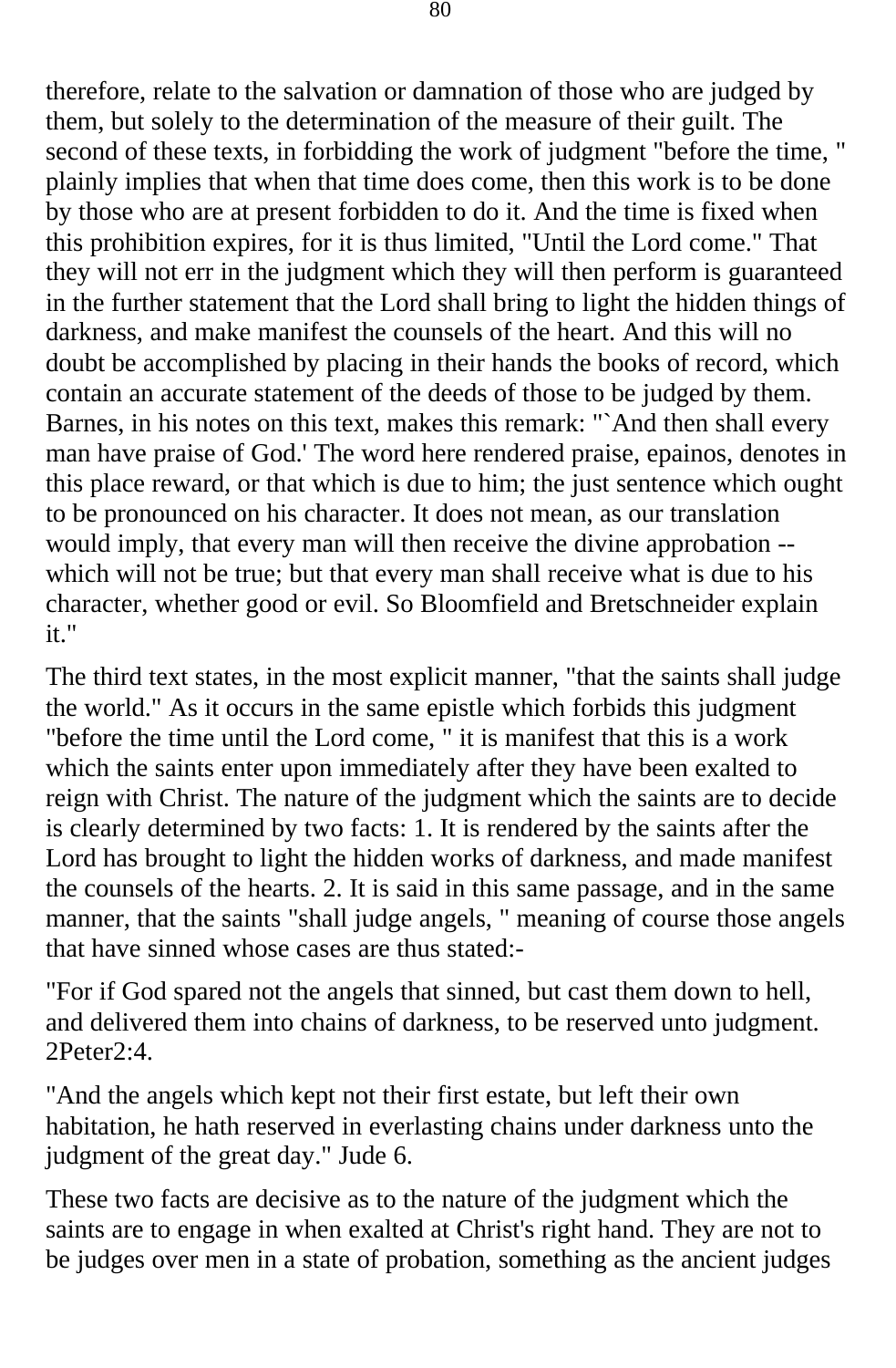of Israel were raised up to rule over God's ancient people, but their judgment is to be rendered in the case of wicked men, when the Lord brings "to light the hidden things of darkness, " and it is to be exercised alike in the case of sinful men and fallen angels. It is not a judgment to determine the guilt or innocence of the parties to be judged; for the guilt of the angels was virtually pronounced to be unpardonable when they were cast out of heaven, and delivered to chains of darkness, i.e. to utter despair, and to the hopeless bondage of their own sins. And the last condition of wicked men has, before their judgment by the saints, already been determined by the resurrection and translation of the just, leaving all others as unworthy of eternal life. This judgment of the saints is, therefore, simply designed to determine the measure of the guilt of wicked men and fallen angels. As their rejection from the kingdom of God is determined by God the Father before they are thus judged by the saints, this judgment by them for the determination of the measure of each man's guilt, is a most convincing proof that God designs, in rendering to every man according to his deeds, to inflict tribulation and anguish upon every soul of man that doeth evil. Rom.2:5-9.

Doctor Bloomfield says of 1Cor.6:2: "Upon the whole, there is, after all, no interpretation that involves less difficulty than the common one, supported by some Latin Fathers, and, of modern divines, by Luther, Calvin, Erasmus, Beza, Cassaubon, Crellius, Wolf, Jeremy Taylor, Doddridge, Pearce, Newcome, Scott, and others, by which it is supposed that the faithful servants of God, after being accepted in Christ, shall be in a certain sense, assessores judicii, by concurrence, with Christ, and being partakers of the judgment to be held by him over wicked men and apostate angels, who are, as we learn from 2Peter2:4; Jude 6, reserved unto the judgment of the last day."

And Doctor Barnes speaks thus: "Grotius supposes that it means that they shall be first judged by Christ, and then act as assessors to him in the judgment, or join with him in condemning the wicked."

But the fourth text relative to this judgment by the saints is very remarkable. It shows that the resurrection by the just precedes the work of judgment by them. It elevates them to thrones of judgment, where they live and reign with Christ, during the period between their own resurrection and that of "the rest of the dead." It assigns the space of time occupied in this vast work, viz., a thousand years, a period none too long for this examination of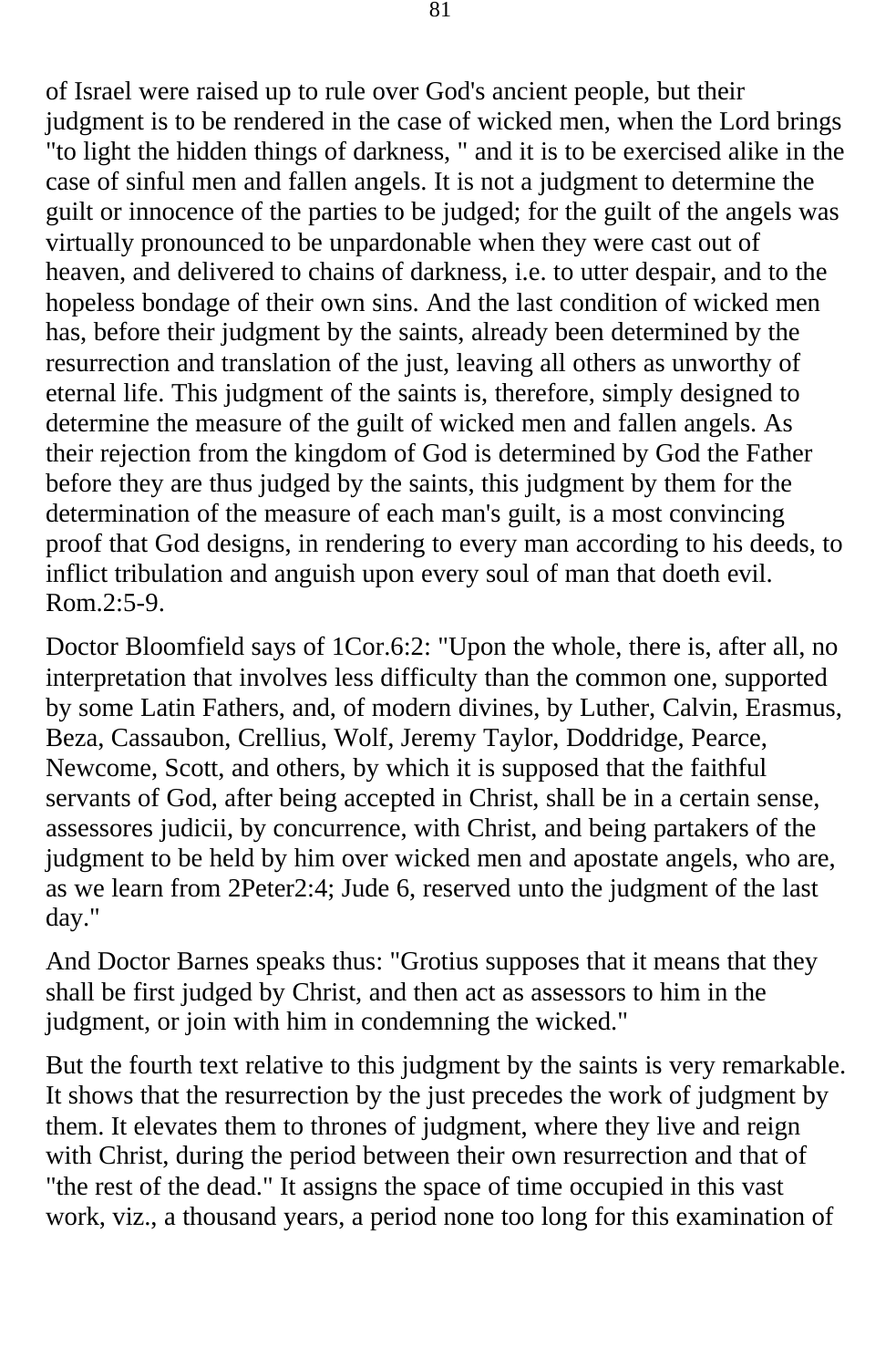the books containing the deeds of all wicked men and fallen angels, even though all the saints engage in it, as we have learned that they do.

There is in this statement respecting the thrones, an evident allusion to Dan.7:9, which speaks of thrones being "cast down, " or, more correctly rendered, "were placed, " as many able critics inform us. These thrones were placed for the judgment work, when entered upon, as we have seen, in the second apartment of the heavenly temple of God the Father. And when the judgment is given to the immortal saints, and they are able to enter the temple after the outpouring of the plagues (Rev.15:8), it appears that they sit upon the thrones thus placed for them, and with the Saviour at their head finish the work of the judgment as indicated in the text examined. They are, in this exalted state, priests to God and Christ, not as mediators with them in behalf of wicked men, but as worshipers of God and the Lamb, even as Christians in their mortal state are a royal priesthood to offer up spiritual sacrifices acceptable to God, by Jesus Christ. 1Pet.2:5, 9.

The reason why so vast a period as 1, 000 years intervenes between the resurrection of the righteous and the resurrection of the wicked, is now made very apparent. The work committed to the saints demands no less a period than that assigned it by the Holy Scriptures. It is that they examine the books of God's records to determine the measure of guilt of each wicked man, and of every fallen angel. To this great exaltation the psalmist refers in these words:-

"For the Lord taketh pleasure in his people; he will beautify the meek with salvation. Let the saints be joyful in glory; let them sing aloud upon their beds. Let the high praises of God be in their mouth, and a two-edged sword in their hand; to execute vengeance upon the heathen, and punishments upon the people; to bind their kings with chains, and their nobles with fetters of iron; to execute upon them the judgment written; this honor have all his saints. Praise ye the Lord." Ps.149:4-9.

The saints have no participation in the work of the judgment until the coming of the Lord. 1Cor.4:5. The decision of every case is made by God the Father before he sends his Son to execute the judgment. Dan.7:9-14, compared with Jude 14, 15. It is the execution of the judgment, therefore, that pertains to the Son. John 5:22, 27. And that work which is given to the Son, he shares with his saints. For when he sits in his throne, all his saints shall sit down with him in it, as he once thus sat down with the Father. And that power which the Father gives him over the nations when he receives his own throne, he shares with his saints when he exalts them to his right hand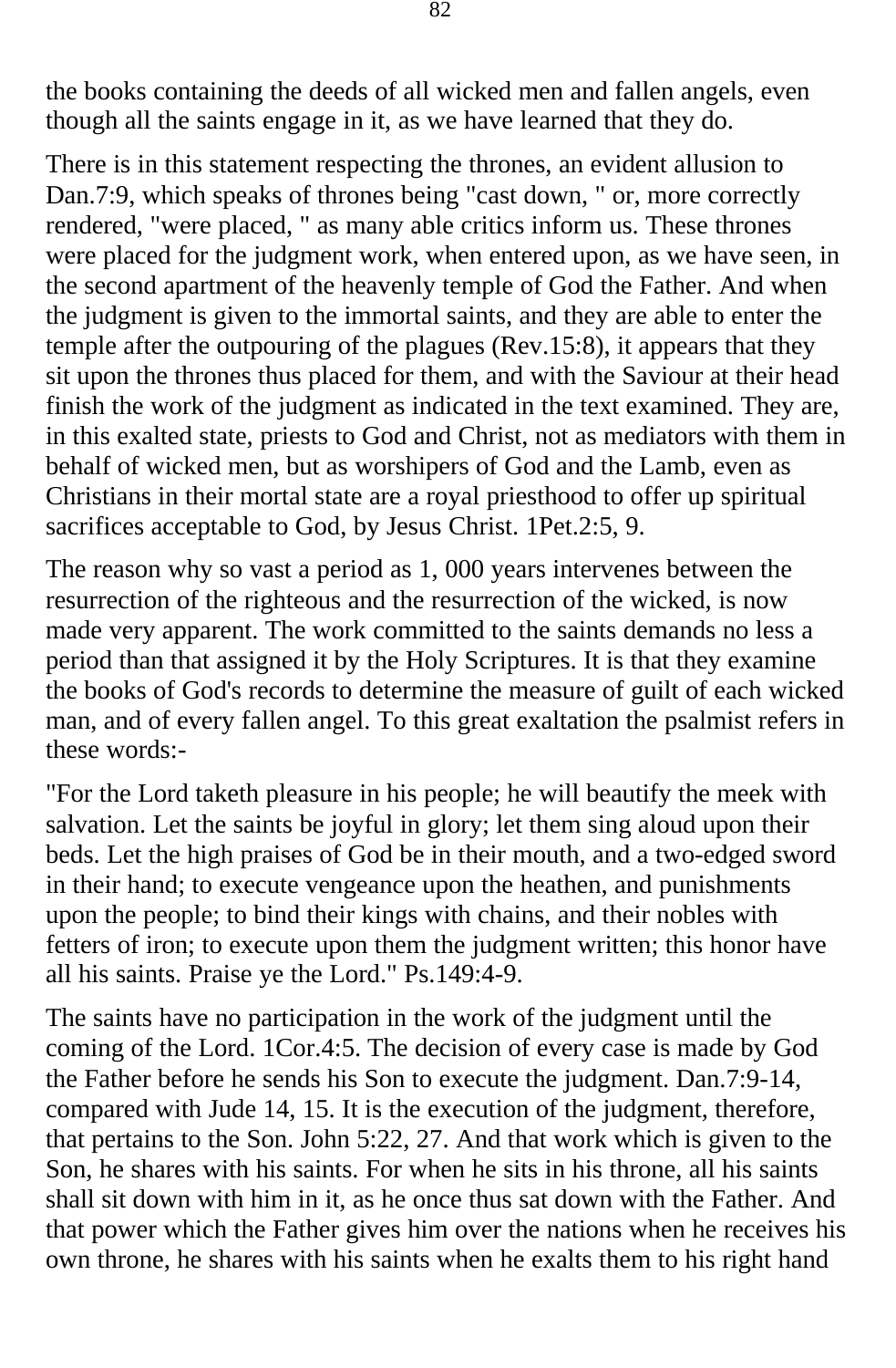to unite with him in the execution of the judgment. Compare Ps.2:6-9; Rev.2:26, 27. The most important part of this work is the determination of that measure of guilt which pertains to each individual of the lost. God the Father having pronounced them unworthy of eternal life, it is then the business of the saints to determine the measure of punishment which their respective lives of sin demand. This psalm is worthy of careful study.

1. When the meek are beautified with salvation, it will be by the change to immortality. They will bear the image of the second Adam, as in this life they bear that of the first. 1Cor.15:47-49. Compare also Isa.33:17 with 1John 3:2.

2. This beautifying of the saints, and exalting them to glory, precede their participation in the judgment, mentioned in verses 7-9 of psalm 149.

3. The two-edged sword in their hand is doubtless the same as that which proceeded out of the mouth of him whose name is called the Word of God. Rev.19:11-15.

4. And if we consider this psalm from verse 6 to verse 9, we shall see that the work of the immortal saints in the judgment of the wicked is effected by the examination of the book of God, the sharp sword which they hold in their hands (Eph.6:17; Heb.4:12), and the written record of their evil deeds; so that the record of their lives will be compared with the rule given them to govern their conduct, and the measure of their guilt thus determined.

A brief survey of Revelation 20 may now be in place. We understand the events of this chapter, as stated in verses 1-11, are given very nearly in strict chronological order, and that verses 12-15 cover some of the same ground, namely, that of the final judgment.

It has already been shown that God the Father sits in judgment before the advent of Christ, and that at this tribunal our Lord acts as advocate for his people, and closes his priesthood with securing their acquittal and the blotting out of their sins. He determines every case, deciding who shall have eternal life, and thus counting all others unworthy of it. Then he commits the execution of the judgment to the Son, who, in fulfillment of this work, makes his saints immortal, and associates them with himself in the judgment of the wicked. When God thus commits the judgment to his Son, and the Son ceases forever his work of intercession, the words of Ps.76:7-9 will be found true:-

"Thou, even thou, art to be feared; and who may stand in thy sight when once thou art angry? Thou didst cause judgment to be heard from heaven;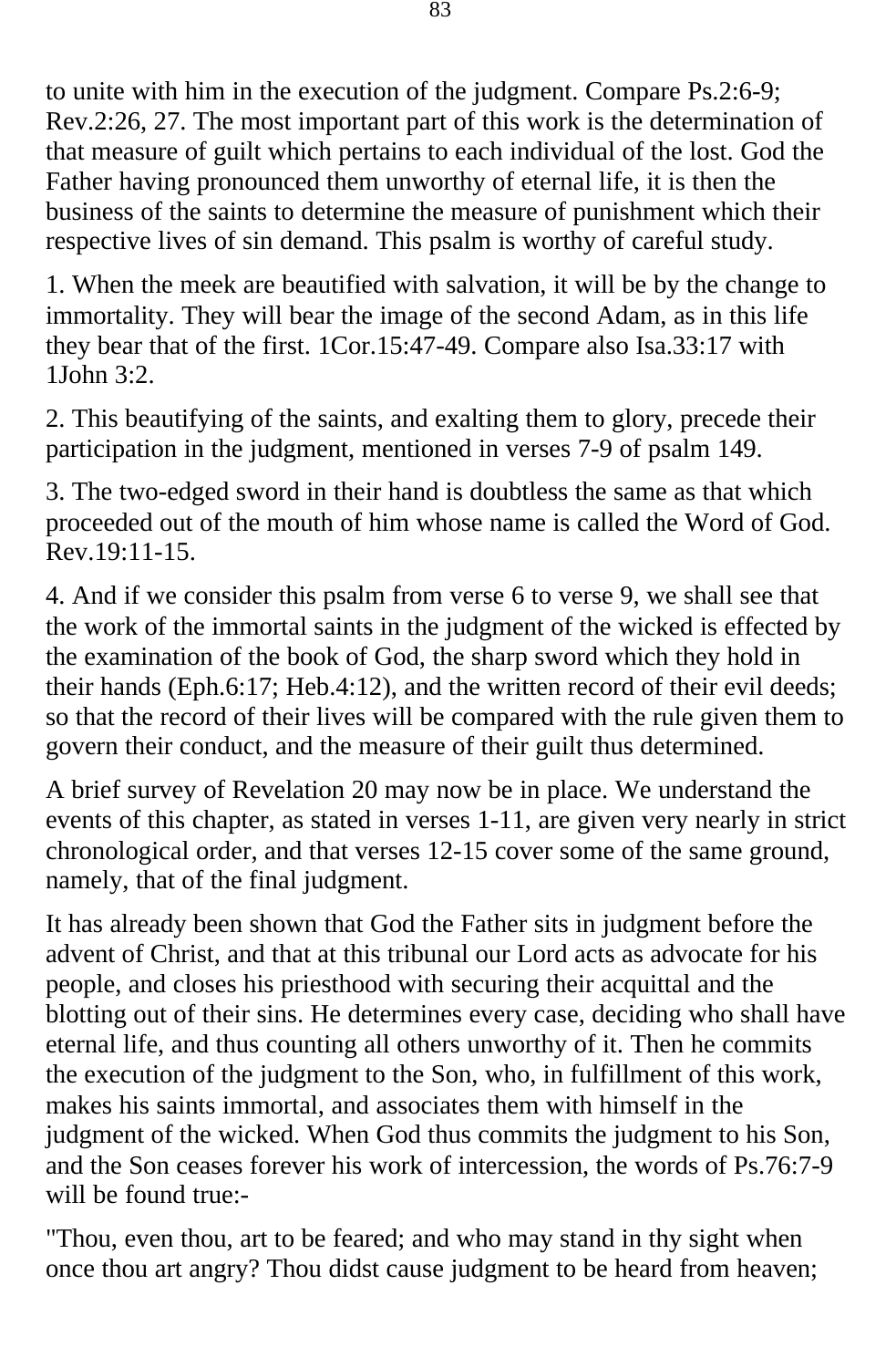the earth feared, and was still, when God arose to judgment, to save all the meek of the earth. Selah."

When the Son of God shall thus save all the meek of the earth, he will raise them up from the dust to inherit the throne of his own glory. 1Sam.2:8; Matt.25:31-33; Rev.3:21. But the adversaries of the Lord will be broken to pieces; out of heaven will he thunder upon them (Rev.16:18); he will render decision in strict justice in the case of all men, and then clothe his anointed king with strength to execute that decision (1Sam.2:10). Indeed, it is because the Son loves righteousness, and hates iniquity, that he is anointed to do this work. Ps.45:7; 2:6-9. His arrows will be sharp in the heart of the King's enemies (Ps.45:4, 5), and none will escape his just infliction of wrath (Rom.2:6-9).

The session of the judgment by God the Father is to determine who shall have part in the resurrection of the just. The session of the Father's judgment being an event that precedes the advent of his Son, the dead have their cases brought into the judgment in the books which are brought forth, and in particular the righteous dead appear in the person of their Advocate. They do not personally stand as dead men at the Father's judgment-seat, for that is in the heavenly temple; but they are judged by the Father while dead, as if they were personally present at his bar; and all who have secured the services of the only Advocate in the court of heaven, by obeying the gospel while they lived, will have decision rendered, that the Spirit of God shall quicken them to immortality. 1Peter4:6. This judgment work begins with the saints who render account through their High Priest; and if they are scarcely accounted worthy of eternal life when weighed in the balances of the sanctuary, what will be the end of those who have no Advocate in the judgment, but who come up to it with all their sins standing against them in the book of God? 1Peter4:17, 18. Verily, the ungodly shall not stand in the judgment. Ps.1:5.

When the Ancient of Days was shown to Daniel in vision, sitting in judgment, preparatory to the advent of his Son to execute that judgment, the words of the little horn, spoken at that very time, attracted the prophet's attention: "I beheld then because of the voice of the great words which the horn spake." Dan.7:11. The Hebrew word rendered "then" is very emphatic in the signification of "at that time." Gesenius renders it, "at that time, thereupon, then, " And it is specially worthy of notice that at this very time the head of the Romish apostasy had assembled at Rome the entire body of popish bishops, almost equal in number to Belshazzar's lords (Daniel 5),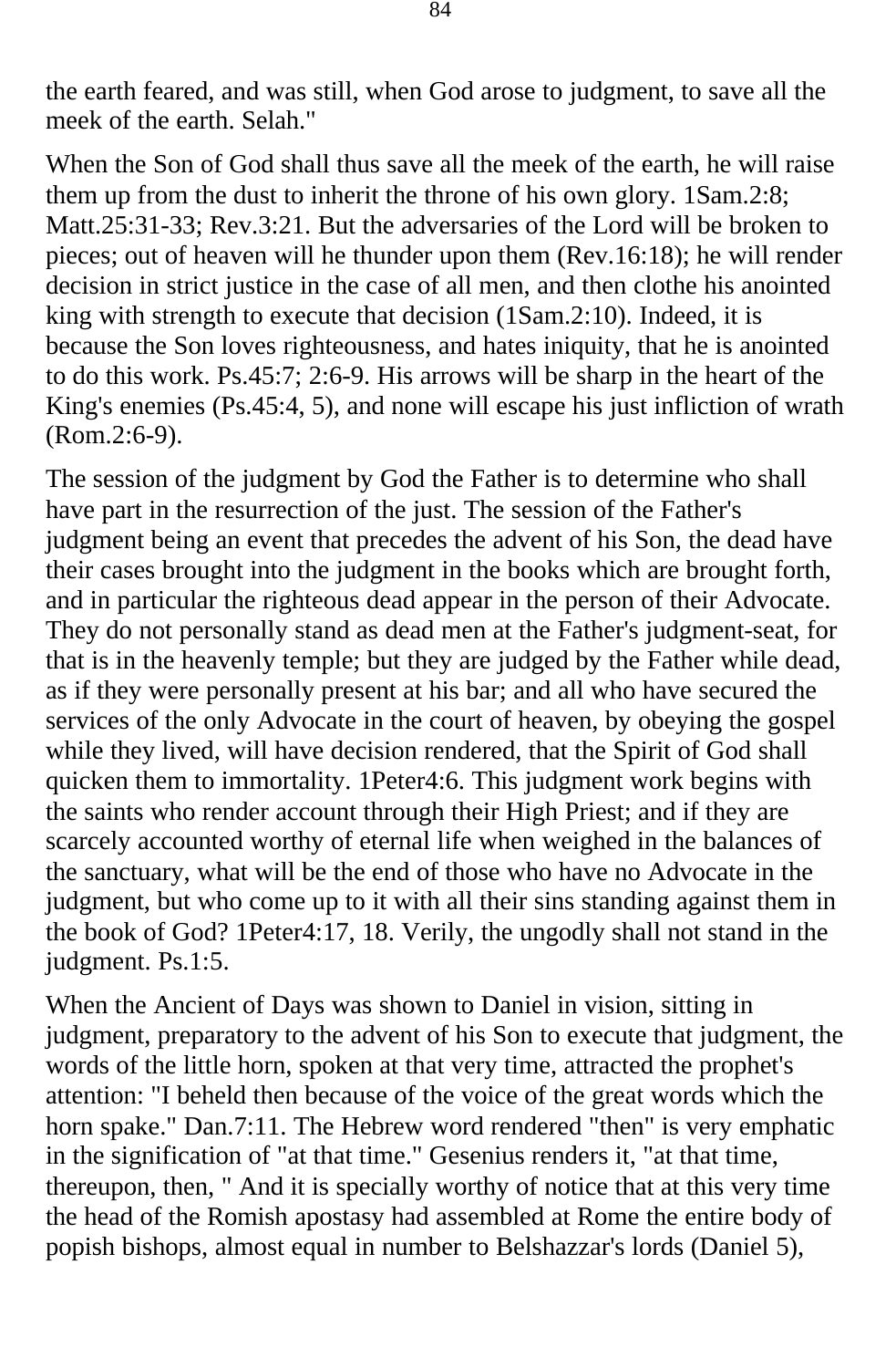and expected and required of them to pronounce him infallible! It is evident, indeed, that for this very purpose he assembled them, and they obeyed his behest. We have, therefore, heard the great words of the little horn, which even arrested the attention of the prophet while in vision he beheld the tribunal of the Father.

The binding of Satan precedes the resurrection of the just. This seems plain enough from Revelation 20, but it is very plainly taught in our Lord's parable of binding the strong man and spoiling his house. Matt.12:29; Mark 3:27; Luke 11:21, 22. He is evidently bound before the complete slaughter of the wicked in the battle of the great day.

Every mention of the bottomless pit, or deep, or abyss, both in the Old Testament and in the New, seems plainly to refer to our earth, or some part of it, in some form, or at some time. And in the most emphatic sense, after our earth has been turned upside down by the awful convulsions of the great day, and made utterly desolate, we understand it to be fully fitted to constitute the place of Satan's confinement, termed in this prophecy the bottomless pit. A strong confirmation of this view is found in the fact that this expression is used in the Septuagint in Gen.1:2, where the earth, while yet without form and void, is spoken of as the deep; Greek, the bottomless pit. And the Hebrew original signifies the same. And it is predicted that our earth shall be reduced to this condition again. Jer.4:23.

This binding of the devil is to be at the very time when, as the scape-goat, he receives the sins of the righteous. Leviticus 16. And our earth in its utter desolation is the land not inhabited, where he shall remain with this terrible load of guilt upon him, while the saints sit in judgment upon the fallen angels, and upon all the members of the human family who would go on still in their sins.

The judgment of wicked men, and of evil angels, by the saints, during the thousand years, will solve to their minds, by means of the examination of the books of God's remembrance, the providence of God, which has seemed dark and mysterious; for God will then lay open the hidden springs of human conduct, and bring to light the hidden things of darkness, and make manifest the counsels of the heart. 1Cor.4:5.

The course of those who have diligently used the comparatively small measure of light which has been granted them, will come up to condemn those who have been favored with great light and have neglected it. Matt.12:41, 42; Luke 11:31, 32.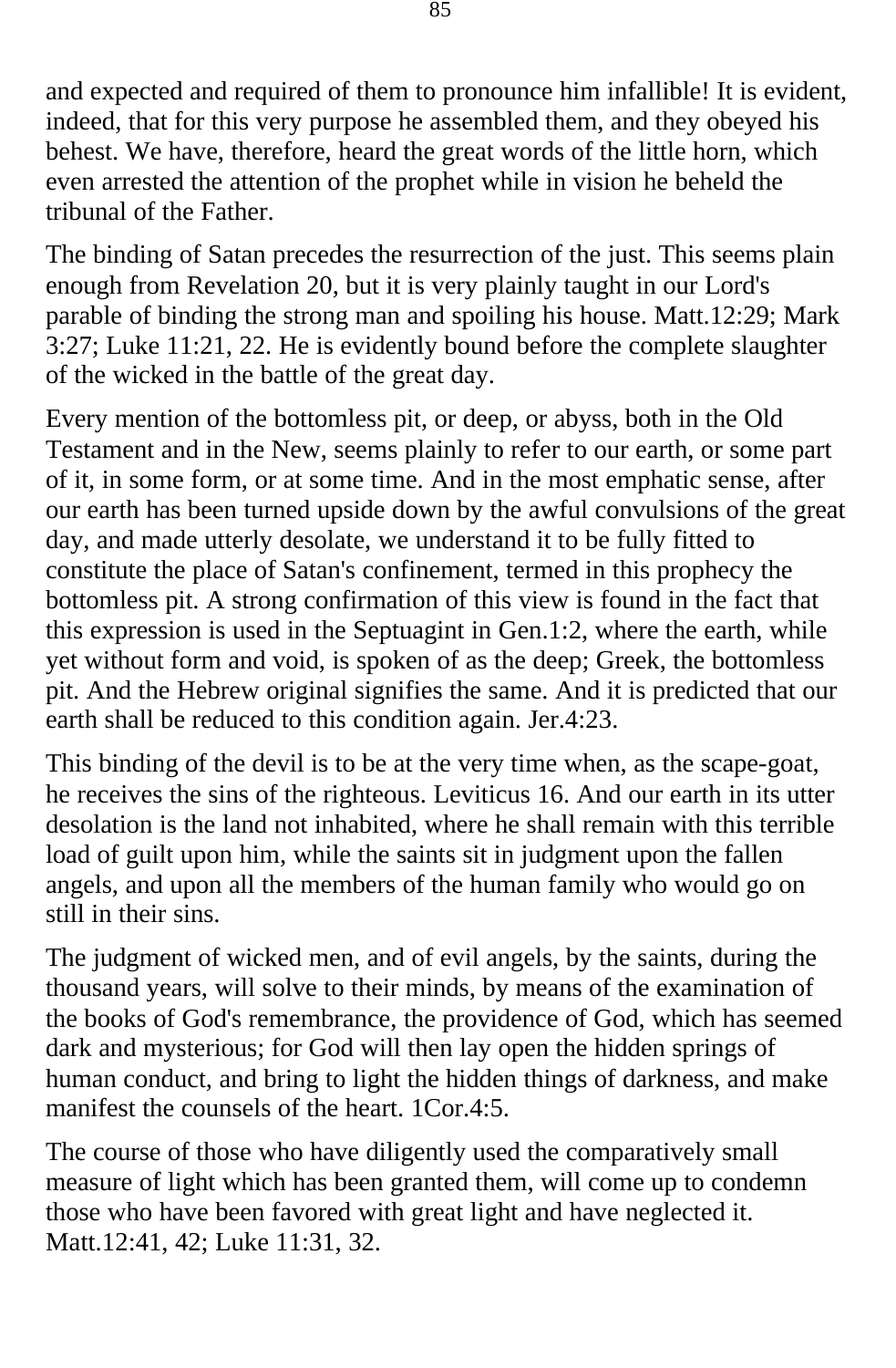And in like manner those who have been cut off in their sins, as a warning to others, and who would have repented had as great light been granted them as those who have lived at a later time have enjoyed, will come up in this examination to condemn most fearfully those who have had the example of their fate, and had seen greater light than they, and yet have not repented. Matt.11:21-23; Luke 10:13.

But even those wicked men who have been thus cut off by God's judgments as an example to those that after should live ungodly, shall come up in the judgment for the complete punishment of their sins. But their case shall be more tolerable in the judgment than that of those who have had the example of their punishment, and have had far greater light than they were favored with, and yet have refused to repent. Matt.10:15; 11:22, 24; Luke 10:12, 14. Thus, even the mitigating circumstances are taken into the account in the judgment of the wicked as certainly as are those of an aggravating character. Surely God is, in the highest sense, just and righteous.

The record of the righteous, as we have seen, is passed upon by the Father when he counts them worthy to have part in the resurrection to immortality, and by the Son when they stand before him to receive according to their labors and sacrifices in the cause of God. And that record will show, in the case of everyone who is able to stand in the judgment, so perfect a work of repentance, and confession, and reparation of wrongs done toward others, that not one sinful man can rise up in the judgment against them. Isa.54:17.

The judgment, by the saints of Satan and his angels and of wicked men being accomplished, it appears that, just before the thousand years expire, the holy city, with its immortal inhabitants, descends upon our earth, upon a place prepared for it. See Zech.14:4, 5.

At the termination of the 1, 000 years all the wicked dead hear the voice of the Son of God and come forth (John 5:28, 29); the unjust have their resurrection (Acts 24:15); "The rest of the dead" live again (Rev.20:5). They come forth from the depths of the ocean and from the caverns of earth; for the sea gives up the dead, and hades gives them up also. And they come forth alive, for death itself gives them up. Rev.20:13.

And now Satan is loosed for his final work. He begins it just where he left off. He had gathered the nations to the great battle, when he was bound and they were cut off. Revelation 19. Now, after they have been "many days" in the "prison, " the time comes for Satan to visit them as they are loosed from it for their execution. Isa.24:21, 22; Eze.38:8, 9. He resumes his work by inciting them to capture the city of God. Rev.20:7-9. And thus, by the direct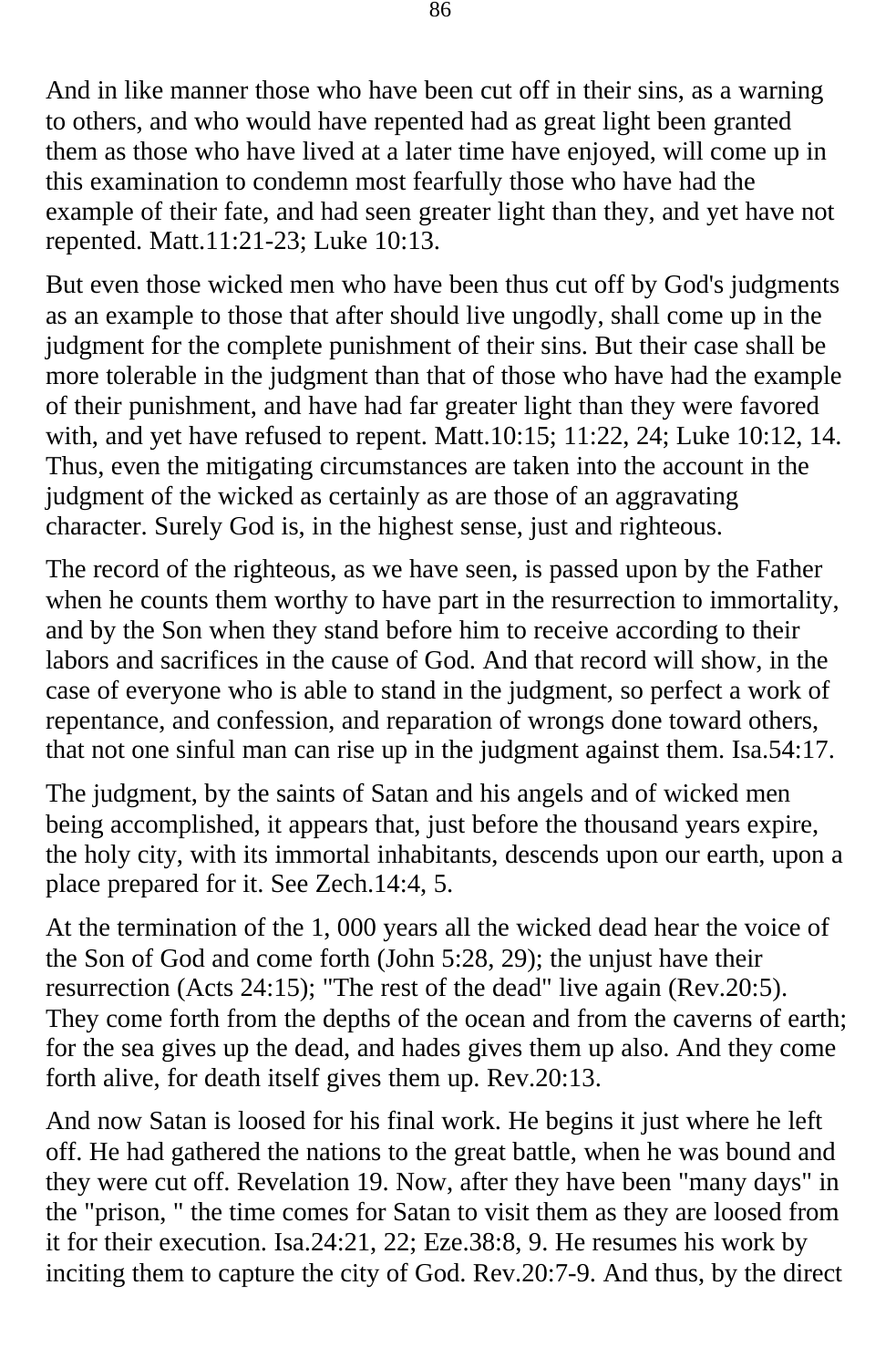action of Satan, all the wicked, with himself and his angels at their head, stand in the presence of Christ, for the execution of the judgment.

As the righteous stand in Christ's presence immediately after they are made immortal, that they may each receive according to their labor (2Cor.5:10; Matt.16:27), so do the wicked thus stand in his presence after the second resurrection. As the righteous cannot receive punishment for their sins after they have been blotted out, it follows that those who stand before him to receive for their evil deeds are the wicked, who stand thus in his presence, after the examination of their cases by his saints, during the 1, 000 years.

We may safely conclude that many who go down to their graves selfdeceived, will come up in the second resurrection really expecting to be saved, and quite unaware that it is the resurrection of the unjust. We think this is the very time when our Lord's words shall have their fulfillment:-

"Many will say to me in that day, Lord, Lord, have we not prophesied in thy name? and in thy name have cast out devils? and in thy name done many wonderful works? And then will I profess unto them, I never knew you; depart from me, ye that work iniquity." Matt.7:22, 23.

And now, for the first time, all the members of the human family are congregated in one vast assembly. The wicked see the righteous in the kingdom of God, and realize that they themselves are thrust out. And when the wicked realize the mercy which they have slighted, and the infinite sacrifice made for their salvation in the death of God's only Son, and remember their persistent continuance in sin till God could bear no longer, every knee will bow in deepest abasement, acknowledging that God is just, and that their ruin was caused by themselves alone, while the throne of God is forever clear.

And as both classes behold the final result of faithful obedience, and of persistent sins, they will, with one mind and voice, declare, "Verily there is a reward for the righteous; verily he is a God that judgeth in the earth." Ps.58:11. And now the Son of God pronounces the awful sentence, "Depart from me, ye cursed, into everlasting fire, prepared for the devil and his angels." Matt.25:41.

And now, after the example of Sodom and Gomorrah, fire comes down from God out of heaven and devours them. Rev.20:9; 2Pet.2:6;Gen.19:24- 28. It is the burning earth that constitutes the great lake of fire in which the wicked shall experience the second death. 2Pet.3:7-12; Mal.4:1-3;